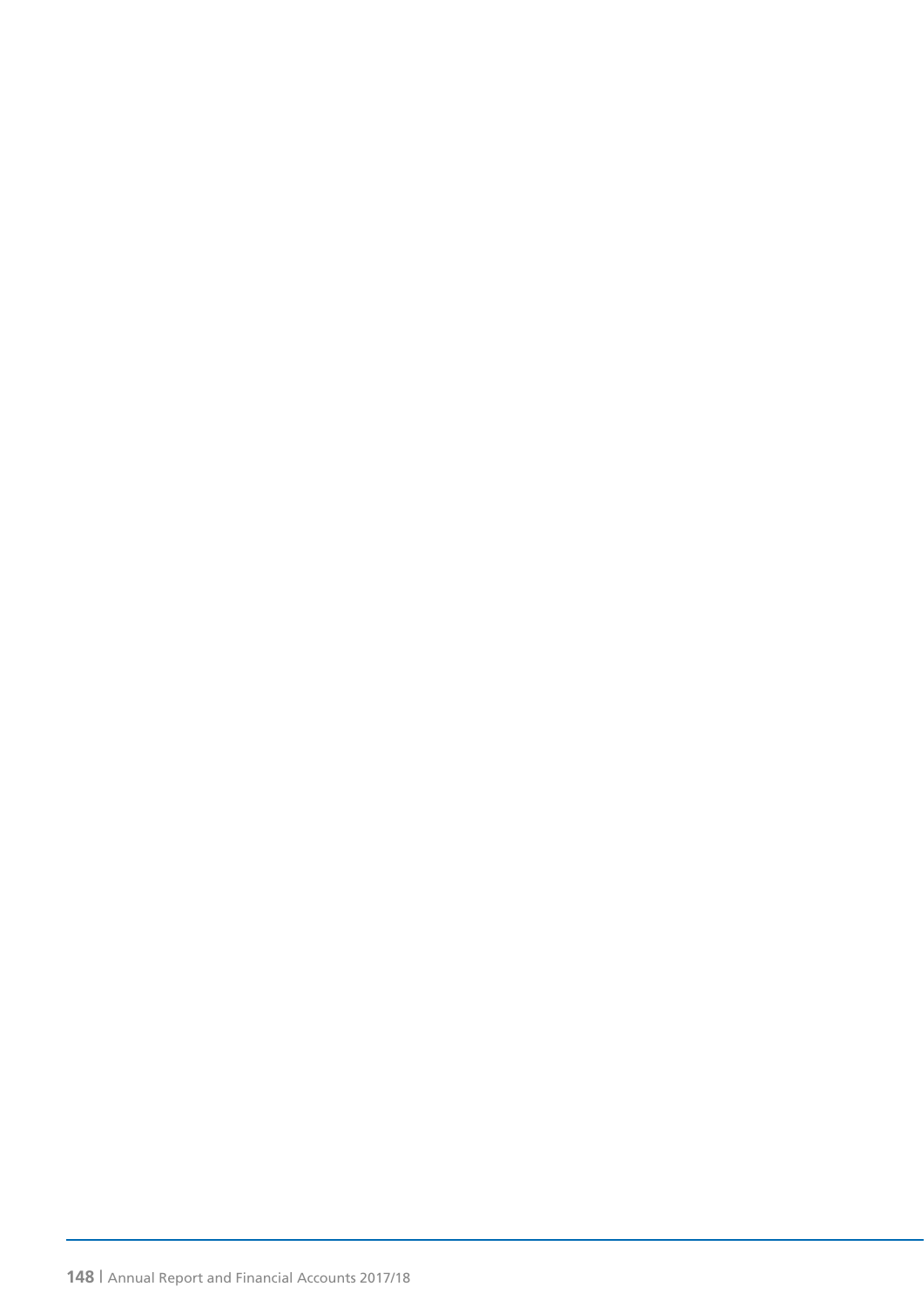# **Contents**

| <b>INTRODUCTION</b>                                                      | 151 |
|--------------------------------------------------------------------------|-----|
| Patient Story 1 - Des                                                    | 152 |
| <b>PART 1</b>                                                            | 154 |
| Statement on quality                                                     | 154 |
| Patient Story 2 - Daniel                                                 | 156 |
| Part 2                                                                   |     |
| Priorities for improvement and assurance statements from the Trust Board | 158 |
| Patient Story 3 - Drew                                                   | 192 |
| Part 3                                                                   |     |
| <b>Other information</b>                                                 | 194 |
| Patient Story 4 - John                                                   | 242 |
| <b>Annex 1</b>                                                           |     |
| <b>Statements from stakeholders</b>                                      | 244 |
| Patient Story 4 - Steve                                                  | 253 |
| <b>Annex 2</b>                                                           |     |
| <b>Statement of director's responsibilities</b>                          | 254 |
| Patient Story 4 - Rob                                                    | 256 |
| Supporting links                                                         | 257 |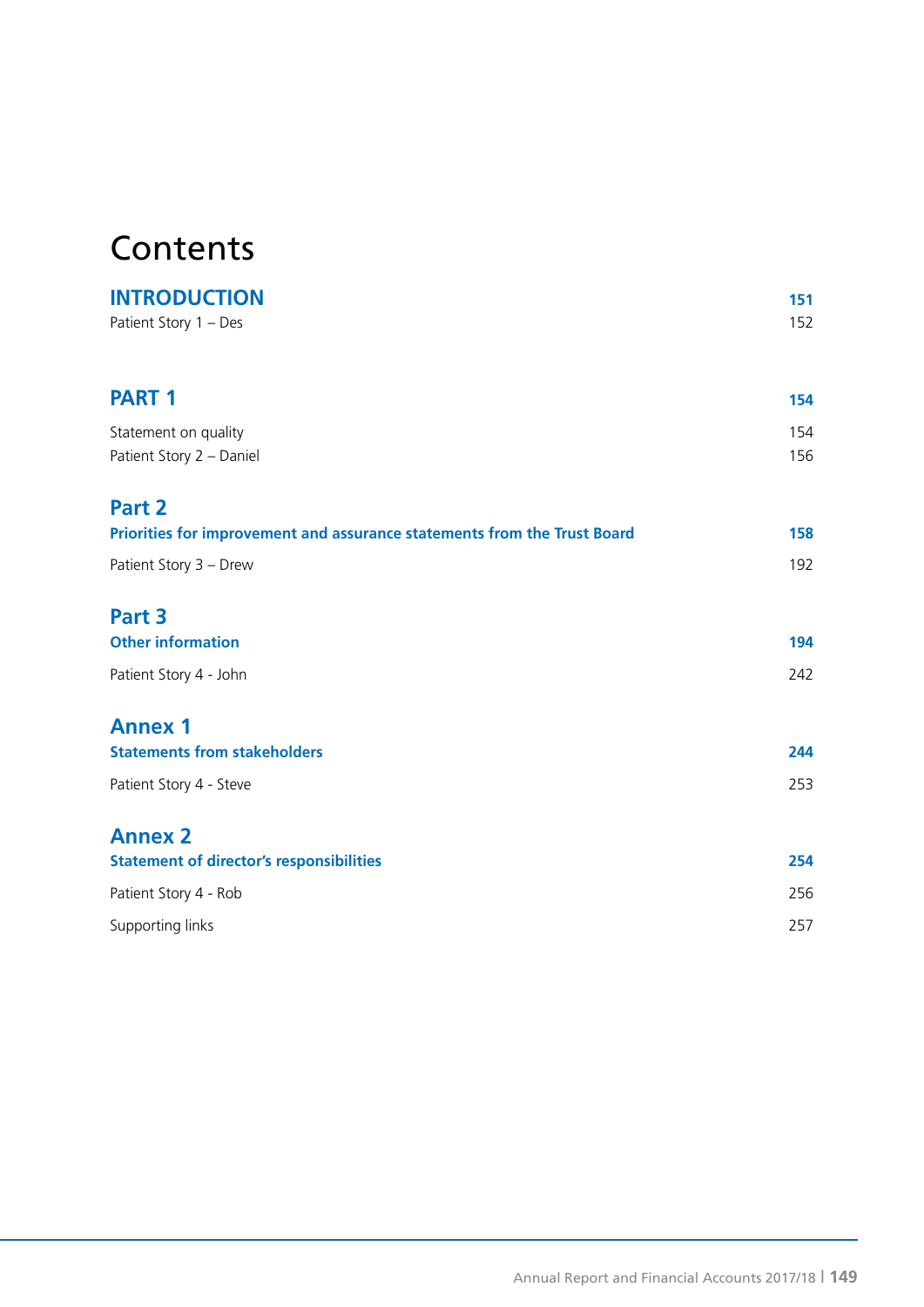# List of enclosed graphs

Graph 1 Incident reporting (near miss) in 2016/17 Graph 2 Incident reporting (near miss) in 2017/18 Graph 3 Incident reporting (low harm) in 2016/17 Graph 4 Incident reporting (low harm) in 2017/18 Graph 5 Fundamental standards of care breaches Graph 6 Duty of Candour (moderate harm & above) Graph 7 ROSC (12 months) Graph 8 Survival to discharge (cardiac) (12 month) Graph 9 Category 1 mean 2017/18 Graph 10 Category 1 90th centile 2017/18 Graph 11 Category 2 mean 2017/18 Graph 12 Category 2 90th centile 2017/18 Graph 13 STEMI care 2016/17 Graph 14 Stroke care 2016/17 Graph 15 Incident reporting 2016/17 Graph 16 Incident reporting 2017/18 Graph 17 Incident themes 2016/17 Graph 18 Incident themes 2017/18 Graph 19 Compliance with medicine standards Graph 20 Compliance with clinical audit programme Graph 21 Survival to discharge 2016/17 Graph 22 Survival to discharge 2017/18 Graph 23 Survival to discharge Utstein 2016/17

Graph 24 Survival to discharge Utstein 2017/18 Graph 25 ROSC 2016/17 Graph 26 ROSC 2017/18 Graph 27 ROSC Utstein 2016/17 Graph 28 ROSC Utstein 2017/18 Graph 29 Number of complaints 2016/17 Graph 30 Number of complaints 2017/18 Graph 31 Complaint themes 2016/17 Graph 32 Complaint themes 2017/18 Graph 33 Complaint themes Graph 34 Complaint response times Graph 35 Implementation of learning from complaints Graph 36 Compliment numbers (by month) Graph 37 111 Pateint satisfaction Graph 38 Category 1 response times mean Graph 39 category 1 response times 90th centile Graph 40 Category 2 response times Mean Graph 41 Category 2 response times 90th centile Graph 42 Category 3 response times 90th centile Graph 43 Category 4 response times 90th centile Graph 44 Stroke 60 minutes 2016/17 Graph 45 Stroke 60 minutes 2017/18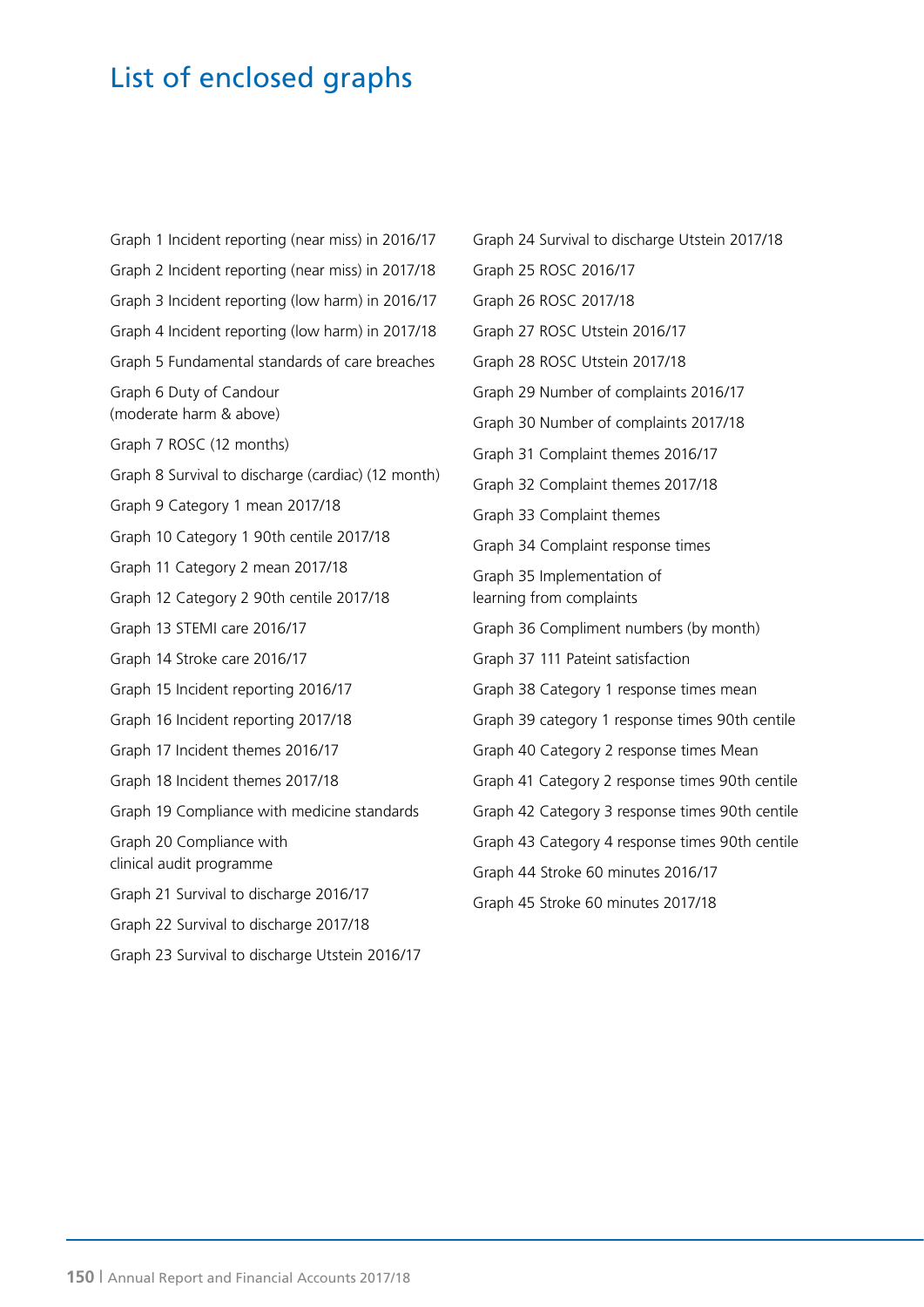# Introduction

#### **Introduction to the Trust's 2017/18 Quality Account**

*The purpose of this document is to report on the quality of care provided by South East Coast Ambulance Service NHS Foundation Trust (SECAmb) during 2017/18.*

Patients want to know they are receiving the very best quality of care. Consequently, providers of NHS healthcare are required to publish a quality account each year. These are required by the Health Act 2009 and the terms are set out in the National Health Service (Quality Accounts) Regulations 2010.

These quality reports help Trusts to improve public accountability for the quality of care they provide. The quality report incorporates all the requirements of the quality accounts regulations as well as some additional reporting requirements mandated by NHS Improvement.

NHS Foundation Trusts are also required to obtain external assurance on their quality reports. The Trust's auditors provide this assurance and it follows the framework set out by NHS Improvement. This scrutiny offers assurance to our patients on our performance reporting.

The format of the Quality Account is mandated. The regulations prescribe the three sections of the Quality Account that must appear in the following order:

- Part  $1$  Statement on quality from the Chief Executive of the NHS Foundation Trust
- Part 2 Priorities for improvement and statements of assurance from the Board. To include:
	- Priorities for improvement
	- Statements of assurance
	- Reporting against core indicators
- Part 3 Other information: two annexes and links:
	- Annex 1 Statements from external partners
	- Annex 2 Statement of directors' responsibilities for the quality report
	- Links to supporting documents (additional information not mandated)

The quality account also contains a number of patient stories, all of which have been published by the Trust through the year.

For further information on the quality improvements the Trust is making, please refer to the Trust's website

*www.secamb.nhs.uk*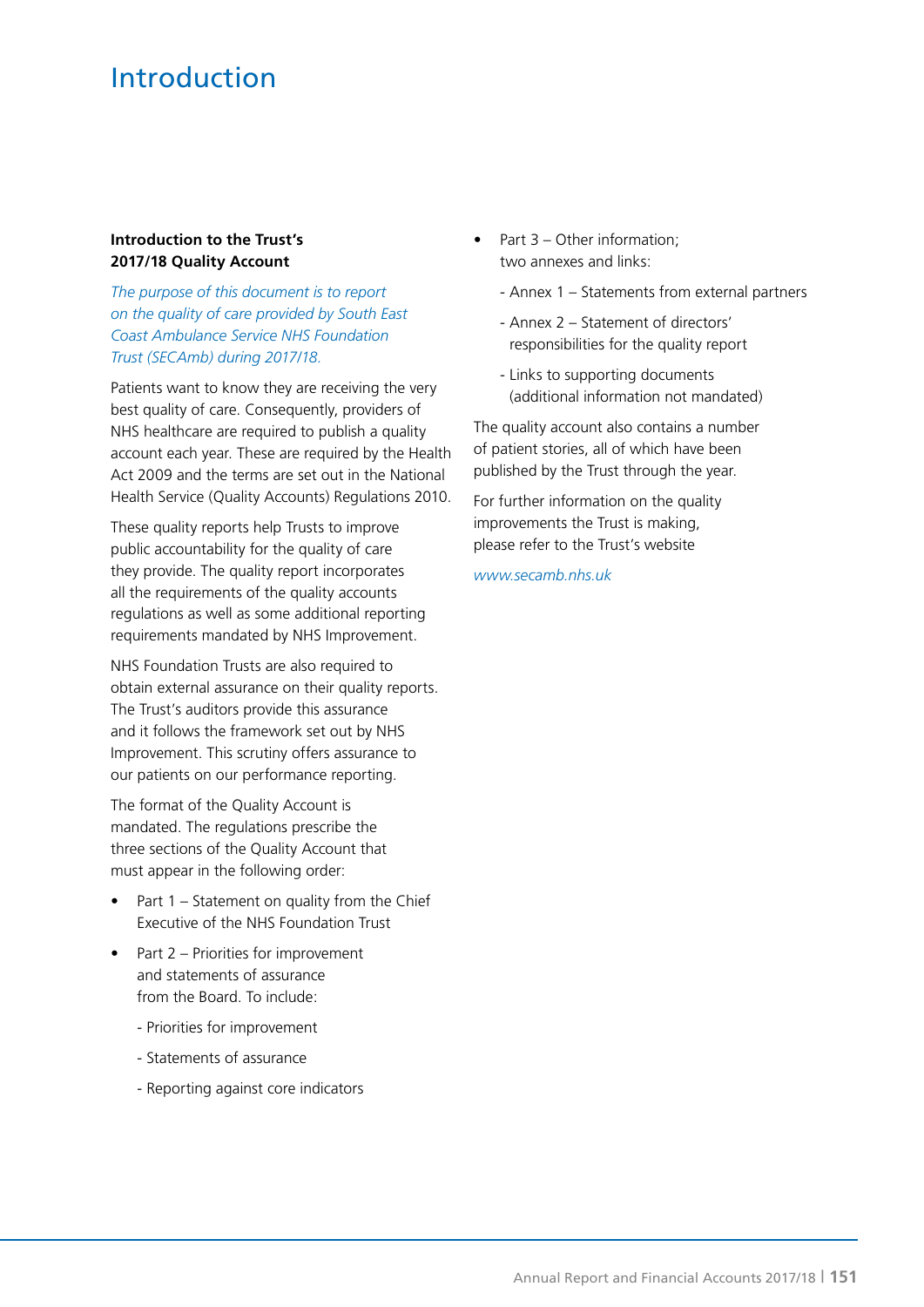# Patient Story 1 – Des



### **Cardiac arrest patient thanks ambulance team**

#### 24 April 2017

Des Crockford, now 50, collapsed at his Southwick home in the early hours of 30 May 2016. His daughters, Jade and Georgia, now 21 and 18, were woken by their dog, Brooke, who was restless, and while dealing with her, discovered their dad in bed making strange noises, unconscious and not breathing.

The pair acted quickly by dialling 999 and followed the instructions provided by the Emergency Medical Advisor. Jade, who is studying Medical Sciences at Exeter University and currently on placement at St George's Hospital

in Tooting, began chest compressions in the minutes before the ambulance crews arrived.

Colin was first to arrive on scene with crew mate Charles. Together they continued Jade's CPR efforts and were able to restart Des's heart by delivering a shock with a defibrillator. "We were travelling on the Shoreham flyover on our way to another job when we were stood down to attend Des," said Colin. "It was close to the end of a 12-hour shift. Jade's actions were vital as they ensured we had a chance of saving her dad."

Colin and Charles were soon joined by Richard and Paramedic Practitioner Katie and the team set about stabilising Des.

However, with Des's room located in a loft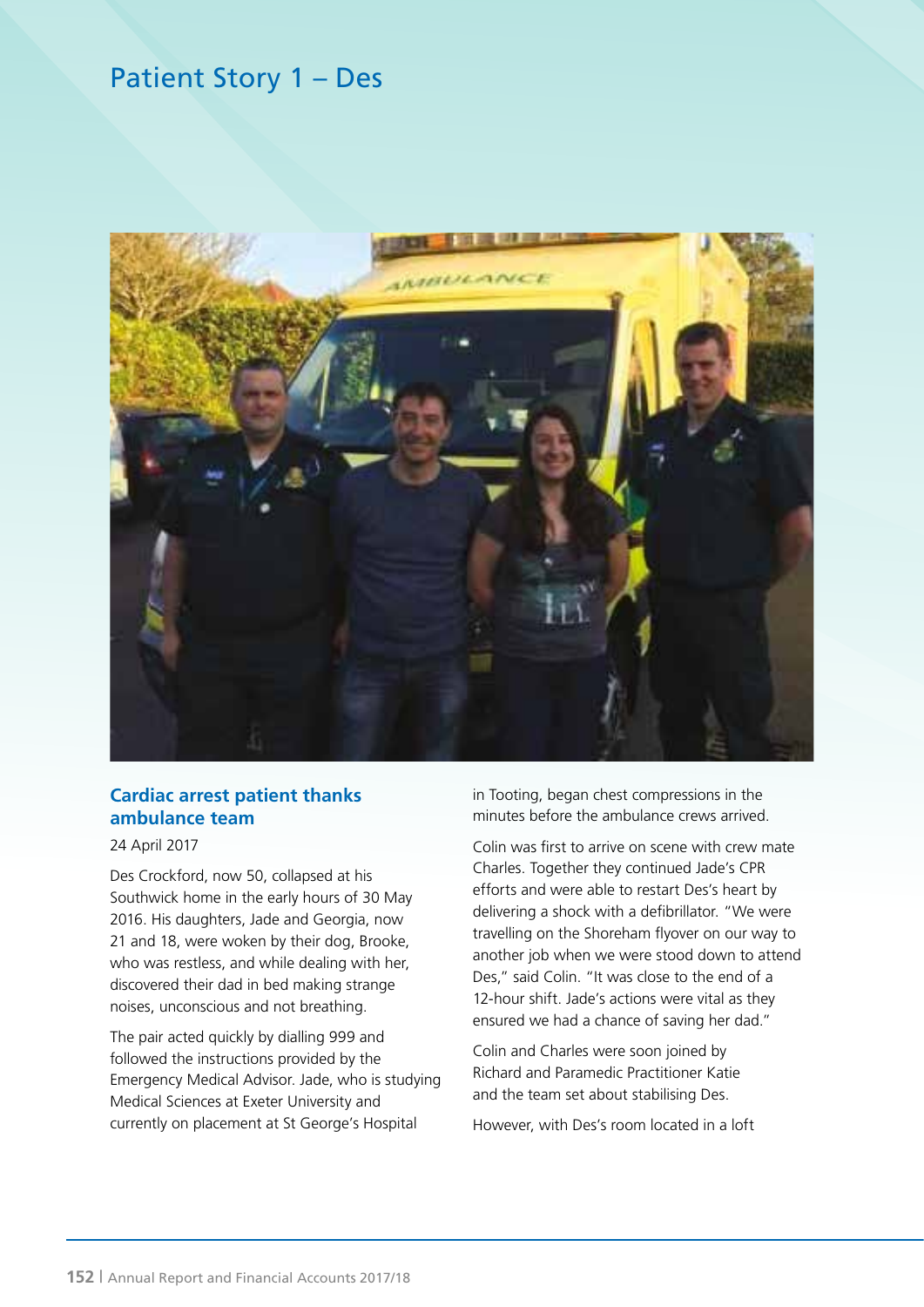conversion with steep stairs, the team had to call for the assistance of East Sussex Fire and Rescue Service. This meant Des could be expertly lifted out of the loft window while still lying flat in order to not impact on his fluctuating blood pressure. With the complicated exit negotiated, Des was taken to Royal Sussex County Hospital with his daughters, and wife Michelle, who had rushed back from working nights, following behind.

Des's expert treatment continued in hospital and he was fitted with an internal defibrillator a little over a week later. Weeks of rehab and three months off work followed as he recovered. He has since returned to work as a civil servant and also to his love of cycling. "My recovery has gone very well," said Des. "I'm back at work and back cycling. I'm being sensible but physically I'm starting to feel as fit as I did before my cardiac arrest. Emotionally it's been hard on all of us and I can't imagine what Jade was thinking having to do CPR on me. It's a debt I'll never be able to repay. It's been hard but we've faced it all as a family and we're looking forward to going away on holiday soon. I'm really pleased we have been able to say thank you in person."

Jade, who is hoping to specialise in cardiology said: "I've been trained in CPR but obviously it was difficult and very different having to perform it on a member of your own family. I'm just so grateful for everything everyone did." Richard Crabb paid tribute to the quick thinking of the sisters and added: "All credit to the girls. Their actions made all the difference. It's great to see that Des has come full circle. His recovery is amazing. It was also great to see a patient in much better circumstances and on behalf of the whole team I wish him and family all the best for the future."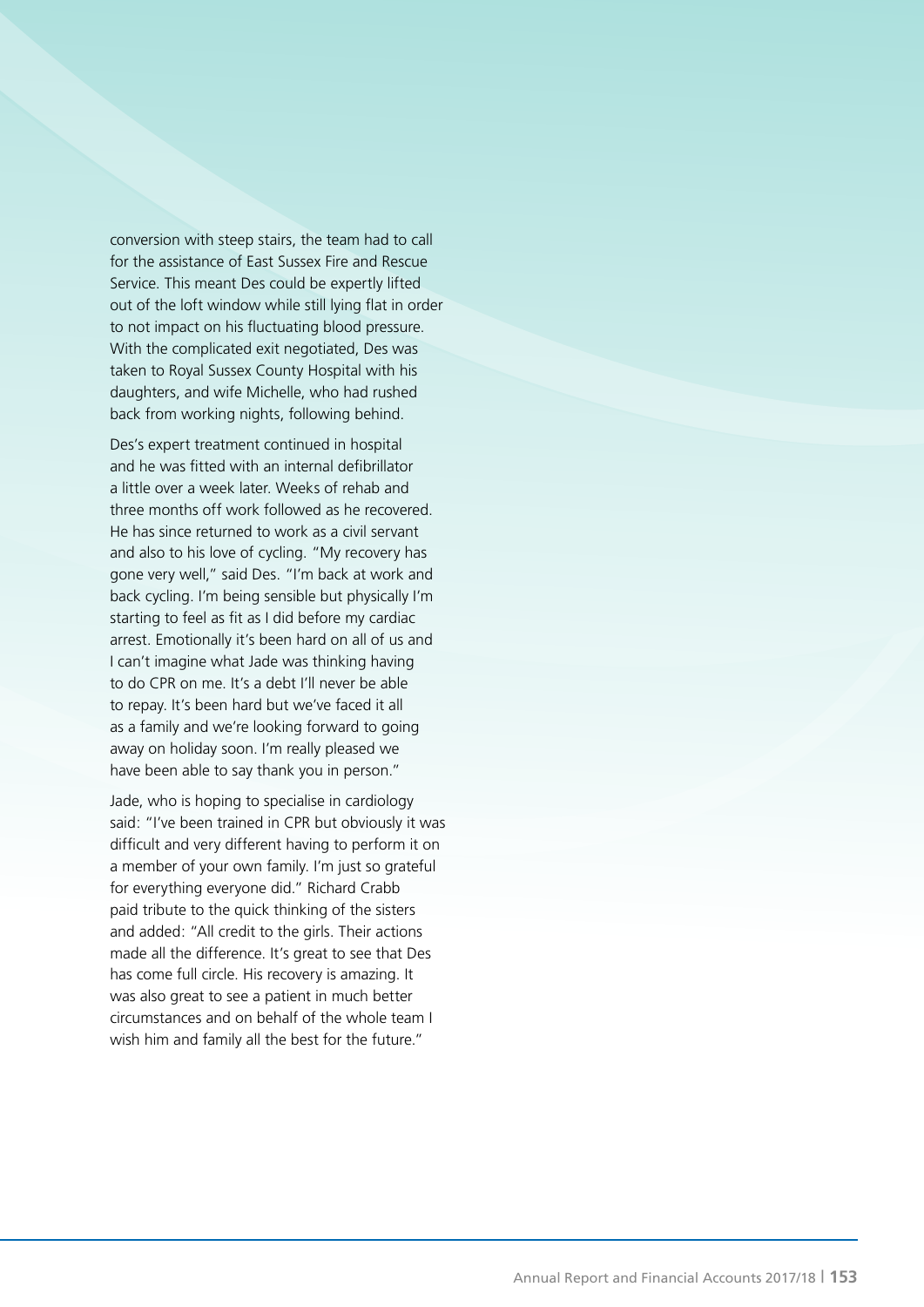# Part One

### **Part 1: Statement on quality from the chief executive of the South East Coast Ambulance Service NHS Foundation Trust**

This has been my first year with the organisation. It has certainly been a challenging first twelve months and whilst we have faced some significant challenges, there have also been a number of successes and increased improvements, particularly in quarter 3 and 4 of the year. I feel proud to lead an organisation that has responded so well to these difficult challenges.

In May 2017, we began the move into our superb new facility in Crawley. This was not just an office move. The transfer involved moving two of our previous Emergency Operations Centres (EOC) – in Banstead and in Lewes – into a brand-new EOC covering the west of our region. This was a complex service change that had required detailed planning; it was carefully managed by the project team and I was very pleased with how smoothly it went.

In July 2017, we went live in our EOCs with a new Computer Aided Dispatch (CAD) system, used to record all data related to 999 and urgent requests for ambulance assistance and is primarily used by EOC staff to assess, prioritise and, if necessary, dispatch ambulance crews to 999 calls.

The move to the new CAD was complex and required a planned transition from old to new systems. Again, this required careful planning and management, but I was very pleased that it was a safe and seamless transition.

In the same month, I was very pleased when the Trust was awarded the 'Gold Standard' award, for the fourth year running, at the national Employers Network for Equality & Inclusion (ENEI) awards.

In August 2017, the Trust published a report, commissioned by the Chair, into the culture

of the organisation. The report made difficult reading and was a clear message that we needed to embark on a substantial programme of change. Building on the ongoing work, a more comprehensive programme of work will be launched in the early part of 2018/19.

Following an unannounced inspection by the Care Quality Commission (CQC) in May 2017, we received notice that we needed to improve our medicines governance and the recording of our emergency calls. We immediately implemented a corrective action plan and on reinspection in September, the notice was lifted.

In October 2017, the CQC published their Report following their inspection in May. Although I was pleased to see our staff rated as 'good' for caring and our NHS 111 service also receive a 'good' rating, overall the findings were disappointing, with an overall rating of 'inadequate'.

Since receiving the report, we have continued implementing our plans to improve the quality of the services we provide and, as a result, have already seen some significant improvements in our services.

We are creating a safer service for our patients and staff and have made significant improvements to the practice and governance of medicines. We have improved our ability to learn through incident reporting and have strengthened safeguarding by publishing a new safeguarding strategy with a supporting delivery plan.

We have also made improvements to the patient experience, by ensuring all complaints are responded to appropriately and in a timely way.

In November 2017, the Trust successfully moved to the new national Ambulance Response Programme (ARP) standards. This made significant changes to the way we categorise and respond to patients. It also improved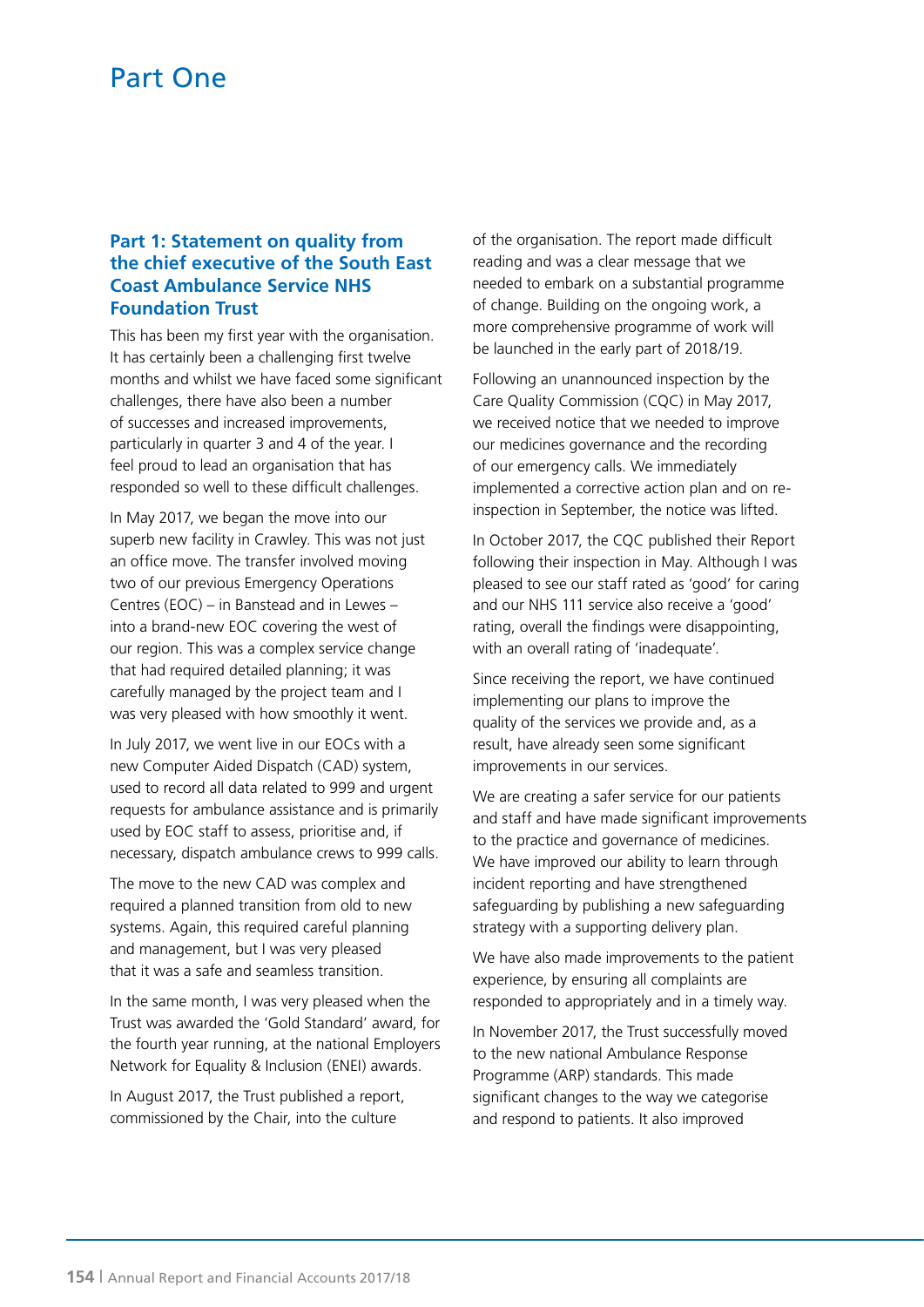communication to patients, who now receive a clearer indication as to their waiting time.

Since the move to ARP, I am pleased that we have improved our response to our most seriously ill and injured patients (Categories 1 & 2); we know from patient feedback that timeliness is a key issue for them. However, we have performed less well in our response to Category 3 and 4 patients and need to 'do things differently' to provide these patients, who are often elderly, with a better response.

Despite making progress, we still have work to do. In December 2017, after listening to feedback from our staff, we launched our Learning from an Honest Mistakes Policy. Whilst our aim is to be a learning organisation, there are still a number of areas where we need to improve. We are working hard to be as effective as we can with the resources available to us, although recruitment challenges are at the heart of some of these initiatives. This is very much linked to the on-going demand and capacity review, being undertaken jointly with our commissioners. This work will determine the level of resources and funding we require moving forwards, to enable us to respond to our patients in an appropriate and timely way.

Many of the examples I have highlighted are discussed in detail within this Quality Account. Where possible, we have included a description of our achievement against the identified performance metrics.

I hope that you find the document provides a balanced picture and highlights both successes and challenges. Additionally, I hope the Quality Account gives you confidence that we take improving both safety and quality to be our most important ambitions.

Finally, I would like to acknowledge that this has been a particularly demanding year for our staff. Some areas, such as our Emergency Operations

Centres, have seen significant challenges in recruitment, which inevitably puts additional demand on the staff who remain. With this in mind, I would like to thank our staff, on behalf of the Trust Board and our patients, for their continuing dedication and professionalism.

I can confirm that the Board of Directors has reviewed this Quality Account and can confirm that it is an accurate description of the Trust's quality and performance.

OS mortie

**Daren Mochrie QAM ,** Chief Executive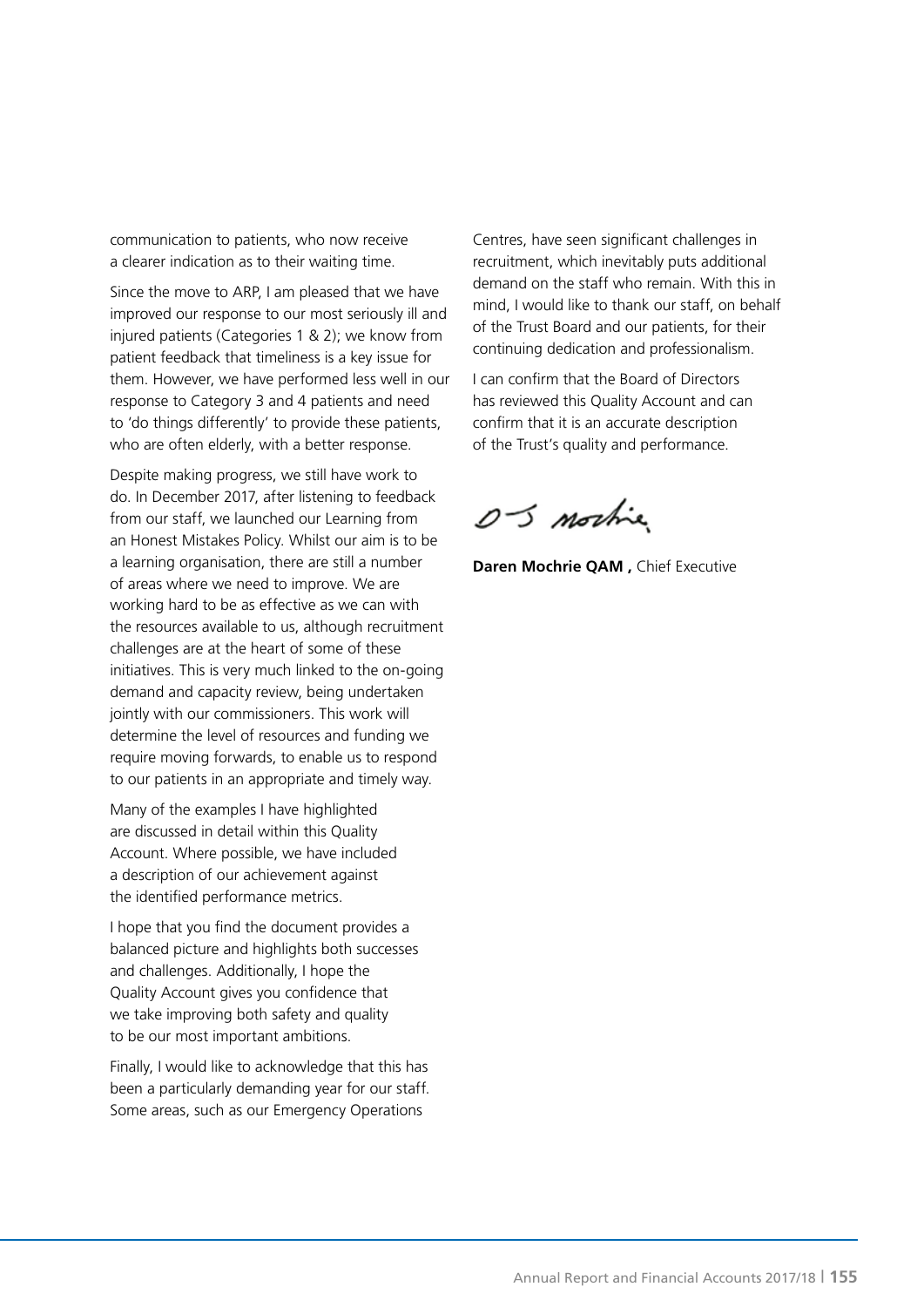# Patient Story 2 – Daniel



# **Massive thank you for paramedic team 24 April 2017**

#### **10 May 2017 (published)**

A Sussex man who fell from approximately 40 feet was delighted to meet two paramedics who were part of the team who responded to his neighbour's 999 call.

Just over two years ago, Daniel fell from the window four floors up in the early afternoon. "I really don't remember anything at all of the incident itself," said Daniel, "but it has been on my mind ever since to thank the medical people who came out to rescue me and now that I have recovered enough I wanted to thank them in person."

A neighbour saw Daniel's fall and raised the alarm rushing out to help him. An off duty doctor had just walked past and also stopped to help. Clinical Team Leader Liam McDine received a call that a man was unconscious. Liam, who reached the incident in less than two minutes after receiving the call said: "This is a job that I can distinctly remember from being first on scene. When I arrived I didn't know yet what had happened and to be confronted with a crowd around a seriously injured man was totally unexpected. It was immediately clear this was serious and that I needed urgent back-up." Several other ambulance crews were dispatched to attend, including the air ambulance service. SECAmb student paramedic Scott Fraser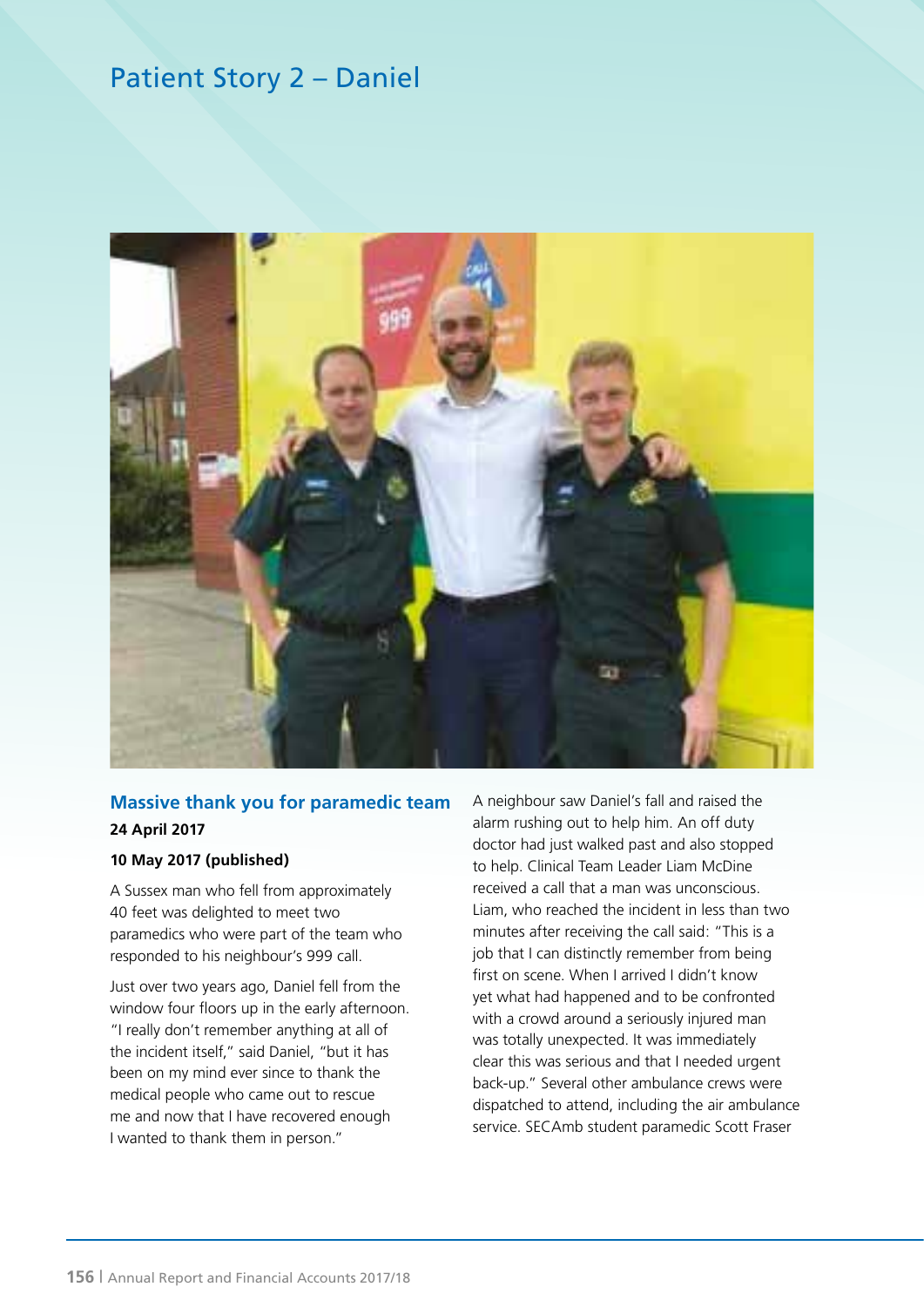said: "Daniel had suffered severe trauma and showed obvious injuries across his body. Air ambulance medics carried out further checks and treatment before Daniel was taken to Hospital.

It was found that Daniel had suffered a spinal cord injury from a broken back, multiple fractures to his left arm and wrist, and numerous fractured ribs. "I needed four weeks of rehabilitation to re-learn the smallest of things like walking and making a cup of tea," said Daniel. "But I have been so extremely lucky that I received immediate help from two members of the public, then the ambulance and air ambulance teams were with me so quickly and I did not have any internal organ damage." "I will have to live with the life-long consequences of the accident and I have learnt to accept that. I was a keen runner before but due to my injuries I'm no longer able to do that, so I've now taken up cycling which I'm really enjoying. I have learnt a lot about myself over the course of my recovery, and the whole journey has helped me refocus on what is important in life. I have realised that, over everything, what's most important is friends, family and unrelenting positivity. That's what's helped me come back to as normal a life as possible."

Daniel received the all clear last December. He's back to working all the hours he did before his accident. Both Scott and Liam were amazed to see their patient in such remarkably good health following the traumatic injuries they dealt with. Liam said: "We were just doing our job and somehow you get used to not knowing, not having feedback about your patients. It's great to see how well Daniel has recovered and how positive he is about everything." Scott added: "It's been fantastic to see him face-to-face and to know that our interventions made a difference and helped Daniel to get back to where he wants to be."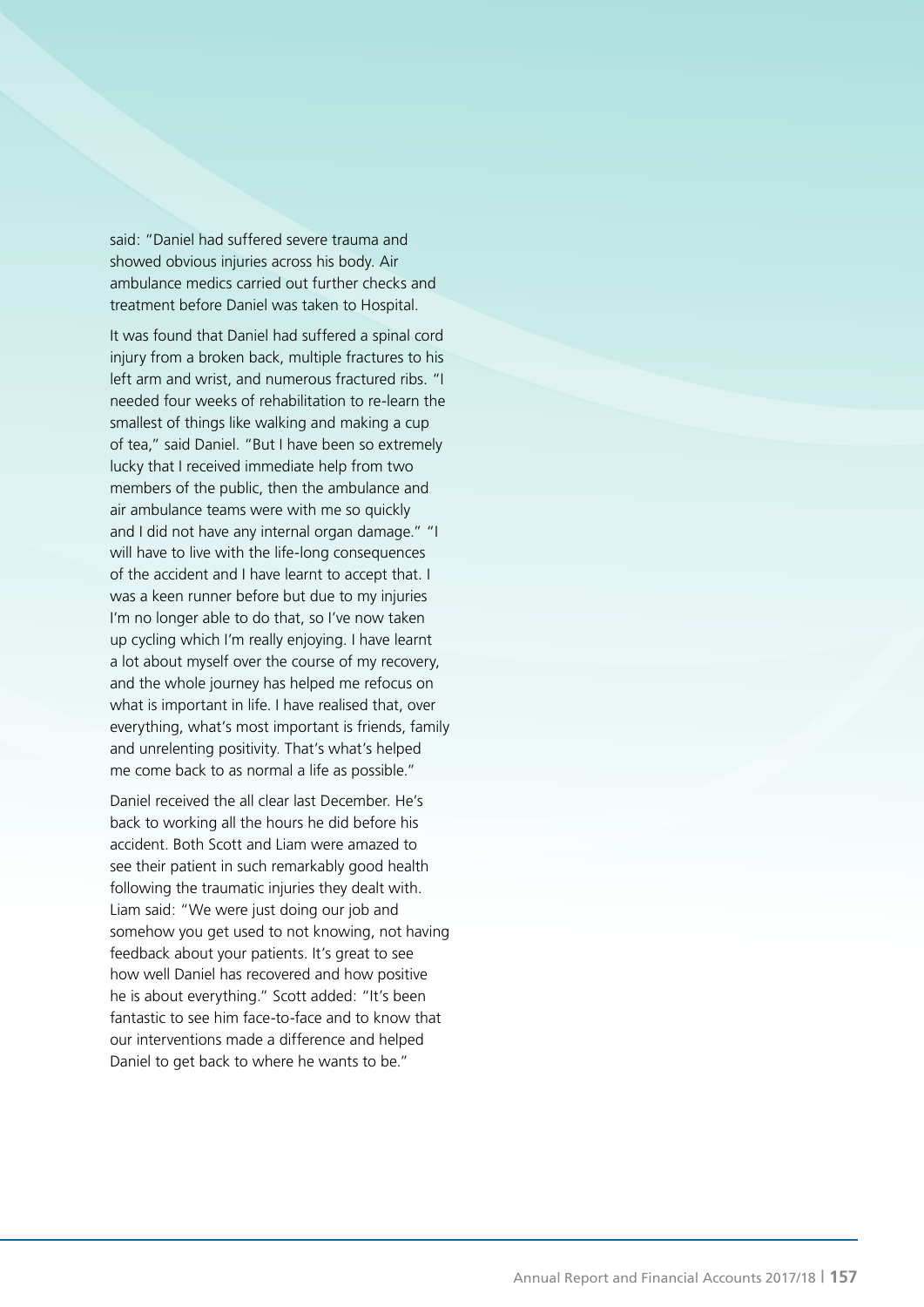### **Part 2: Priorities for improvement and statements of assurance from the board**

*This section of the Quality Account describes areas for improvement in the quality that the Trust intends to provide in 2018/19.*

#### **Introduction**

This section identifies three priorities for improvement in 2018/19. The Trust board has agreed these priority areas and the rationale for identifying the three priorities is described, including the association with considered data, audit and reports.

An outline is also given on how the Trust intends to achieve the three priorities and how they will be monitored, measured and reported.

The section also includes progress made with the improvement priorities identified in the last Quality Account (2016/17), which includes the performance during the year against each priority.

### **Looking forward - the 2018/19 quality improvement priorities**

#### **Initial priority suggestions**

An initial shortlist was created to support the Trust in identifying which improvements to prioritise.

The main driver for creating the shortlist was the Care Quality Commission Unannounced Inspection Report 2017. This report was an independent and comprehensive review of the Trust's services. It identified 17 areas that the Trust must address and 16 areas that the Trust should address.

The Trust agreed to draw the shortlist of quality improvement priorities from the 17 must do areas. To give an indication of priority within the 17 areas, the Trust also considered other information alongside the Inspection Report. This included any areas where the Trust was in potential breach of legislative requirements and a review of the

clinical outcome data that the Trust held and any concerns from the Trust's external partners.

The final shortlist of proposed quality improvement areas was as follows:

#### **Proposal Area 1. Development of Quality Improvement methodology within SECAmb**

This suggestion directly arose from a Care Quality Commission Must Do: "The Trust must ensure that governance systems are effective and fit for purpose. This includes systems to assess, monitor and improve the quality and safety of services".

Additionally, as part of the Trust's improvement journey for a number of the domains following the CQC re-inspection, the Trust appreciated the need to have a single cohesive approach to improvement that all Trust employees understood and could engage with. This would also assist in making sustainable improvement across the organisation.

#### **Proposal Area 2. Improving outcomes from out of hospital cardiac arrests**

This suggestion directly arose from a Care Quality Commission Must Do: "The Trust must improve outcomes for patients who receive care and treatment". It had been selected as an improvement priority the preceding year and whilst work had been undertaken (reported later in this quality account) it was identified that further work could be done.

At the time of identifying the priority area, patient outcomes from out of hospital cardiac arrests were below the national average when compared to the other Ambulance Trusts in England. Additionally, the Trust's performance in this clinical outcome indicator had deteriorated over the past three years.

### **Priority Area 3. Learning from incidents, complaints and safeguarding reviews**

This suggestion arose from a number of must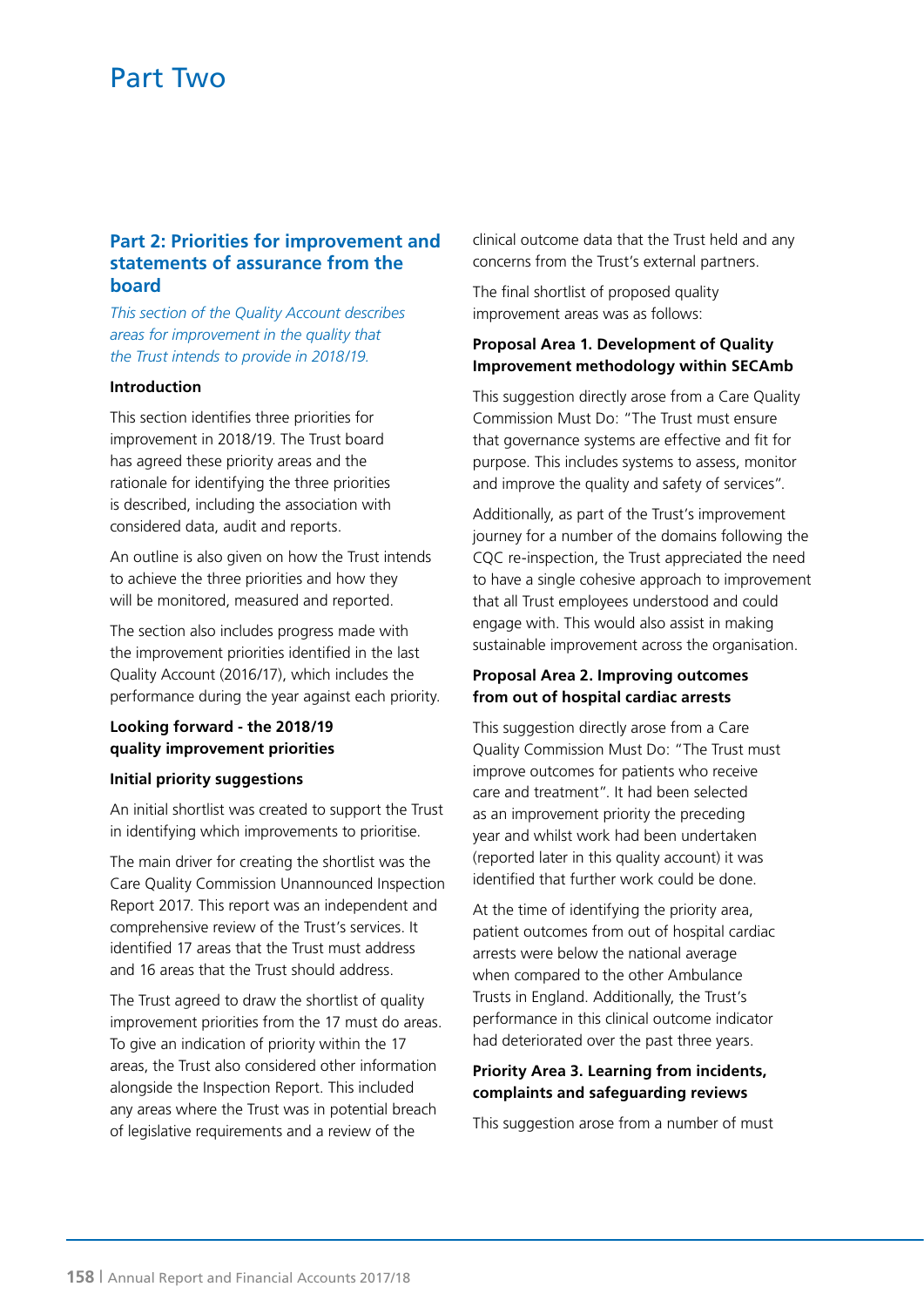do actions from the Care Quality Commission Report. Within the report there is a recurrent theme that the Trust is not maximising the opportunity to learn from feedback.

### **Priority Area 4. Improving timeliness of completion of complaint responses to patients**

This suggestion directly arose from a Care Quality Commission Must Do; "The Trust must ensure the systems and processes in place to manage, investigate and respond to complaints, and learn from complaints are robust".

Whilst the Trust does have some areas of complaint management that are well received, such as the patient story at Trust Board, the Board recognises that it was taking too long to address complaints and that there was an opportunity to improve the learning from complaint feedback.

# **Priority Area 5. Mandatory training on patient groups directions for all staff that administer medicines under the legal framework**

Whilst patient group directions were not explicitly a Care Quality Commission Must Do, the area of medicine's management received a higher warning; a "Notice of Proposal to impose a condition on the Trust's registration for the regulated activity of treatment of disease, disorder or injury".

Considerable improvement work was already taking place but updating the patient group directions was proving difficult. This was identified as a priority area as there are legislative requirements within this area of practice.

### **Priority Area 6. Patient-facing staff adequately trained to manage safeguarding concerns and to report them appropriately**

This suggestion directly arose from a Care Quality Commission Must Do: "The Trust must ensure all staff working with children, young people and/ or their parents/carers and who could potentially contribute to assessing, planning, intervening

and evaluating the needs of a child or young person and parenting capacity where there are safeguarding/child protection concerns receive an appropriate level of safeguarding training".

Additionally, this priority area has received considerable external attention and the area is regarded as a priority area for our commissioners.

#### **Priority Area 7. 111/999 integration with enhanced clinical intervention and hear & treat**

This was identified as part of the consultation with stakeholders and was raised by the 111 team.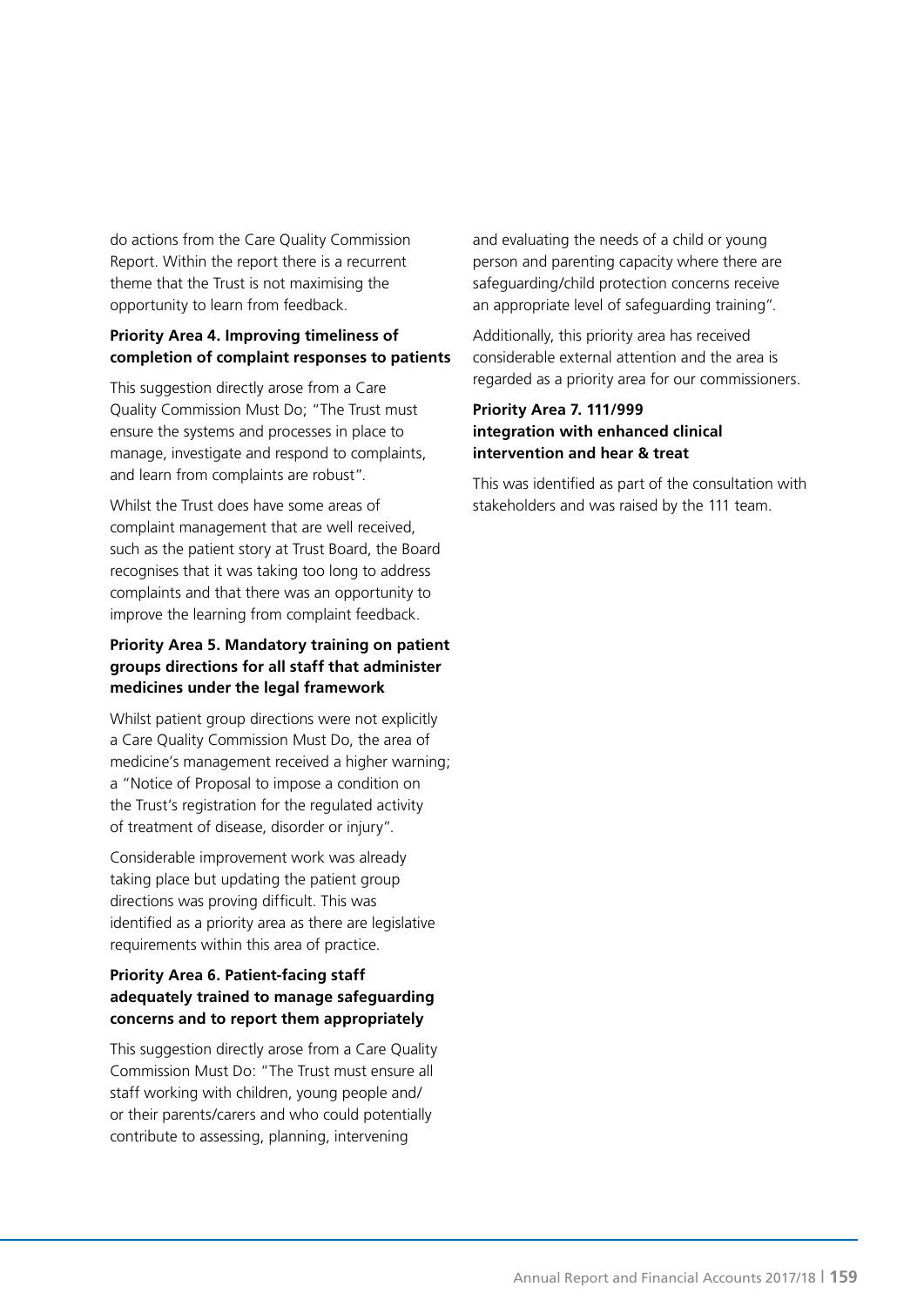#### **The selection process**

A consultation and selection event was held with a range of invited stakeholders on Monday 27 November 2017. Representatives from the following groups attended: Council of Governors, Inclusion Hub Advisory Group (IHAG), Staff Engagement Forum, and Clinical Commissioning Groups, along with members of the Trust's senior management team and Trust Board.

Each of the seven priority areas had a sponsor and this individual gave a brief case for inclusion before answering arising questions.

At the end of the presentation, the participants voted on the priority area that they thought would make the biggest difference. The participants voted twice, initially as a group and then as individuals.

The following table illustrates how the participants voted.

#### **Table 1: Voting Results**

| <b>Quality Account Proposal</b>                                                                                             | <b>Group</b><br><b>Vote</b> | <b>Individual</b><br>vote |
|-----------------------------------------------------------------------------------------------------------------------------|-----------------------------|---------------------------|
| <b>Clinical Effectiveness</b>                                                                                               |                             |                           |
| Development of Quality Improvement Methodology within SECAmb                                                                | $\Omega$                    | $\overline{4}$            |
| Improving outcomes from Out- of-Hospital Cardiac Arrests (OHCA)                                                             | 5                           | 22                        |
| <b>Patient Experience</b>                                                                                                   |                             |                           |
| Learning from Incidents, Complaints and Safeguarding reviews                                                                | 3                           | 23                        |
| Improving timeliness of completion of complaint responses to patients                                                       | 2                           | 3                         |
| <b>Patient Safety</b>                                                                                                       |                             |                           |
| Mandatory Training on Patient Groups Directions (PGDs) for all<br>staff that administer medicines under PGD legal framework | 1                           | 7                         |
| Patient-facing staff adequately trained to manage safeguarding<br>concerns and to report them appropriately                 | 3                           | 14                        |
| 111/999 integration with enhanced clinical intervention and hear & treat                                                    | 2                           | 14                        |

Three priority areas were selected for 2018/19. These were as follows:

- **Improving outcomes from outof-hospital cardiac arrests**
- **Learning from incidents, complaints and safeguarding reviews**
- **Patient-facing staff adequately trained to manage safeguarding concerns and to report them appropriately**

These were endorsed by the Executive Management Board on 7 March 2018 and the Trust Board on 27 March 2018.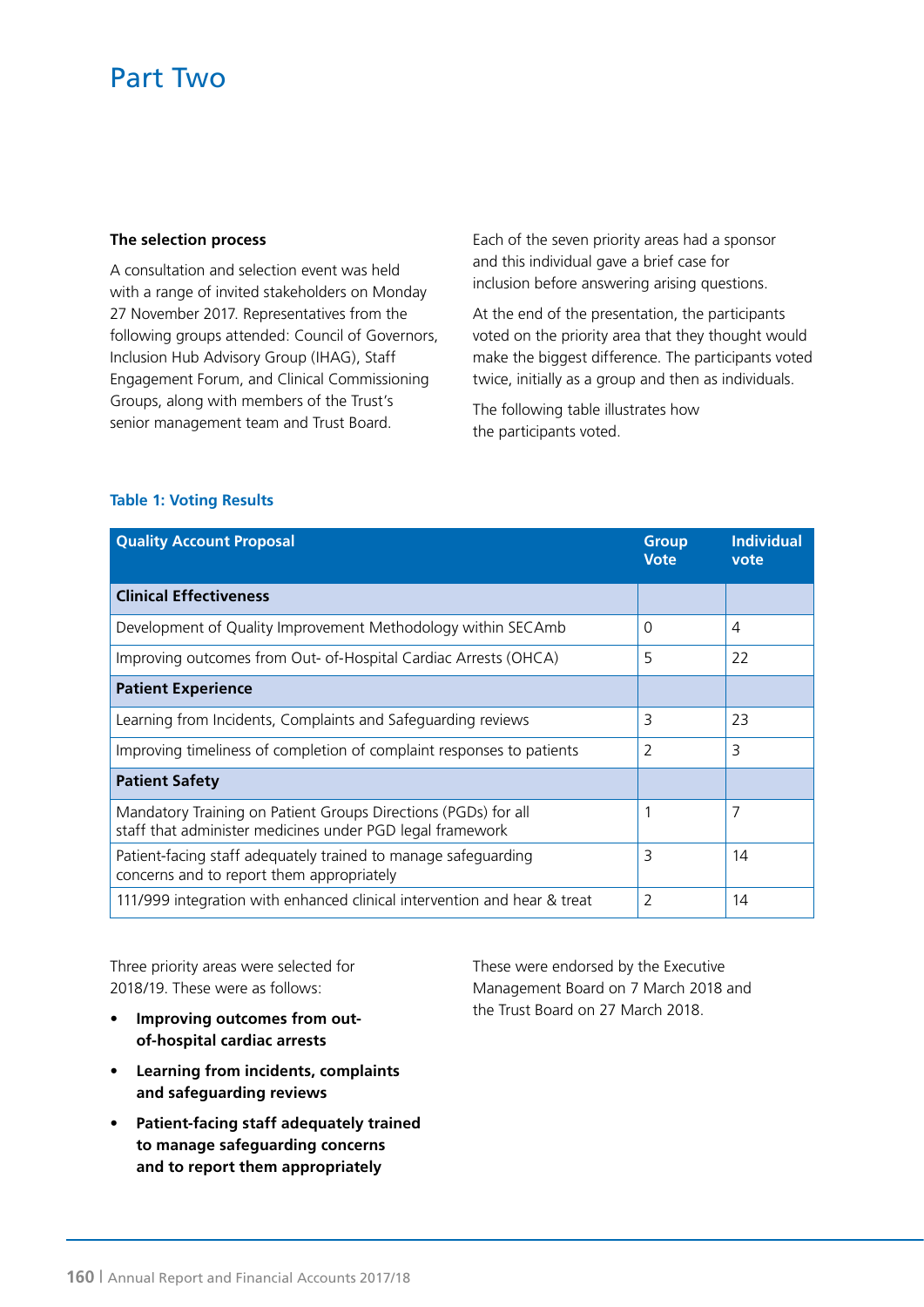# **Learning and reflection on the selection Process.**

Feedback from some of the participants suggested there was minimal opportunity to suggest measures not presented by the Trust. This was not the intention. It appears that the Trust's plan of focussing on the CQC findings and presenting these up front had restricted innovative thinking.

This is important feedback. The participants all chose to attend the meeting and were keen to support the Trust on its improvement journey, and some felt the process disempowered them. Going forward the Trust will review how it can consider involving stakeholders in the initial selection of a long list of priority areas.

# **Planned action and the monitoring process**

This section takes each of the three selected priorities and identifies the aim of the priorities and how the Trust intends to achieve an improvement. The section also identifies how the priorities will be monitored, measured and reported.

# **Priority Area 1. Improving outcomes from out-of-hospital cardiac arrests**

The aim of this quality measure is to improve the return of spontaneous circulation in patients (knows as ROSC) and improve the survival to discharge of patients who have experienced a cardiac arrest (known as StD).

This was a priority for the previous year but on review of the data (which is reported extensively in this Quality Account) it was agreed to include this priority in the 2017/18 measures. The improvements will be achieved through the identification of cardiac arrest calls as soon as possible and by ensuring that appropriate dispatch of the correct resource is achieved with complete adherence to the Joint Royal College Ambulance Liaison Committee's guidelines.

The Trust will develop and implement a Trust-wide cardiac arrest strategy (either as a strategy in its own right or as part of the new clinical strategy), implement a structured "PITSTOP" model for all responding staff and provide clear and robust clinical guidelines.

The metrics for this will be:

- Return of spontaneous circulation
- Survival to discharge.

These established metrics are already subject to rigorous audit and validation.

These will form part of the quality metrics in 2018/19 reported within the monthly Quality & Safety Report and presented to Area Governance Meetings and to the Executive Board. The metrics will also be added to the Integrated Performance Report for Trust Board.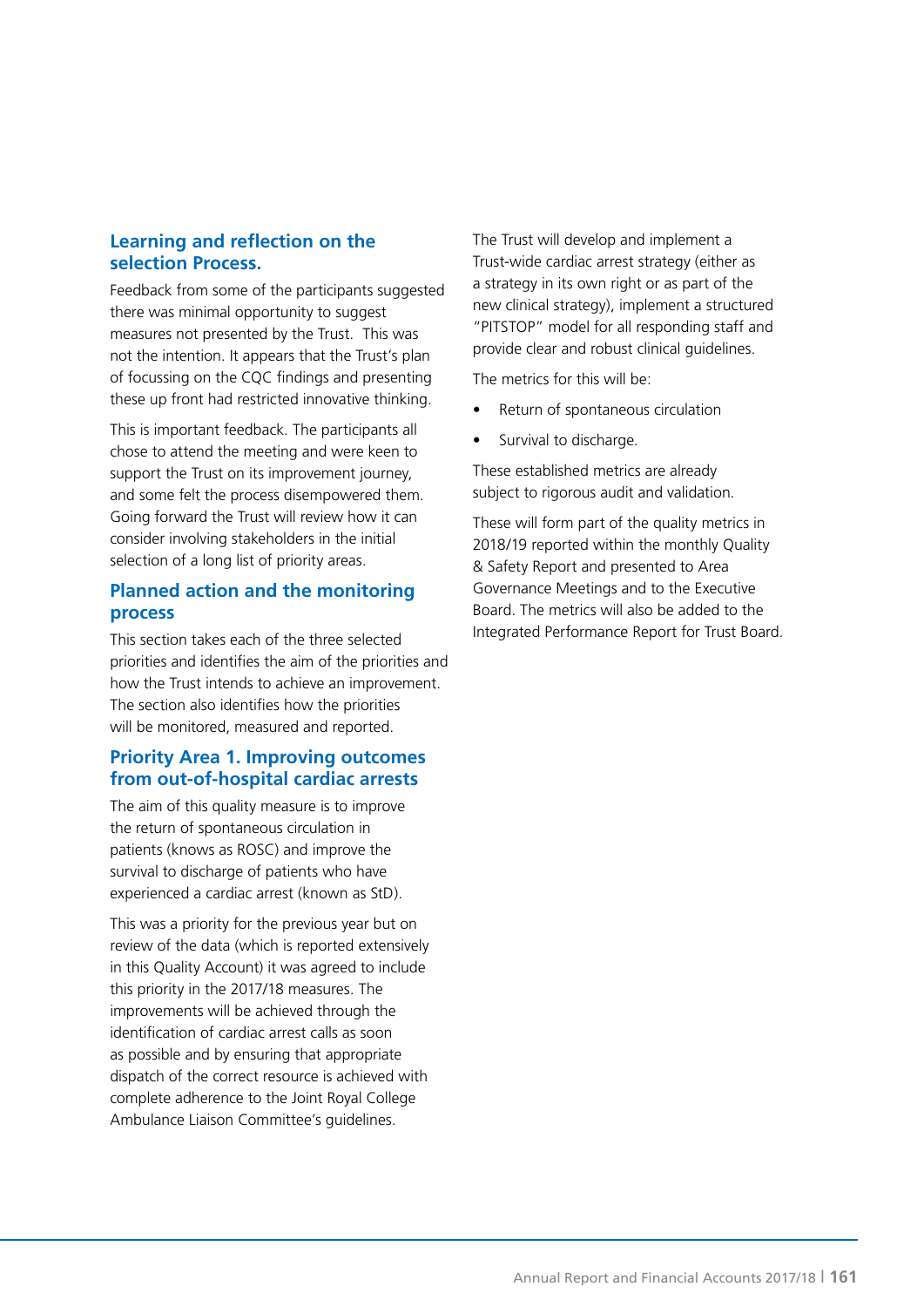### **Priority Area 2. Learning from incidents, complaints and safeguarding reviews**

The aim of this quality measure is to develop systems where staff are able to access information about errors or omissions, can demonstrate understanding, and where appropriate have improved their professional practice as a result.

This will be achieved through the better use of 'patient story' videos, which are shared with staff via the intranet to promote learning on a wider scale.

The Trust will produce a communications plan with clinical staff and the communications team. In addition, the teams will develop monthly case studies and information posters for publication on the Trust's website/local display boards and produce a repository on the intranet for access and reference for all staff.

A number of metrics are already in place, such as shared learning from complaints and sharing of incident feedback. Metrics will be further developed that will allow the Trust to maintain an overview of improved learning.

Monitoring of Trust-wide learning will be in the monthly Quality & Safety Report, discussed at relevant Area Governance Meetings, and disseminated as appropriate.

# **Priority Area 3. Patient-facing staff adequately trained to manage safeguarding concerns and to report them appropriately**

The aim of this quality measure is to ensure our staff feel adequately trained and competent to manage a range of safeguarding issues.

This will be achieved by making safeguarding training a mandatory requirement for another year. Having trained over 85% of the clinical staff at Level 3 in 2017/18, the Trust will

now develop a bespoke training package. This will further enhance competence, and awareness, in wider safeguarding issues.

The Trust will also develop a process that ensures safeguarding expertise has oversight of complaints and all allegations/incidents that have a potential safeguarding theme

This will be achieved through the delivery of the training and if possible the involvement of a service user to help personalise the training. The Trust's safeguarding dashboard will be strengthened so that trends become more apparent.

In addition, the Trust will ensure a process is in place to feed back to clinical staff on immediate actions taken following their safeguarding referrals.

The measure for assessing this will be the direct feedback of Trust staff when asked about safeguarding during the Trust's recently implemented Quality Assurance Visits. The Trust's ambition is that at least 90% of Trust staff when asked will articulate that they feel sufficiently trained, informed and supported to identify and report safeguarding concerns and know how to obtain assistance.

Monitoring of the improvement will be undertaken by the Trust's Safeguarding Sub-Group which forms part of the Trust's clinical governance structure. Additionally, information will be contained within the monthly Quality & Safety Report.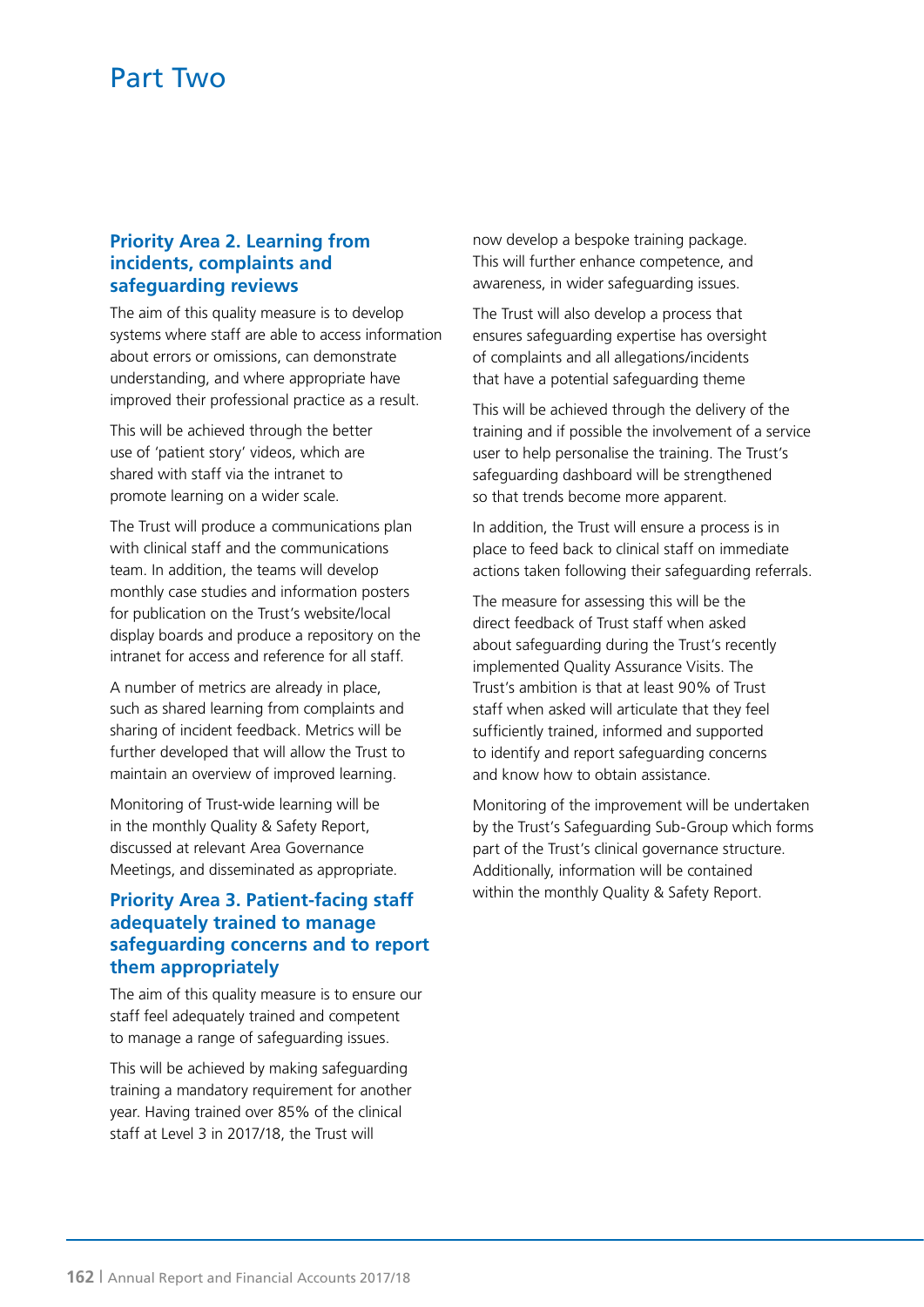# **Monitoring**

All three priority areas will be reported through the monthly Quality & Safety Report. During 2017/18 this report was created to be a single reference point for all quality and safety metrics. It will evolve further during 2018/19 and the report is reviewed by the Area Governance Meetings, the Executive Management Board and also the Clinical Commissioning Group.

Additional assurance is gained through quarterly and annual reports by the relevant corporate functions which are received by the Executive Board and the Trust's Quality & Patient Safety Committee (a sub-committee of the Trust Board).

All of the developed metrics for the above quality priorities will be reported in the appropriate reports.

# **Looking back; a review of the 2017/18 quality priorities**

In last year's Quality Account the Trust identified the following three quality priorities;

- **Learn from incidents and improve patient safety**
- **Patient and family involvement in investigating incidents.**
- **Improving outcomes for outof-hospital cardiac arrest.**

This section reports on the progress against the three identified priorities.

# **2017/18 Priority 1. Learn from incidents and improve patient safety**

#### **AIM:**

Improve patient safety by reducing harm

#### **MEASURE 1:**

10% increase in near-miss reporting in quarter 4

### **MEASURE 2:**

10% increase in low harm reporting in quarter 4

#### **MEASURE 3:** Compliance with fundamental standards

**STATUS:** 

**Fully Achieved**

Considerable work has been undertaken during the year to make improvements to incident reporting. A comprehensive Improvement Plan was developed and progress against actions were overseen weekly by members of the executive team.

Most notably the following have been undertaken:

- Face to face training by the DATIX™ incident reporting team has been introduced and is being rolled out across the organisation.
- The original incident reporting form has been re-designed to facilitate completion and a trial was undertaken in the Guildford area.
- A target of 20 days was agreed as an acceptable timeframe for an incident to be closed.
- A significant reduction in the number of incidents taking longer than 20 days.
- Implementing daily checks of all incidents by the incident team.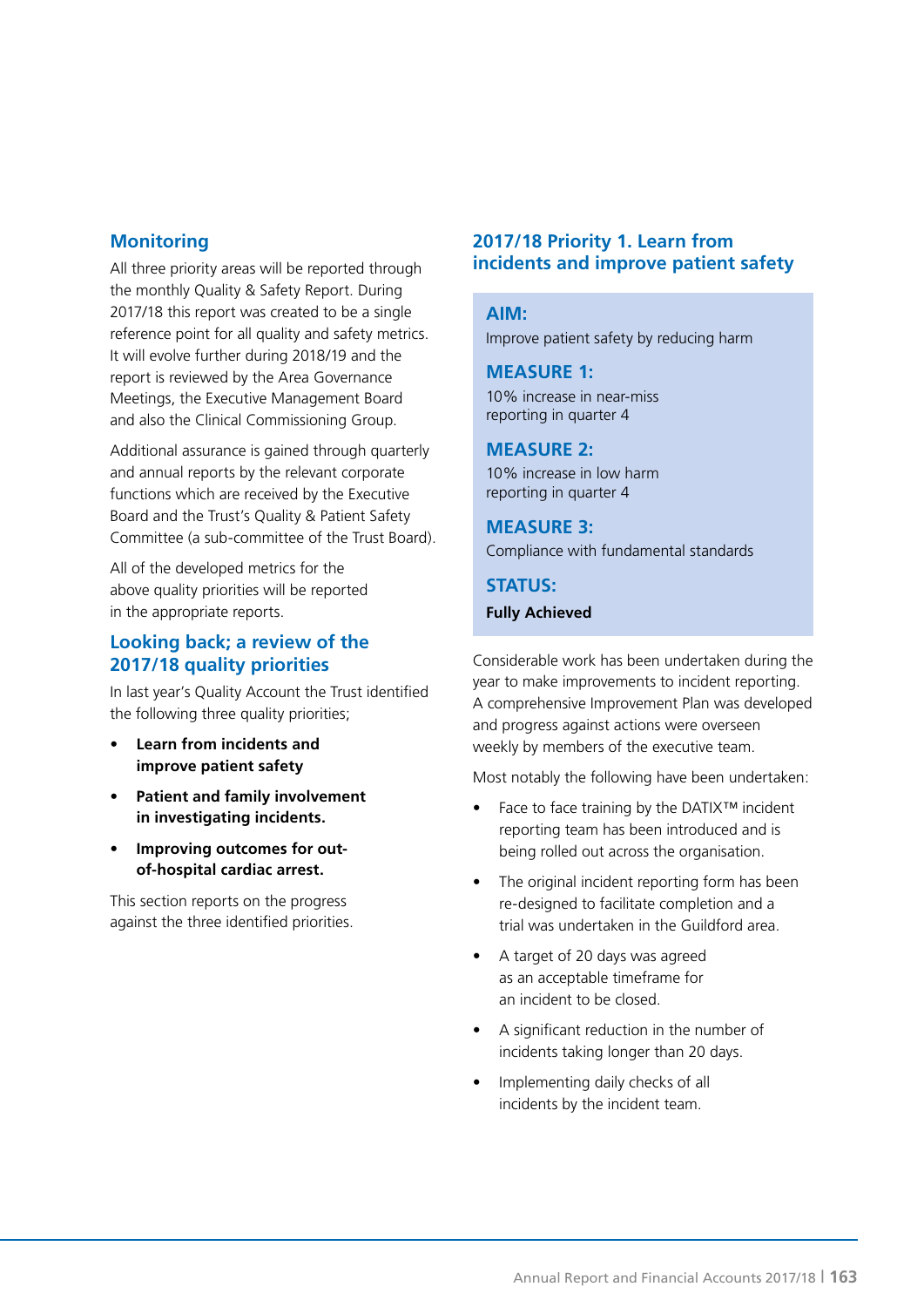# **Project goals**

At the start of the project three goals were identified;

- a) A 10% increase (with previous year comparison) in near-miss reporting by the end of 2017/18.
- b) A 10% increase (with previous year comparison) in low harm reporting by the end of 2017/18.
- c) Compliance with the Care Quality Commission's fundamental standards.

There is a large amount of information within incidents that are graded as low harm or those graded as no harm and those that were averted (near miss). An organisation that is more aware of the value of incidents is more likely to report these lower graded incidents. Therefore, these goals were identified as an indication of the organisation's awareness.

### **Progress**

The following two graphs illustrate the improvements made in the Trust's effort to increase the reporting of near-miss incidents by 10% on the previous year.



# **Graph 1. Incident reporting (near-miss) in 2016/17**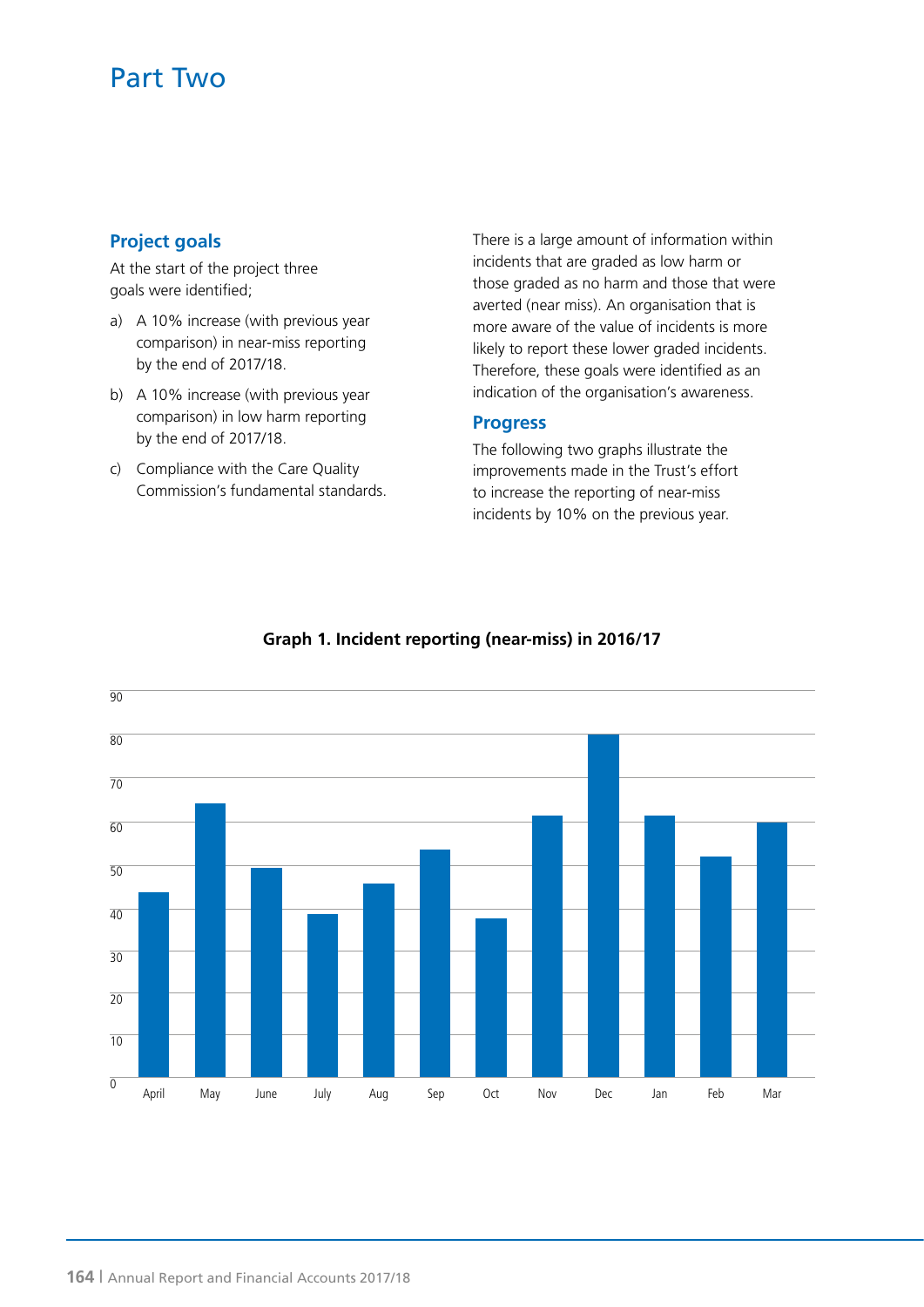

#### **Graph 2. Incident reporting (near-miss) in 2017/18**

Graph 1 illustrates the month on month reporting for all incidents regarded as a "near miss" during 2016/17. The total number for the year was 644.

Graph 2 illustrates the same "near-miss" field but for the following financial year (the year of the improvement priority). The total number for the year is 794, an improvement of 23%.

The following two graphs (Graph 3 & Graph 4) illustrate the improvements made in the Trust's effort to increase the reporting of "low harm" by 10% on the previous year.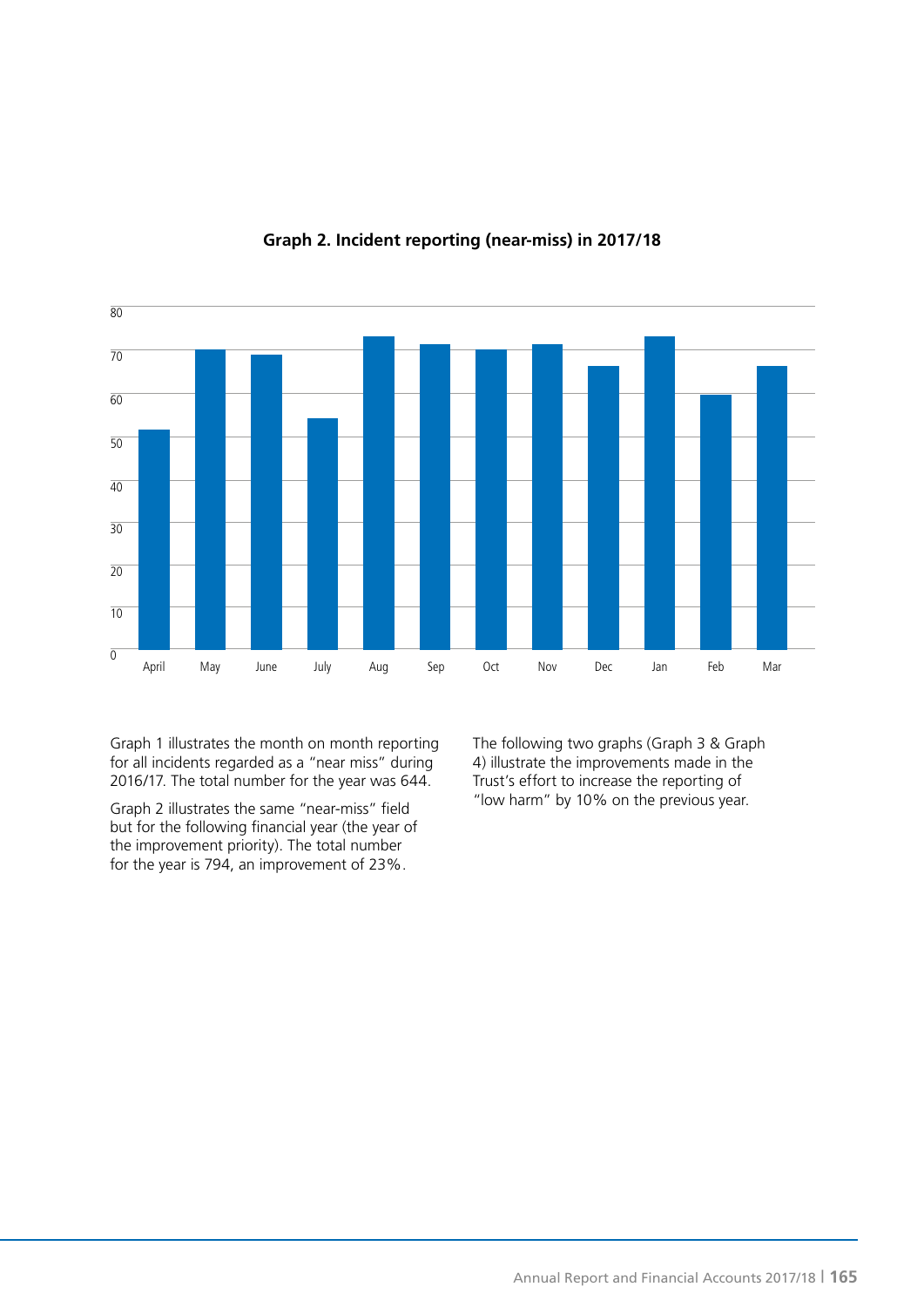

### **Graph 3. Incident reporting (low-harm) in 2016/17**

Graph 3 illustrates the month on month reporting for all incidents regarded as "low harm" during 2016/17. The total number for the year was 869.

Graph 4 illustrates the same "low harm" field but for the following financial year (the year of the improvement priority). The total number for the year was 931, an improvement of 7.1%.

Achievement of this last aim is not within target. However, as part of the improvement work the Trust also aimed to increase the number of "noharm" incidents, but this was not identified as a specific target in the 2016/17 Quality Account. When taking into consideration all three levels of harm (no-harm, low-harm and near miss), the Trust has improved reporting by 27%. Therefore, this aim is considered to be achieved.

The third goal was "Compliance with the Care Quality Commission's fundamental standards". This is a challenging goal to quantatively measure as there are 13 standards that are regarded as

"fundamental" by the Care Quality Commission that have a number of sub sections.

These fundamental standards are the Care Quality Commission's response to the Francis Report (2013), which made a number of recommendations about basic standards that should be met by organisations that provide health and social care services. The report recommended the introduction of new Fundamental Standards below which care should never fall, covering those basic things that everyone agrees are important.

The Trust has undertaken a review of the year's annual incident reporting to identify areas where the Trust may not have been compliant with the Fundamental Standards of Care.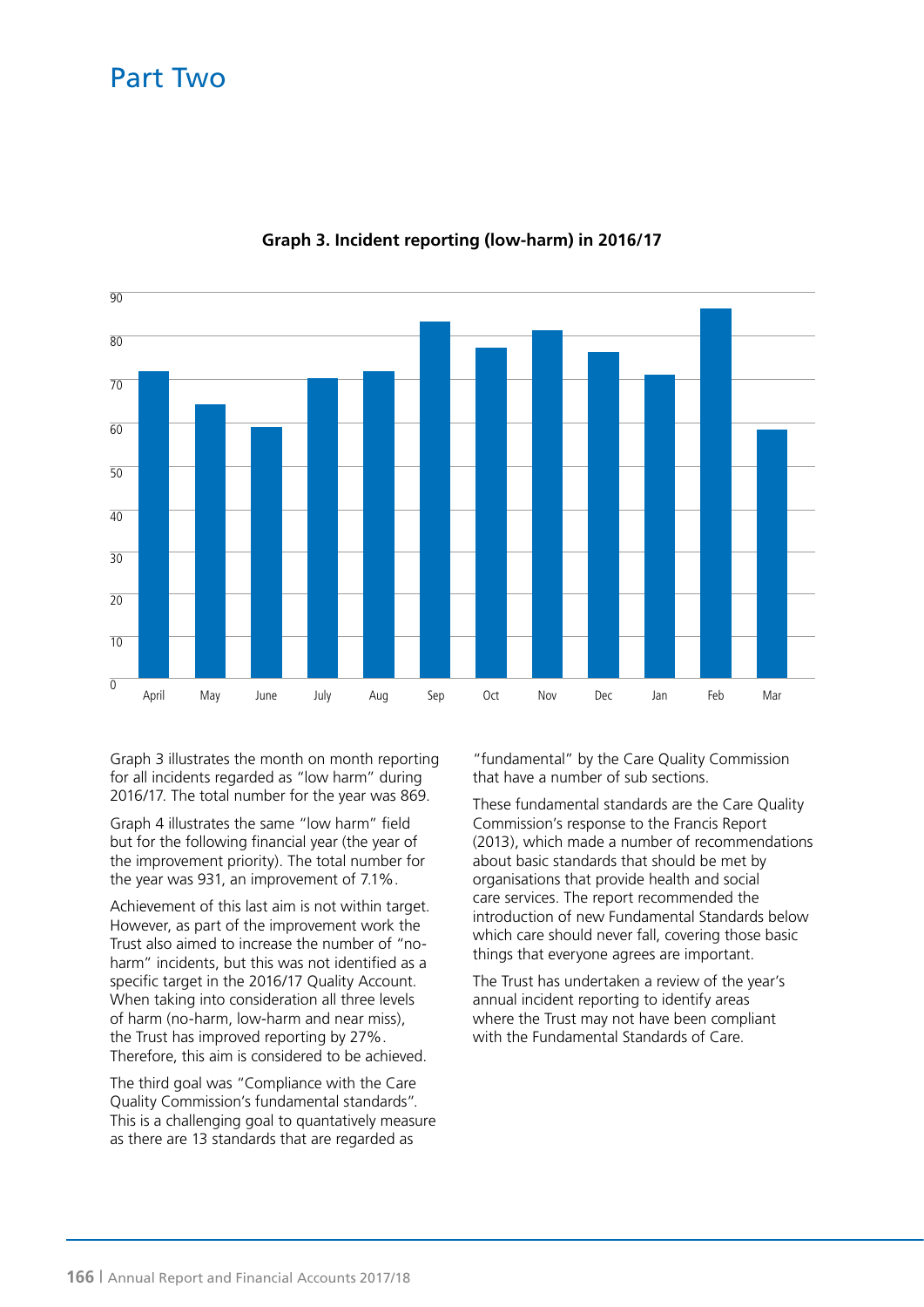

**Graph 4. Incident reporting (low-harm) in 2017/18**

The following table (Table 2) identifies the 13 Fundamental Standards and provides an overview of each of the 13 standards.

The table identifies that there have been areas where an individual patient or service user may not have received all of the standards of care that they should have expected. This does not necessarily mean that there has been a systematic failure to deliver that standard.

In addition, whilst the Trust has significantly increased incident reporting it is also possible that not every breach in failure to deliver a fundamental standard of care is captured. In fact, Table 2 suggests the Trust has further work to do in raising awareness of these standards across the organisation. However, it is a positive change that the Trust has oversight of breaches and is now reporting these breaches within its incident reporting system.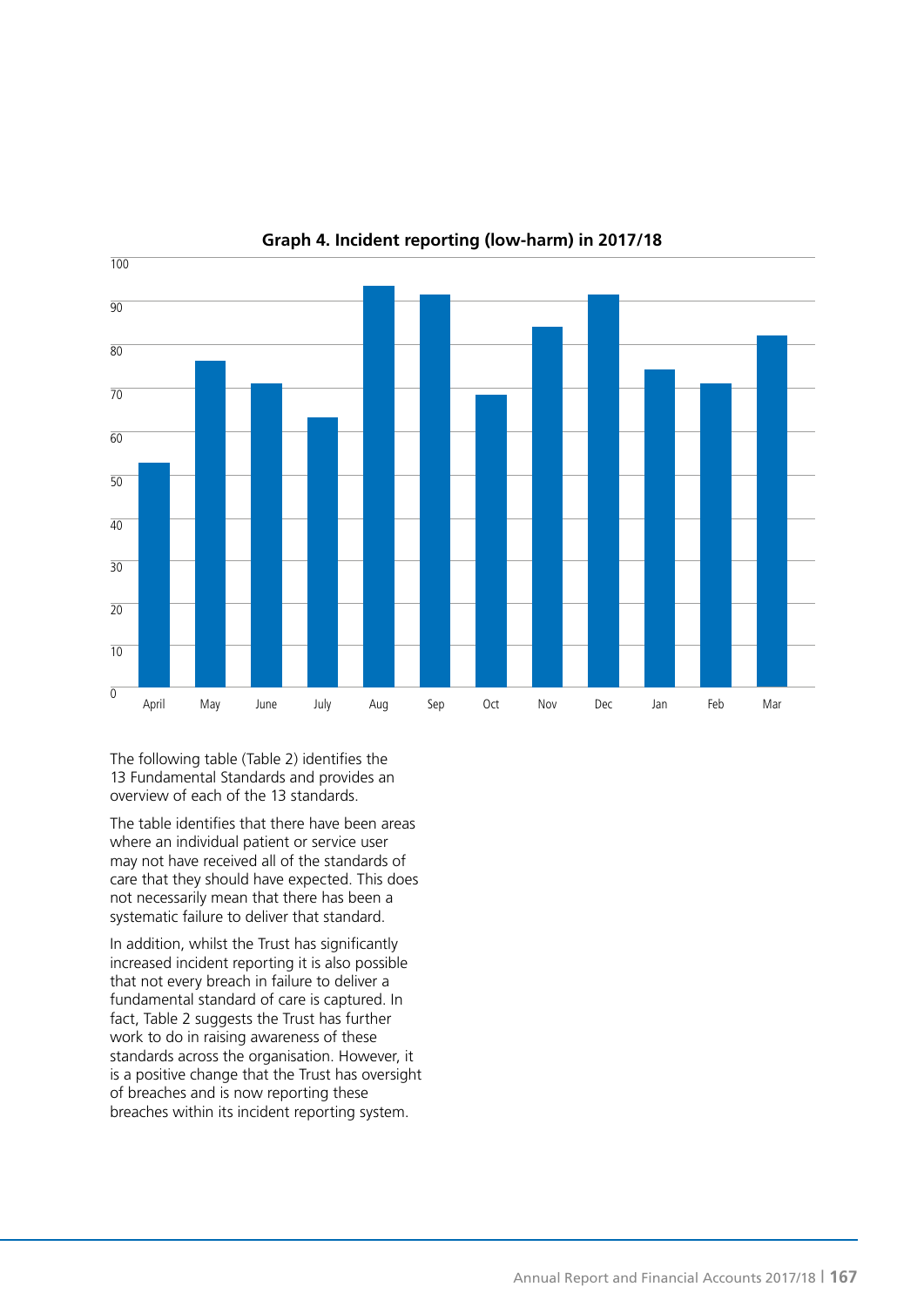# **Table 2 CQC Fundamental Standards of Care**

| <b>Fundamental Standard</b>                                                                                                                                                                                                                                                                                                                                               | <b>Overview (from incident reporting)</b>                                                                                                   |
|---------------------------------------------------------------------------------------------------------------------------------------------------------------------------------------------------------------------------------------------------------------------------------------------------------------------------------------------------------------------------|---------------------------------------------------------------------------------------------------------------------------------------------|
| <b>Person-centred care</b><br>You must have care or treatment that is tailored<br>to you and meets your needs and preferences.                                                                                                                                                                                                                                            | No incidents on Datix                                                                                                                       |
| <b>Dignity &amp; Respect</b><br>You must be treated with dignity and respect at all<br>times while you're receiving care and treatment.<br>This includes making sure:<br>You have privacy when you need and want it.<br>Everybody is treated as equals.<br>You're given any support you need to help you remain<br>٠<br>independent and involved in your local community. | No incidents on Datix                                                                                                                       |
| Consent<br>You (or anybody legally acting on your behalf) must give<br>your consent before any care or treatment is given to you.                                                                                                                                                                                                                                         | No incidents on Datix                                                                                                                       |
| <b>Safety</b><br>You must not be given unsafe care or treatment<br>or be put at risk of harm that could be avoided.<br>Providers must assess the risks to your health and<br>safety during any care or treatment and make sure<br>their staff have the qualifications, competence,<br>skills and experience to keep you safe.                                             | 10<br>8<br>6<br>4<br>$\overline{2}$<br>$\Omega$<br>lune<br>lan<br>April<br>August<br>Sept<br>Dec<br>Feb<br>May<br>July<br><b>Oct</b><br>Nov |
| <b>Safeguarding from abuse</b><br>You must not suffer any form of abuse or<br>improper treatment while receiving care.<br>This includes:<br>Neglect<br>Degrading treatment<br>Unnecessary or disproportionate restraint<br>Inappropriate limits on your freedom.                                                                                                          | Multiple safeguard entries on Datix but<br>none specific to concerns identified<br>regarding the Trust's provision of care.                 |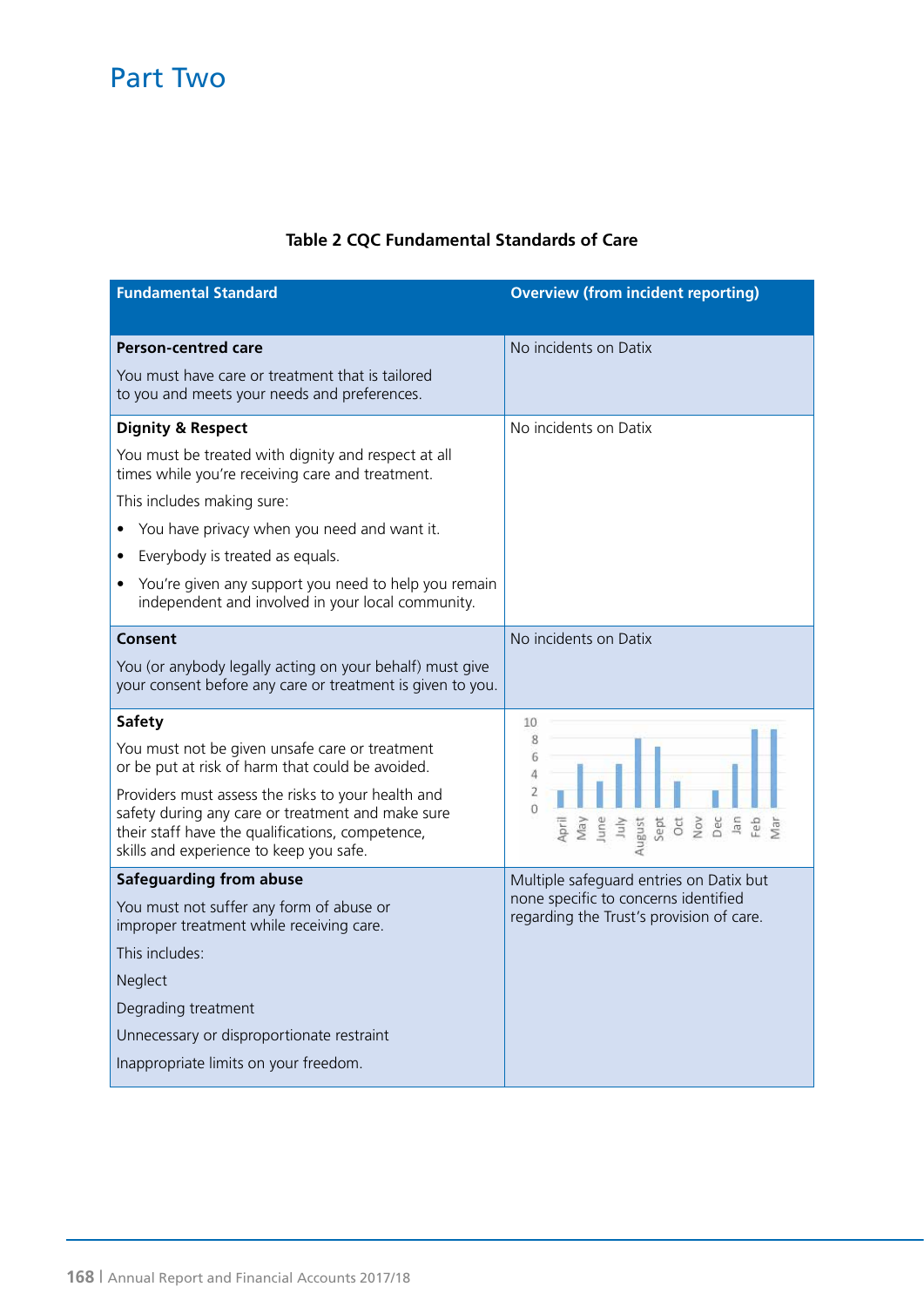| <b>Food and Drink</b>                                                                                                                                                                                                                                                     | No incidents on Datix                                                              |  |
|---------------------------------------------------------------------------------------------------------------------------------------------------------------------------------------------------------------------------------------------------------------------------|------------------------------------------------------------------------------------|--|
| You must have enough to eat and drink to keep you in<br>good health while you receive care and treatment.                                                                                                                                                                 |                                                                                    |  |
| <b>Premises &amp; Equipment</b>                                                                                                                                                                                                                                           | This is now linked to safe                                                         |  |
| The places where you receive care and treatment<br>and the equipment used in it must be clean,<br>suitable and looked after properly.                                                                                                                                     | care and treatment.<br>There are multiple entries for<br>missing equipment and the |  |
| The equipment used in your care and treatment<br>must also be secure and used properly.                                                                                                                                                                                   | malfunction of equipment.                                                          |  |
| <b>Complaints</b>                                                                                                                                                                                                                                                         | No incidents on Datix                                                              |  |
| You must be able to complain about your care and treatment.                                                                                                                                                                                                               |                                                                                    |  |
| The provider of your care must have a system in<br>place so they can handle and respond to your<br>complaint. They must investigate it thoroughly<br>and take action if problems are identified.                                                                          |                                                                                    |  |
| <b>Good Governance</b>                                                                                                                                                                                                                                                    | 1                                                                                  |  |
| The provider of your care must have plans that<br>ensure they can meet these standards.                                                                                                                                                                                   |                                                                                    |  |
| They must have effective governance and systems<br>to check on the quality and safety of care. These<br>must help the service improve and reduce any<br>risks to your health, safety and welfare.                                                                         | $\theta$                                                                           |  |
| <b>Staffing</b>                                                                                                                                                                                                                                                           | No incidents on Datix                                                              |  |
| The provider of your care must have enough<br>suitably qualified, competent and experienced<br>staff to make sure they can meet these standards.<br>Their staff must be given the support, training and<br>supervision they need to help them do their job.               |                                                                                    |  |
| <b>Fit and Proper Staff</b>                                                                                                                                                                                                                                               | No incidents on Datix                                                              |  |
| The provider of your care must only employ people who<br>can provide care and treatment appropriate to their<br>role. They must have strong recruitment procedures<br>in place and carry out relevant checks such as on<br>applicants' criminal records and work history. |                                                                                    |  |
| <b>Duty of Candour</b>                                                                                                                                                                                                                                                    | Reported elsewhere in this<br>Quality Account.                                     |  |
| The provider of your care must be open and transparent<br>with you about your care and treatment. Should<br>something go wrong, they must tell you what has<br>happened, provide support and apologise.                                                                   |                                                                                    |  |
| <b>Display of ratings</b>                                                                                                                                                                                                                                                 | Not reports on Datix.                                                              |  |
| The provider of your care must display their CQC<br>rating in a place where you can see it. They must also<br>include this information on their website and make<br>our latest report on their service available to you.                                                  |                                                                                    |  |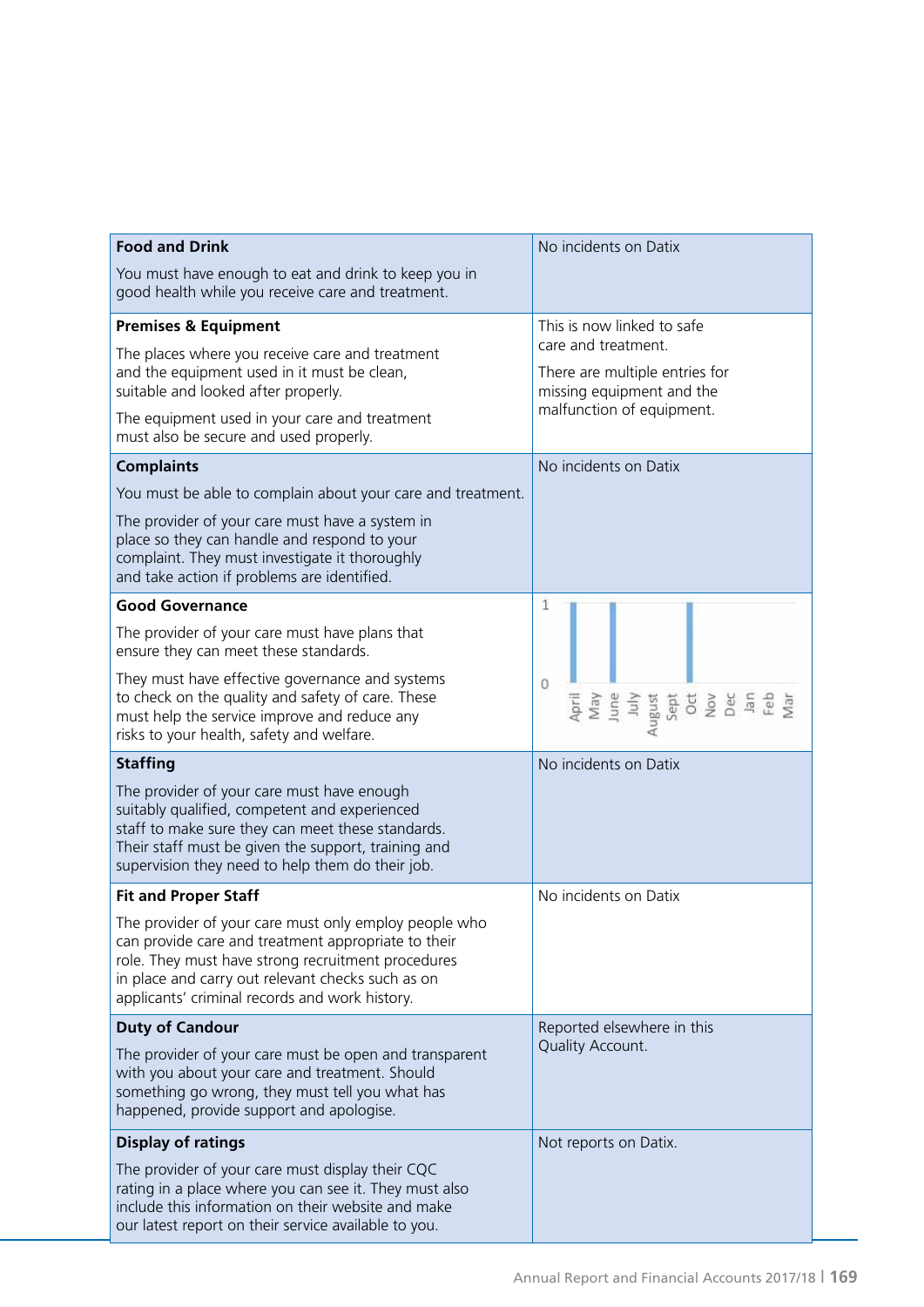Table 2 suggests there are areas where the Trust may have met the required standards and also identifies areas where the Trust needs to focus on making improvements. Additionally, the Trust needs to undertake additional work in raising awareness across the Trust of the Fundamental Standards and when to report breaches.

### **2017/18 Priority 2. Patient and family involvement in investigating incidents.**

#### **AIM:**

To improve compliance with Duty of Candour requirements placed on the Trust following severe harm being caused to a patient

#### **MEASURE 1:**

Introduction of a process

### **MEASURE 2:**

Upward trajectory of compliance with the Duty of Candour requirements across the year

#### **STATUS:**

#### **Partially Achieved**

Considerable work has been undertaken during the year to make improvements to the Trust's processes for involving patients and their family in the investigation of incidents. Most notably the following actions have been undertaken:

- Centralising the initial contact for informing patients/relatives that a serious incident has occurred (this process is known as Duty of Candour).
- Launched a training programme in root cause analysis for a variety of staff across the Trust.
- Introducing an experienced "buddy" to support newly-trained investigators.
- Developed a comprehensive Improvement Plan for incidents and serious incidents. This had weekly oversight by members of the Executive Team.

• Introduce three new roles to support the investigation of serious incidents and undertake Duty of Candour.

At the start of the project two goals were identified:

- 1) Introduction of a process to monitor and report the number of incidents meeting the Duty of Candour requirements.
- 2) Upward trajectory of compliance with the Duty of Candour requirements across the year, particularly with regard to timescales for informing patients that the Trust has caused them harm.

#### **Progress**

The Trust held a conference in October 2017 entitled "Listen, Learn, Change" where a variety of presentations enhanced the awareness and skills of over 100 delegates.

However, despite the conference and the extensive training delivered, the Trust has had significant challenges in meeting all its responsibilities to inform and involve relatives.

One of the challenges is the added complexity that the Trust may not be informed that an incident has occurred for several months after the Trust's involvement with the care of the patient. However, despite this challenge the Trust is determined to meet expectations in this area of care.

In order to make necessary improvements a project plan was developed. This plan identified two main groups of patients where there was a need to undertake Duty of Candour.

The first group consisted of the Trust's most serious incidents (SIs) and the second group consisted of those incidents that were not graded as serious but where moderate harm had been a consequence of the incident. The Trust identified the first group to be the initial priority.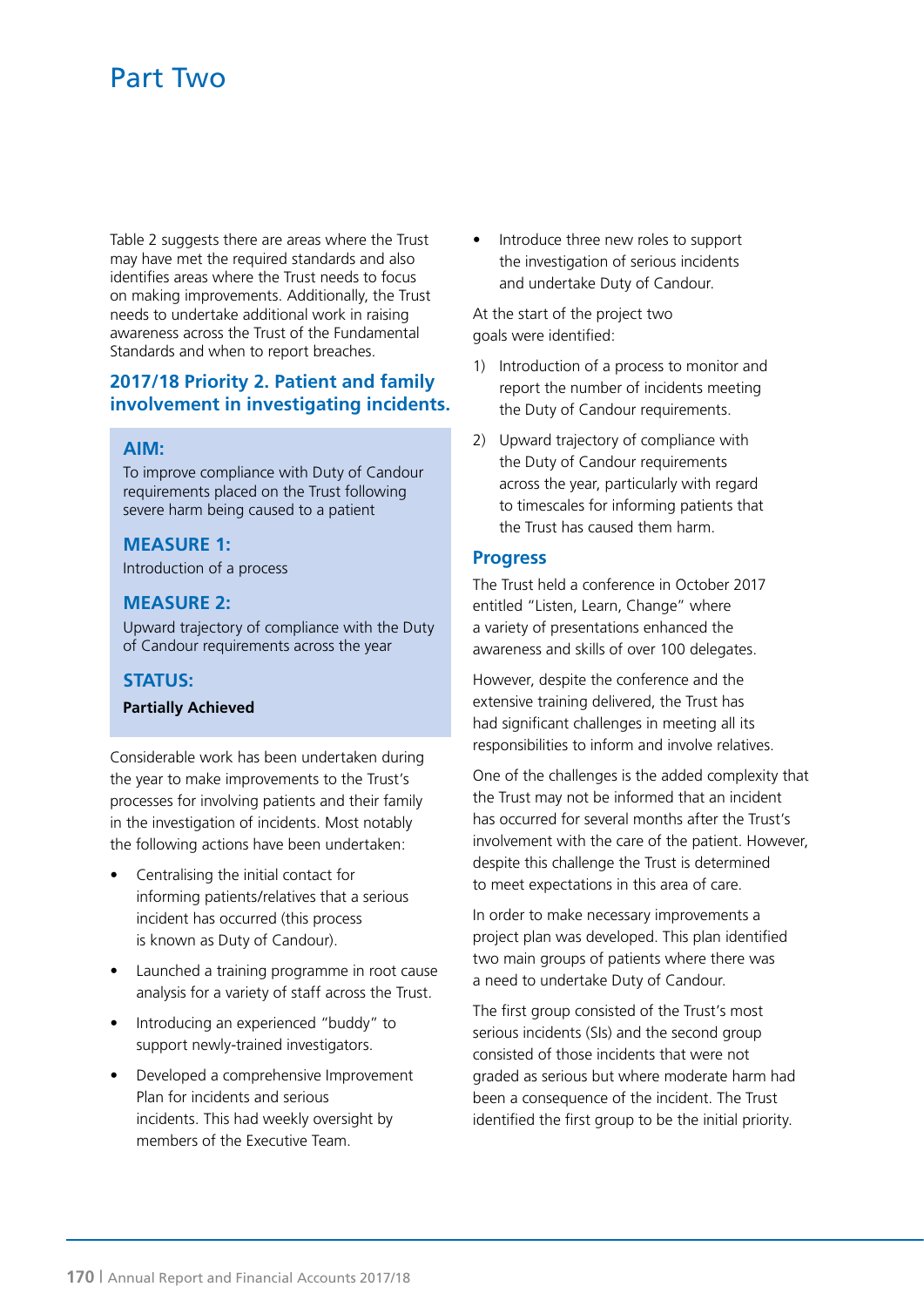The following graph illustrates month on month performance across the year for those groups where Duty of Candour had been undertaken for the incidents regarded as serious incidents.



**Graph 5. Month on month reporting of Duty of Candour for serious incidents 2017-18**

Information prior to January 2017 has not been included as the data was not being collected using the same methodology and confidence in the data is not high.

Graph 5 indicates that there was an initial decline in the Duty of Candour between January and August 2017. After a period of time, a steady improvement was made until 100% achievement in January 2018.

The initial decline was due to a significant backlog that occurred within the serious incident portfolio. The devolved model, where operational clinicians were required to make initial contact with patients, became unmanageable with this increasing backlog. As the year progressed, the model was gradually centralised and by the time compliance reached 100% the responsibility for

Duty of Candour had been completely centralised.

Graph 5 suggests that the Trust has been successful in meeting both of the identified goals for this priority.

However, this is only part of the picture. The Trust also has an obligation to inform patients who have experienced moderate harm or above. This was identified as group two in the improvement plan.

This was launched in quarter 4 of 2017/18. The following graph (Graph 6) illustrates month on month performance across the year for those groups where Duty of Candour had been undertaken for the incidents regarded as moderate harm or above.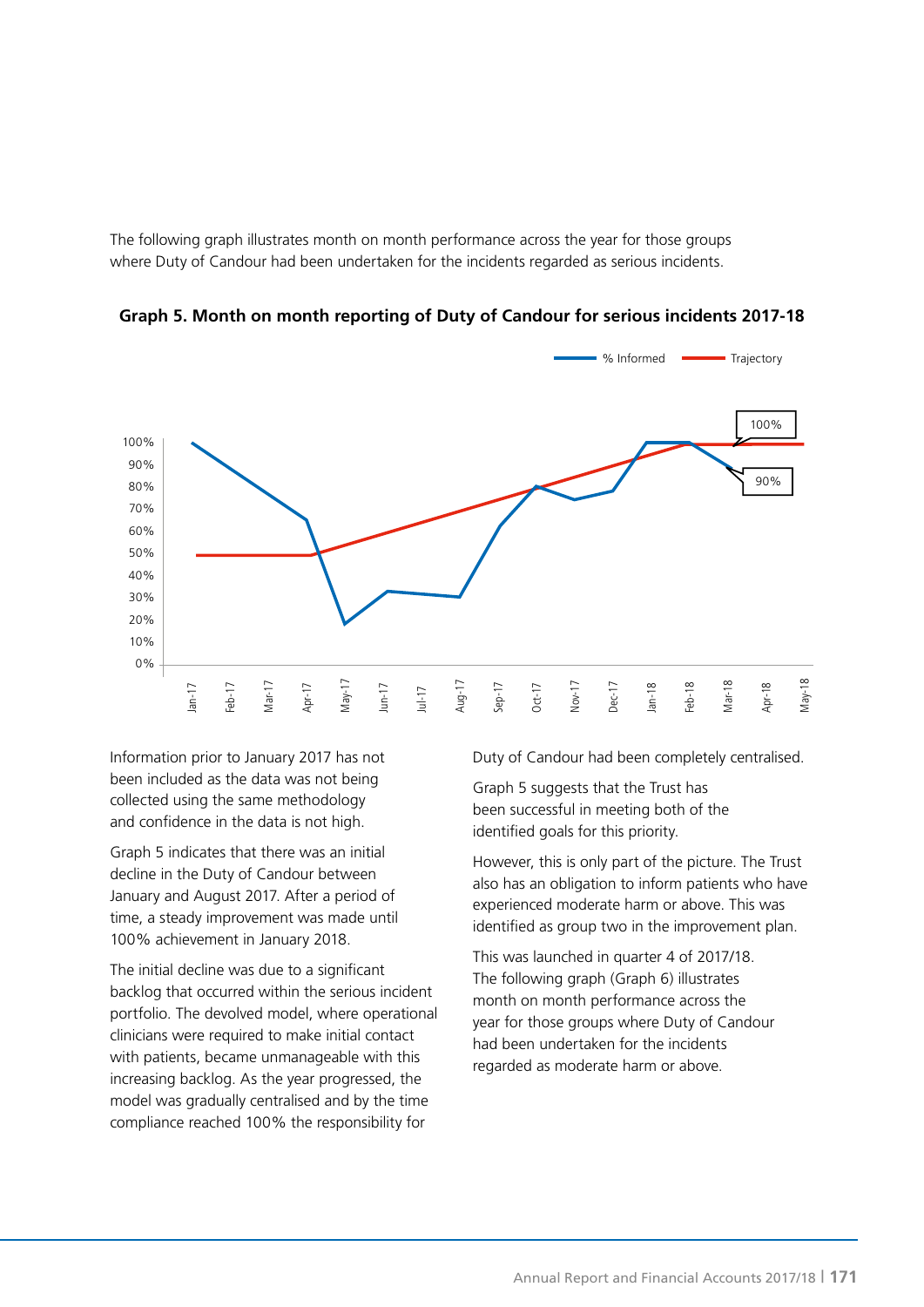### **Graph 6. Month on month reporting of Duty of Candour for moderate harm & above**

# **Compliance with Duty of Candour (Moderate Harm and Above-excluding Serious Incidents)**



On considering both graphs the Trust concludes that this priority has been partially achieved in meeting the goals associated with this quality priority.

Improving compliance with moderate harm and above is now a primary part of the Trust's continuing improvements.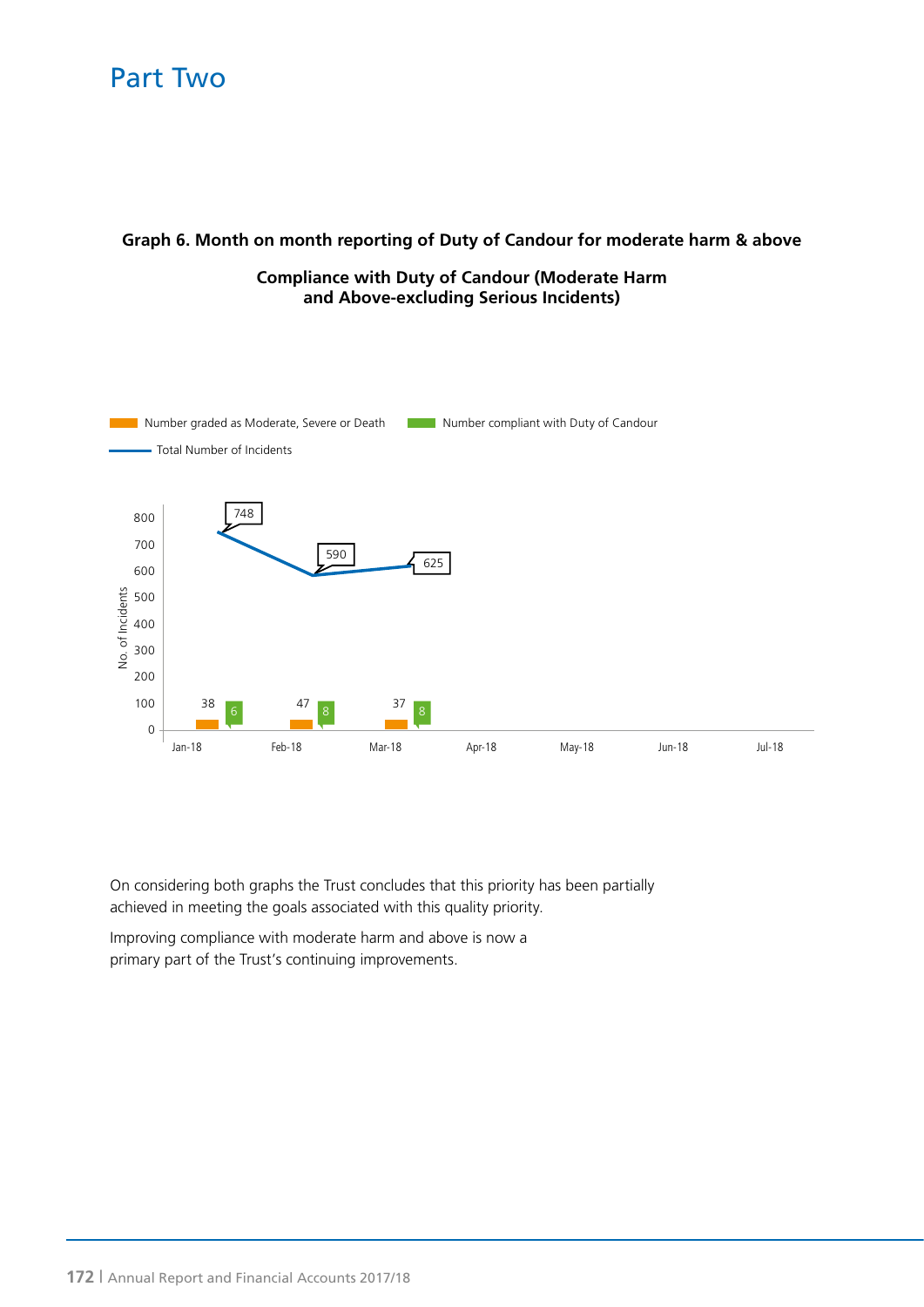### **2017/18 Priority 3. Improving outcomes for out-of-hospital cardiac arrest**

#### **AIM:**

Early identification of cardiac arrest calls and appropriate dispatch in order to improve outcomes

#### **MEASURE 1:**

Improve return of spontaneous circulation rate

### **MEASURE 2:**

Improve survival to discharge rate

### **STATUS:**

#### **Not Achieved**

Considerable work has also been undertaken during the year to make improvements to the Trust's cardiac arrest outcomes. Most notably the following have been undertaken:

- In November 2017 new cardiac arrest guidelines were introduced for all staff. These were in line with the national guidance from the Resuscitation Council UK.
- Undertaking a programme of local roadshows targeted at the Trust's Operational Team Leaders. These included instruction on the interpretation of cardiac diagnostics and a discussion about the new guidelines.
- The Trust introduced monthly analysis of the cardiac arrest data produced for the Trust Board and for Trust staff.
- The introduction of dashboards down to an operating unit level that identify areas of best practice.

At the start of the project two goals were identified:

- a) Analysis of the Survival to Discharge data through the national data sets.
- b) Early recognition of cardiac arrest by implementing Nature of Call (NOC) and the Ambulance Response Programme (ARP).

### **Progress**

In order to drive improvements an initial diagnostic was undertaken by the Trust's newly-appointed Paramedic Consultant in Cardiac Care. This led to a number of actions being put in place:

- Documentation was identified as a factor. At the time a number of patient records (13.8%) were not matched to the actual incident. As part of another improvement plan considerable effort has been made in improving this area.
- Building on the excellent practice of clinical audit feeding back to clinical staff on their cardiac diagnostics (ECG recording).
- Education was identified as a key element. An update on Resuscitation Guidelines, (incorporating the best practice guidelines from the Association of Ambulance Chief Executives (AACE)), was developed and has formed a template for training which will commence in April 2018.
- A project plan was developed to ensure all of the Trust's defibrillators were able to offer all necessary interventions.
- A review of the way the Trust allocates volunteers (community first responders) was also undertaken.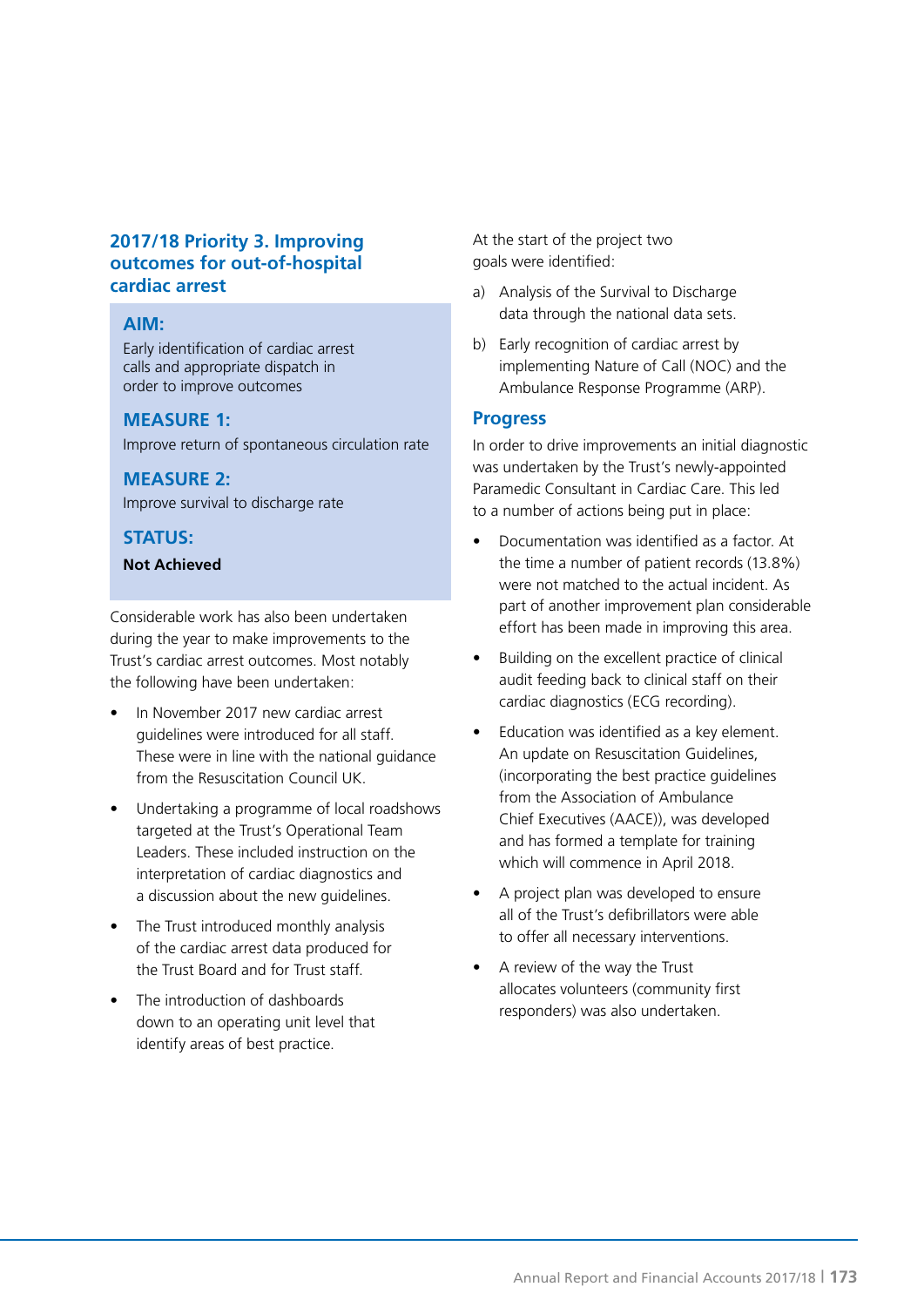In order to measure success the Trust identified two measures. Measure one was an improvement in the Return of Spontaneous Circulation data. Measure two was an improvement in the survival to discharge data.

The following two graphs (Graphs 7 and 8) illustrate the month on month performance across the year for those two measures. The information is presented for a 12-month period. The published data is significantly behind due to the validation process required prior to national publication.

In section 2 of this Quality Account the indicators are re-presented as part of the Trust's measures for Clinical Effectiveness where the data is for the financial years 2016/17 and 2017/18. Section 2 also details some of the further improvements made during the year.

# **Graph 7. Month on month reporting of return of spontaneous circulation 2016/171 Return of Spontaneous Cireculation (12 Months)**



1 This is a measure of the number of patients who have suffered a cardiac arrest, but as a result of life-support started or continued by the ambulance service, had a pulse again by the time they arrived at hospital, and went on to be discharged from hospital.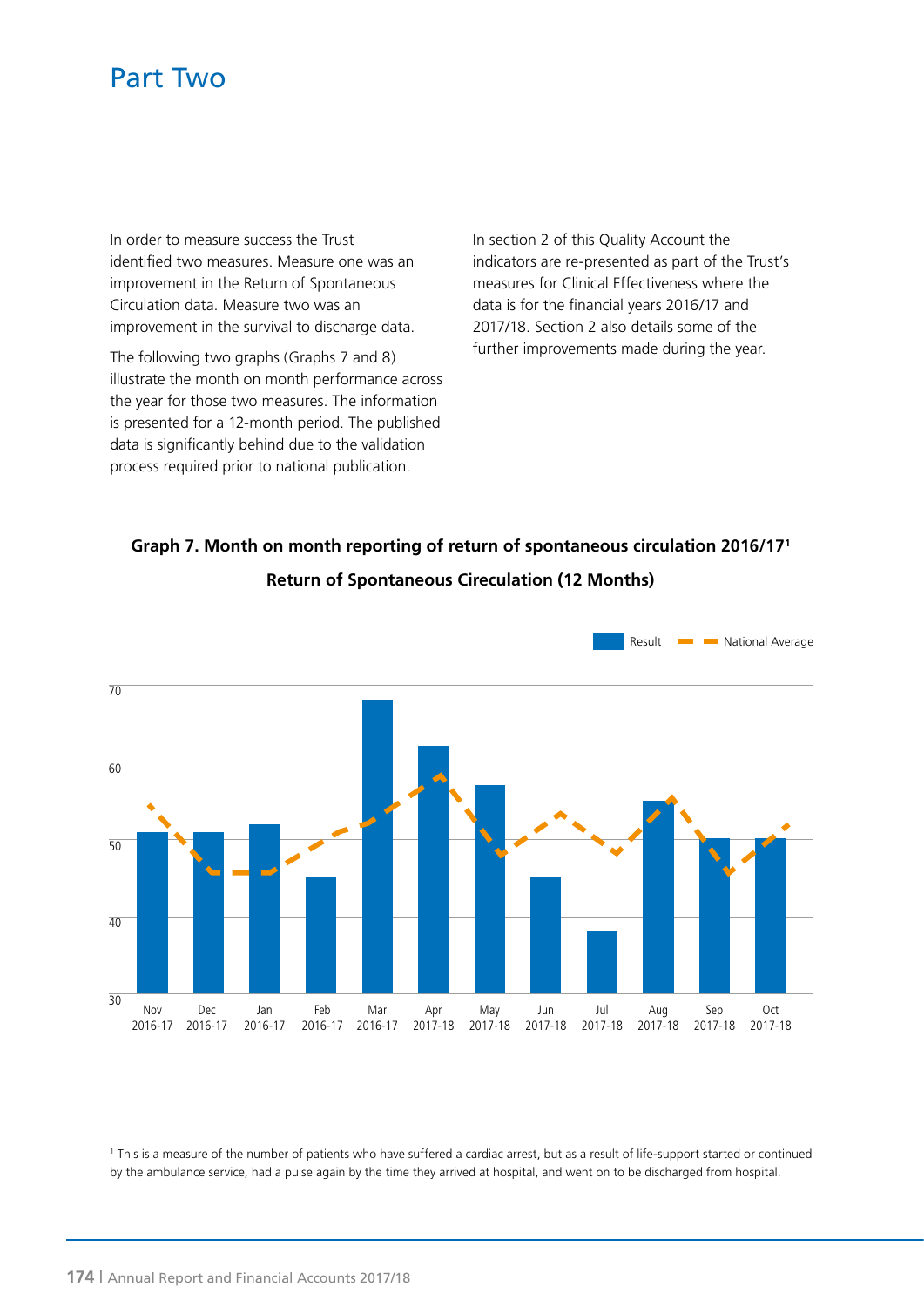

# **Graph 8. Month on month reporting of survival to discharge 2016/172 Survivial to Discharge (12 Months)**

Both graphs reveal that the Trust has not made the sustained improvements that it anticipated. Therefore, this priority area has not been achieved.

Recognising the importance of this particular priority area the Trust has identified this as a priority area for 2018/19.

2 This is a measure of the overall number of patients who were witnessed suffering a cardiac arrest and received life support started or continued by the ambulance service and treatment in hospital so they were successfully resuscitated, and where their initial heart rhythm allowed it to be shocked with a defibrillator, and survived.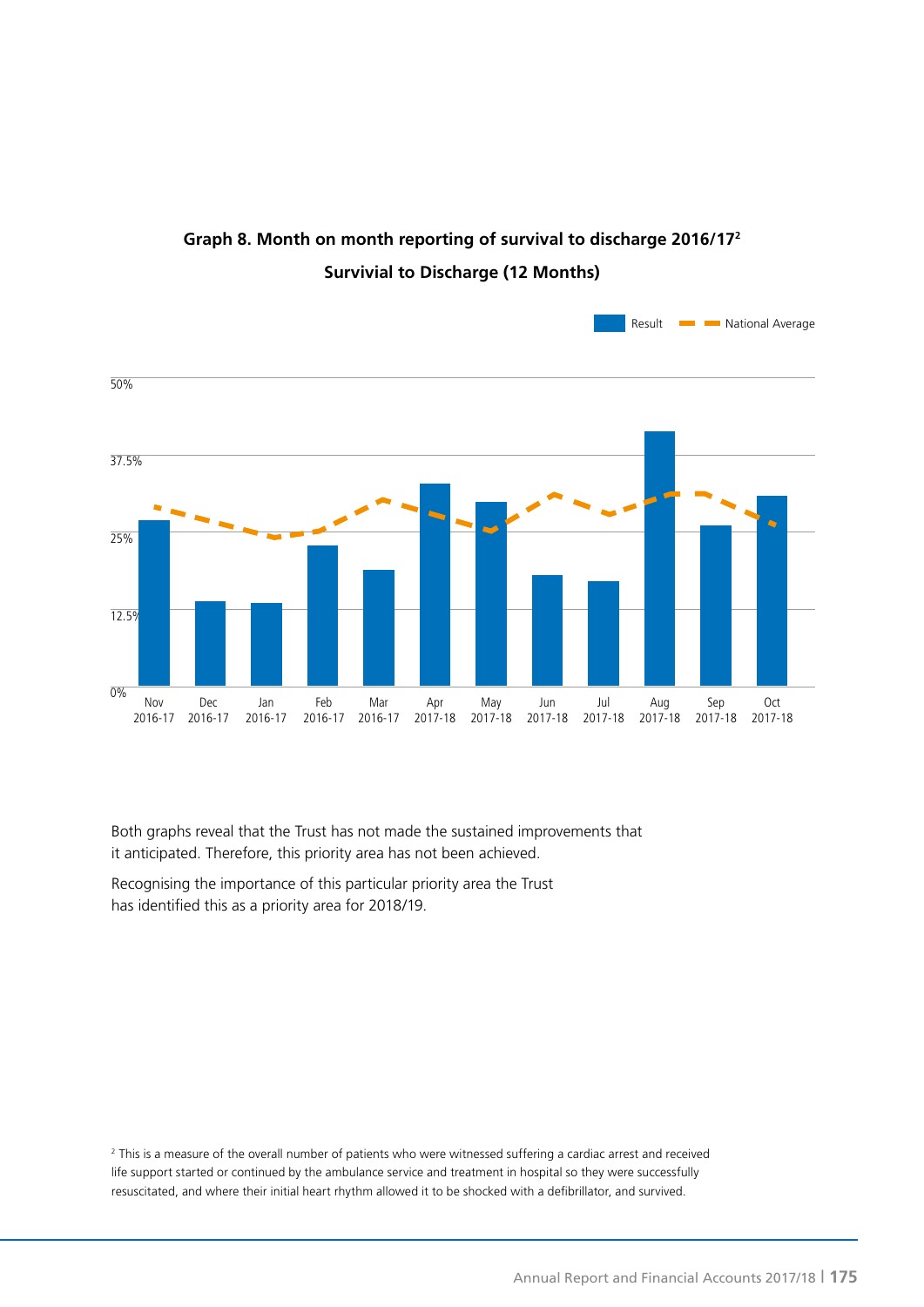# **This following section of the Quality Account reports on the mandatory assurance statements.**

#### **Introduction**

The various assurance statements are mandated by national reporting requirements for the annual Quality Account. The majority are simple statements of compliance or fact whilst others are more detailed descriptions of activity.

The published guidance mandates this section and is available via the following web link:

https://improvement.nhs.uk/resources/ quality-accounts-requirements-201718/

#### **Service provision**

During 2017/2018 South East Coast Ambulance Services NHS Foundation Trust provided and/ or sub-contracted two relevant health services.

- A&E Contract
- NHS 111 Contract

### **Data quality**

South East Coast Ambulance Services NHS Foundation Trust has reviewed all the data available to it on the quality of care in both of these relevant health services.

#### **Income**

The income generated by the relevant health services reviewed in 2017/18 represents 95% of the total income generated from the provision of relevant health services by SECAmb for 2017/18.

### **Audit and enquiries (total)**

During 2017/2018, ten national clinical audits and no national confidential enquiries covered relevant health services that SECAmb provides.

# **Audit & enquiries (participated)**

During that period, SECAmb participated in 100% national clinical audits and 100% national confidential enquiries of the national clinical audits and national confidential enquiries which it was eligible to participate in.

# **Audit & enquiries (eligible)**

The national clinical audits and national confidential enquiries that SECAmb was eligible to participate in during 2017-2018 are as follows:

- Cardiac Arrest Return of Spontaneous Circulation (All Cases)
- Cardiac Arrest Return of Spontaneous Circulation (Utstein Group)
- Cardiac Arrest Survival to Discharge (All Cases)
- Cardiac Arrest Survival to Discharge (Utstein Group)
- ST Elevation Myocardial Infarction (STEMI) – Delivery of Care Bundle
- ST Elevation Myocardial Infarction (STEMI) – Call to Hospital in 150 minutes
- Stroke Delivery of Care Bundle
- Stroke Call to Hospital in 60 minutes
- Out of Hospital Cardiac Arrest Outcomes (OHCAO) – Warwick Clinical Trials Unit
- Stroke 'Act FAST' Campaign – Public Health England.

### **National audits (participated)**

The national clinical audits and national confidential enquiries that SECAmb participated in during 2016-2017 are as follows:

- Cardiac Arrest Return of Spontaneous Circulation (All Cases)
- Cardiac Arrest Return of Spontaneous Circulation (Utstein Group)
- Cardiac Arrest Survival to Discharge (All Cases)
- Cardiac Arrest Survival to Discharge (Utstein Group)
- ST Elevation Myocardial Infarction (STEMI) – Delivery of Care Bundle
- ST Elevation Myocardial Infarction (STEMI) – Call to Hospital in 150 minutes
- Stroke Delivery of Care Bundle
- Stroke Call to Hospital in 60 minutes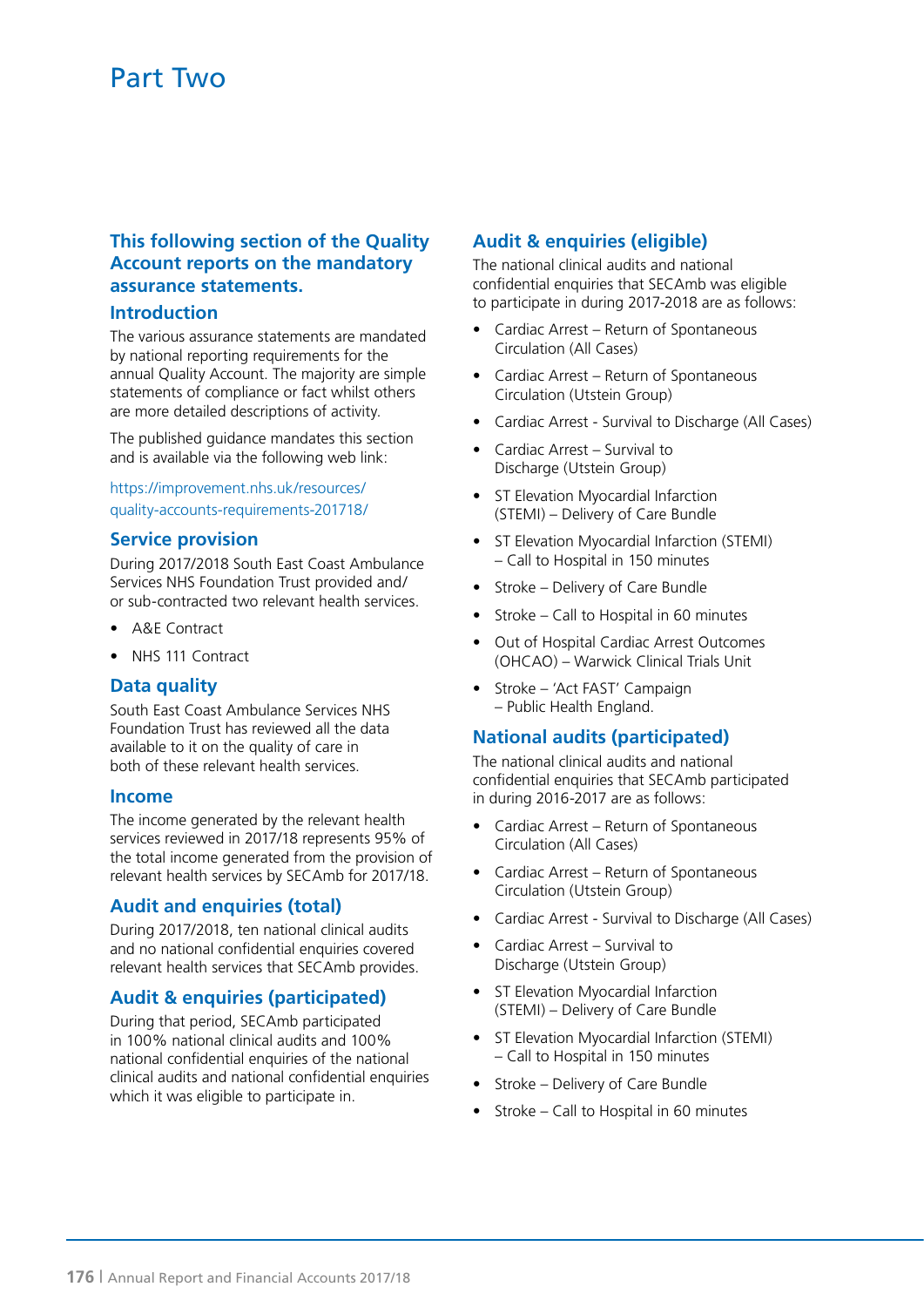- Out of Hospital Cardiac Arrest Outcomes (OHCAO) – Warwick Clinical Trials Unit
- Stroke 'Act FAST' Campaign – Public Health England.

# **National audit (participated and number of cases)**

The national clinical audits and national confidential enquiries that SECAmb participated in, and for which data collection was completed during 2017/18, are listed below alongside the number of cases submitted to each audit or enquiry as a percentage of the number of registered cases required by the terms of that audit or enquiry.

### **Cardiac Arrest – Return of Spontaneous Circulation at Hospital (All Cases)**

Total: 2728 cases submitted.

737 confirmed ROSC at hospital

26.5% performance in this national audit\*

#### **Cardiac Arrest – Return of Spontaneous Circulation (Utstein Group)**

Total: 374 cases submitted

193 confirmed ROSC at Hospital

51.6% performance in this national audit\*

#### **Cardiac Arrest - Survival to Discharge (All Cases)**

Total: 2633 cases submitted 168 confirmed as Survival to Discharge 6.3% performance in this national audit\*

### **Cardiac Arrest – Survival to Discharge (Utstein)\***

Total: 350 cases submitted 90 confirmed as Survival to Discharge 25.7% performance in this national audit\*

#### **ST Elevation Myocardial Infarction (STEMI) – Delivery of Care Bundle**

Total: 1243 cases submitted

805 confirmed as receiving full STEMI Care Bundle

64.8% performance in this national audit\*

### **ST Elevation Myocardial Infarction (STEMI) – Call to Hospital in 150 minutes**

Total: 1017 cases submitted

884 confirmed as arriving at hospital within 150 minutes of call

86.9% performance in this national audit\*

#### **Stroke – Delivery of Care Bundle**

Total: 5322 cases submitted

5021 confirmed as receiving full Care Bundle

94.3% performance in this national audit\*

#### **Stroke – Call to Hospital in 60 minutes**

Total: 4144 cases submitted

2457 confirmed as arriving at hospital within 60 minutes of call

59.2% performance in this national audit\*

### **Out of Hospital Cardiac Arrest Outcomes (OHCAO)**

Total: 1800 cases submitted Stroke – Act FAST Campaign Total: 32167 cases submitted

\*Data collection for these indicators occurs three months in arrears, so the performance shown is for Q4 of 2016/2017 and Q1-3 of 2017/2018.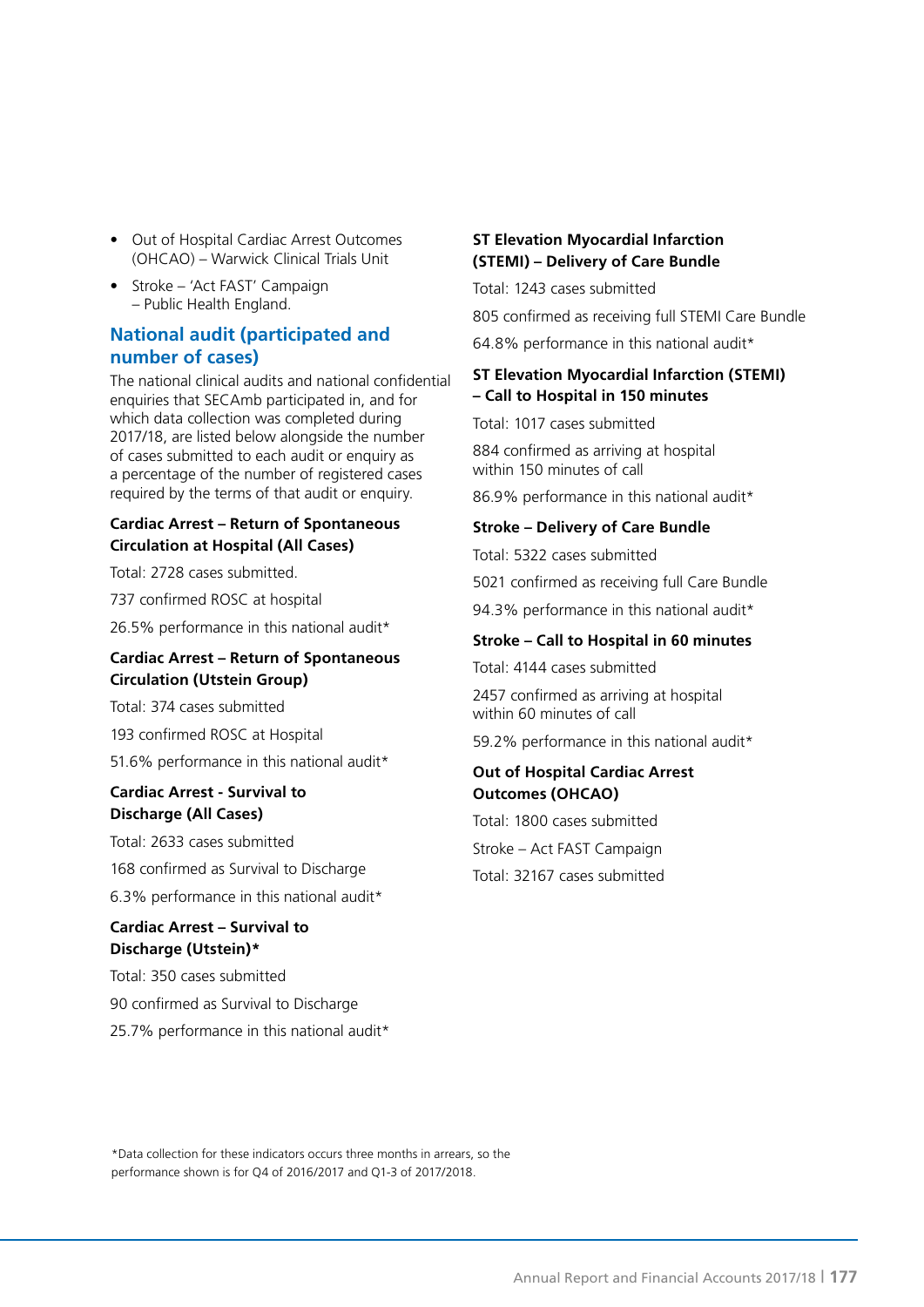# **National audit (Improvements)**

The reports of nine national clinical audits were reviewed by the provider in 2017/18 (a report is not produced for the 'Act Fast' Audit) and SECAmb intends to take the following actions to make improvements to the quality of healthcare provided:

#### **Cardiac arrest**

- The Trust has introduced a new resuscitation procedure that will drive high quality, evidencebased care for victims of cardiac arrest.
- The Trust has purchased additional mechanical CPR devices so that more victims of cardiac arrest receive continuous high quality CPR at the scene of a cardiac arrest and en route to hospital.
- Additional resuscitation training will be provided in the Trust's 2018-2019 annual mandatory training programme for clinical staff.
- The Clinical Audit team will expand the cardiac arrest data it collects in order to provide further evidence for improvement. (Measures to be considered include home/ public place, call to first shock time, time taken to commence bystander CPR.)

### **ST elevation myocardial infarction (STEMI)**

- Additional ECG training will be provided in the Trust's 2018/19 annual mandatory training programme for clinical staff to increase the accuracy and timeliness of STEMI diagnosis.
- Communications will be made to clinical staff to stress the importance of and the evidence base for completion of the STEMI care bundle.
- A programme of work to improve ambulance response times aims to improve the timeliness of arrival of definitive care for patients who are suffering a STEMI.
- A programme of work to promote good record keeping is expected to increase our evidence of high quality care in this area.

### **Stroke**

- Communications will be made to clinical staff to stress the importance of and the evidence base for completion of the stroke care bundle.
- A programme of work to improve ambulance response times aims to improve the timeliness of arrival at definitive care for patients who are suffering a stroke.
- A programme of work to promote good record keeping is anticipated increase our evidence of high quality care in this area.

### **Local audit (improvements)**

The provider reviewed the reports of nine local clinical audits in 2017/18 and SECAmb intends to take the following actions to make improvements in the quality of healthcare provided:

### **Management of presentations for mental health conditions**

#### **The Trust should:**

- Combine the Risk of Suicide Assessment tool with the SECAmb Mental Health Risk Assessment tool.
- Review current key skills training to accommodate new assessment tool training.
- Consider the development of a mental health aide memoire for iPad use.
- Consider a separate drugs and alcohol audit independent of mental health audit, to build evidence for the development of crew condition coding.
- Update the SECAmb crew condition codes, as they do not reflect the range of mental health conditions that present to emergency medical services.
- Develop and disseminate a quick reference guide for patients cared for under Section 135 and 136 of the Mental Health Act.
- Consider undertaking an audit of use of the Mental Capacity Act.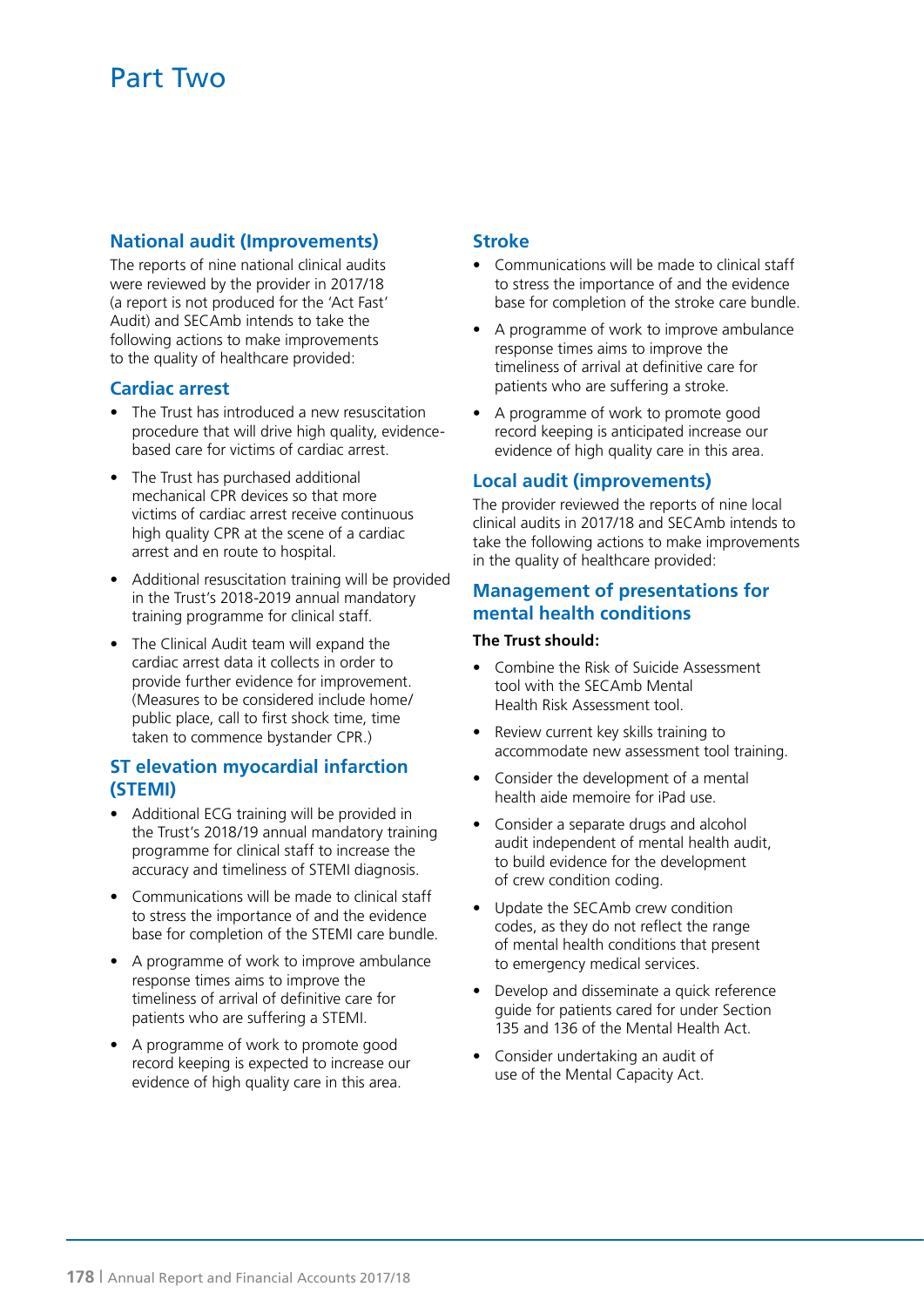# **Outcomes for older adults after falling**

#### **The Trust should:**

- Increase the proportion of incidents where a full set of observations is recorded.
- Increase the proportion of falls incidents where a history of previous falls is taken and recorded.
- Increase awareness, amongst both clinicians and dispatchers, of the increased risk associated with falls to attempt to reduce response times.
- Consider the introduction of a dedicated falls response vehicle in each area, to respond solely to patients who have fallen.

# **Use of National Early Warning Scores (NEWS) in Red 1 calls**

#### **The Trust should:**

- Include NEWS training in the key skills syllabus, using the SECAmb 'Discover' E-learning platform.
- Raise awareness of NEWS in the weekly bulletin by running alongside other clinical care bundle reminders.
- Include NEWS guidance on the intranet clinical guidance area.
- Re-audit after the other recommendations have been actioned.

# **Rocuronium administration by critical care paramedics (CCPs)**

#### **The Trust should:**

- Carry out further audit of rocuronium administration.
- Add all administrations of rocuronium to CCPBase.
- Collect data on instances where patients have not been administered rocuronium through CCPBase and SECAmb CAD.
- Compare blood gas readings on admission of patients who have received Rocuronium to patients who did not experience prehospital paralysis, but went on to receive it within an hour of arrival at hospital.
- Complete patient follow-up and comparison to non-CCP managed ROSC patients in SECAmb.

# **Amiodarone infusion by critical care paramedics**

#### **The Trust should:**

- Decide whether the administration of amiodarone by infusion should be ceased.
- Review the dataset that must be completed on the CCPBase and communicate this expectation to all CCPs.

# **Calcium chloride administration by critical care paramedics (CCPs)**

#### **The Trust should:**

- Make a decision regarding the continued use of Calcium Chloride by CCPs for peri-arrest patients.
- Communicate the indications and use of the drug for cardiac arrest where there is very clear history of renal failure present.
- Undertake a review of the dataset that must be completed on the CCP Base and communicate this expectation to all CCPs.
- Undertake a re-audit to reassess whether compliance with the calcium chloride PGD has improved.

# **Identification and management of severe sepsis**

#### **The Trust should:**

- Explore the rationale for pre-alert in patients where perfusion was not affected, with further educational needs considered if appropriate.
- Attempt to compare crew diagnosis of severe sepsis with final diagnosis at hospital.
- Explore and address factors affecting the delivery of the pre-hospital sepsis care bundle.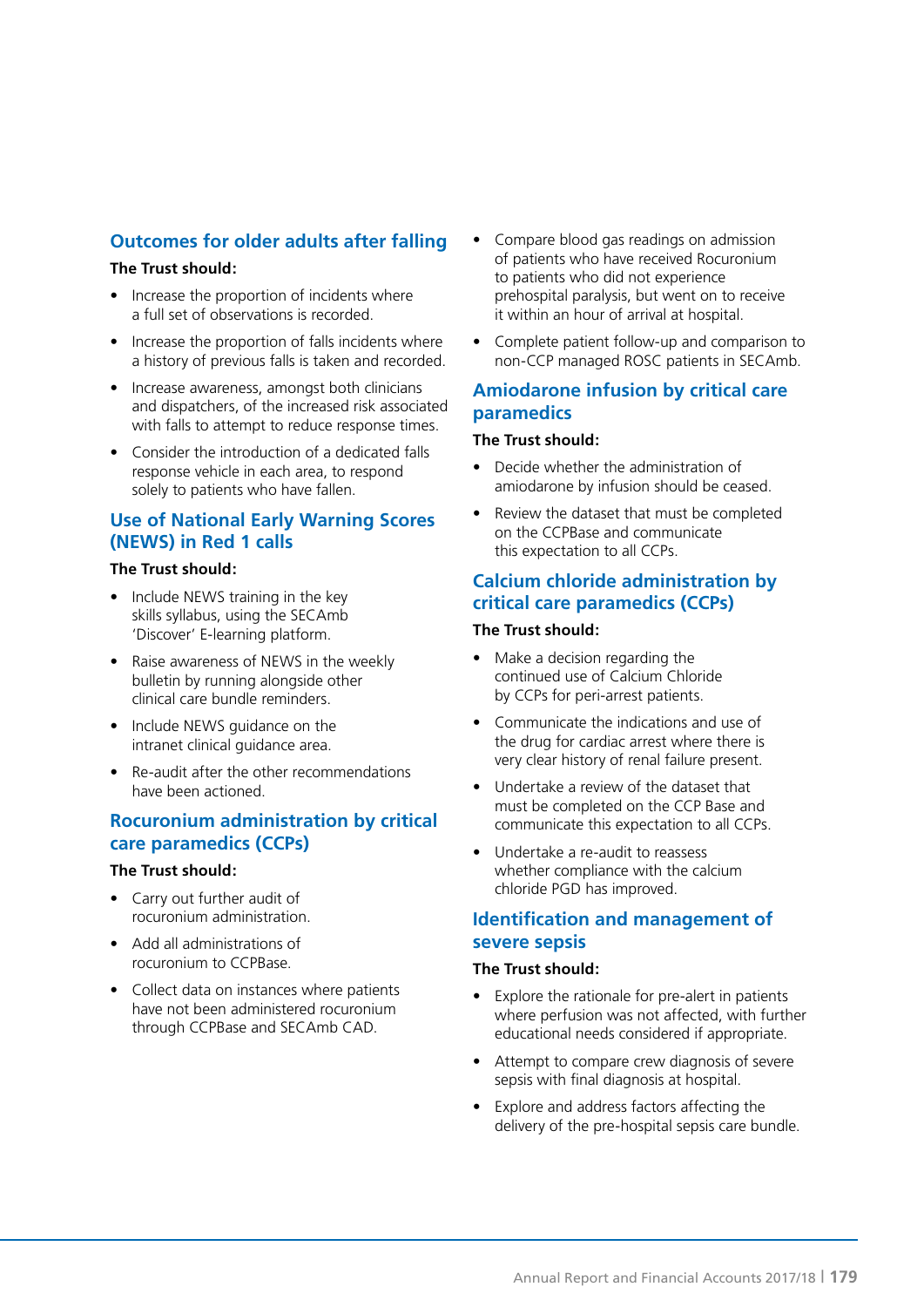# **Record keeping**

#### **The Trust should:**

- Agree and publish the standards expected when completing patient care records.
- Develop a suite of patient care records that are fit for purpose and user friendly.
- Implement a system for the audit and feedback of patient care records.
- Raise awareness of the benefits of good record keeping and the risks associated with poor record keeping.
- Build on the staff's intrinsic motivation for good record keeping.

#### **Documentation accuracy**

#### **The Trust should:**

- Introduce a consistent audit and feedback process.
- Raise awareness of the expected standards and the benefits that good documentation bring for the patient, the clinician and the Trust.
- Build motivators for staff to keep safe and effective clinical records.

### **Research**

The number of patients receiving relevant health services provided or sub- contracted by SECAmb in 2017/18 that were recruited during that period to participate in research approved by a research ethics committee was 0.

### **Conditional income**

A proportion of SECAmb's income in 2017/18 was conditional on achieving quality improvement and innovation goals agreed between SECAmb and any person or body they entered into a contract, agreement or arrangement with for the provision of relevant health services, through the Commissioning for Quality and Innovation payment framework.

Further details of the agreed goals for 2018/19 and for the following 12- month period are available electronically at:

#### https://www.england.nhs.uk/nhs-standardcontract/cquin/cquin-17-19/ .

In 2017/18, SECAmb received £5,296k of income that was conditional on achieving quality improvement and innovation goals. For 2016/17, this value was £2,749K.

### **CQC registration**

South East Coast Ambulance Service NHS Foundation Trust is required to register with the Care Quality Commission and its current registration status is "Inadequate".

The Care Quality Commission has taken enforcement action against South East Coast Ambulance Service NHS Foundation Trust during 2017/18 in relation to Regulation 12 HSCA (RA) Regulations 2014 Safe care and treatment by issuing a notice of proposal to impose conditions. The reasons for this were:

- By 22 September 2017 the registered provider must ensure they have a complete and accurate record of all 999 calls.
- By 22 September 2017 the registered provider must ensure that:
- a) all medicines including controlled drugs and medical gases are stored securely in line with best practice and safe custody regulations, where applicable, in line with relevant licenses.
- b) effective processes, including monitoring, are in place to ensure all medicines are stored within their recommended temperature ranges within buildings.
- c) medicines are only administered or supplied by staff within the relevant medicines legislation and best practice, and appropriate records are kept.

The notice also required SECAmb to submit to the Care Quality Commission a copy of a medicines optimisation action plan by 22 July 2017. Then to ensure the medicines optimisation action plan was implemented by 22 September 2017 for all sites for completion of each action referred therein.

Following intensive improvement work and a re-inspection the Notice of Proposal was lifted in October 2017.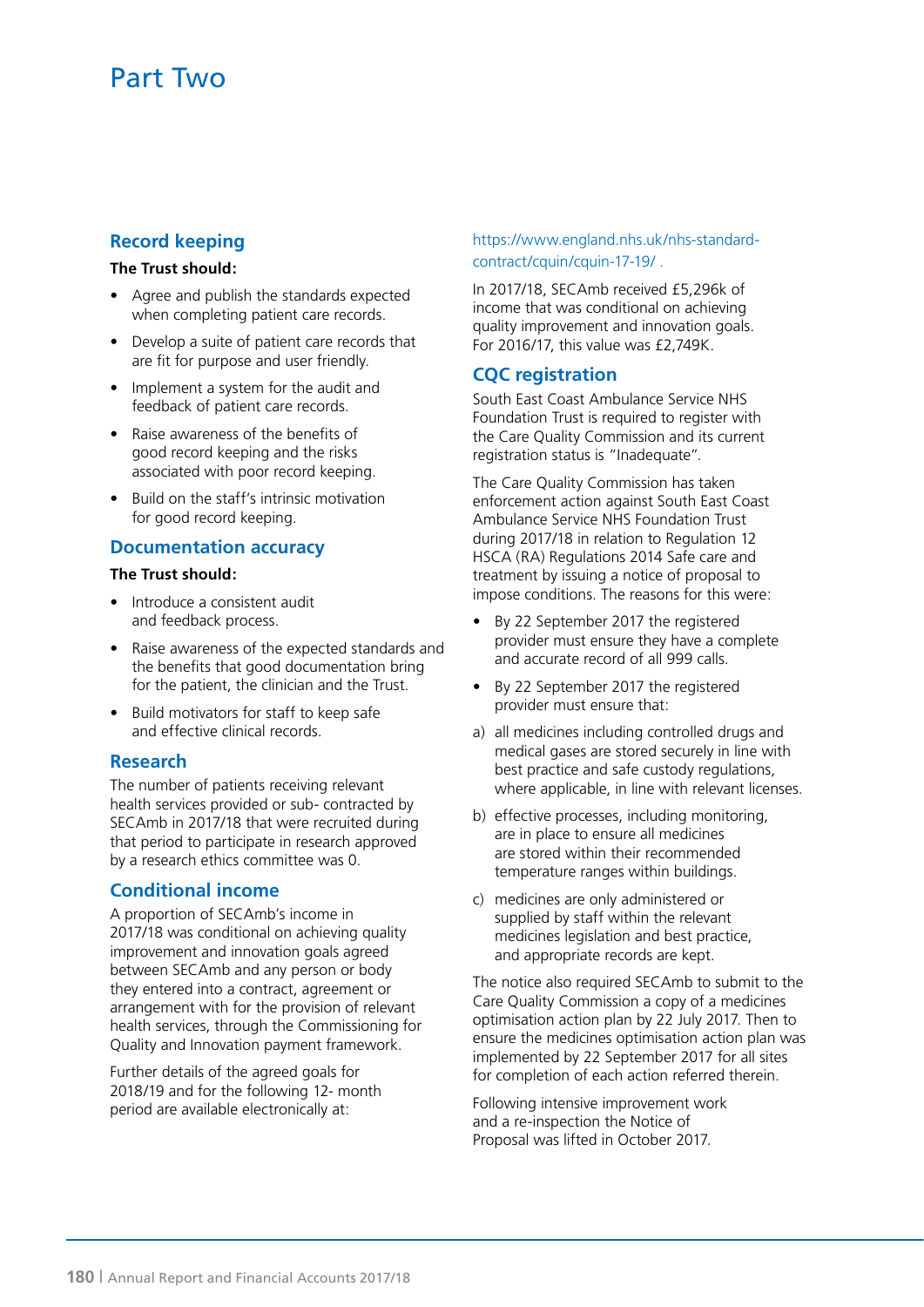### **CQC reviews**

South East Coast Ambulance Service NHS Foundation Trust has not participated in any special reviews or investigations by the CQC during the reporting period.

### **Hospital episode statistics**

SECAmb did not submit records during 2017/18 to the Secondary Uses Service for inclusion in the Hospital Episode Statistics, which are included in the latest published data.

### **Information governance**

SECAmb Information Governance Assessment Report overall score for 2017/18 was 73%.

### **Payment by results**

SECAmb was not subject to the Payment by Results clinical coding audit during 2017/18 by the Audit Commission.

### **Data quality**

SECAmb will be taking the following actions to improve data quality:

The Trust is continuing work to improve data quality; this began with the implementation of the new CAD system. Recent areas of progression include a sign-off process for internal and external reporting when reports receive adjustment; internally it receives author and senior analyst/performance manager sign-off. External reports require executive sign-off when a new change is enacted.

In addition, the new data warehouse structure is going through the final update stages to prepare for go-live.

To coincide with this, the Trust has also purchased a new reporting platform. This will enable faster report creation, an interactive user interface and for wide-scale sharing of data, improved data protection systems in place.

# **Mortality and morbidity**

Acute Trusts have been mandated to report on patient deaths in some detail. This has not been extended to Ambulance Trusts in this reporting year. However, SECAmb believes it is important for the Trust to participate in this important initiative and has used the Acute Trust template to report on patient deaths.

Defining the number of deaths is difficult. Some of the Trust's patients may have died prior to arrival, such as a road traffic accident, or may have died on the way to hospital. The Trust has used the figures reported on the National Reporting and Learning System (NRLS) as the measure for this assurance statement.

During 2017-18, 18 of SECAmb's patients died. This comprised the following number of deaths which occurred in each quarter of that reporting period:

3 in the first quarter;

3 in the second quarter;

5 in the third quarter;

7 in the fourth quarter.

### **Case reviews**

By 19 March 2018, no case record reviews and 15 investigations have been carried out in relation to the 18 deaths included in the above statement.

In 0 cases a death was subjected to both a case record review and an investigation. The number of deaths in each quarter for which a case record review or an investigation was carried out was:

- 3 in the first quarter;
- 3 in the second quarter;
- 5 in the third quarter;
- 7 in the fourth quarter.

The Trust has used the definition of Case Review as defined by the Royal College of Physicians as a Structured Judgement review.https://www.rcplondon.ac.uk/projects/outputs/nationalmortality-case-record-review-nmcrr-programme-resources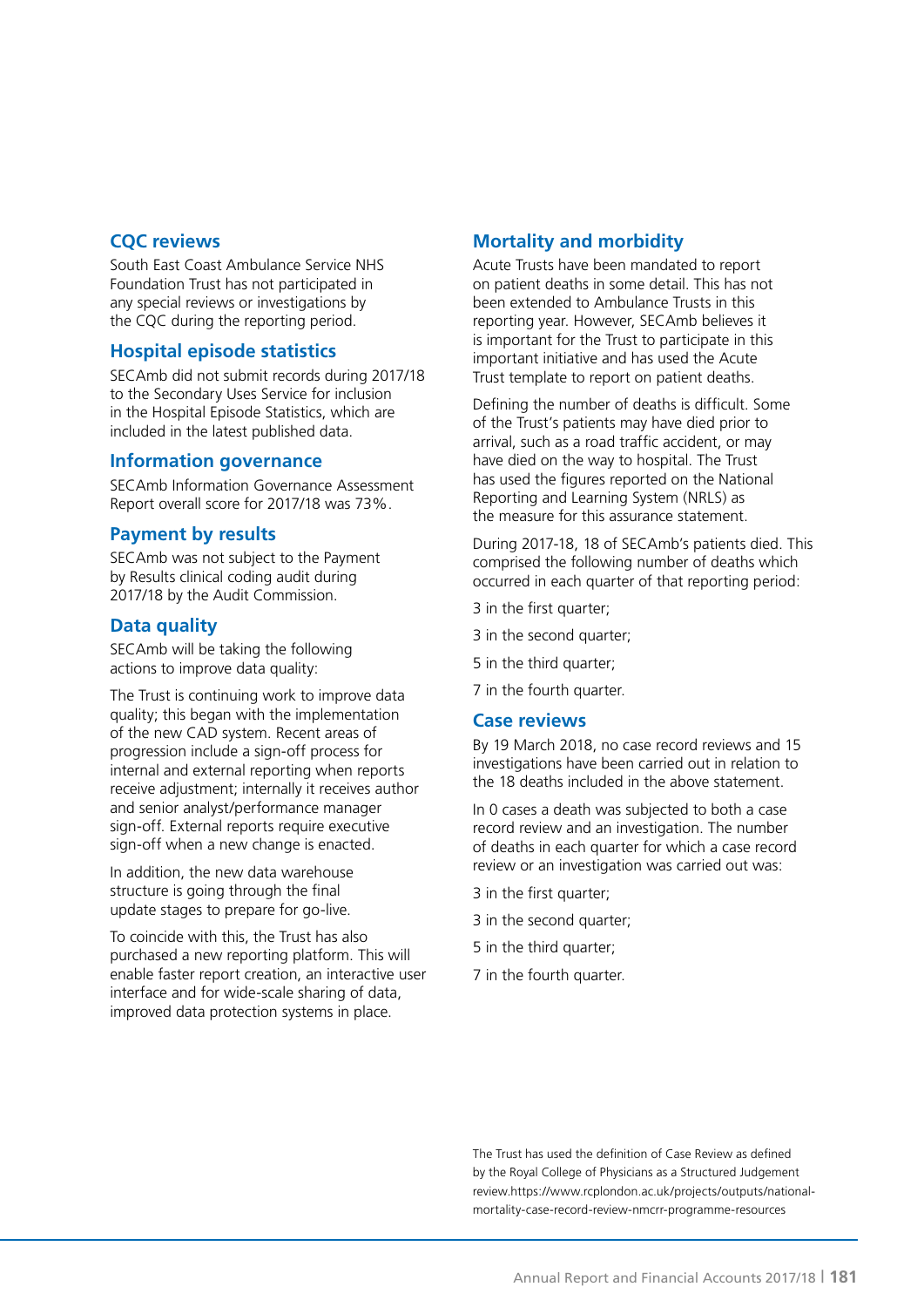### **Problems in the care provided**

Zero cases, representing 0% of the patient deaths during the reporting period, are judged to be more likely than not to have been due to problems in the care provided to the patient.

In relation to each quarter, this consisted of:

Zero cases representing 0% of the number of deaths which occurred in the quarter given in item "number of deaths" for the first quarter;

Zero cases representing 0% of the number of deaths which occurred in the quarter given in item "number of deaths" for the second quarter;

Zero cases representing 0% of the number of deaths which occurred in the quarter given in item "number of deaths" for the third quarter;

Zero cases representing 0% of the number of deaths which occurred in the quarter given in item "number of deaths" for the fourth quarter.

These numbers (18) have been drawn from the Trust's report to the National Reporting and Learning System (NRLS) by using the sub category of incident where care to a patient, including triage or treatment, but excluding delayed attendance.

However, the Trust has also undertaken 3 "Deep Dive Reviews" to review Serious Incidents and complaints around a potential theme. These reviews do not follow the Structured Judgement Review Case Note methodology as this is difficult to apply in the Ambulance setting. However, themes and learning are identified and escalated as appropriate.

# **Mortality and morbidity (Learning)**

The Trust held three Deep Dive Reviews" during the year.

#### **Quarter 1 deep dive Theme: Paediatrics**

Six Serious Incidents were identified and reviewed. Two potential themes were identified; 1) incorrect triage and 2) ambulance response not sent. The review group concluded that there needed to be a review of current staffing in the Emergency Operations Centre and the number of Clinical Supervisors. It was also agreed that for the under

1's a decision not to send an ambulance must have a clinical review and any child under 5 that is not conveyed should have additional safety advice.

#### **Quarter 2 deep dive Theme: Handover delay**

The Trust Board requested this theme be considered. For the period 1 October 2016 to 30 September 2017 there had been no Serious Incidents reported with the reporting reason of hospital delay; neither were there any Serious Incidents reported with delayed attendance that cited hospital delays as a contributory factor.

Hospital delays greater than 45 minutes should be reported by the receiving hospital under the service-wide agreement.

Datix was also interrogated and in the preceding 12 months there were 43 incidents (not Serious Incidents) reported under this category.

Four other Serious Incidents were reviewed at the Deep Dive and these were regarding high demand and a lack of available resources.

The review group could draw no conclusions but acknowledged there was an underreporting of handover delays.

#### **Quarter 3 Deep Dive**

Theme: Telephone triage (999 & 111)

19 Serious Incidents were reported in the previous 12 months and 12 investigations were completed and reviewed at the Deep Dive.

A theme in the triage undertaken at the 111 service relating to patients with cardiac problems was identified. This is being further reviewed at the time of completing the Quality Account.

#### **Quarter 4 Deep Dive Theme: To be decided**

The Deep Dive for Quarter 4 had not taken place at the time of closing this Quality Account.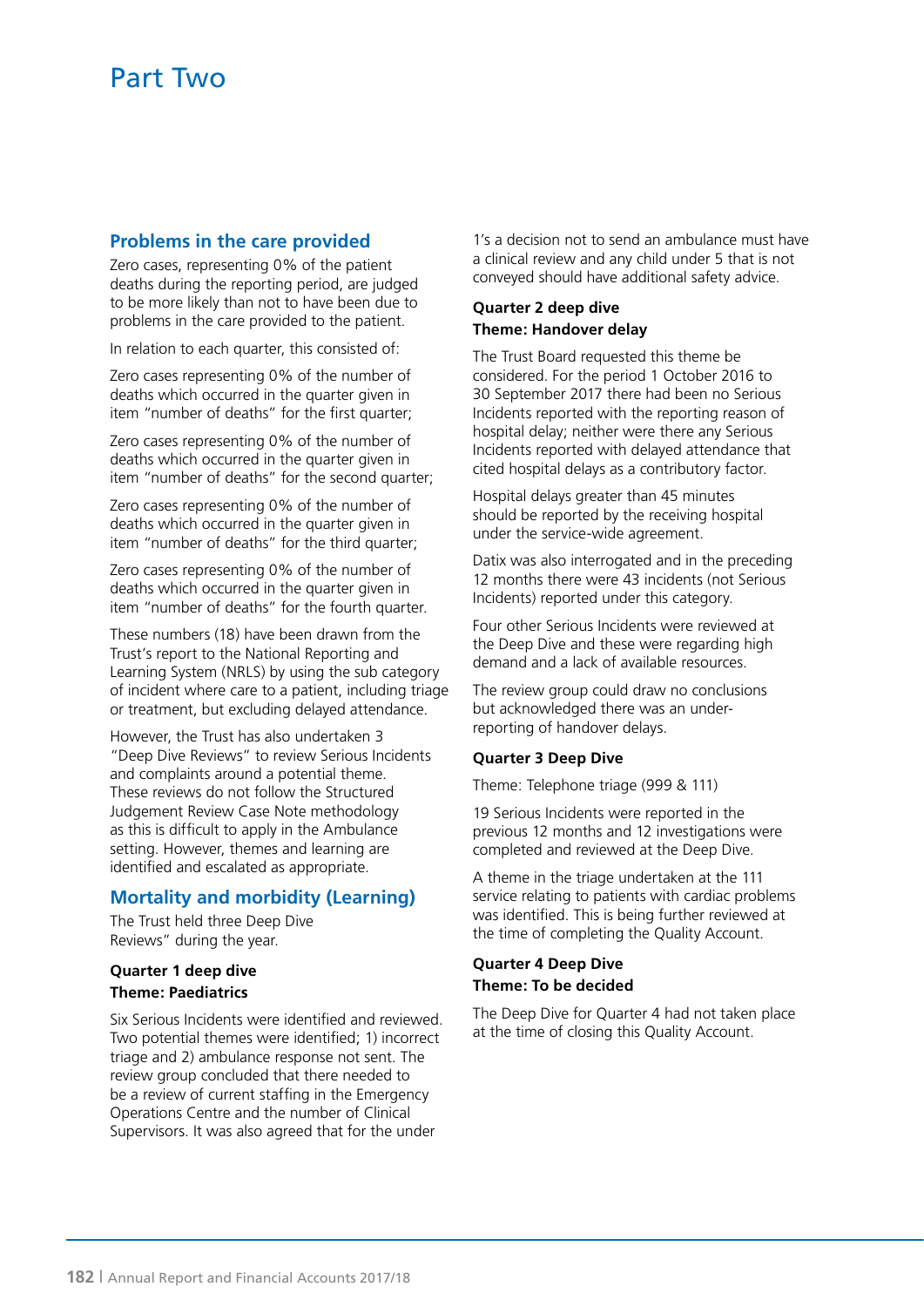# **Mortality & Morbidity (actions)**

**A number of actions have arisen from the Deep Dives. These are:**

- A significant change in service provision regarding the conveyance of children under one year old where the majority of calls are now conveyed to hospital for a second and specialist opinion.
- A review of staffing in EOC which identified the need to strengthen clinical oversight of the work in EOC.
- A new surge management policy is being introduced to assist in the management of high demand.
- A review of the welfare call procedure to ensure it correctly identified when to undertake such calls.

# **Mortality and morbidity (impact)**

The learning and the subsequent actions have not been evaluated. However, a review of the impact of the conveyance change for the under 1s is planned.

# **Mortality and morbidity**

Zero case record reviews and no investigations completed after March 2017 which related to deaths that took place before the start of the reporting period.

### **Mortality and morbidity (prior to 2017/18)**

Zero cases representing 0% of the 11 reviewed patient deaths before the reporting period, are judged to be more likely than not to have been due to problems in the care provided to the patient. This number has been estimated using the cases reported to the National Reporting and Learning Scheme.

# **Patient safety (NRLS)**

1,149 patient safety incidents were reported to the National Reporting Learning Scheme in 2017/18 and 89 (7.7%) of such patient safety incidents resulted in severe harm or death.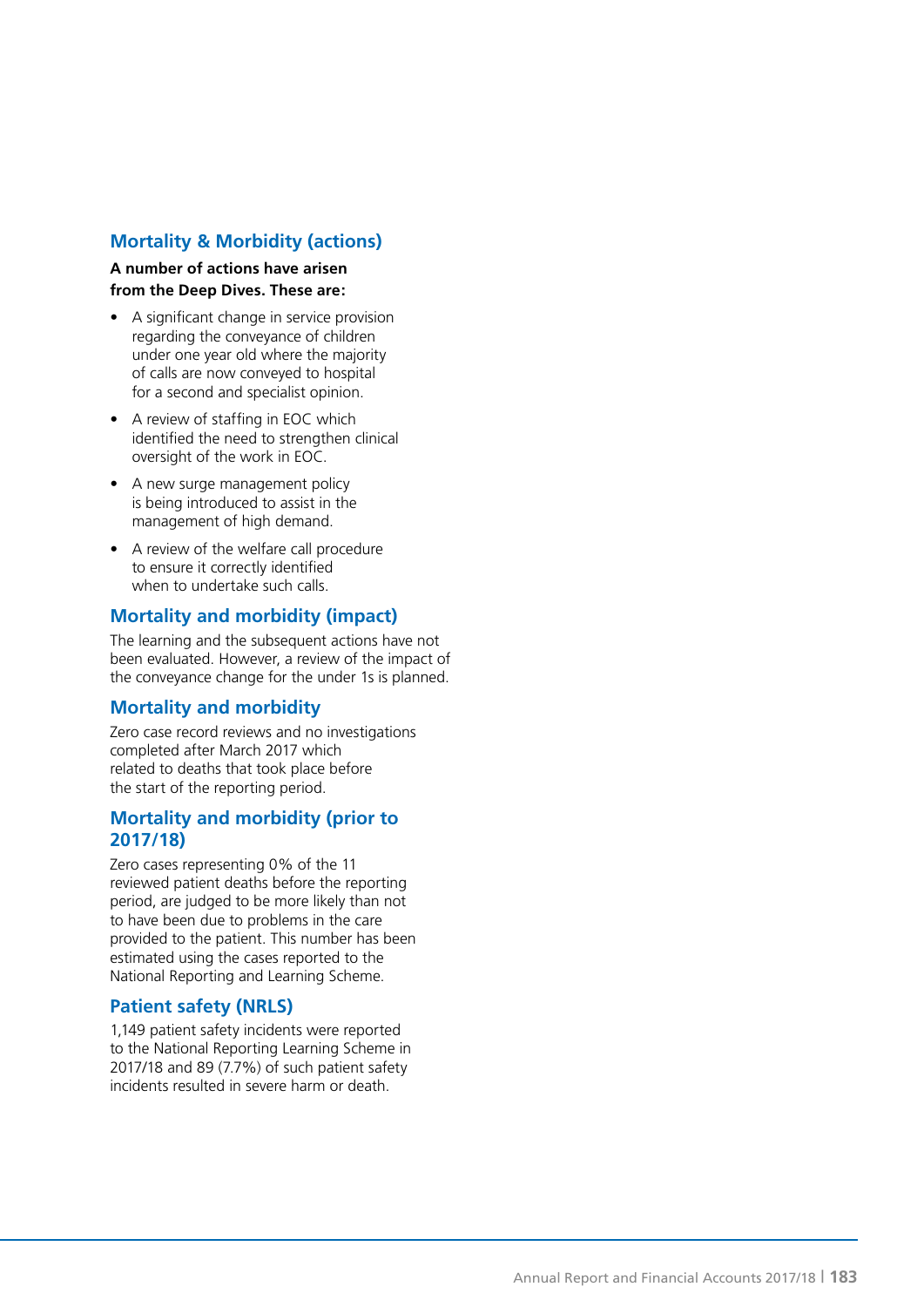# Part Two

# **Performance Cat 1**

Category 1 is a mandated indicator. It is also reported within Section 3 where the measure shows performance against other ambulance services.

The Trust implemented the new Ambulance Response Programme (ARP) performance measures in November 2017 and the data is not comparable with previous years.



**Graph 9. Category 1 mean response times 2017/18**

**Category 1 Mean Performance**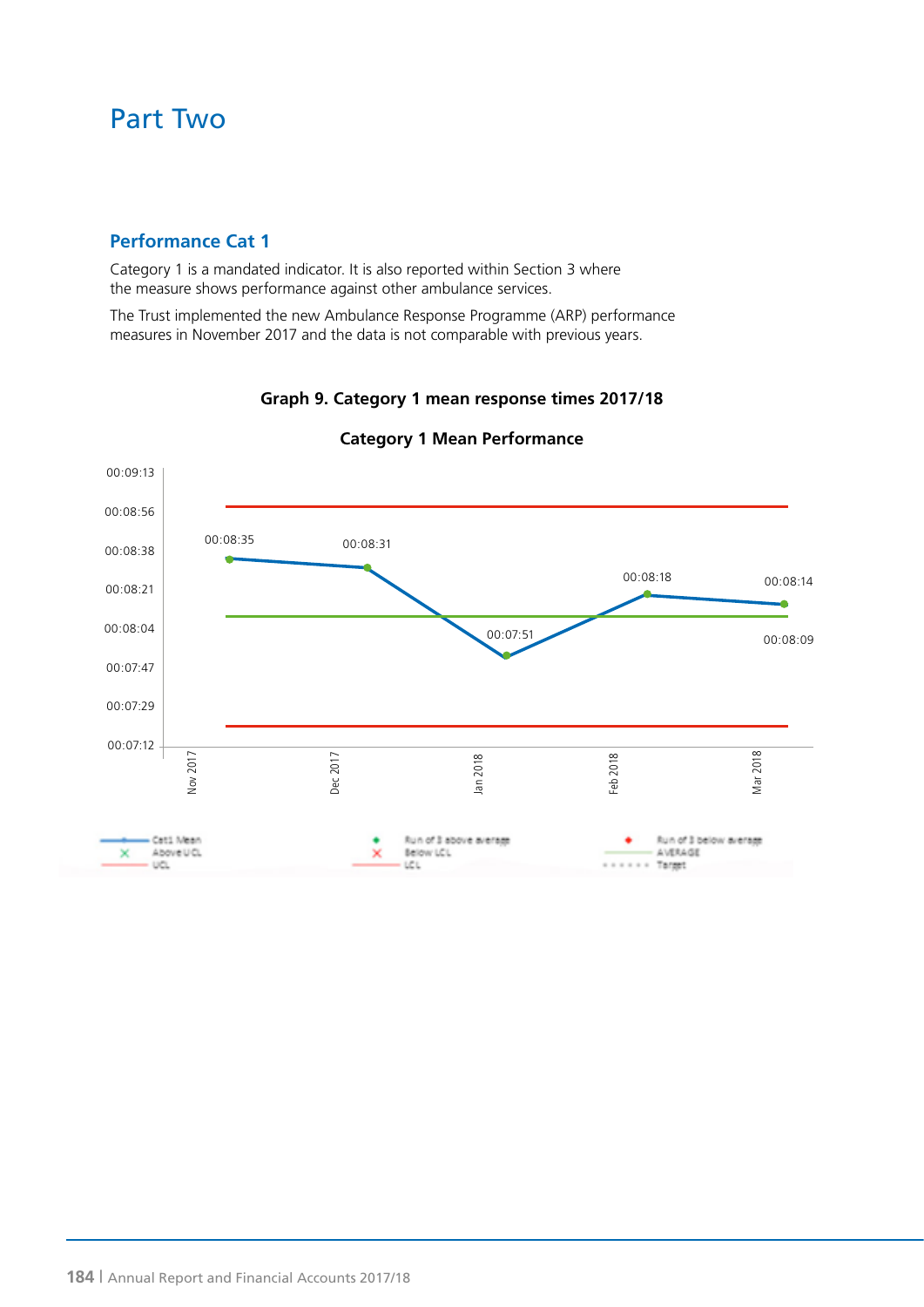

# **Graph 10. Category 1 90th centile response times 2017/18**

**Category 1 90th centile**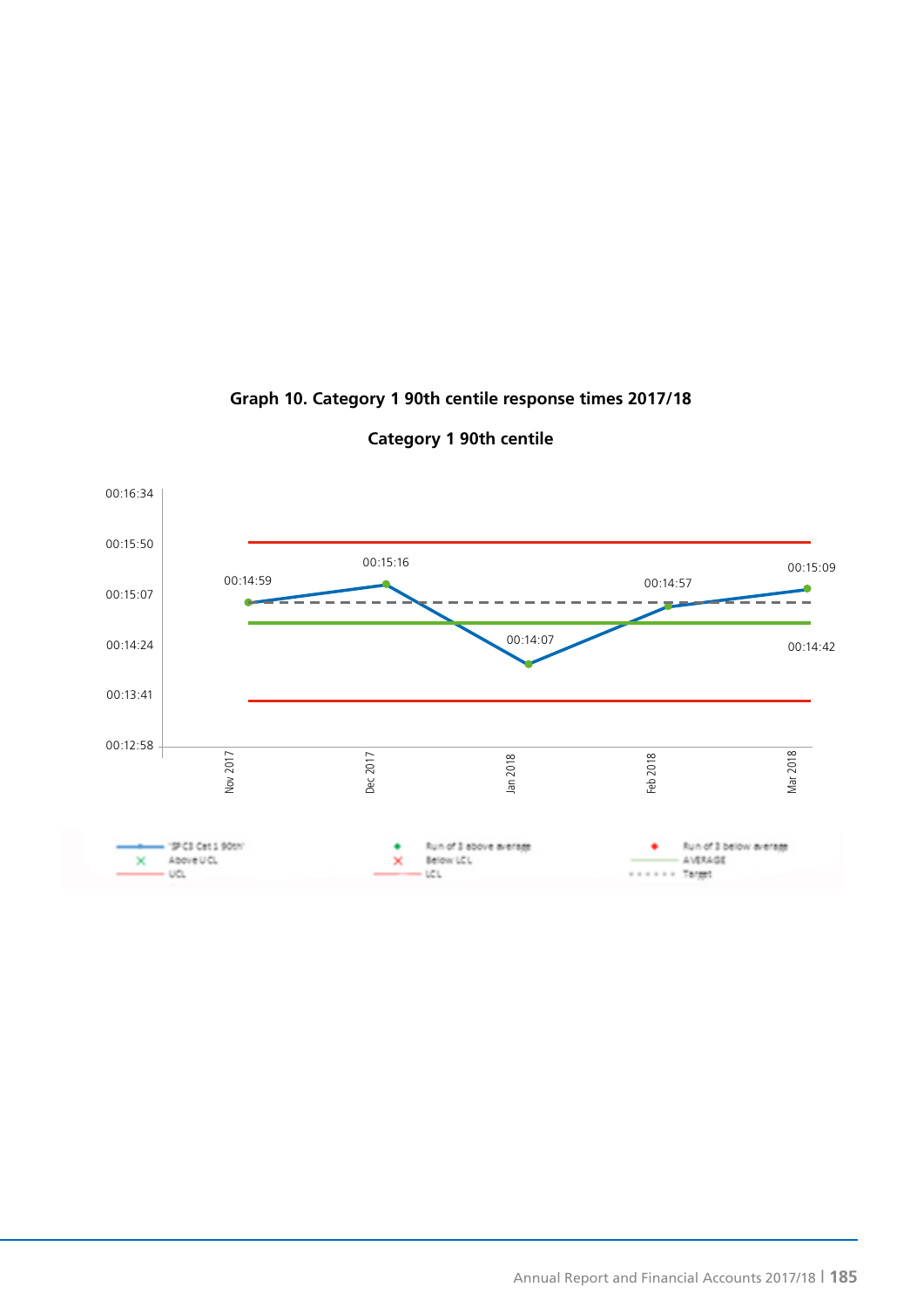# Part Two

# **Performance Cat 2**

Category 2 is a mandated indicator. It is also reported within Section 3 where the measure shows performance against other ambulance services.



# **Graph 11. Category 2 mean response times 2017/18**

**Category 2 Mean Performance**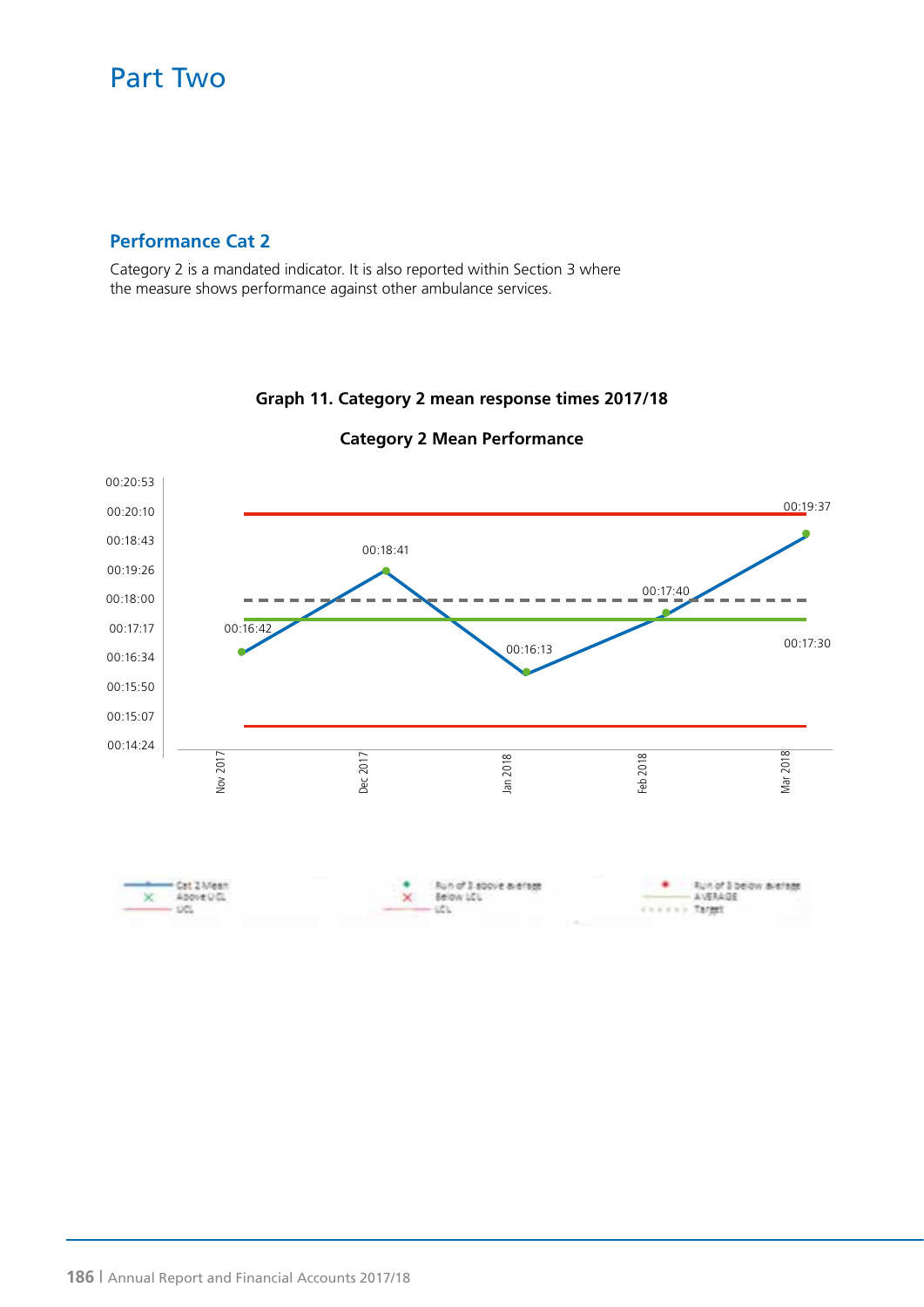

### **Graph 12. Category 2 90th centile response times 2017/18**

**Category 2 90th centile**

SECAmb implemented the new ARP programme in November and has been supplying data since December 2017.

The data is published against two performance measures; mean response time (standard of 7 minutes) and 90th centiles (standard of 15 minutes).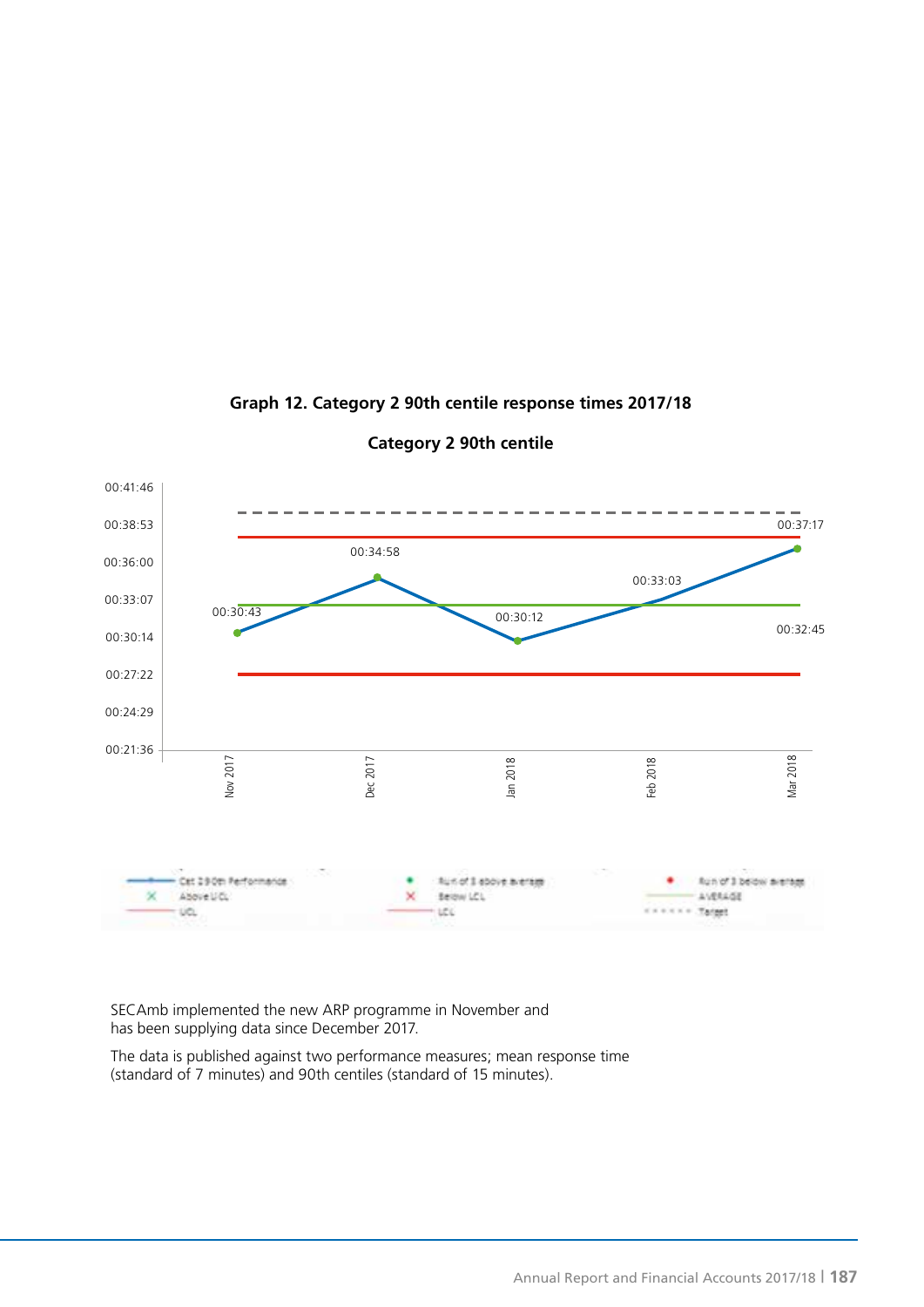# **Data Quality**

South East Coast Ambulance NHS Foundation Trust considers that this data is as described for the following reasons:

This indicator is part of the national reporting requirements. NHS England maintains the specification for the data that ambulance services collect, based upon user requirements and discussion with data providers. Provider groups include the National Ambulance Information Group (NAIG) for ambulance Systems Indicators (SI) data; and the National Ambulance Service Clinical Quality Group (NASCQG) for Clinical Outcomes (CO) data. NAIG and NASCQG represent the 11 Ambulance Services in England that provide and use the data.

# **Action being taken**

South East Coast Ambulance Service NHS Foundation Trust has taken the following actions to improve this indicator, and the quality of its service:

- The Trust developed a comprehensive Improvement Plan for improving performance. This plan includes actions that aim to increase the Trust's capacity through recruitment initiatives, reducing absence and improving efficiency.
- The performance data is discussed each week with the Executive Management Team meetings and a number of actions arise as a result of that discussion.

# **STEMI care**

The percentage of patients with a pre- existing diagnosis of suspected ST elevation myocardial infarction who received an appropriate care bundle from the Trust during the reporting period.

In this section the performance is presented as a full 12 months across 2016-2017 but the data is re-presented in Section 3 across the two years with comparisons with other Trusts.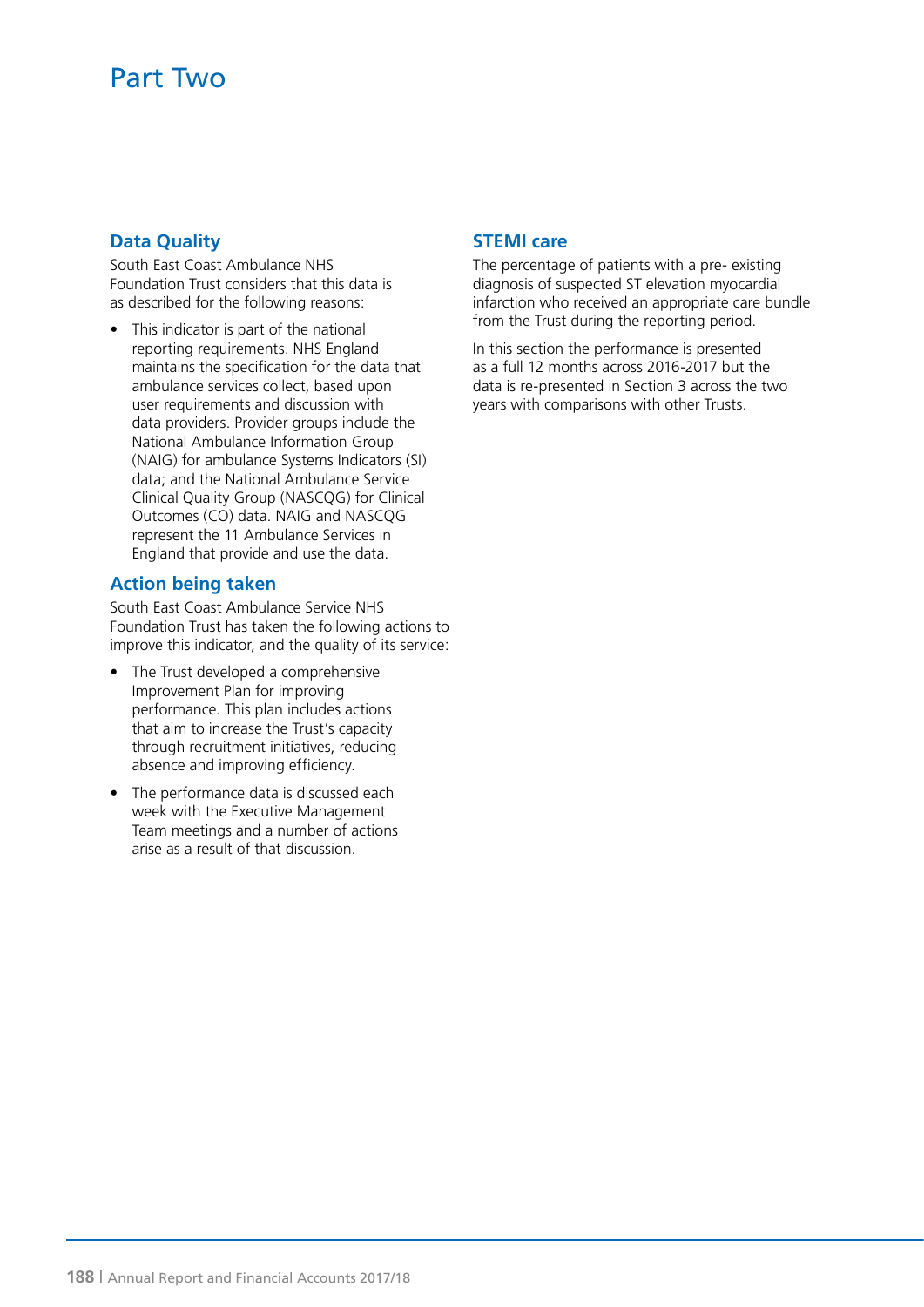

# **Graph 13. ST Elevation care bundle 2016/17 STEMI Care & Treatment 2016/17**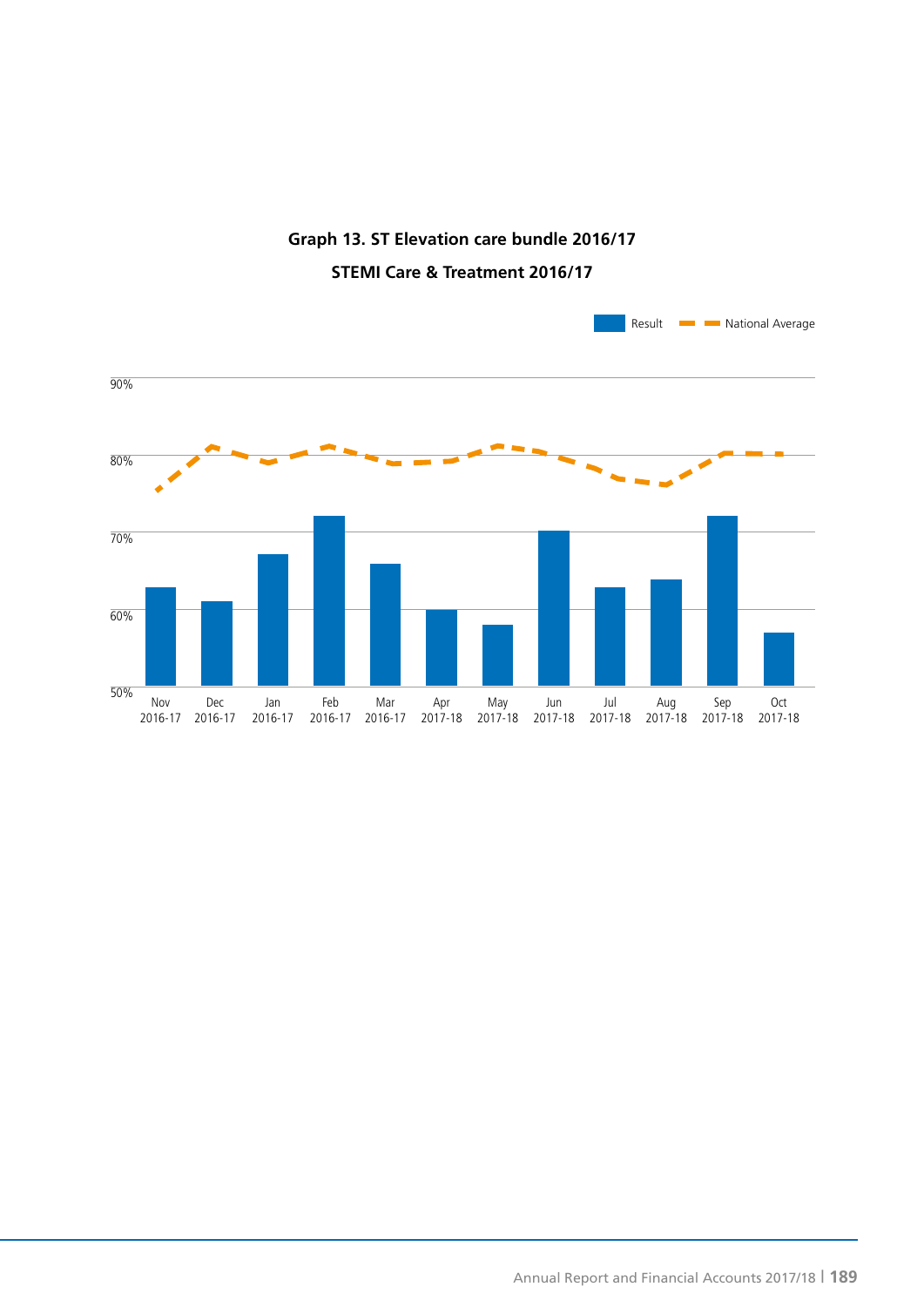# Part Two

### **Stroke care**

The percentage of patients with suspected stroke assessed face to face who received an appropriate care bundle from the Trust during the reporting period

In this section the performance is presented as a full 12 months across 2016-2017 but the data is re-presented in Section 3 across the two years with comparisons with other Trusts.

# **Graph 14. Stroke Care Bundle 2016/17**



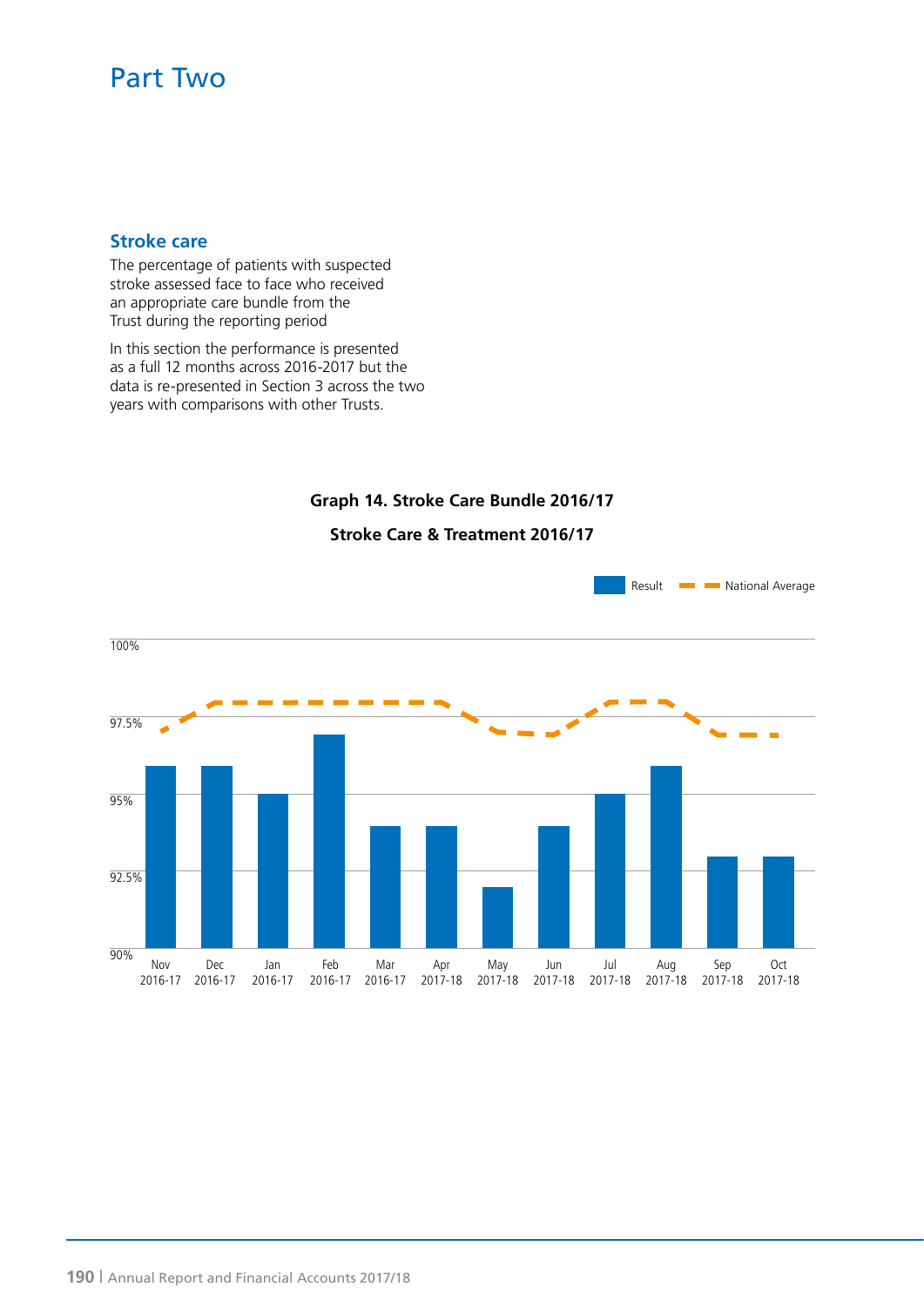#### **The South East Coast Ambulance NHS Foundation Trust considers that this data is as described for the following reasons;**

This indicator is part of the national reporting requirements. NHS England maintains the specification for the data that Ambulance Services collect, based upon user requirements and discussion with data providers. Provider groups include the National Ambulance Information Group (NAIG) for Ambulance Systems Indicators (SI) data; and the National Ambulance Service Clinical Quality Group (NASCQG) for Clinical Outcomes (CO) data. NAIG and NASCQG represent the eleven Ambulance Services in England who provide and use the data.

The South East Coast Ambulance NHS Foundation Trust has taken the following actions to improve this indicator, and the quality of its service by

- Developing an appropriate improvement Plan.
- The stroke data is also part of the monthly Quality Dashboard and is detailed down to a local level. This is discussed monthly by the Executive team and also at the Area Governance Meetings where local managers come together to discuss and action a number of issues.

# **Conclusion of Section 2**

This section has identified the three quality priorities for 2018/19. These are:

- Improving outcomes from outof-hospital cardiac arrests
- Learning from incidents, complaints and safeguarding reviews
- Patient-facing staff adequately trained to manage safeguarding concerns and to report them appropriately

These priorities have been identified through a consultation process with key stakeholders and agreed by the Trust Board.

One of the indicators has been taken forward from the previous year.

In addition, this section reported on progress made against the quality priorities identified for 2017/18. These were;

- Learn from incidents and improve patient safety
- Patient and family involvement in investigating incidents
- Improving outcomes for out-ofhospital cardiac arrest

In summary, whilst it is disappointing to note that the improvement priority for cardiac outcomes has been brought forward into 2018/19, the Trust has made progress on improving quality. The incident portfolio has achieved the improvement intended. The Trust will continue to build on this success as part of the overall Improvement plan.

In addition, whilst there is work to be done on Duty of candour, the Trust is now regulalrly fulfilling its fundamental obligations to inform patients and families when serious incidents have occurred.

The section also reported on a number of mandatory indicators, many of which have prescribed wording and phrasing.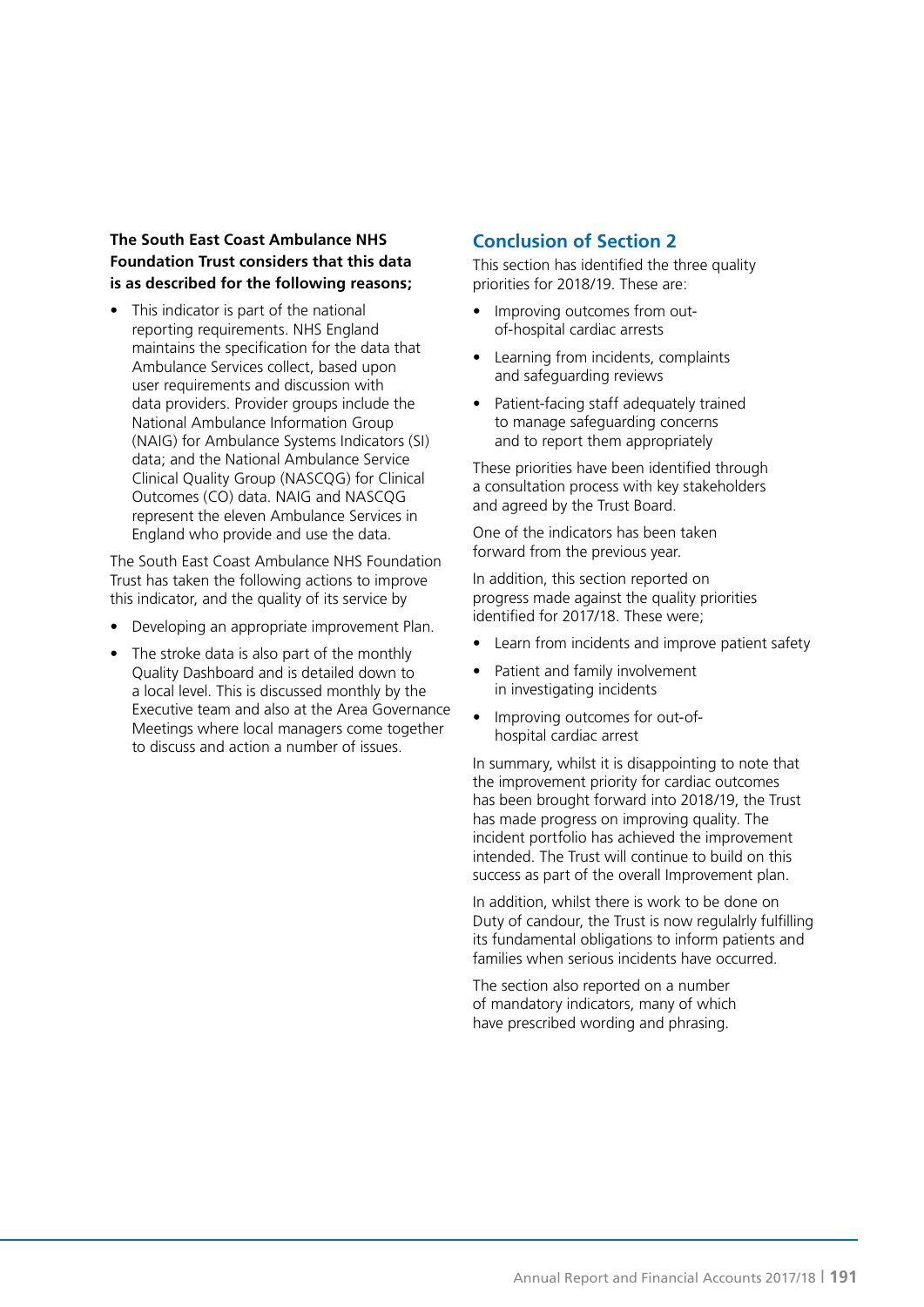# Patient Story 2 – Daniel



# **Car accident survivor reunited with life-saving ambulance crews**

#### **23 June 2017**

A Sussex man who suffered life-threatening injuries and spent six months in hospital after a serious car accident, has been reunited with the ambulance team who helped save his life.

Drew was travelling in his car on the A24 between Horsham and Dorking, when his vehicle left the road shortly after 6am on 9 September 2016. Luckily for mechanic and father Drew, a member of SECAmb control room staff, dispatcher Kate Nebbett, spotted his car in trees down an embankment on her way to work. Kate stopped to help, alerted her clinical colleagues and stayed

to assist the medical team. Kate's actions for going above and beyond the call of duty were recognised at the Trust's annual staff awards earlier this year.

The first clinicians to arrive at the scene were Paramedic Rebekah Vonk and Associate Practitioner Heidi Gaskins after details had been gathered and support provided by Emergency Medical Advisor Laura Staplehurst. Rebekah and Heidi were backed by paramedics Julie Marchant and Johnathan Harrold before air ambulance team Mike Rose and Mark Salmon attended the scene by road. The crews worked together to provide emergency care to Drew before he was taken to Hospital in London.

The prognosis for Drew was uncertain and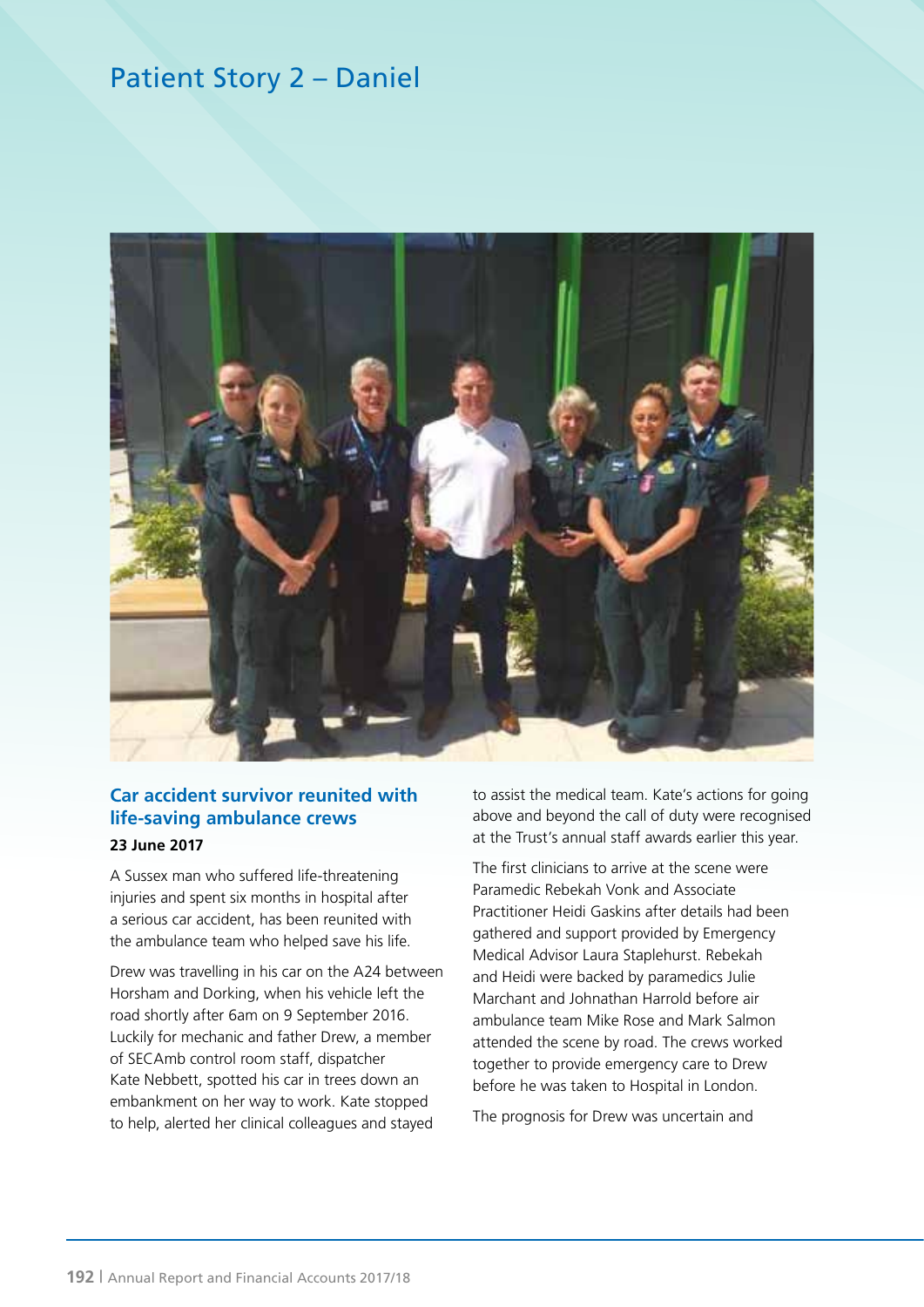he was kept in an induced coma for a month. Things weren't any more certain when he failed to gain consciousness when attempts were made to wake him from the induced coma. However, over time, and with expert hospital treatment, he made improvements and following a six-month hospital stay with intense rehab, he was able to return home.

Drew, who has had to teach himself to walk again due to a brain injury which affects his short term memory, was full of praise for everyone who helped him. He said: "I'm just so grateful to everyone for everything they did. You don't realise when you out and about quite how much the NHS does. It's been a real eye opener. I'm really pleased to have been able to meet everyone face-to-face to say thank you."

Drew's dad, Colin, a retired police officer, who now who works for SECAmb as an equipment officer at Banstead said: "As a former police officer I know how nice it is to have people let you know how thankful they are. I wanted to say a massive thank you from all of us. Everyone, from Kate who initially stopped and helped to the guys in the control room, from the crews who attended the scene to all the hospital teams - they all did a brilliant job."

Paramedic Rebekah added: "On behalf of the whole team it's been a real pleasure to meet Drew and Colin. It's essential in incidents such as this that everyone works together as a team and that's exactly what we did. We all wish Drew and his family all the very best for the future and for his continued recovery."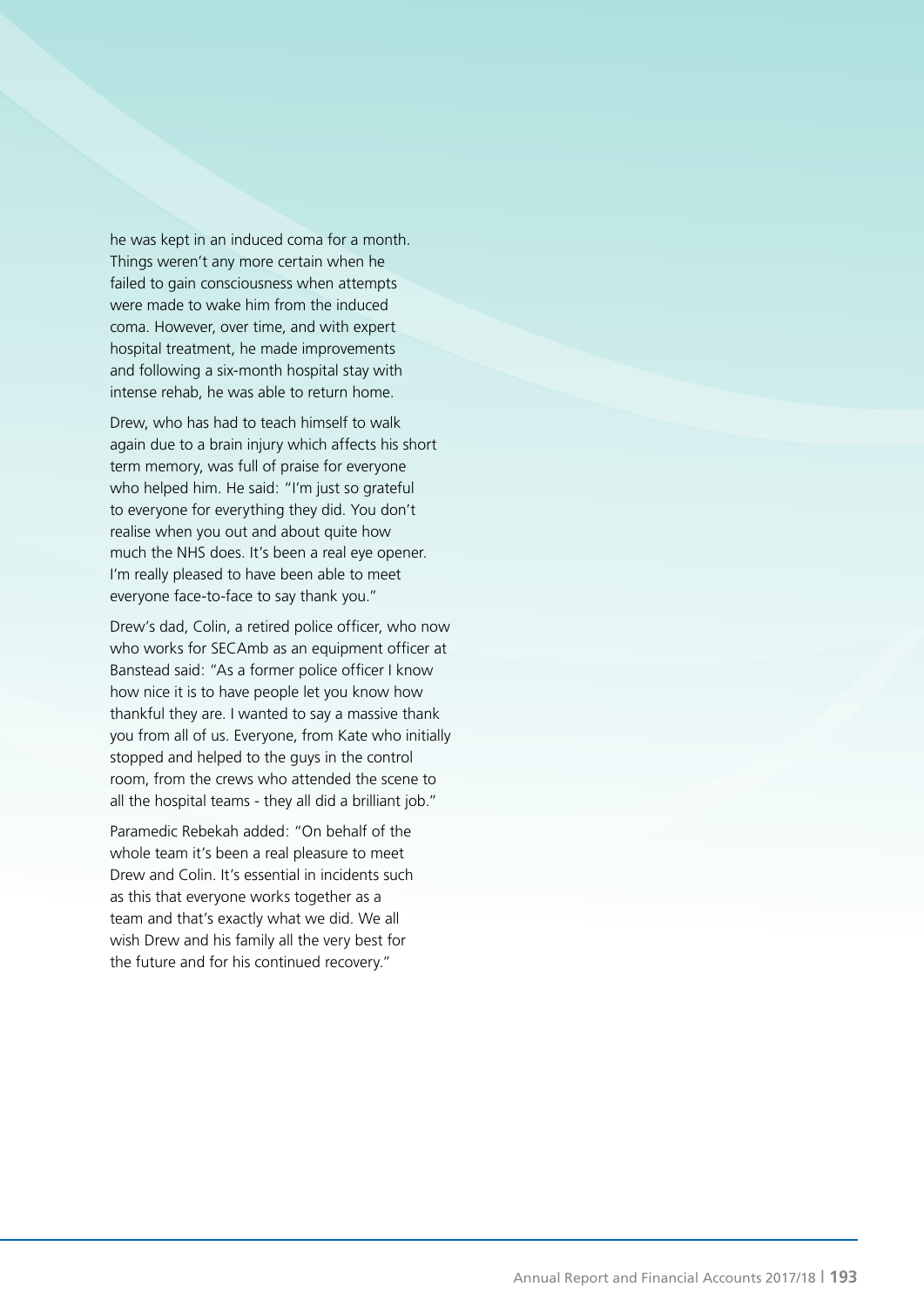# **Part 3: Other Information relevant to the quality of the Trust's health services**

**This section of the Quality Account describes the quality of the services provided through a set of indicators selected by the Trust Board in March 2018.** 

#### **Introduction**

NHS Foundation Trusts are mandated to use section 3 of the Quality Account to present an overview of quality across the Trust's services.

The indicators selected must include a range of measures across three domains. These are:

- At least three indicators for patient safety
- At least three indicators for clinical effectiveness
- At least three indicators for patient experience

There is also a fourth domain of indicators that are mandated by NHS Improvement.

Unfortunately, the national guidance on the 2017/18 Quality Account had not been published at the time of the Trust's Stakeholder meeting (Monday 27 November 2017). Therefore, there has been limited consultation on which indicators to include in the Quality Account. However, opportunity has been given for comments and contribution by stakeholders. The Trust's commissioners were written to, inviting comments, and other stakeholders were present at the Single Oversight Meeting on 16 March 2018 when the indicators were discussed. In addition, the indicators were presented to the Health Overview Scrutiny Committees at their regional meeting on 19 March 2018. They were finally agreed at a public Board meeting on 27 March 2018.

As a result of the discussions, two of the indicators selected for patient experience were changed.

#### **Indicator Changes**

In the 2016/17 Quality Account the following indicators were selected;

- Incident Reporting
- Medication Errors
- Asthma Care
- Febrile Convulsions
- Single Limb Fractures
- Mental Health
- Complaint volume
- Complaints outcome

Two of the indicators in the 2017/18 Quality Account remain the same (incident reporting and complaint volume). These have been re-selected as they are a good representation of safety (incidents) and patient experience (complaints).

The remaining indicators have been changed. This is for a number of reasons:

- The clinical indicators used in 2016/17 Mental Health, Asthma, Febrile Convulsions and Single Limb Fractures were not part of clinical audit in 2017/18 and therefore could not be selected.
- Medication errors was not selected as there was insufficient data at the start of the year and the intentional attempts to drive an increase in reporting makes comparison difficult. However, the subject area of medicines has been reselected.
- Complaint outcome was considered less helpful as an isolated indicator but the complaints measure has been considerably expanded on the previous year.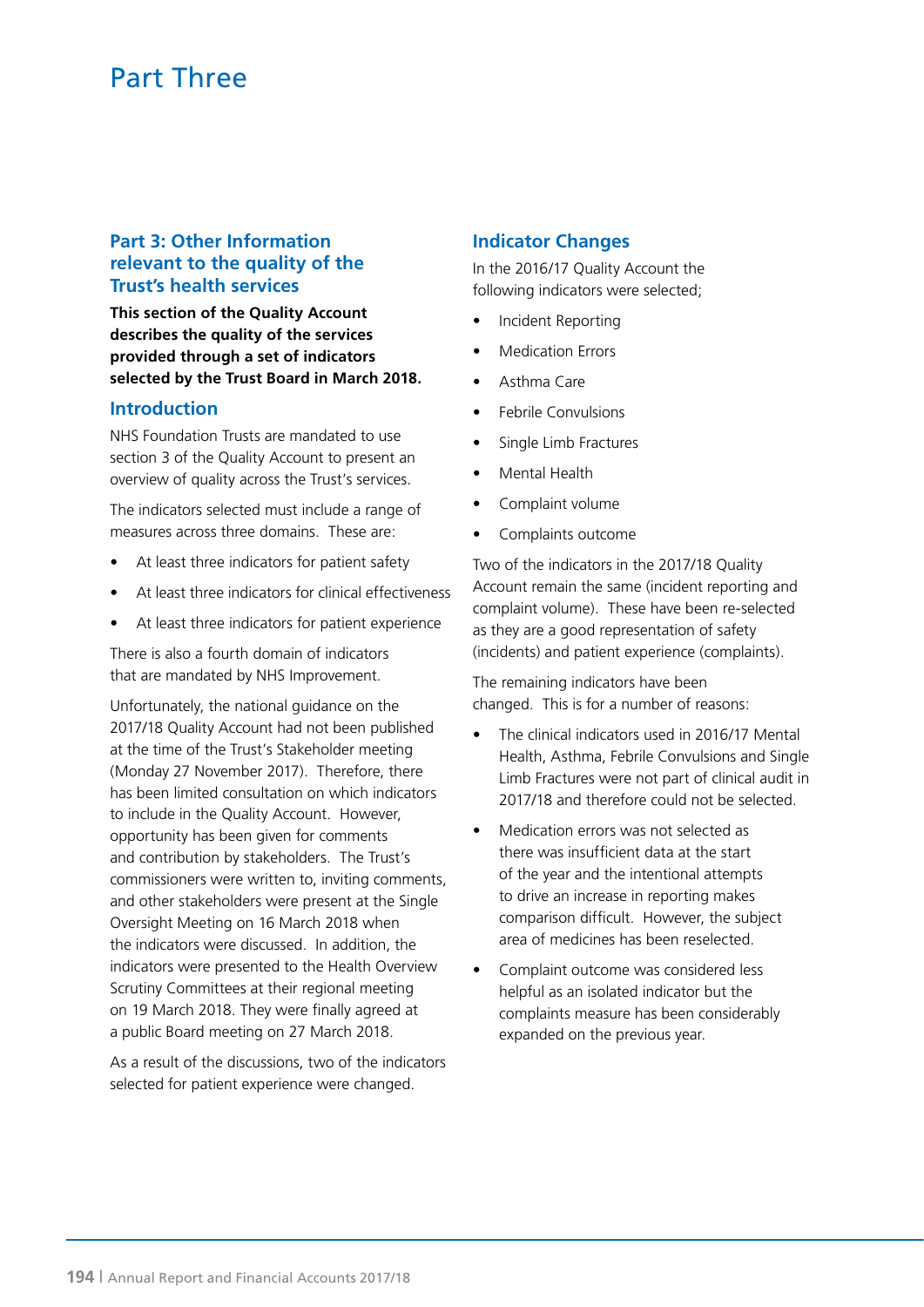# **Data changes on previous year**

The Quality Account guidance ask Trusts to report and explain any changes in data from the previous year. This section considers the data for the two indicators that have been reselected for 2017/18.

#### **Incident reporting**

The guidance suggests, where possible, that data be presented on a month by month basis. This has been undertaken for the 2017/18 Quality Account. However, the 2016/17 Quality Account reported aggregated data for the previous seven years, year by year. Therefore, comparisons with last year's published data are not possible. Therefore, the relevant 2016/17 data has been rerepresented here for comparison month by month.

# **Complaint reporting**

Again, the data has been presented monthly in this Quality Account whilst in the previous Quality Account the data was presented by service area rather than month by month.

This year some of the data has been removed from the 2016/17 data set (such as Patient Transport Services) as that service is no longer operated so is not useful for comparison purposes.

#### **Comparisons**

The Quality Account guidance invites Trusts to publish, where possible, comparative data. This Quality Account fulfils this requirement where data is available.

# **Patient safety indicators**

Safety is the Trust's first priority. Over the past year the Medical Director and the Director of Nursing & Quality have developed a comprehensive monthly "Quality & Safety" report that contains an overview of the main indicators. This is discussed at the Executive Board, by Operating Unit Managers and with commissioners. During the course of the year it has evolved and is developing into a single source of information regarding the Trust's quality and safety performance.

The three areas reported under safety are:

- Incident Reporting
- 999 Call Recording
- Medicines Management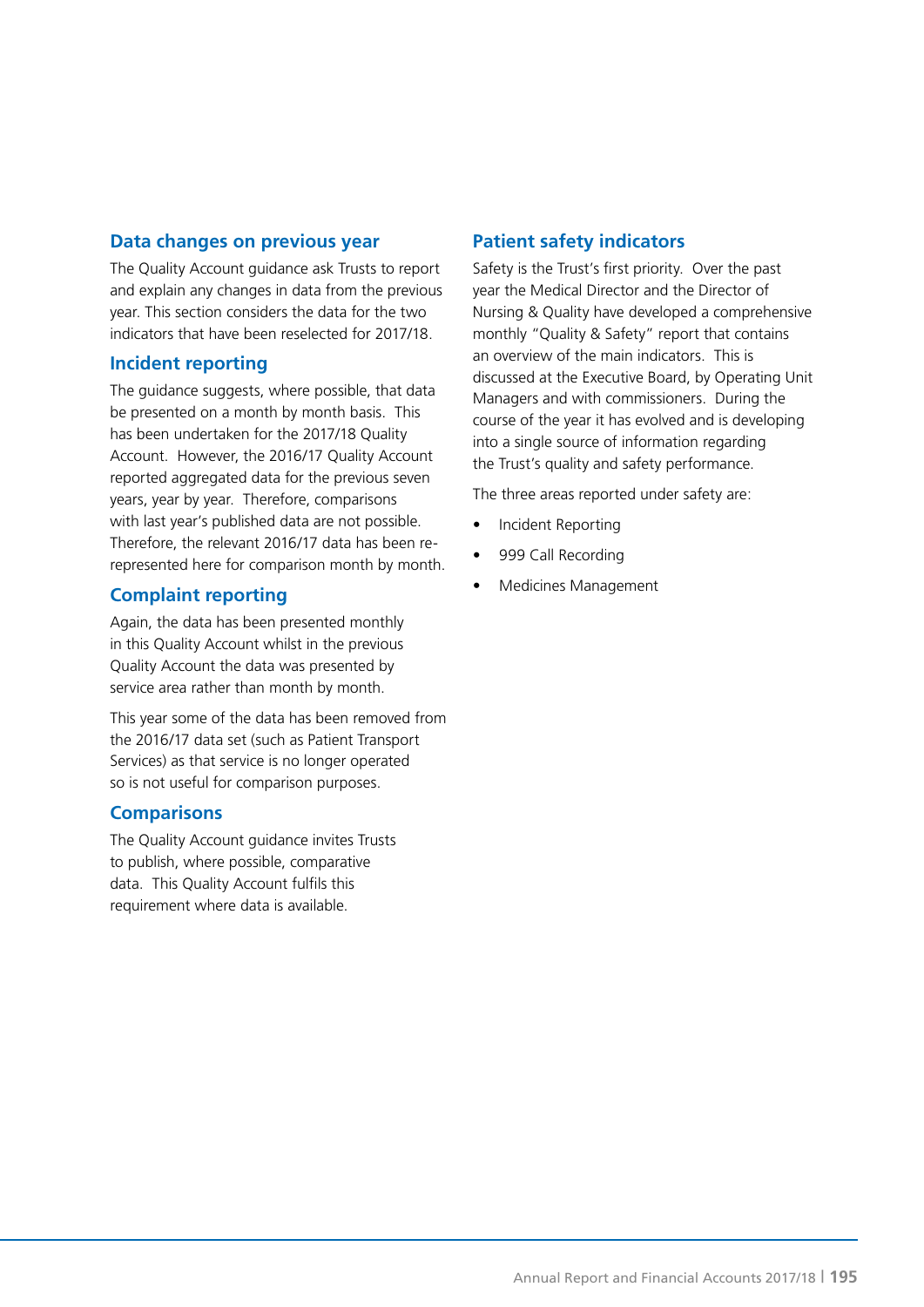#### **Incident reporting**

#### **REASON CHOSEN:**

Incident management is considered a key element of managing safety and a marker of a safety culture. In addition, the Trust has undertaken considerable improvement work in this area

#### **DATA SOURCE:**

Electronic database (Datix)

**CONFIDENCE IN THE DATA:** (INDICATED IN BOLD): Low, **Medium**, High

This year the Trust identified incident reporting as one of the measures of patient safety.

The Trust is embarking on a large cultural change programme. Part of this change is to become more transparent and acknowledge the learning within errors and near misses. It is recognised that an organisation that is developing a true safety culture will have a high level of incident reporting. This is because staff will be keen to register a wide range of incidents where learning can lead to real improvements.

Therefore, in 2017/18 the Trust set an ambitious target to increase overall incident reporting by 20%. This target has been exceeded (as illustrated in graphs 15 and 16).

However, in order to achieve this the Trust had to ensure incident reporting was valued and that staff were aware that incident reports were scrutinised and brought about real change. Over the course of the year the monthly Quality & Safety Report identified the top themes within incident reporting and described the changes that resulted from the reporting. Additionally, learning is now summarised in a monthly poster on incidents which is circulated for display at all stations.

The Trust had to significantly improve the time frame associated with the identification, investigation and closing of an incident. Again, the Trust set an ambitious time scale to ensure at least 75% of incidents were closed within the allocated time. This is on track to be achieved.

Finally, a programme of training was introduced across the Trust. This was to raise awareness of incident reporting and to improve the quality of the information within the actual incident report. In 2017/18 the Trust trained 253 members of staff on incident reporting.

#### **Learning**

Examples of change that has resulted from incident management include the following:

#### **Life Pack (defibrillator) incidents**

In August 2017 it was apparent that there was an increase in the number of incidents being reported that were related to the Trust's defibrillators. These were initially regarding the life of the battery charge. A drive to ensure all vehicles had the most up-to-date model available in the Trust was introduced, together with the replacement of all batteries older than four years. This reduced the number of incidents regarding battery failure.

However, a new issue arose in quarter three where 61 incidents were reported regarding the connector pad from the ECG leads to the patient. As a result a new and more robust connector was purchased which has significantly reduced the number of incidents.

#### **Medication Incidents**

The Trust has undertaken a significant amount of work regarding medicines management and this is detailed later in this section. However, medicines management was identified as an area that required rapid improvement by the Care Quality Commission.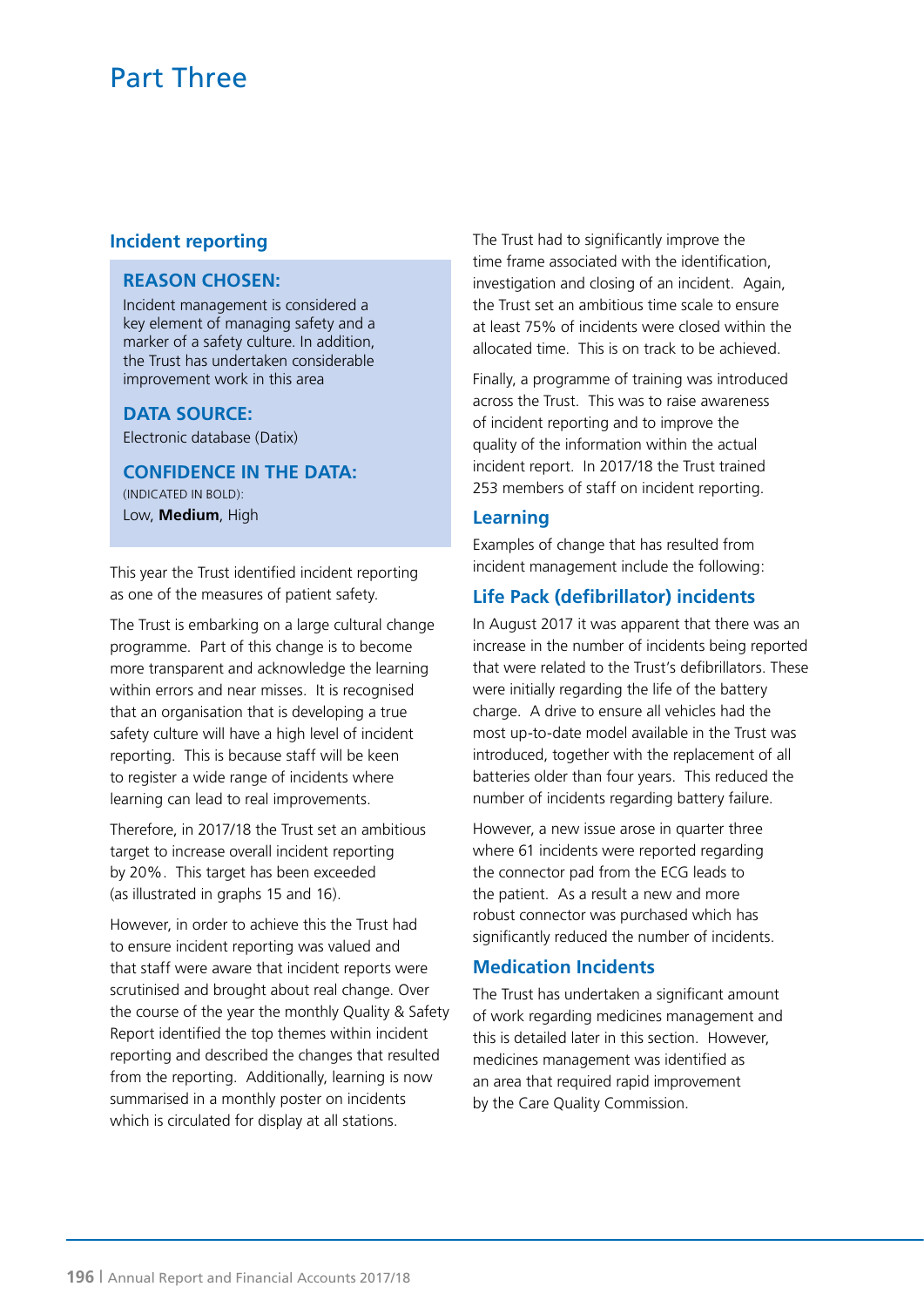The resulting focus paid to medicines management allowed the staff to become more aware of the need to report any type of medication issue as an incident. This increase has been attributed to this heightened awareness and an increasing understanding that medicines management is a professional issue and any failings are potential breaches in safety.

In quarter two, the period when the Trust commenced its improvement programme, there were 295 medication incidents being reported, which compares to 414 medication incidents

in quarter three and 431 in quarter four.

One of the most frequently reported incidents was the breaking of ampoules of controlled drugs. Consequently, a new storage system was introduced and this led to a significant reduction.

### **The number of reported incidents**

The following graphs represent the number of incidents reported in 2016/17 (graph 12) and the number of incidents reported in 2017/18 (graph 13).



# **Number of incidents Reported April 2016 - March 2017**

**Graph 15. Incident reporting 2016/17**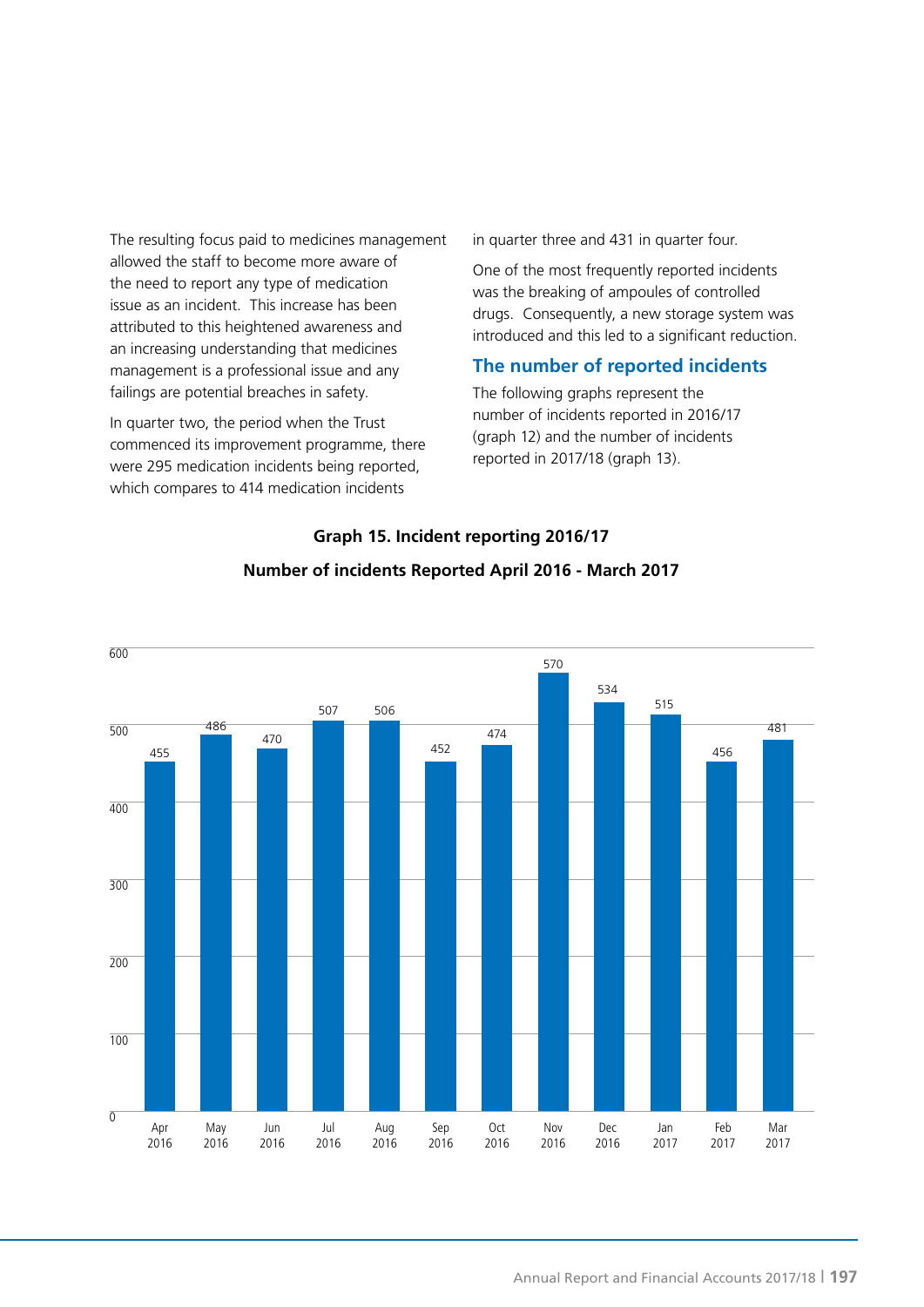# **Graph 16. Incident reporting 2017/18 Number of incidents Reported April 2017 - March 2018**



It is clear that the Trust has considerably improved incident reporting across the organisation. The percentage growth is 27.5% which is a considerable achievement and one which the Trust is proud of.

However, it is clearly not enough to simply report the incident. The organisation also has a responsibility to use incident analysis as a way of learning and making improvements.

Consequently, an innovative communication mechanism was developed that clearly communicates the data and main themes arising from a monthly analysis. This information is detailed every month in a poster format and circulated to all stations for display as part of the quality and safety metrics. This is supported by a more detailed case study which others can also learn from.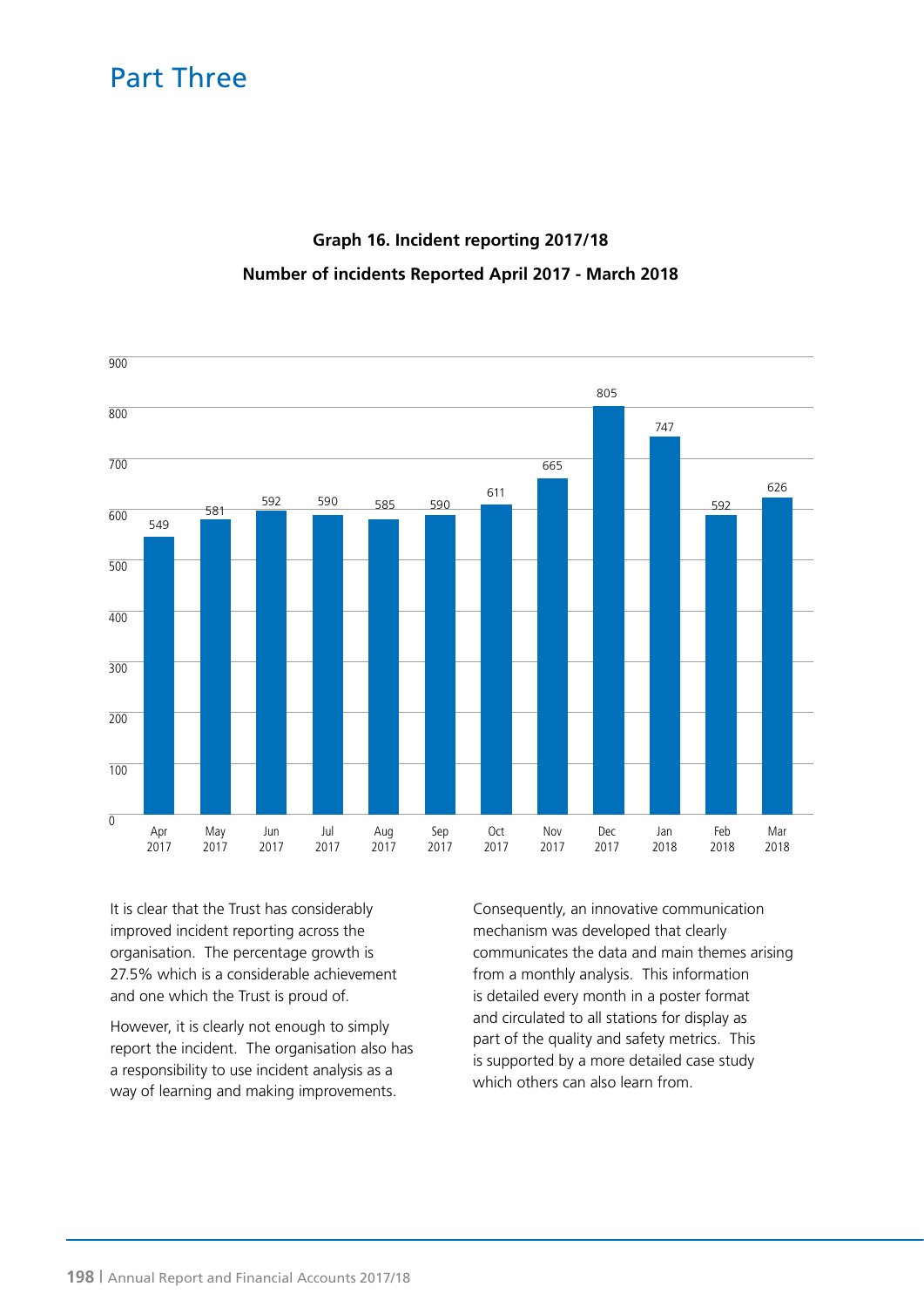# **Themes and learning**

The themes have been varied and there appears to be a relationship in reporting with the awareness raising undertaken across the Trust, such as medication incidents.

The following two graphs illustrate the main themes across 2016/17 (graph 17) and the main themes across 2017/18 (graph 18).

### **Graph 17. Incident themes 2016/17**



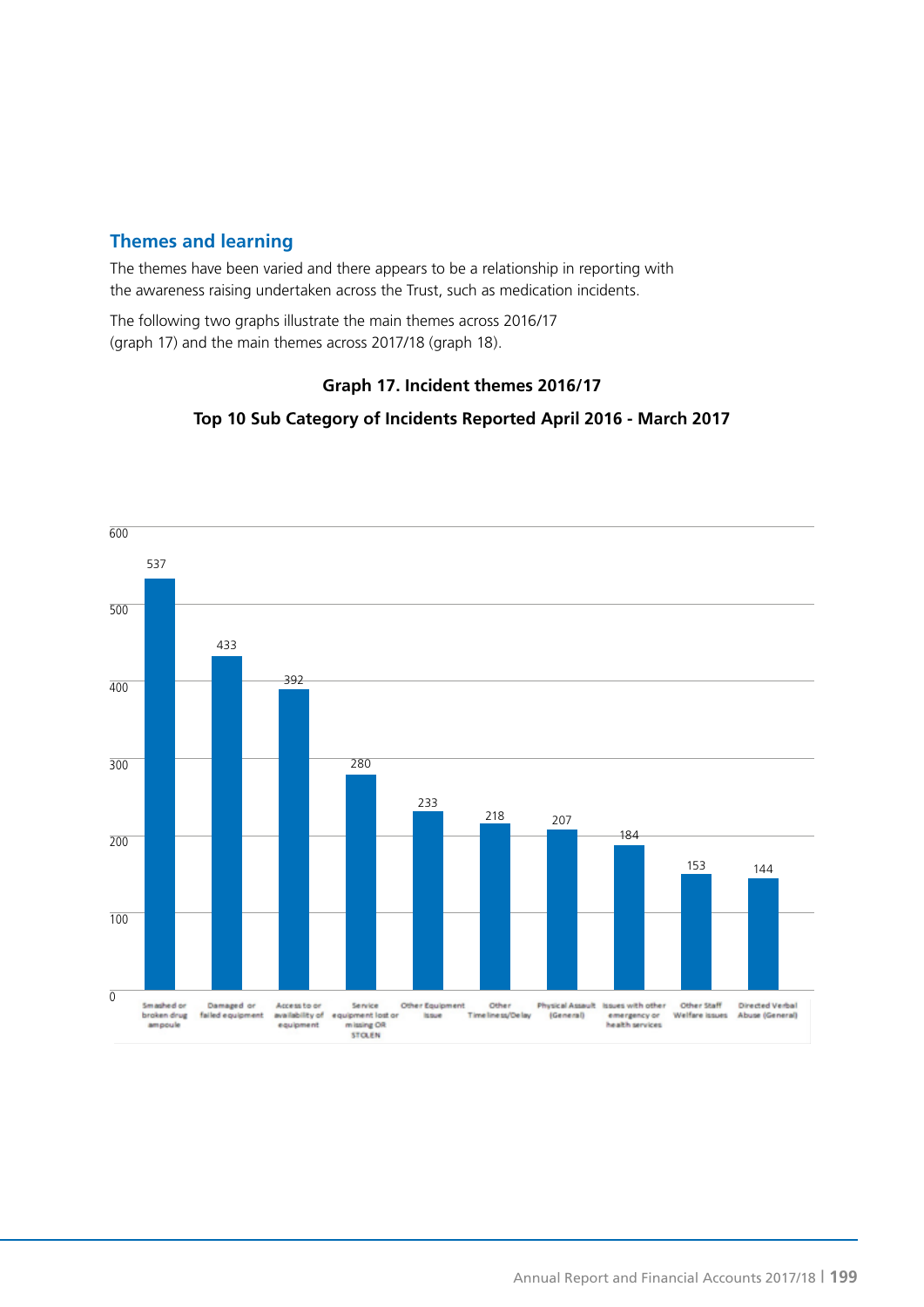# **Graph 18. Incident themes 2017/18 Top 10 Sub Category of Incidents Reported April 2017 - March 2018**



#### Check figures - image fuzzy

# **Data definition and comparisons**

There are no specific national data definition for incidents. Each NHS Trust is able to guide staff via local policy and procedures, which makes comparisons between different ambulance providers difficult.

However, incidents reported to the National Learning Reporting System (NRLS) are guided by a national definition. This is:

"A patient safety incident is any unintended or unexpected incident which could have or did lead to harm for one or more patients receiving NHS care".

The six monthly published report by NHS Improvement provides comparative data by provider Trusts. The full report can be accessed via the NHS Improvement website;

https://improvement.nhs.uk/resources/monthlydata-patient-safety-incident-reports/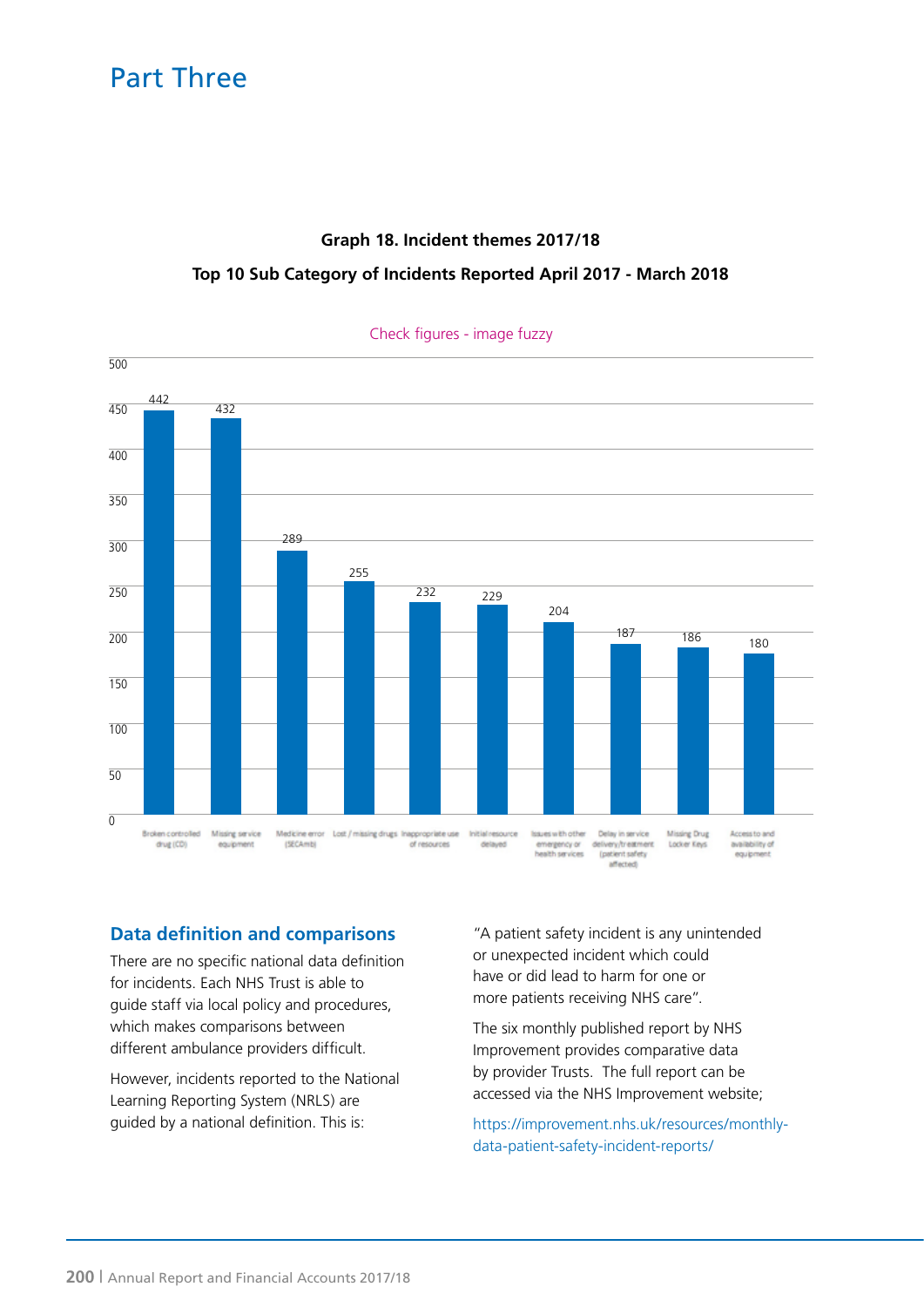However, the following table (table 3) is represented for comparison purposes in the Quality Account.

NRLS has also changed to monthly publications of incident data. This has allowed Trusts to scrutinize their data more effectively.

The Trust has had some difficulty in initially capturing and then uploading NRLS data due to complexities in the Datix set up. This initially meant that only a small part of the data was sent to NRLS.

However, this was resolved in July 2017 and since this time all data has been uploaded to NRLS and the backlog of data was uploaded at the end of Q3 2017. The Trust is now uploading data on a weekly basis from newly-reported incidents.

On average, from April 2017 to August 2017, the Trust uploaded 35 incidents on average per month. From September 2017 to January 2018, the Trust uploaded on average 175 incidents per month.

The London Ambulance Service NHS Trust reported the most incidents to NRLS between April 1-September 30 2017 and South Central Ambulance Service NHS Foundation Trust reported 60. It is difficult to draw comparisons as this is not converted into a rate based on population but the data does not give cause for concerns for SECAmb.

| <b>Organisation name</b>                                | <b>Number of incidents</b><br>occurring |
|---------------------------------------------------------|-----------------------------------------|
| SOUTH WESTERN AMBULANCE SERVICE NHS FOUNDATION TRUST    | 2,371                                   |
| LONDON AMBULANCE SERVICE NHS TRUST                      | 2,313                                   |
| NORTH EAST AMBULANCE SERVICE NHS FOUNDATION TRUST       | 1,614                                   |
| YORKSHIRE AMBULANCE SERVICE NHS TRUST                   | 1,572                                   |
| SOUTH EAST COAST AMBULANCE SERVICE NHS FOUNDATION TRUST | 1,046                                   |
| NORTH WEST AMBULANCE SERVICE NHS TRUST                  | 891                                     |
| EAST OF ENGLAND AMBULANCE SERVICE NHS TRUST             | 758                                     |
| WEST MIDLANDS AMBULANCE SERVICE NHS FOUNDATION TRUST    | 630                                     |
| EAST MIDLANDS AMBULANCE SERVICE NHS TRUST               | 541                                     |
| SOUTH CENTRAL AMBULANCE SERVICE NHS FOUNDATION TRUST    | 126                                     |
|                                                         |                                         |
| All Ambulance trusts                                    | 11,862                                  |

#### **Table 3. NRLS Reporting (Organisational level data for the first 10 months) April 17 – January 18**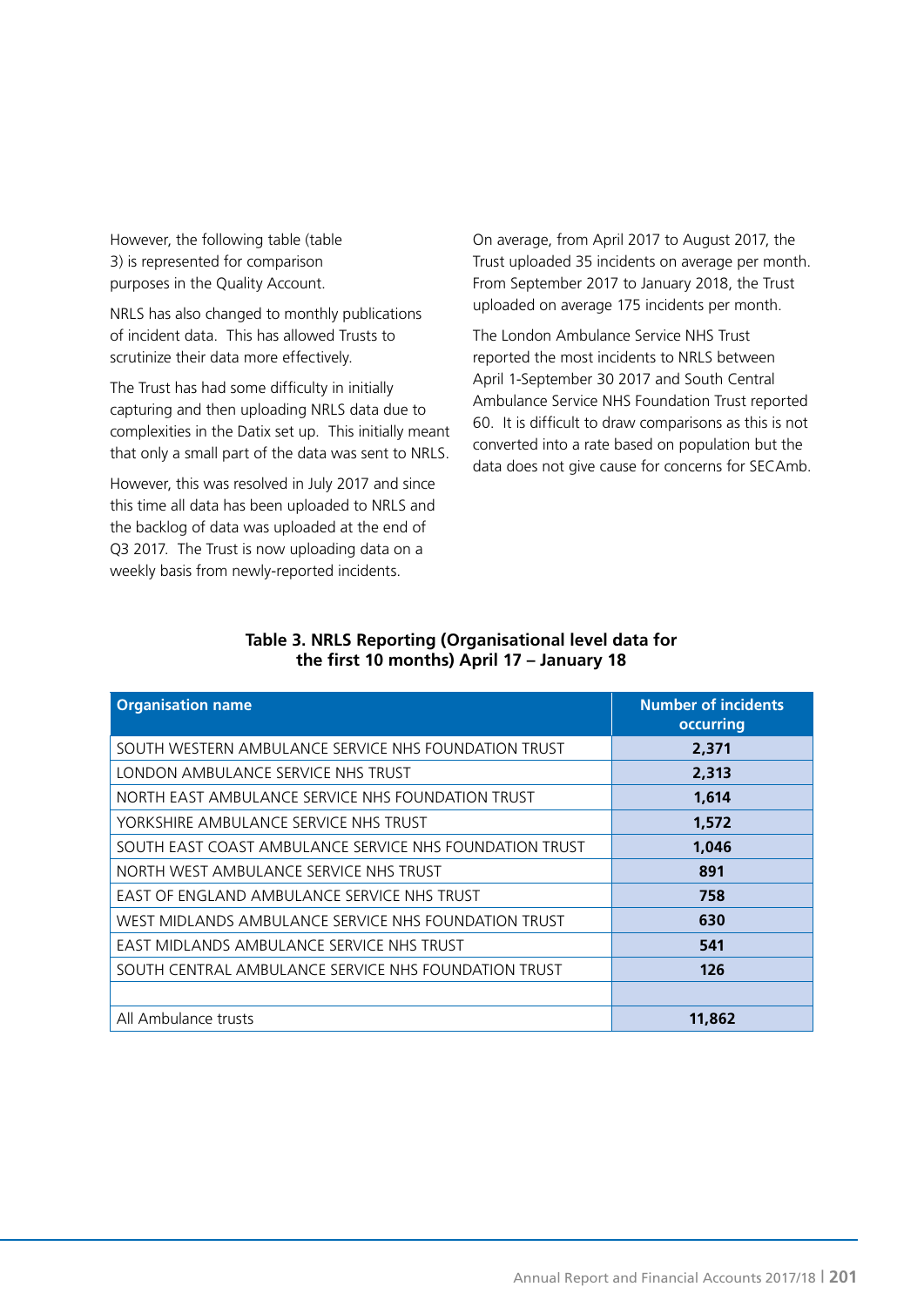### **Data quality**

The data is drawn from the Trust's electronic database, Datix. The data presented in this Quality Account has been compiled from a report that was pulled from the system twice in order to ensure accuracy. The data has then been evaluated by the Datix Manager and the Head of Risk to check for consistency and abnormalities.

The incident data is regularly presented and is featured in the monthly quality & safety report which is presented to the Executive Team, Commissioners and Area Governance Meetings.

The NRLS data in table 3 is produced by NHS Improvement.

### **999 Call Recording**

#### **REASON CHOSEN:**

999 call recording is a key element of the Trust's clinical documentation and is consequently a fundamental element of patient safety. This was a key failing identified by the care Quality Commission in 2017.

# **DATA SOURCE:**

Electronic database.

**CONFIDENCE IN THE DATA:** (INDICATED IN BOLD): Low, Medium, **High**

This year the Trust identified 999 call recording as one of the measures of patient safety.

Call recording was identified by the Care Quality Commission as a significant failure which resulted in a "Notice of Proposal" in 2017. This was rapidly corrected and as a result the notice was lifted in September 2017.

However, the infrastructure that is required to undertake 999 call recording requires investment and whilst this has been authorised by the Trust Board there is a time lag between business case, approval, procurement and implementation. Consequently, a monitoring system has been put into place which gives oversight of any failings in the Trust's ability to record 999 calls.

#### **999 Call auditing process**

The monitoring system is a weekly audit of compliance. The Trust's Compliance Steering Group maintains a weekly overview of the audit results and if there are any failings escalates these issues to the Executive Management Board.

Table 4 illustrates that the recording issues are being actively managed.

Since October there have only been two cases identified through the audit process.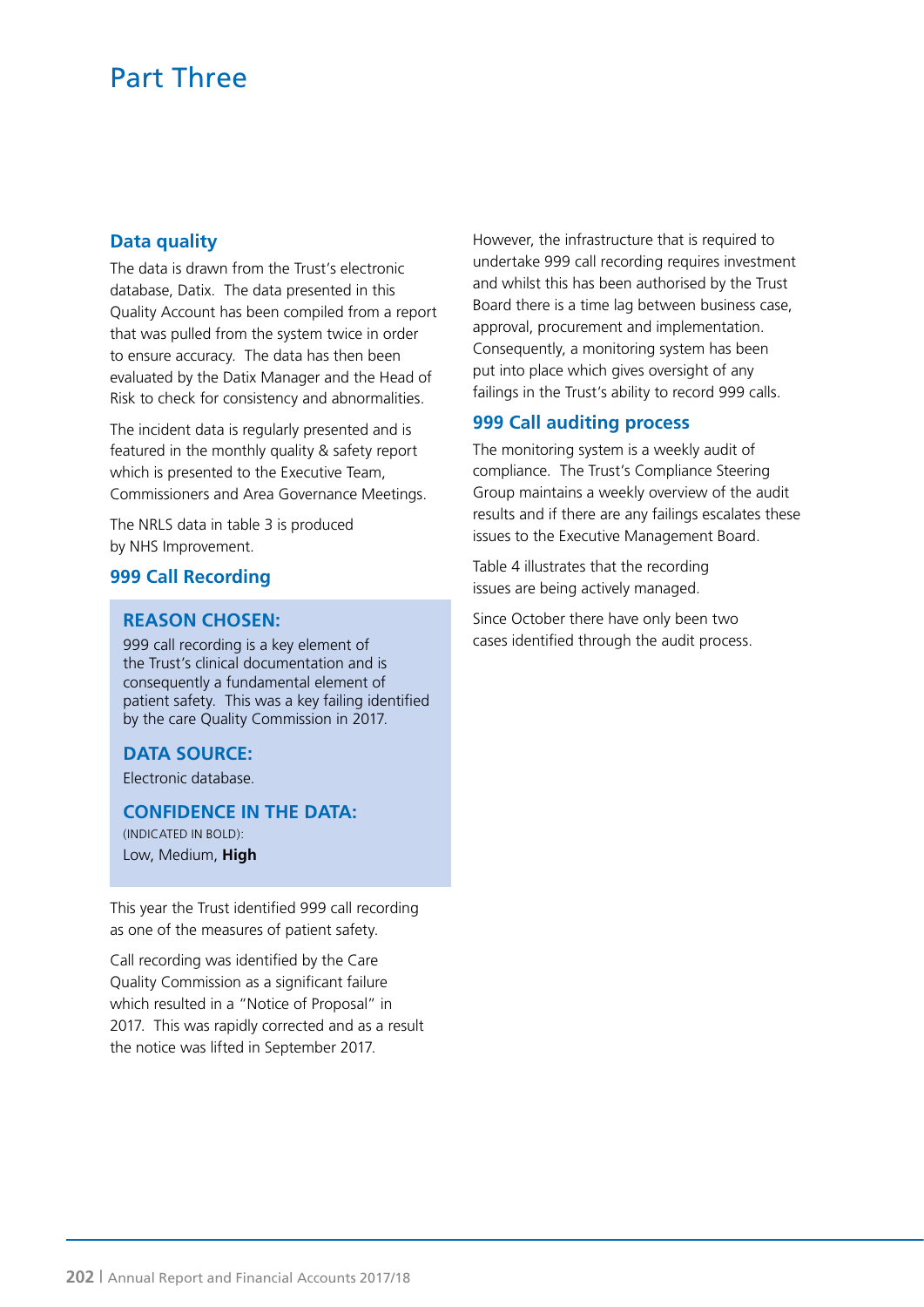| <b>Date</b>    | <b>Number of</b><br><b>Missing Calls</b> | <b>Number of</b><br><b>Calls Audited</b> | <b>Number</b><br>of Partial<br><b>Recordings</b> | <b>Number with</b><br><b>Static in</b><br><b>Recording</b> | <b>Number of</b><br><b>Conjoined</b><br><b>Recordings</b> | <b>Number of</b><br><b>Transferred</b><br>calls not<br>recorded |
|----------------|------------------------------------------|------------------------------------------|--------------------------------------------------|------------------------------------------------------------|-----------------------------------------------------------|-----------------------------------------------------------------|
| 19-09-17       | 30                                       | 408                                      | 67                                               | 91                                                         | $\mathbf 0$                                               | $\mathsf{O}\xspace$                                             |
| $2 - 10 - 17$  | 9                                        | 2622                                     | $\mathbf{1}$                                     | 60                                                         | $\mathsf{O}\xspace$                                       | $\mathsf{O}\xspace$                                             |
| $13 - 10 - 17$ | 18                                       | 2402                                     | 14                                               | 105                                                        | $\mathsf{O}\xspace$                                       | $\mathsf{O}\xspace$                                             |
| $20 - 10 - 17$ | $\mathsf{O}\xspace$                      | 2473                                     | $\mathsf{O}\xspace$                              | $\mathsf{O}\xspace$                                        | $\mathbf 0$                                               | $\mathsf{O}\xspace$                                             |
| $27-10-17$     | $\mathsf{O}\xspace$                      | 2252                                     | $\mathsf{O}\xspace$                              | $\mathsf{O}\xspace$                                        | 44                                                        | $\mathsf{O}\xspace$                                             |
| $10 - 11 - 17$ | $\mathsf{O}\xspace$                      | 2547                                     | $\mathsf{O}$                                     | $\mathsf{O}\xspace$                                        | $\mathsf{O}\xspace$                                       | $\mathsf{O}\xspace$                                             |
| $17 - 11 - 17$ | $\mathbf 0$                              | 2603                                     | $\mathsf{O}\xspace$                              | $\mathsf{O}\xspace$                                        | $\overline{0}$                                            | $\mathbf{1}$                                                    |
| $23 - 11 - 17$ | $\mathsf{O}\xspace$                      | 2576                                     | $\mathsf{O}\xspace$                              | $\mathsf{O}\xspace$                                        | $\mathsf{O}$                                              | $\mathsf{O}\xspace$                                             |
| $05 - 01 - 18$ | $\mathsf{O}\xspace$                      | 1555                                     | $\mathsf{O}$                                     | $\mathsf{O}\xspace$                                        | $\mathsf{O}\xspace$                                       | $\mathsf{O}\xspace$                                             |
| $26 - 01 - 18$ | $\mathbf{1}$                             | 1408                                     | $\mathsf{O}\xspace$                              | $\mathsf{O}\xspace$                                        | $\mathsf{O}\xspace$                                       | $\mathsf{O}\xspace$                                             |
| 02-02-18       | $\mathbf{1}$                             | 2064                                     | $\mathsf{O}\xspace$                              | $\mathsf{O}\xspace$                                        | $\mathsf{O}\xspace$                                       | $\mathsf{O}\xspace$                                             |
| 09-02-18       | $\overline{0}$                           | 2416                                     | $\overline{0}$                                   | $\mathsf{O}\xspace$                                        | $\overline{0}$                                            | $\mathsf{O}\xspace$                                             |
| 02-03-18       | $\mathsf{O}$                             | 400                                      | $\mathsf{O}$                                     | $\mathsf{O}\xspace$                                        | $\mathsf{O}\xspace$                                       | $\mathsf{O}\xspace$                                             |
| 23-03-18       | $\mathsf{O}$                             | 799                                      | $\mathsf{O}$                                     | $\mathsf{O}\xspace$                                        | $\mathsf{O}\xspace$                                       | $\mathsf{O}\xspace$                                             |

# **Data definition and comparisons**

There are no data definitions and comparisons are not possible.

# **Data quality**

The Trust's Computer Aided Dispatch system (CAD) is used as the baseline for the audit. It contains records for every call made into the control room and also out of the room to the Trust's clinical staff. Also captured are the subsequent calls made into the control room (patient or a clinician ringing a patient back).

The data is located by members of the audit team where each call selected for audit is traced back. To date the Trust has audited over 20,000 voice records since commencing the audit.

There is a high confidence in the quality of the data.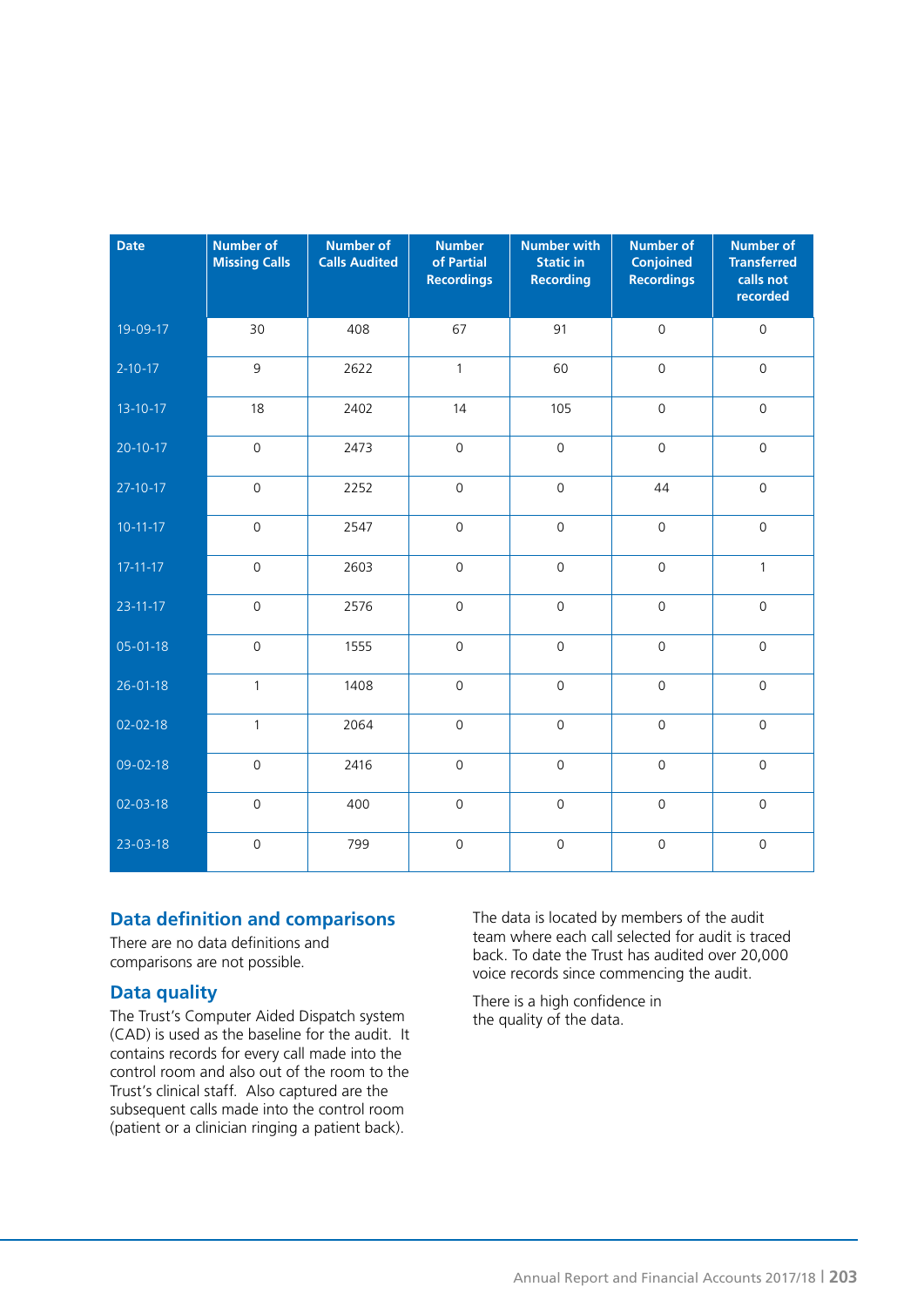#### **Medicines management**

#### **REASON CHOSEN:**

Medicines Management is a key element to keeping staff and patients safe. This was a key failing identified by the care Quality Commission in 2017

#### **DATA SOURCE:**

Manually audited

**CONFIDENCE IN THE DATA:**

(INDICATED IN BOLD): Low, Medium, **High**

Over the past year the Trust has placed a considerable emphasis on the need to improve medicines management. For the summer months of 2017 this was the Trust's primary focus on improving safety.

The care Quality commission report was useful in the way that it assisted the Trust to prioritise and take rapid action. The Care Quality Commission's immediate conclusions were that the Trust was significantly failing in this area of practice which resulted in a "Notice of Proposal" in 2017. This was rapidly corrected and as a result, the notice was lifted in October 2017 following a re-inspection the month previously.

#### **Improvements**

A number of work streams were implemented via the creation of a new Improvement Plan. These included;

- The recruitment of a Chief Pharmacist.
- Controlled Drugs Accountable Officer (CDAO) appointed and medicines safety officer (MSO) appointed.
- Recruitment into an expanded medicines governance team.
- Training for staff through workshops and facilitated discussions.
- Training for the new standard operating procedures.
- The creation of a system of audit and assurance to monitor compliance against standards.
- A complete review of the suite of policies and procedures that guide medicines management
- A revision of the Trust's Patient Group Directions (an agreement that permits some staff to administer medications in the absence of a prescription).
- New medicines storage for staff carrying medicines on their person.
- A revision of drug security and the locking of medicines and medical gases.
- Commissioning an external review into medicines management.
- Development of a medicines optimisation strategy.
- Introduction of a system to monitor temperature recordings of medicines storage conditions.
- Review of the use of medicines within the clinical training team.
- Development of performance metrics for monitoring.
- Undertook training for the Controlled Drugs Accountable Officer (CDAO).

The Trust implemented a wide range of metrics that are thoroughly audited in order to ensure compliance. Operational Team Leaders are required to audit medicines compliance on a weekly basis. Operating Unit Managers are required to undertake monthly audits and the Chief Pharmacist leads quarterly audits.

These are supplemented by ad hoc site checks and also additional checks form part of station assurance visits that are coordinated across the service.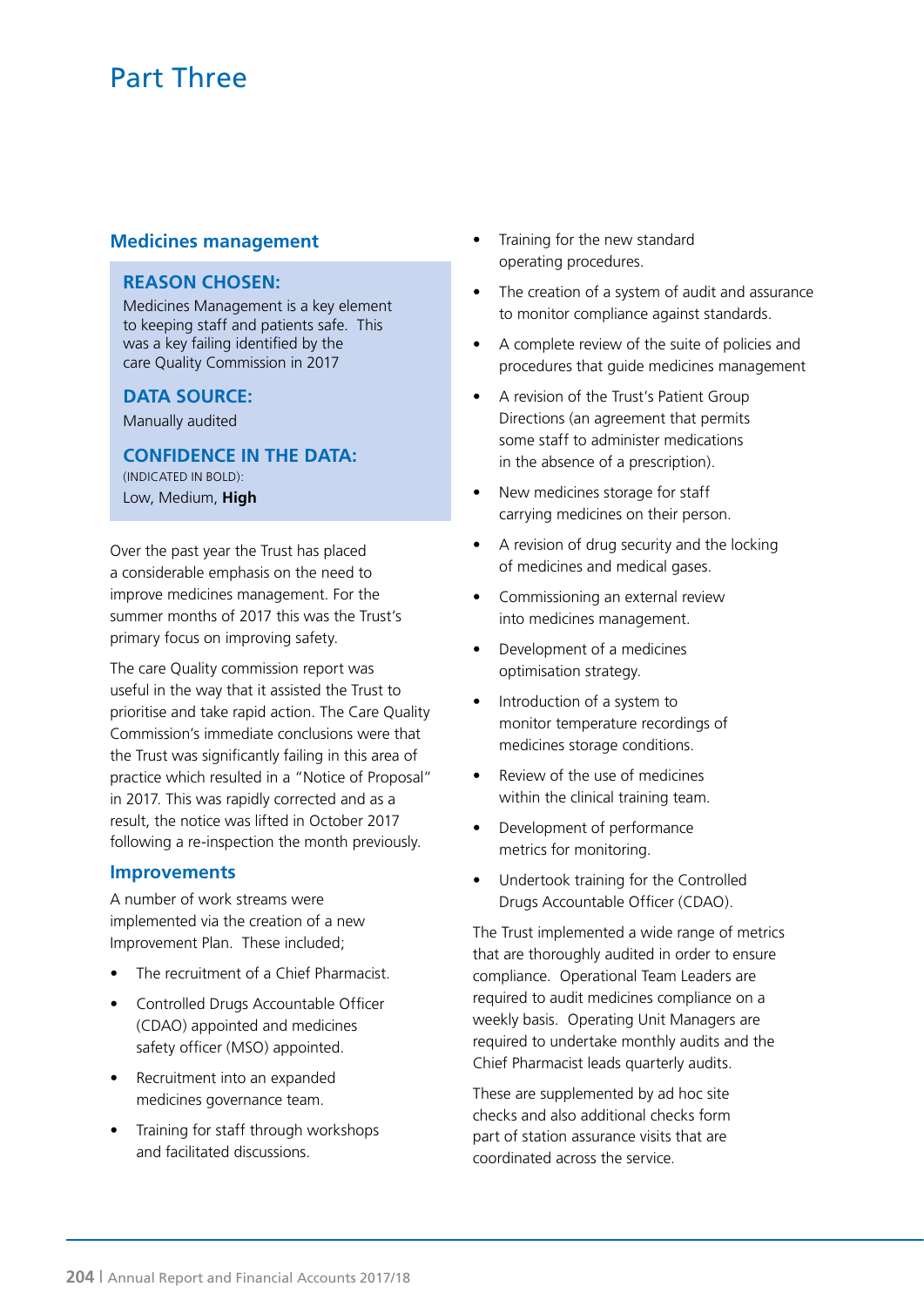# **Compliance with Medicines Standards**

The graph below illustrates the compliance with the monthly audits. These were only introduced in January 2018. No further data is available.

### **Graph 19. Compliance with Medicine Standards 2017/18**

#### **% Compliance with Medicines Standards**



As the medicines standards and subsequent audits were only introduced in late 2017 the Trust is unable to provide data for the whole year and for the previous year.

When an area reports a breach in compliance, relevant actions are identified and implementation of the actions is monitored. In addition, the central team track any identified themes and plans are developed to rectify corporate issues. For example, through analysis it was identified that there was a problem with the tagging of

medicines pouches (the tagging allows quick identification as to the status of the contents). Appropriate changes were identified and have been implemented. The intended improvements are currently being observed and monitored.

#### **Data definition and comparisons**

There are no data definitions and comparisons are not possible.

#### **Data quality**

The improvement plan has delivered considerable improvement to the management of medicines. There is a high level of confidence in the data as the audits are undertaken in three different time frames, weekly, monthly and quarterly, by different people and the results are compared and discussed by the senior management team.

# **Clinical effectiveness indicators**

The nature of the emergency and urgent care service means that patients are under the care of the Trust for a limited time and many more professionals are often involved with the care of the patient. So evaluating the effectiveness of the ambulance intervention is challenging as there are fewer metrics that solely measure the care and treatment given by the ambulance service.

Nevertheless, the Trust has identified three indicators for clinical effectiveness.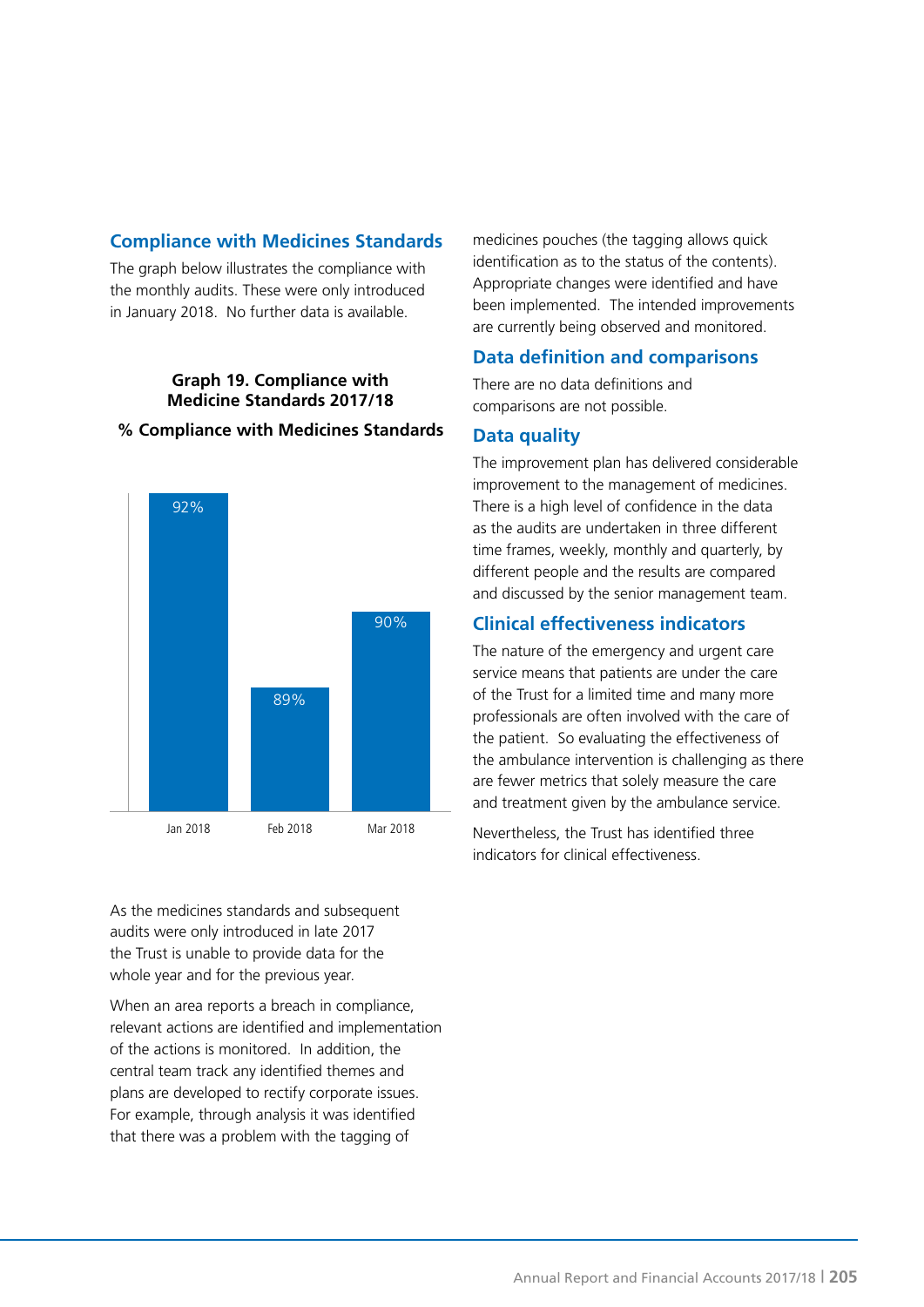# **Clinical audit programme**

### **REASON CHOSEN:**

Clinical audit is a vital component of the Trust's evaluation work. Through audit the Trust can examine how effective it has been. In previous years the Trust has had difficulty fully delivering the audit programme and identified this as an area of quality improvement

Clinical audit was identified by the Care Quality Commission as an area that required immediate attention

# **DATA SOURCE:**

Various sources

**CONFIDENCE IN THE DATA:** (INDICATED IN BOLD): Low, Medium, **High**

Each year the Trust creates a clinical audit programme. The programme includes a range of locally identified audits and the nationally mandated ambulance clinical quality indicators.

#### **Documentation**

As the majority of the audits are document based, the Trust's clinicians are required to maintain a high standard of documentation. Therefore, sitting alongside the audit programme is an improvement plan aimed at improving clinical documentation.

The health records team are a vital part of this process and are responsible for the timely scanning and indexing of all paperbased patient care records. This ensures the data is available for the audit process.

Considerable work has been undertaken to improve this process and whilst some challenges remain there has been improvement.

Additionally, the Trust has improved the accuracy of documentation. In July 2017, the start of the improvement journey, the Trust had a compliance rate of 28% for all documentation containing all the relevant data. By the end of March the compliance rate was 51%.

# **Clinical audit**

NHS Trusts have a statutory and mandatory requirement to have well-designed clinical audit and improvement systems in place, in order to provide safe and effective care to the population they provide for.

Clinical audit is the quality improvement cycle that SECAmb uses to measure the quality of care delivered against agreed and proven standards, and to produce improvements by bringing practice into line with these standards.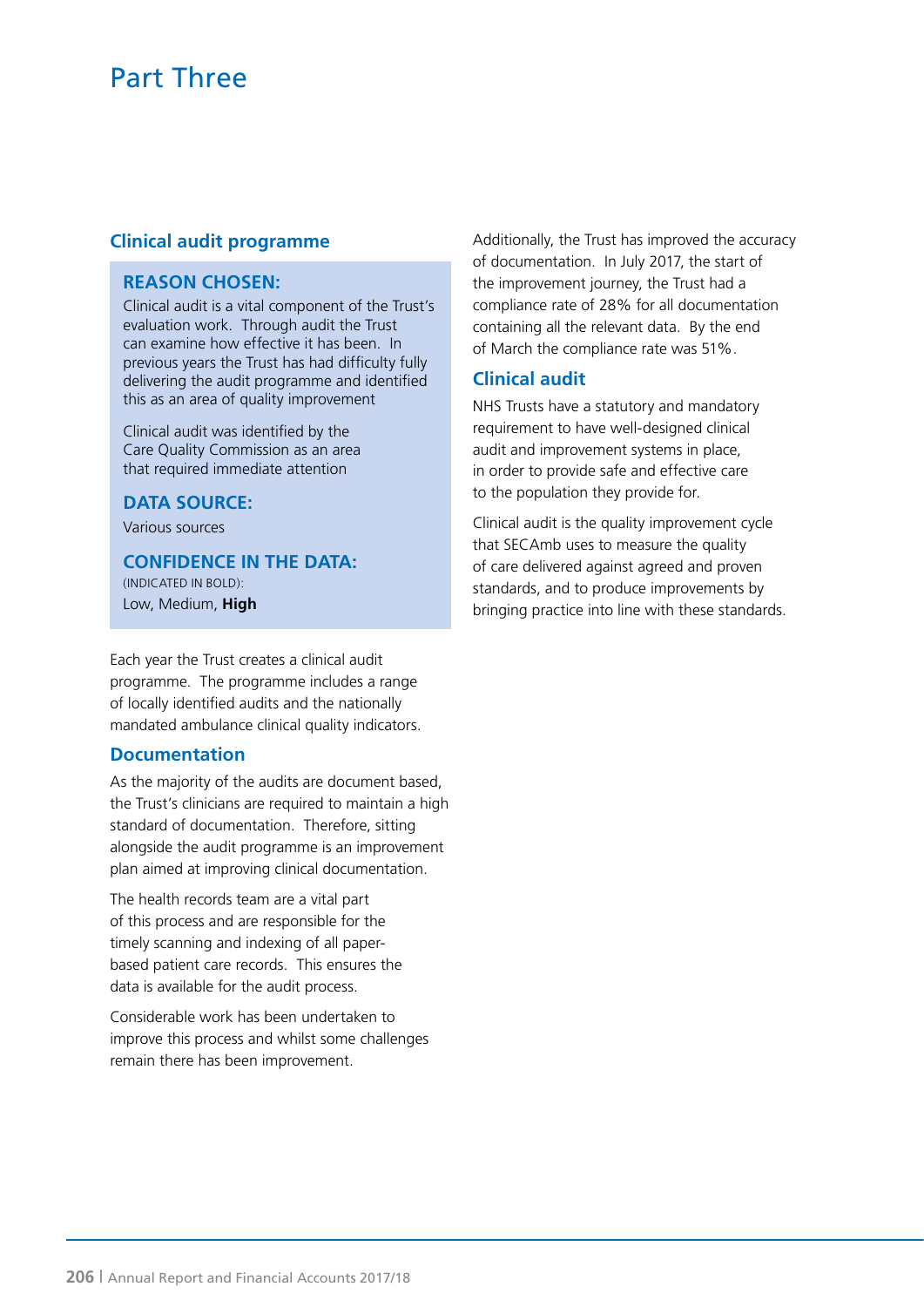#### **Fig 1: Improvement Cycle**



The Clinical Audit Team have defined high quality care as being:

**Safe** – avoiding injuries to service users from the care that is intended to help them.

**Timely** – reducing waits and sometimes harmful delays for both those who receive and those who give care.

**Efficient** – avoiding waste, including waste of equipment, supplies, ideas and energy.

**Equitable** - providing care that does not vary in quality because of personal characteristics such as gender, ethnicity, sexuality, geographic location and socio-economic status.

**Effective** – providing services based on scientific knowledge to all who could benefit and refraining from providing services to those not likely to benefit.

**Person-centred** – providing care that is respectful of and responsive to individual service user preferences, needs and values and ensuring that patient values guide all clinical decisions

During the year the Trust produced an improvement action plan, which included appointing the Clinical Audit Support Centre to undertake a review of the clinical audit function.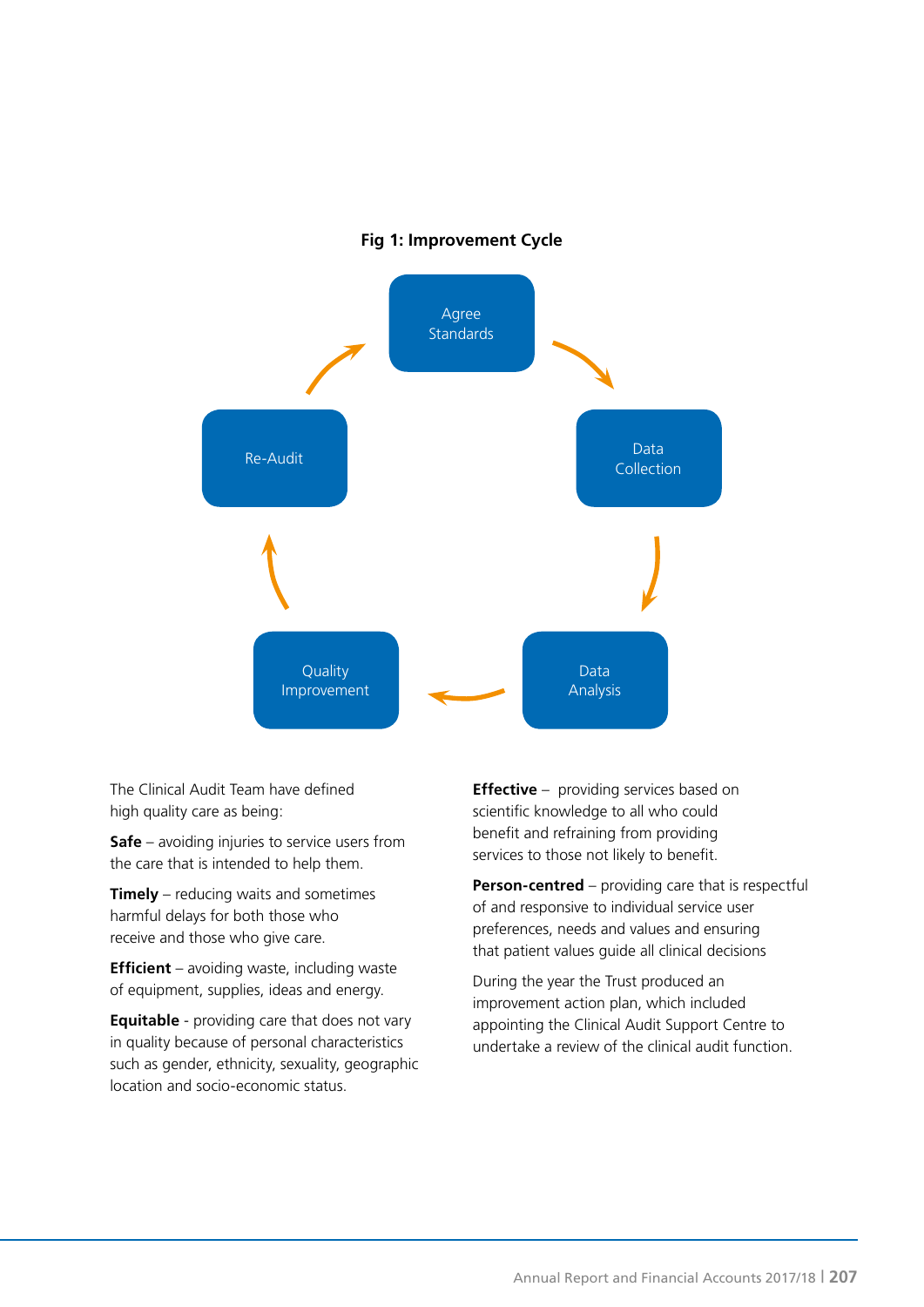# **The clinical audit programme**

The 2017/18 clinical audit programme comprised of 13 locally identified clinical audits. The list of all 13 audits is given in Table 5. This is the first year in three years that all of the audits will have been fully completed (graph 20). This is a significant achievement for the organisation.

In addition, the audit team are required to audit the following national requirements:

- Stroke Care
- STEMI Care
- Stroke arrival at hospital within 60 minutes.
- STEMI and treatment received within 150 minutes
- Cardiac arrest survival
- Return of Spontaneous Circulation (ROSC)

Whilst the achievements within the audit programme are significant for the Trust there remains further work. There needs to be a more active role in monitoring improvements and for identifying accountability for incorporating audit results into clinical practice.

The Trust's clinical audit group will be instrumental in driving the recommendations and outcomes from clinical audit.

# **Audit Area** Fractured neck of femur Patient risk assessment in mental health conditions Condition coding, incident categorisation and documentation for mental health Management of mental health conditions Correct diagnosis of non-conveyed chest pain Falls - patient outcome Falls – referrals Early warning scoring Adherence to guidance for Rocuronium Patient outcome for Rocuronium Head injury management Sepsis management Amiodarone use

# **Graph 20. Compliance with clinical audit programme across 2017/18 Complete Clinical Audit Programme (Against Plan) 2017/18**

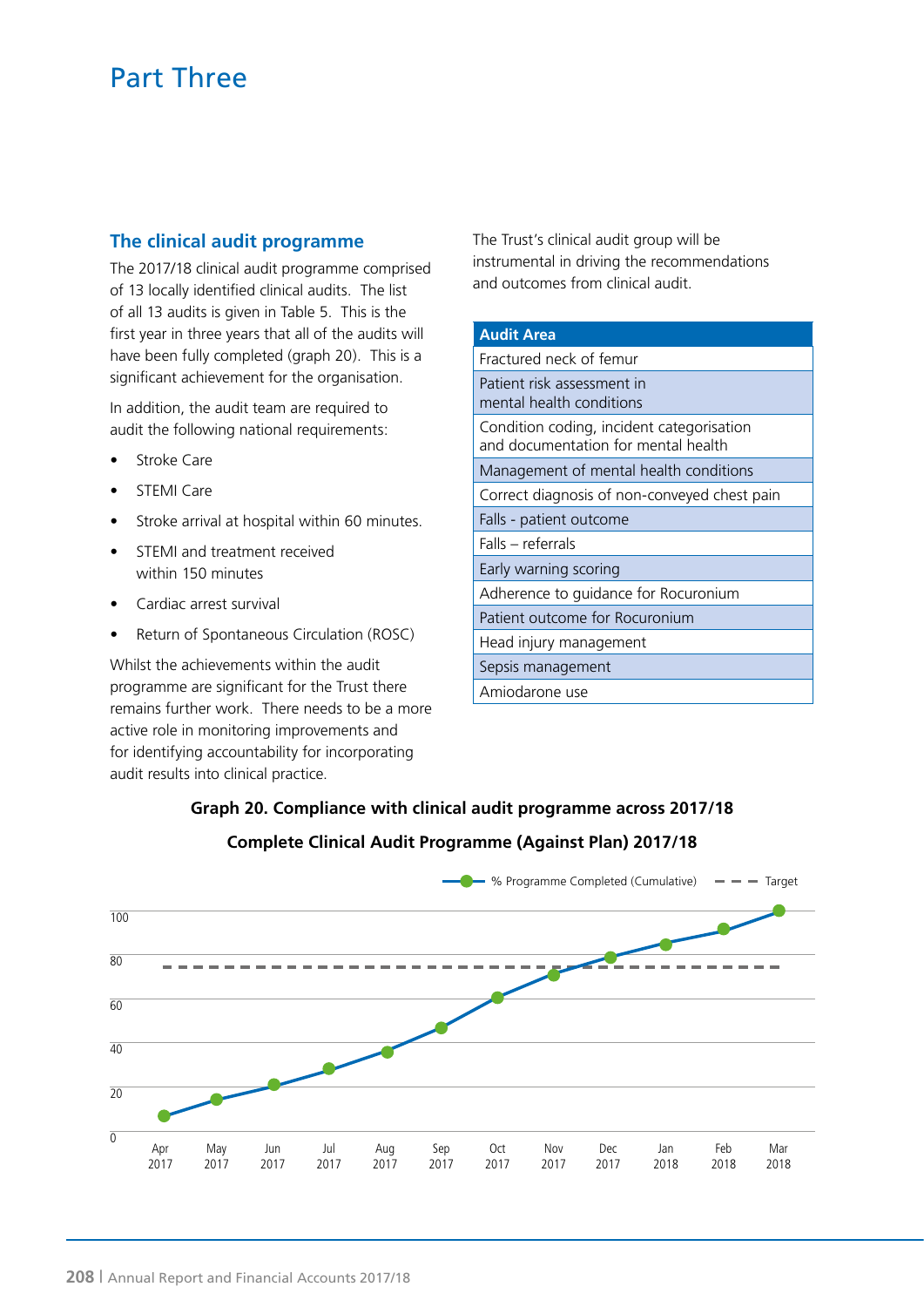# **Data definition and comparisons**

There is no data definition and comparisons are not possible.

#### **Data quality**

The data used to populate graph 17 is of low volume and has been manually counted a number of times.

The Head of Clinical Audit maintains an oversight of all the data and reports this weekly to the Trust's Compliance Steering Group. There is a high confidence in the data.

### **Cardiac arrest survival**

#### **REASON CHOSEN:**

One of the most important clinical outcome measures for patients

**DATA SOURCE:** Clinical Records

**CONFIDENCE IN THE DATA:**

(INDICATED IN BOLD): Low, Medium, **High**

Cardiac arrest survival is also one of the mandated indicators for clinical audit.

Ambulance services in the whole of England attempt resuscitation in nearly 30,000 people suffering out-of-hospital cardiac arrest every year.

Approximately eight percent of people in whom resuscitation is attempted survive to the point of hospital discharge.

The presence of a clinician significantly improves response to, and outcome from, a cardiac arrest, as the clinician on scene can begin the correct advanced life support at the earliest opportunity.

However, the indicator is a measure of more than just the ambulance intervention. It is a

whole system measure. Survival can be increased significantly by the early use of cardiopulmonary resuscitation (CPR) and automated external defibrillators (AEDs) either by members of the public or the ambulance service.

The chances of survival are time-dependent; the longer the attempted resuscitation is delayed, the worse the outcome. In patients with a shockable heart rhythm, there is approximately a 10% reduction in survival for every minute's delay in providing defibrillation .

There are two measures for evaluating the outcome of this indicator. The first is the overall number of patients suffering a cardiac arrest but as a result of life-support started or continued by the ambulance service, and treatment in hospital, they were successfully resuscitated and survived to discharge at hospital. The second measure is known as the Utstein group. This is an internationallyrecognised method of calculating out-of-hospital cardiac arrest survival rates and focuses on a subgroup of patients who have the best chance of a successful resuscitation. The calculation takes into account the number of patients discharged alive from hospital who had resuscitation attempted following a cardiac arrest of presumed cardiac aetiology, and who also had their arrest witnessed by a bystander and an initial cardiac rhythm of ventricular fibrillation or ventricular tachycardia.

The Utstein group is regarded as the best of the two measures as it more accurately measures the care and treatment given to those patients most likely to survive.

The Utstein measure has already been provided in section 2 of the Quality Account but is reproduced again here for convenience.

The following graphs show the Trust's performance across the last two years.

4 Taken from Resuscitation to Recovery. A National Framework to Improve Care of People with Out of Hospital Cardiac Arrest in England. March 2017.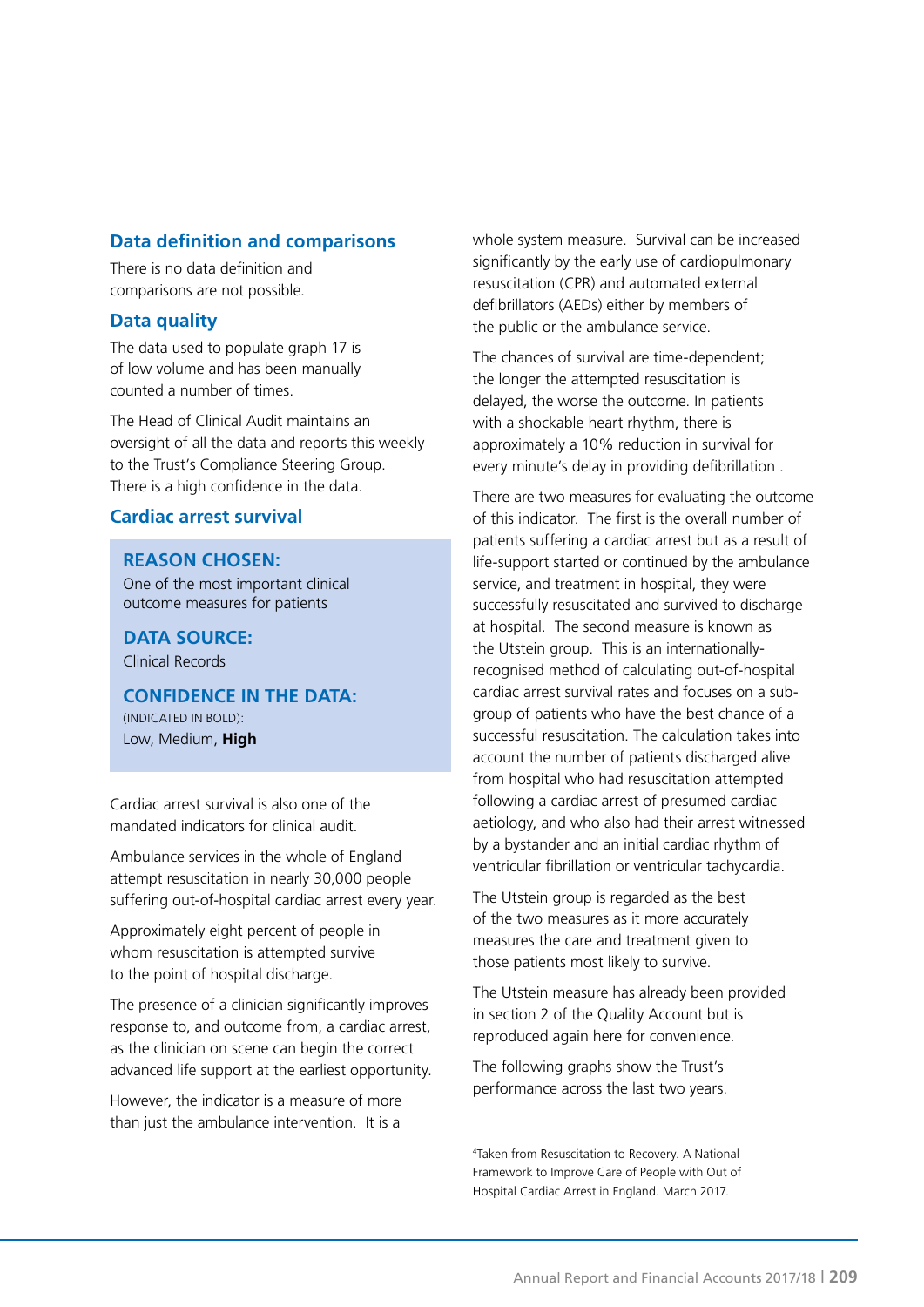

# **Graph 21. Survival to discharge following cardiac arrest (All) 2016/17 Cardiac Arrest Survival (all) 2016/17**

**Graph 22. Survival to discharge following cardiac arrest (All) 2017/18 Cardiac Arrest Survival (all) 2017/18**

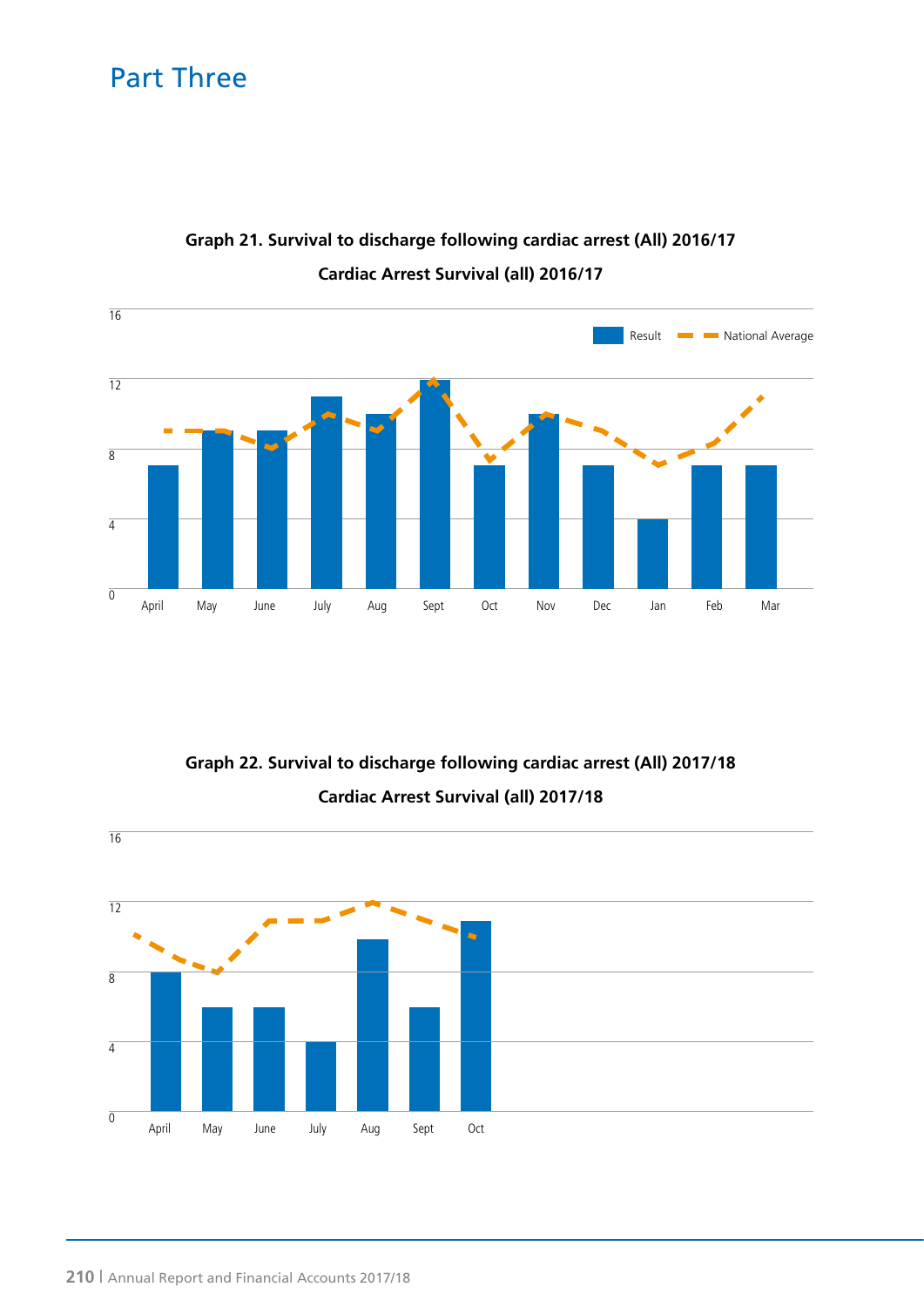

**Graph 23. Survival to discharge following cardiac arrest (Utstein) 2016/17 Cardiac Arrest Survival (Utstein) 2016/17**

**Graph 24. Survival to discharge following cardiac arrest (Utstein) 2017/18 Cardiac Arrest Survival (Utstein) 2016/17**

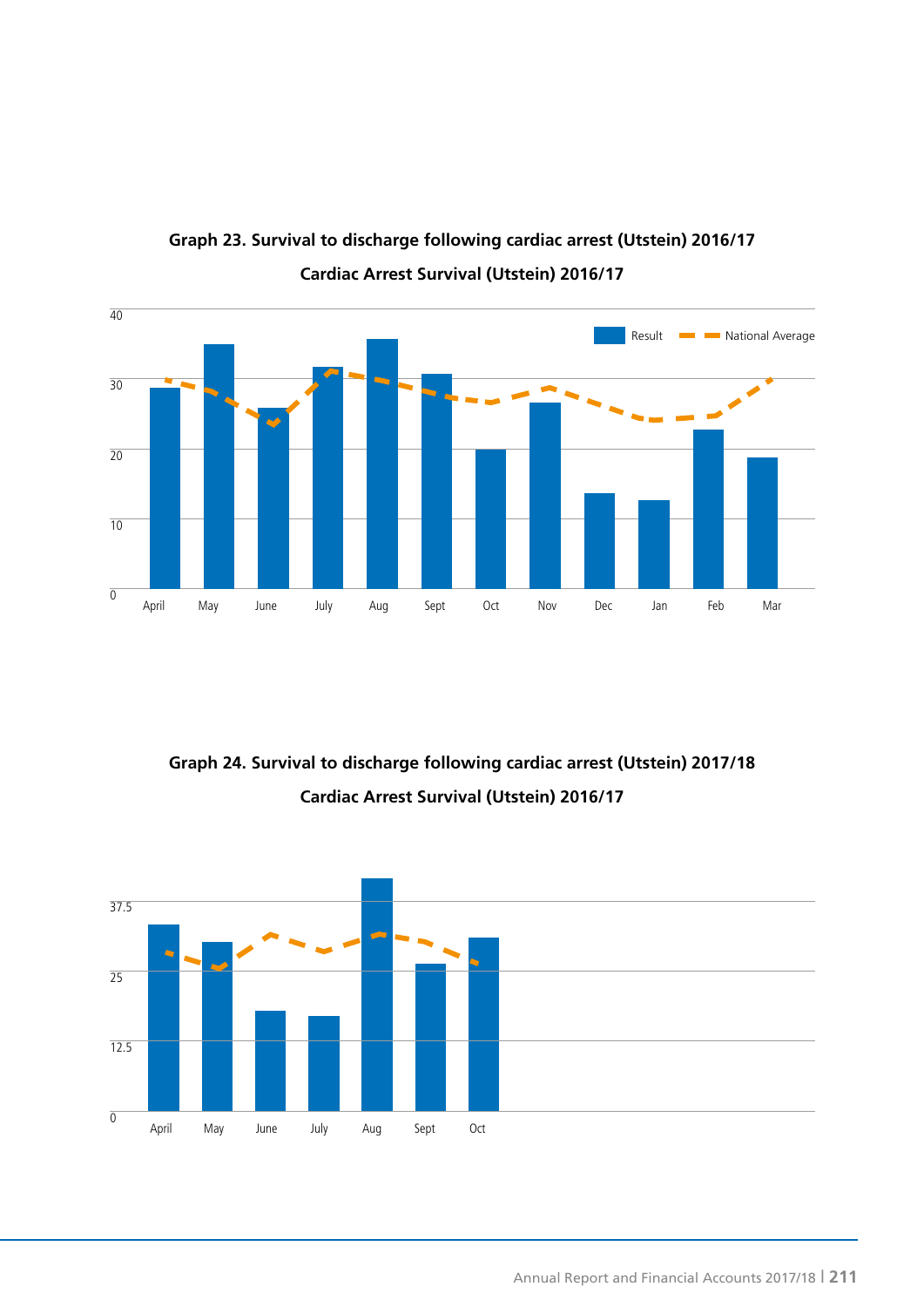### **Work undertaken**

Survival from cardiac arrest is a key area of focus for the Trust. The clinical audit team collate and analyse the Trust's data on the number of cardiac arrests we attend, the number of patients that have a 'return of spontaneous circulation' (have a heartbeat) when they arrive at hospital, and how many patients survive to be discharged from hospital. This data and analysis drives improvement across the Trust.

#### **Early recognition:**

- In order to reduce the time taken to respond to a cardiac arrest when somebody calls 999, we have introduced three 'pre-triage' questions. These questions are asked before taking any location details or before detailed triage begins and allow us to get help to our most unwell patients first.
- SECAmb once again took part in 'Restart a Heart Day'; which is a designated yearly day of action across Europe with the aim to teach vital life-saving cardiopulmonary resuscitation (CPR) skills to as many people as possible. We doubled our efforts from 2016 and trained 16,800 people to recognise cardiac arrest and buy time by delivering bystander CPR.

#### **Early CPR:**

- Our Emergency Medical Advisors (EMAs), who answer 999 calls, deliver instructions on how to deliver CPR when a patient is in cardiac arrest. The quicker CPR commences, the greater the patient's chance of survival. We have begun to collect data on how quickly this telephone guided CPR commences. Monitoring this data helps us to benchmark and identify opportunities for improvement.
- A programme of work has updated and strengthened the training provided to our community first responders (CFRs). CFRs are volunteer members of a local community

who are trained to respond to emergency calls in conjunction with SECAmb. As they respond in the local areas where they live and work, they are able to attend the scene quickly and commence CPR to increase the patient's chances of survival. The changes to the training programme will enhance the skills of the group and facilitate improved patient care. Further recruitment of CFRs will commence in 2018/2019.

The Trust has purchased additional mechanical CPR devices so that more victims of cardiac arrest receive continuous, high-quality CPR at the scene of a cardiac arrest and en route to hospital.

### **Early defibrillation:**

The Trust database of Public Access Defibrillators (PADs) currently holds around 3,000 records. We continuously receive additional entries for the database. When a 999 call for a cardiac arrest is received and there is a public access defibrillator in a close proximity, the caller is given instructions on how to access the defibrillator and how to use it. This allows early defibrillation to take place and increases the patient's chance of survival.

#### **Post-resuscitation care:**

- A new resuscitation procedure has been introduced in the Trust, which provides more clarity on the safe and effective management of patients after a successful resuscitation.
- Additional resuscitation training will be provided in the Trust's 2018-2019 annual mandatory training programme for clinical staff. This will include content on advanced life support skills and effective post resuscitation care.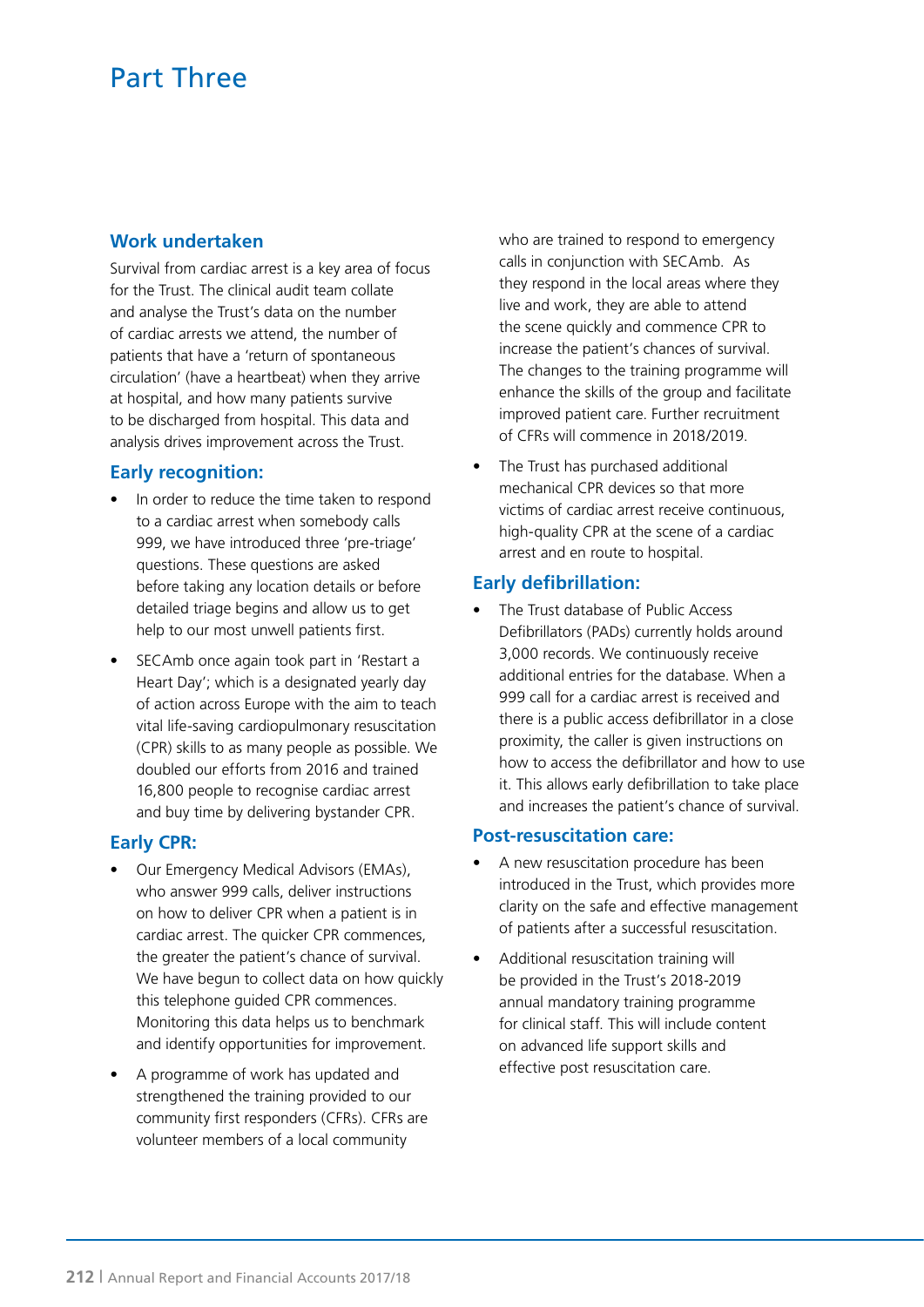# **Data definition and comparisons**

The national definition for cardiac arrest survival is:

This is a measure of the overall number of patients suffering a cardiac arrest, but as a result of life-support started or continued by the ambulance service, and treatment in hospital, they were successfully resuscitated and survived.

The national definition for Cardiac Arrest Survival (Utstein) is;

This is a measure of the overall number of patients who were witnessed suffering a cardiac arrest and received life support started or continued by the ambulance service and treatment in hospital so they were successfully resuscitated, and where their initial heart rhythm allowed it to be shocked with a defibrillator, and survived.

The data is not currently published across a whole year as the data validation means data is published three months behind collection. However, it is possible to compare rates for the last published month; October 2017. For the "all group" the national average is 10% and SECAmb's performance is 11%. The highest performing Trust was South Central Ambulance Service NHS Foundation Trust at 17%, and the lowest performing Trust was South Western Ambulance Service NHS Foundation Trust at 6%.

For the "Utstein group" the national average is 27% and SECAMbs performance is 31%. The highest performing Trust was Yorkshire Ambulance NHS Service NHS Trust at 43% and the lowest performing Trust was South Western Ambulance Service NHS Foundation Trust and London Ambulance Service NHS Trust at 18%.

# **Data quality**

This indicator is part of the national reporting requirements. NHS England maintains the specification for the data that ambulance services collect, based upon user requirements and discussion with data providers. Provider groups include the National Ambulance Information Group (NAIG) for Ambulance Systems Indicators (SI) data; and the National Ambulance Service Clinical Quality Group (NASCQG) for Clinical Outcomes (CO) data. NAIG and NASCQG represent the 11 ambulance services in England that provide and use the data.

However, the patient numbers are very low within the Utstein group which makes comparisons across time and other providers more difficult.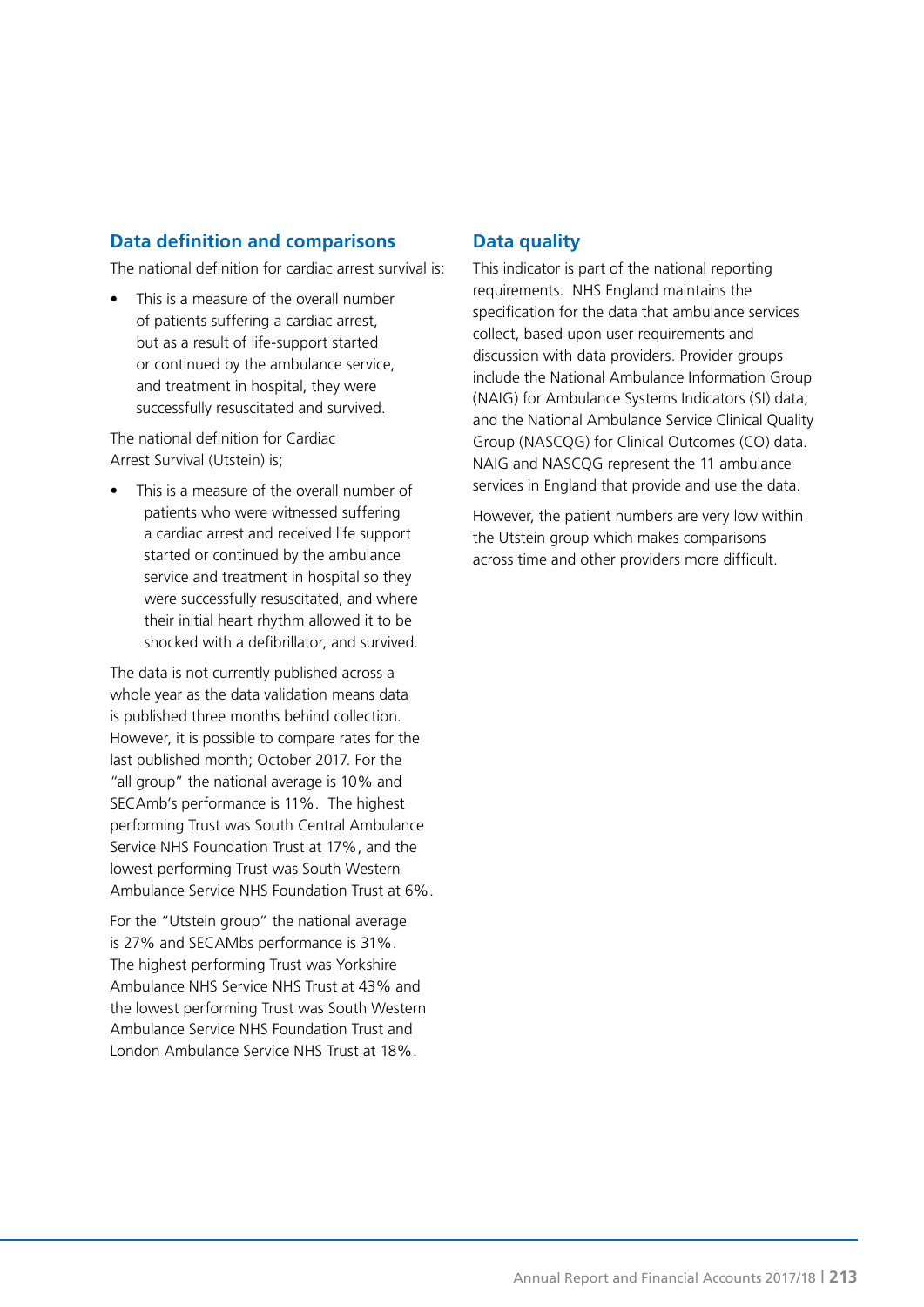#### **Return of spontaneous circulation**

#### **REASON CHOSEN:**

One of the most important clinical outcome measures for patients

#### **DATA SOURCE:**

Clinical Records

**CONFIDENCE IN THE DATA:** (INDICATED IN BOLD): Low, Medium, **High**

Cardiac return of spontaneous circulation is one of the mandated indicators for clinical audit. However, unlike survival to discharge it measures the intervention undertaken by the ambulance service.

In the UK, call handlers answering 999 calls generally have no medical training and read triage questions from a screen. They are however extensively trained to use the software that guides the assessment of the patient. The system is designed to be precise and identify the medical condition or complaint as soon as possible. Too much flexibility or ambiguity during the assessment can cause a delay starting dispatcher assisted CPR.

The dispatcher-assisted CPR allows the most important intervention to be given to the patient as soon as possible. Our call handlers are a vital part in our ability to get care and treatment rapidly to the patient.

Clearly once an ambulance clinician arrives on scene they can either commence, if not already started, or continue the CPR. Therefore, it is vital that the Trust's clinicians remain current and competent with this intervention.

Consequently, the Trust requires the clinical staff to retrain regularly.



# **Graph 25. Return of spontaneous circulation (All) 2016/17**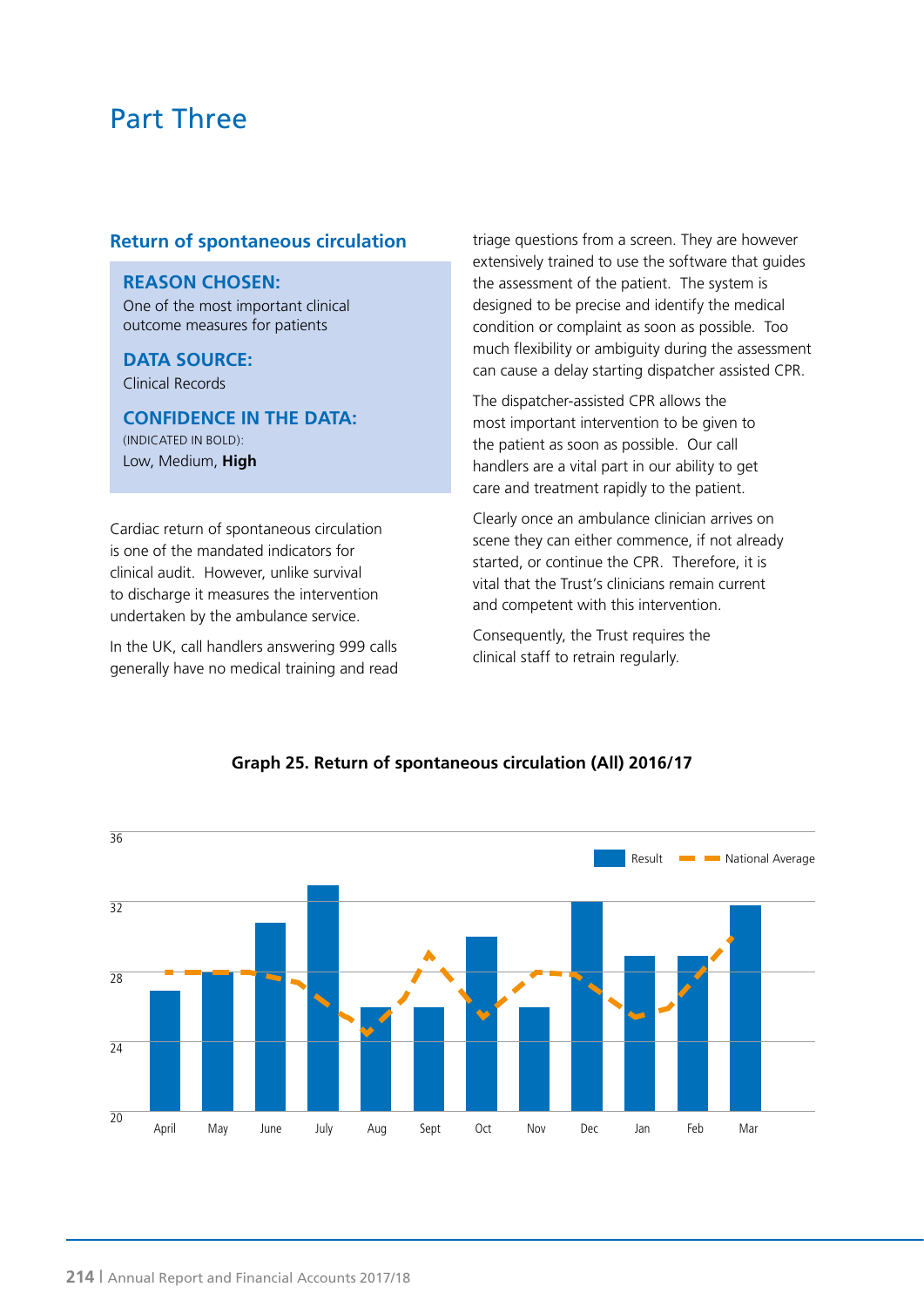

# **Graph 26. Return of spontaneous circulation (All) 2017/18**

**Graph 27. Return of spontaneous circulation (Utstein) 2016/17**

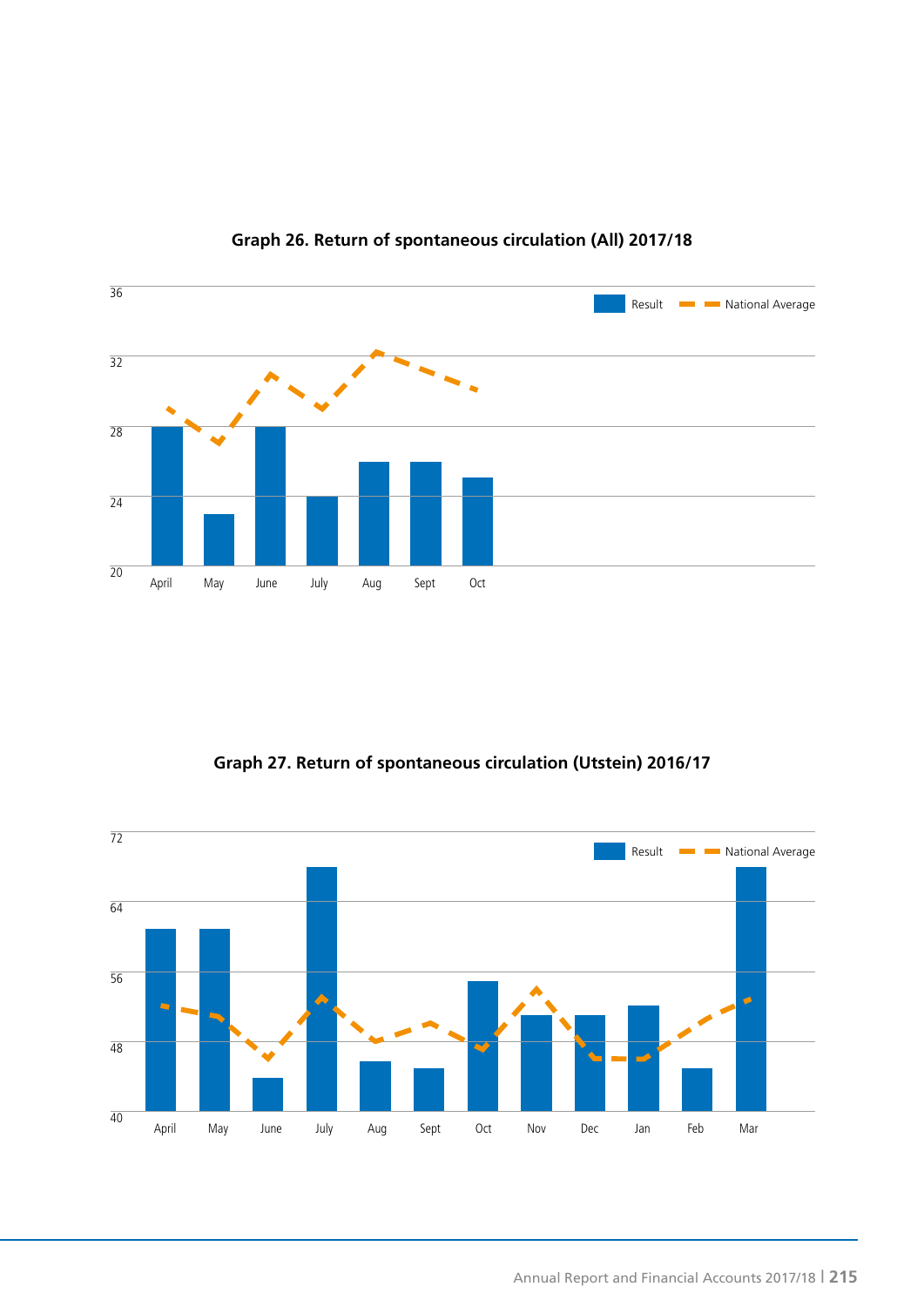

# **Graph 28. Return of spontaneous circulation (Utstein) 2017/18**

# **Data definition and comparisons The national definition for ROSC is;**

This is a measure of the number of patients who have suffered a cardiac arrest, but as a result of life-support started or continued by the ambulance service, had a pulse again by the time they arrived at hospital.

#### **The national definition ROSC (Utstein) is;**

This is a measure of the number of patients who have suffered a cardiac arrest, but as a result of life-support started or continued by the ambulance service, had a pulse again by the time they arrived at hospital, and went on to be discharged from hospital.

The data is not currently published across a whole year as the data validation means data is published three months behind collection. However, it is possible to compare rates for the last published month; October 2017. For the "all group" the national average is 29% and SECAmb's performance is 25%. The highest performing Trust was South Central

Ambulance Service NHS Foundation Trust at 37% and the lowest performing Trust was Isle of Wight NHS Trust at 21%.

For the "Utstein group" the national average is 51% and SECAmb's performance is 50%. The highest performing Trust was East of England Ambulance Service NHS Trust at 75% and the lowest performing Trust was Isle of Wight NHS Trust 0%.

# **Data quality**

This indicator is part of the national reporting requirements. NHS England maintains the specification for the data that ambulance services collect, based upon user requirements and discussion with data providers. Provider groups include the National Ambulance Information Group (NAIG) for Ambulance Systems Indicators (SI) data; and the National Ambulance Service Clinical Quality Group (NASCQG) for Clinical Outcomes (CO) data. NAIG and NASCQG represent the 11 ambulance services in England who provide and use the data.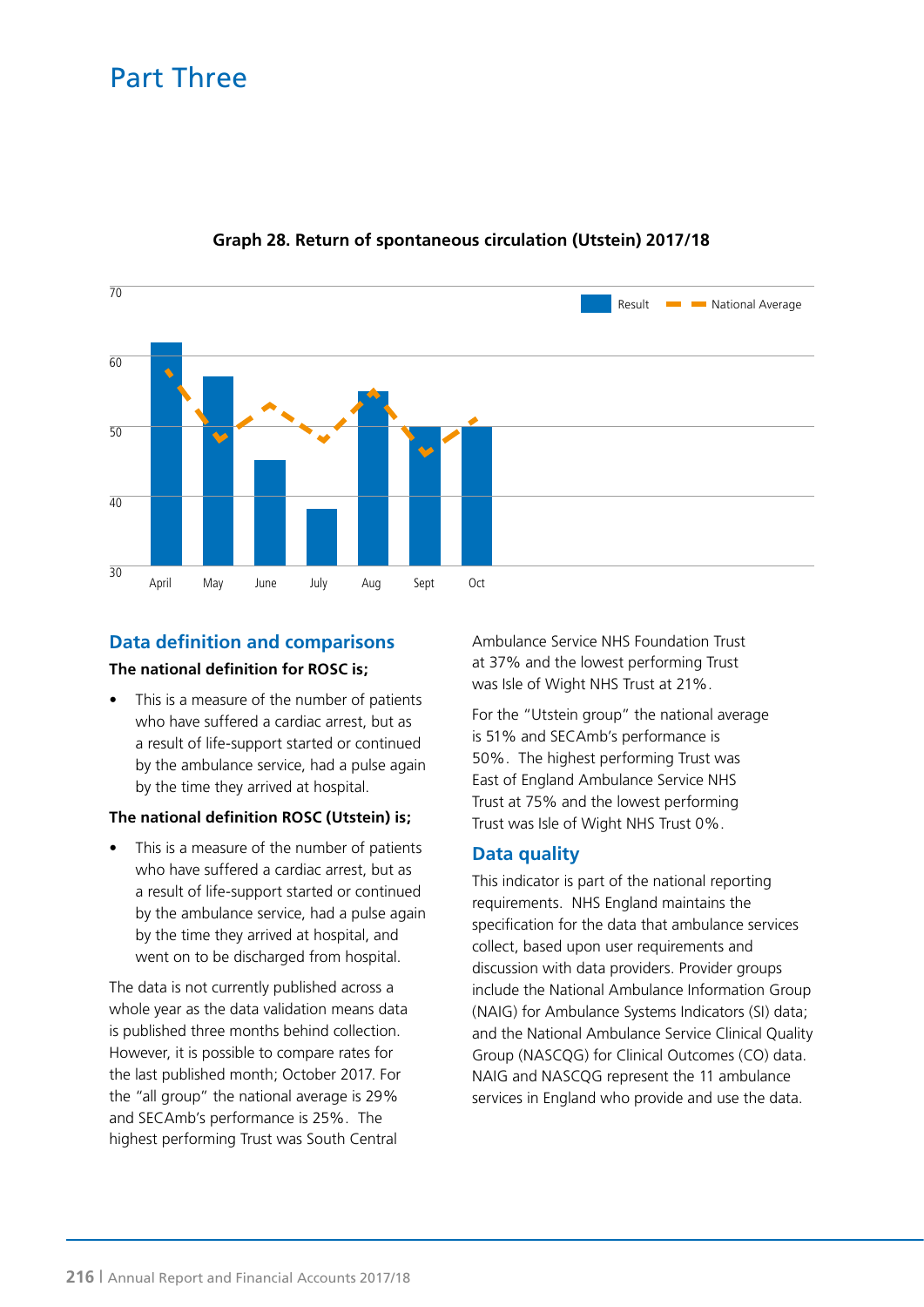### **Patient experience indicators**

Patient experience is the third domain of indicators where Foundation Trusts are required to publish information.

Patients are generally within the ambulance service's care for a short length of time and this can make evaluation more difficult. Nevertheless, the Trust takes patient experience seriously and draws upon the complaints and compliments that the Trust receives as the main indication of patient satisfaction. Each month either a complaint or a compliment is selected for presentation and discussion at the Trust Board.

#### **REASON CHOSEN:**

One of the most important measures for patient experience

**DATA SOURCE:** Complaint Letters & Datix

**CONFIDENCE IN THE DATA:** (INDICATED IN BOLD): Low, Medium, **High**

The Trust identified complaints management as one of the areas requiring improvement. A comprehensive improvement plan was developed and monitored weekly by members of the Trust's executive team.

Three objectives were identified;

- Objective 1: By 31/03/2018 80% of complaints are being concluded within 25 working days.
- Objective 2: By 31/01/18 be able to provide evidence of learning from at least 95% of complaints.
- Objective 3: By 31/03/2018 80% the Trust will have improved the sharing of learning from complaints and will be able to evidence this.

All of the objectives were achieve to the plan and within timescales. This has made a significant difference to the profile of complaints across the organisation.

Graphs 29 and 30 illustrate the volume of complaints across 2016/17 and 2017/18.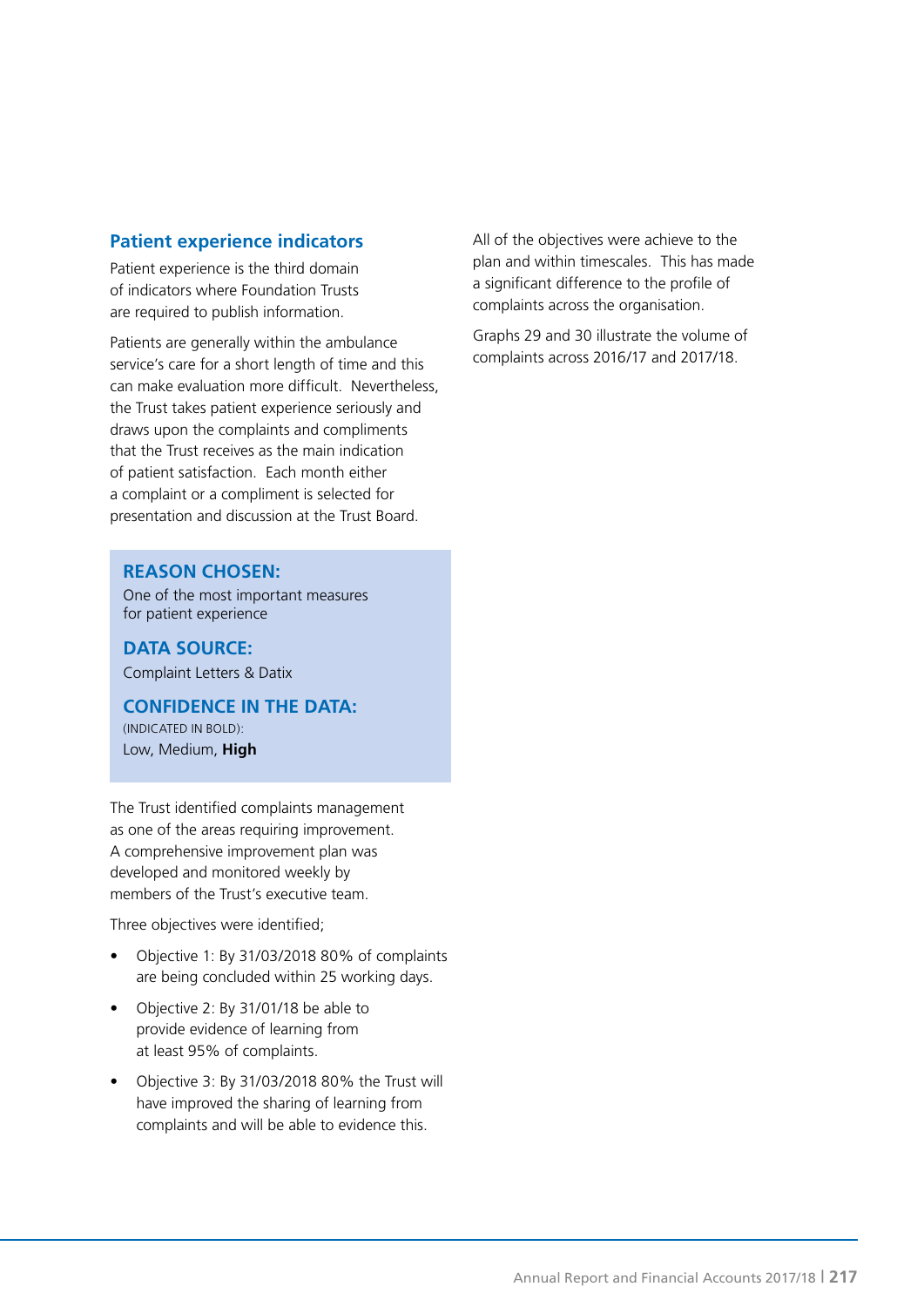

### **Graph 29.Number of complaints 2016/17**

### **Complaint Numbers**

Overall the Trust has received a similar number of complaints as the previous year. The Trust did experience a fall as the new Ambulance Response Programme was implemented, as this introduced a new element where patients were informed approximately how long they may wait for an ambulance. This seemed to manage expectations and appeared to be well received by patients. This will be monitored by the team to see if this is sustained.

However, this year has seen a rise in the number of complaints about 999 call answering. There is a direct relationship with call answering performance, which has been more challenged this year than the previous year.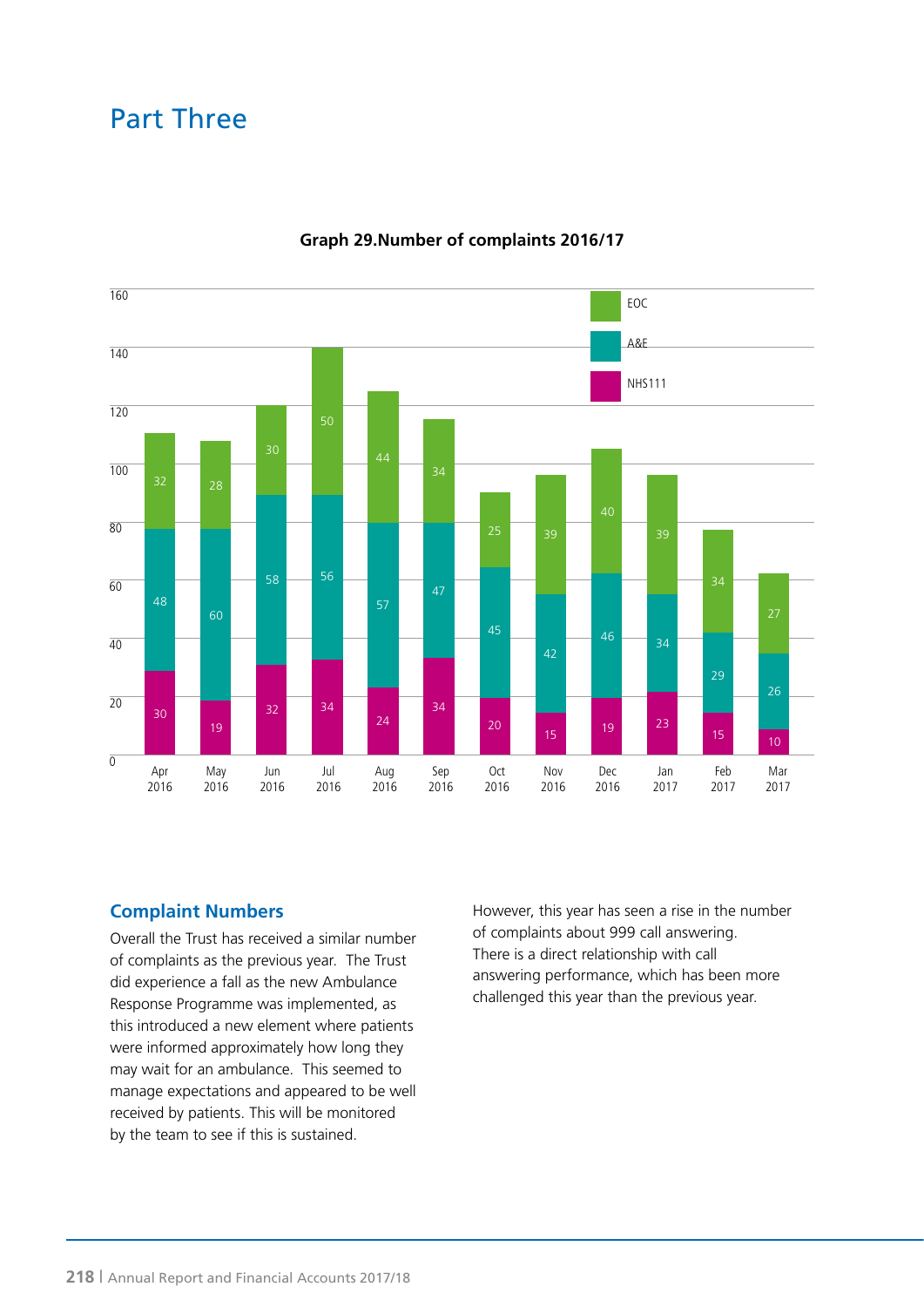

### **Graph 30. Number of complaints 2017/18**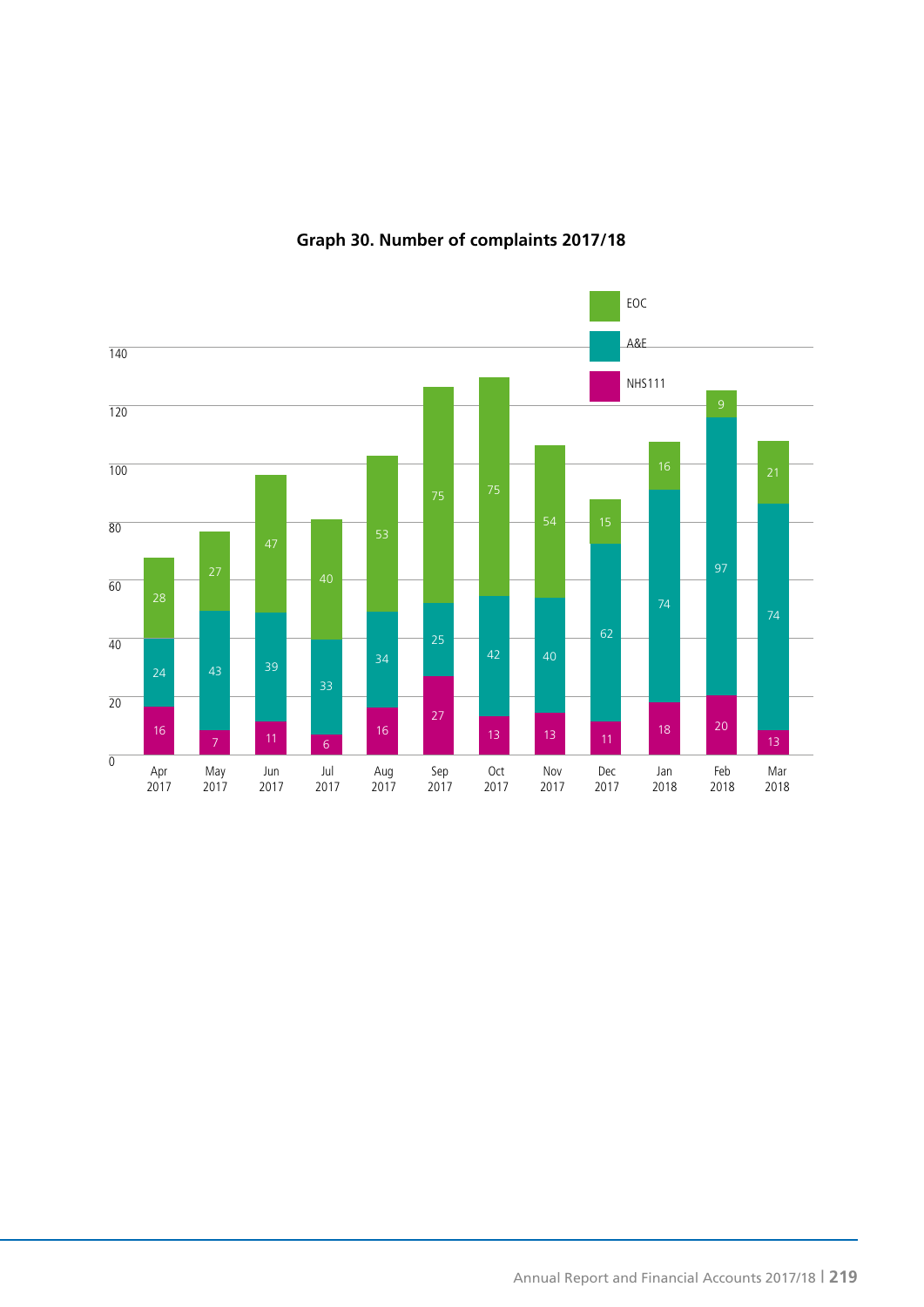### **Complaint themes**

The following graph (graph 31) illustrates the themes of complaints.

### **Graph 31. Complaint themes 2016/17**

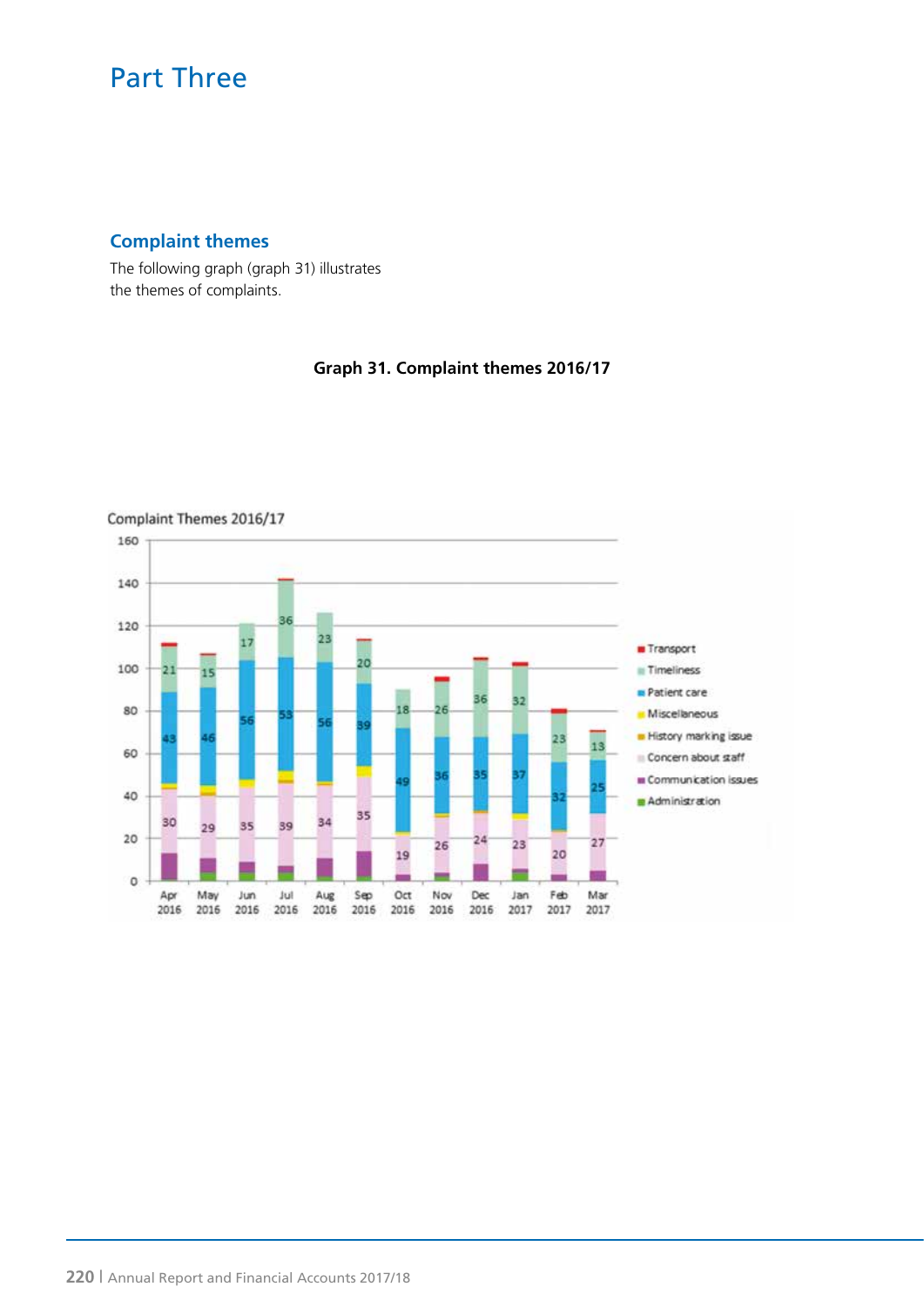

### **Graph 32. Complaint themes 2017/18**

The most common theme this year has been 'patient care', with 429 complaints received. This includes care provided to patients by our ambulance crews, as well as the clinical triage of 999 and NHS111 calls.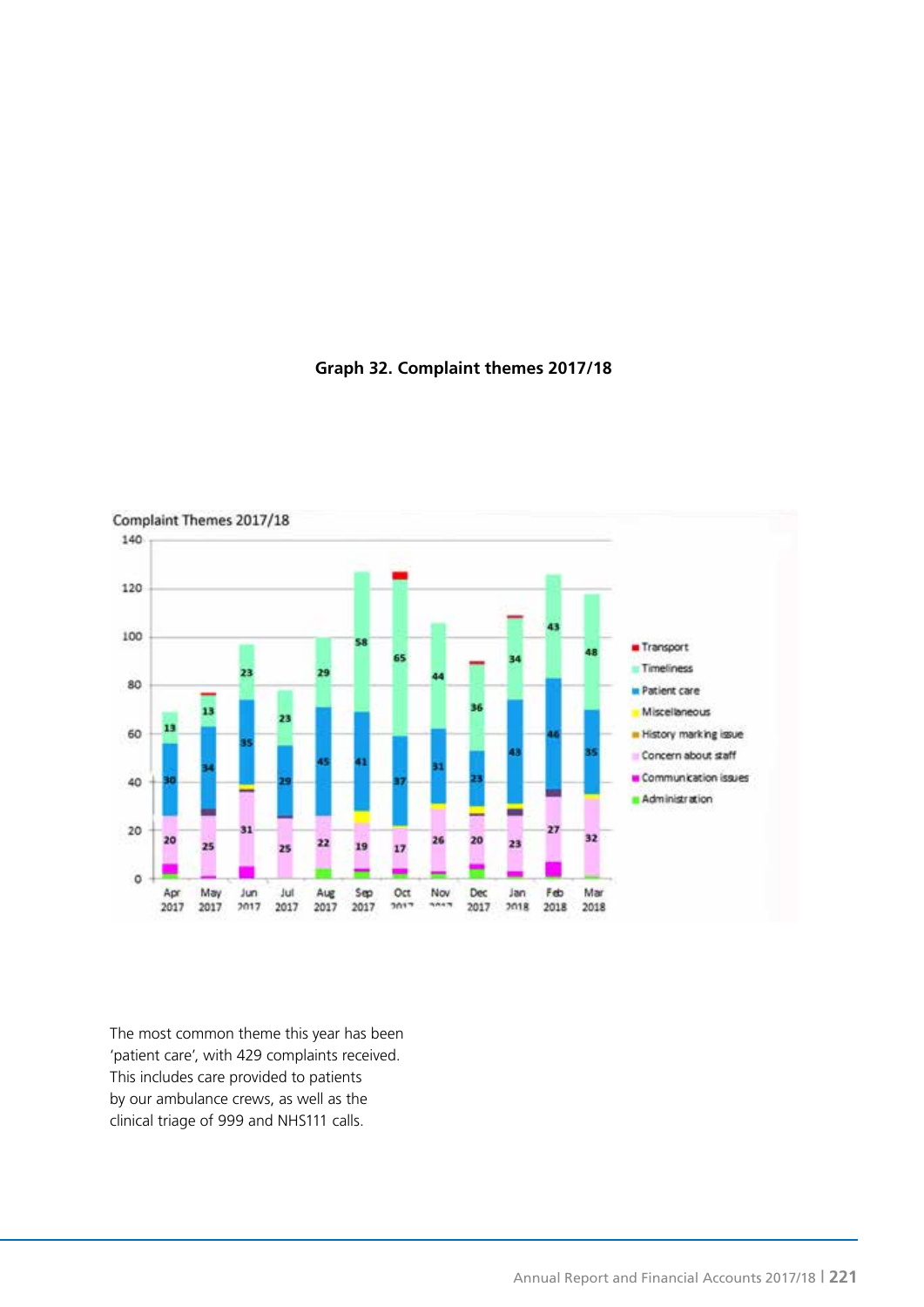

### **Graph 33. Complaint themes**

Complaints classed as 'inappropriate treatment included the following:

- Poor manual handling x 5
- Lack of alert (ASHICE) passed/patient not blue-lighted to hospital x 4
- Poor wound care
- Patient taken to wrong treatment centre
- Too much time taken to decide which hospital to convey patient to

Complaints about 'crew diagnosis' are often about the Trust's clinicians not listening to patients or carers and appearing to be dismissive of patients' conditions, and conveying them to hospital reluctantly when it was in fact warranted.

Sometimes they cross over with complaints about patients not being conveyed, where crews believe the patient's symptoms do not warrant conveyance to hospital but it is later found

that the patient's condition was more serious than first thought and the patient is conveyed by a second ambulance or by their family. These include patients who have fallen, have abdominal pain, head injuries and fractures.

#### **Complaint response**

As previously discussed; the Trust has placed a focus on improving the response times of complaints.

As a result, a weekly report is now produced and circulated to the senior management and leadership teams. This report tracks the response and highlights any responses that could take longer than the 25 day target.

The following graph illustrates the considerable improvement the Trust has made across all areas of the service. By year end all services were meeting the target of responding to at least 80% of complaints within a 25 day target.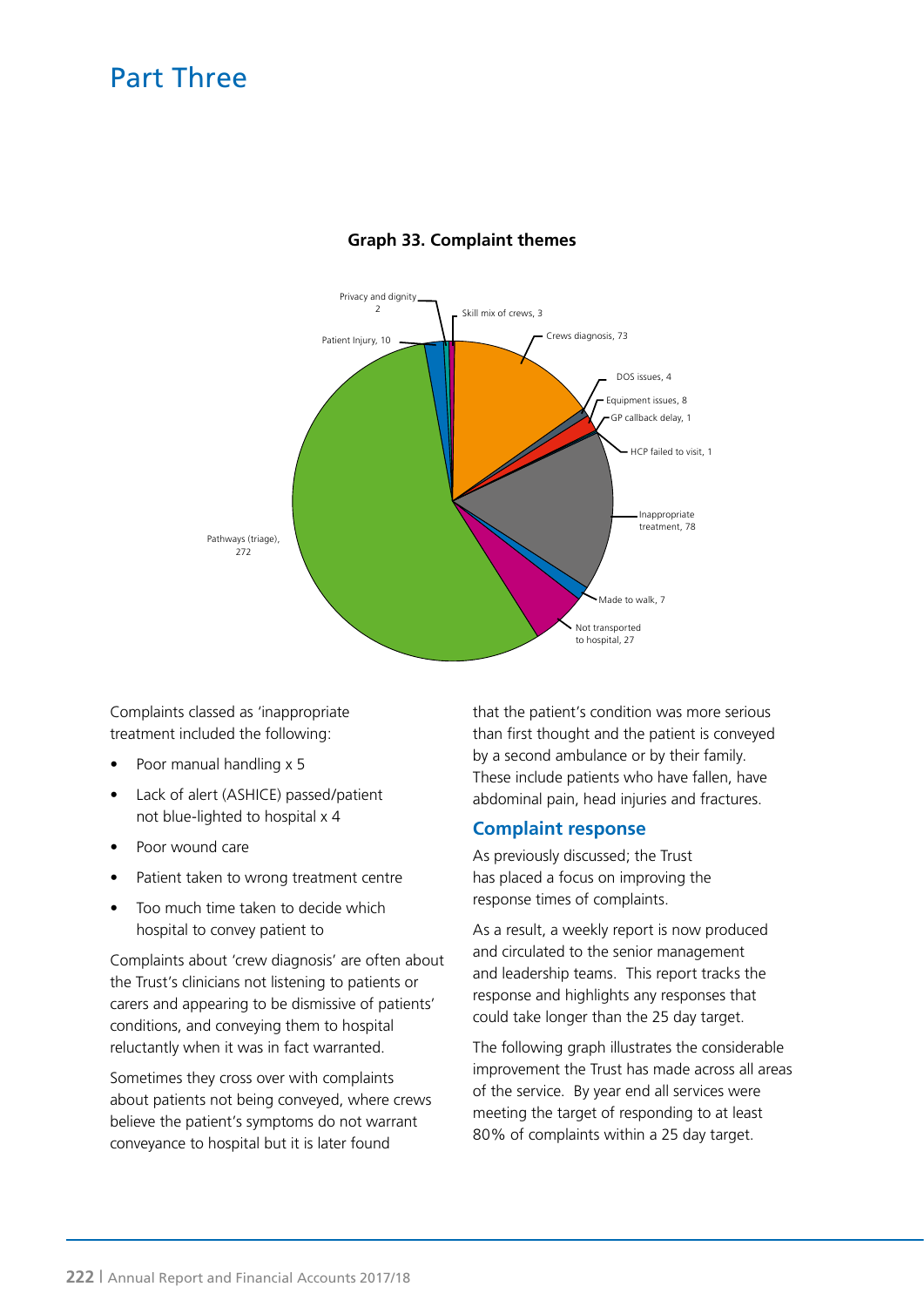### **Graph 34. Complaint response times 2017/18**

**Complaint Responses Completed Within 25 Days 2017/18**



### **Learning from complaints**

The Trust is very keen to learn from complaints and to be able to demonstrate and share the resultant learning across the organisation.

Whenever a complaint is even partly upheld, the investigating manager is expected to make recommendations for actions to mitigate a recurrence of the issue that occurred and to generate learning from what has happened. The Trust now has a system to track the implementation of all such actions, and the chart below (Chart 35) shows the percentage of complaints for which actions have been completed and those for which we are still awaiting confirmation.

### **Sharing learning**

The Trust has recently developed 'Quality posters', which are produced monthly and displayed at all stations and make ready centres. The posters show complaints statistics by operating unit area as well as trust-wide, include a case study showing the outcome of and learning from a complaint, and also provide details of a recent 'compliment' received, ie a letter, email or telephone call expressing thanks for the service provided by our staff, which helps to provide balance. A shared learning discussion group has recently been established to consider different methods for sharing learning, recognising that everyone learns differently and that a variety of mechanisms is needed in order to engage as many of our staff as possible.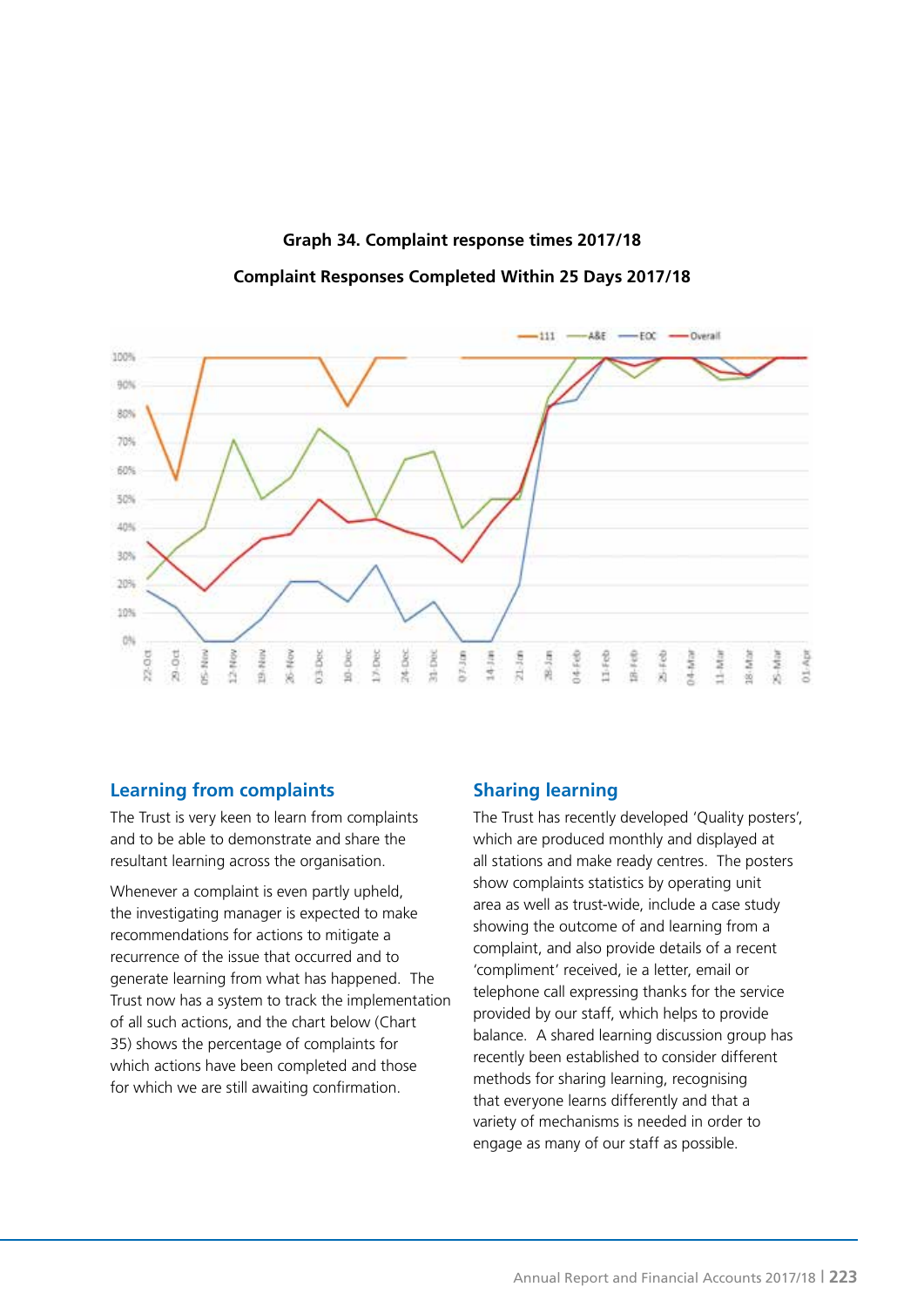### **Graph 35. Implementation of learning Actions Completed 2017/18**



### **Data definition and comparisons**

There is no national definition of a complaint. But generally most Trusts are guided by NHS England's definition:

• A complaint or concern is an expression of dissatisfaction about an act, omission or decision, either verbal or written, and whether justified or not, which requires a response.

However, there are no published figures that reliably compare the rates of complaints across ambulance services as inevitably the local variations on the above definition creates difficulty in making comparisons.

### **Data quality**

Every complaint received by the Trust is registered on the Trust's electronic risk management system, Datix, by the Trust's own Patient Experience Team. A 'step by step' guide to processing complaints has been developed and is regularly updated by the Patient Experience Team to ensure that all members are recording data in a consistent way.

Datix is widely used throughout the NHS and provides a secure platform for holding data in accordance with data protection regulations.

More locally there are some data concerns regarding the 2017 data for the number of complaints as the Trust piloted a change in definition (which was not ultimately adopted) and as a result altered the Datix parameters. This reduces the confidence in the whole year's data.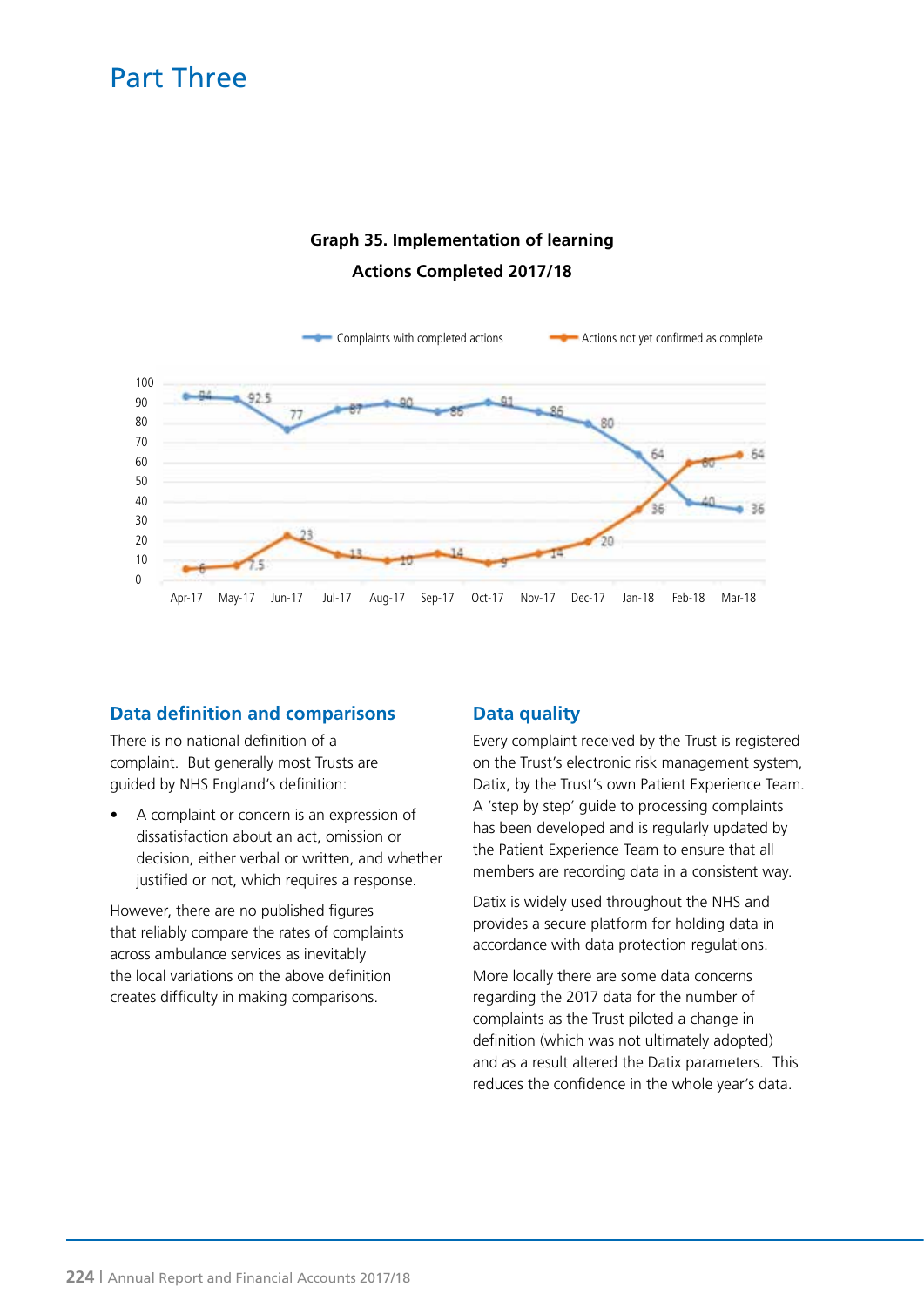### **REASON CHOSEN:**

The Trust receives a high proportion of compliments and these are a valuable source for evaluating patient experience.

### **DATA SOURCE:**

Complaint Letters & Datix

### **CONFIDENCE IN THE DATA:**

(INDICATED IN BOLD): Low, Medium, **High**

**Compliments Each year SECAmb receives an increasing number** Each year SECAmb receives an increasing number of "compliments", ie letters, calls, cards and emails, thanking our staff for the work they do. Compliments are recorded on SECAmb's Datix database, alongside complaints, ensuring both positive and negative feedback is captured and reported. The staff concerned receive a letter from SECAmb's Chief Executive, thanking them for their dedication and for the care they provide to our patients. Examples of compliments are provided on the following pages.

> The following graph (graph 36) shows that the number of compliments being received has steadily reduced over recent months.

### **Graph 34. Complaint response times 2017/18**



#### Compliments 16-18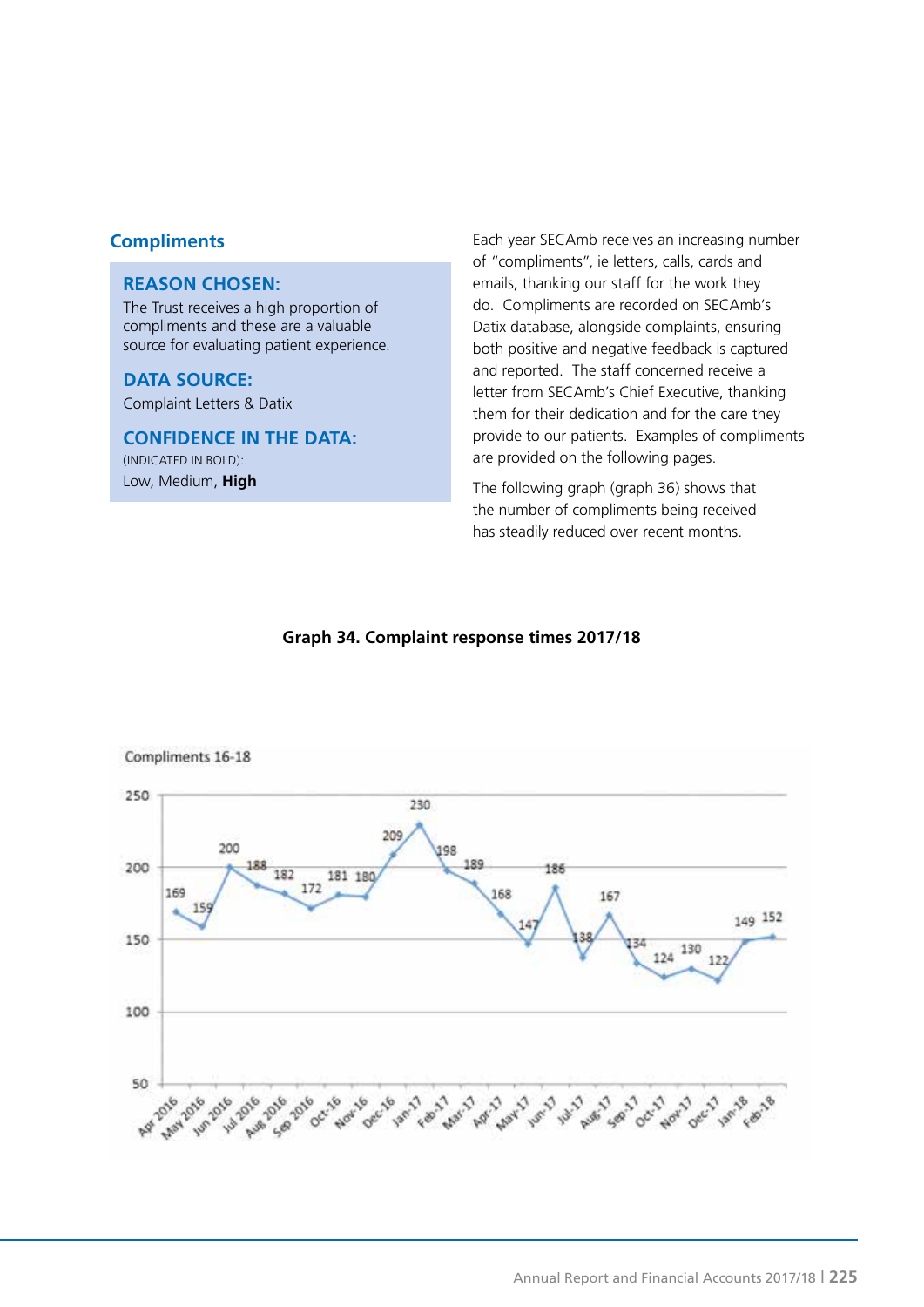Below are examples of recent compliments.

### **A&E Operations**

#### **Compliment received recently from the manager of a nursing home**

Last Thursday around 16.30 an ambulance arrived for a gentleman who resides here. He is renowned for being non-compliant which is especially dangerous since he has diabetes and declines all treatment.

The entire crew were fabulous but I must mention Sophie who was one of the three crew who attended to the client, and I want to let you know that she was absolutely outstanding. She remained calm while persuading the gentleman to go into hospital. Knowing the client as I do, it was an amazing result to see him setting off to hospital.

I understand that Sophie is in training and I want to register our appreciation on behalf of the client who is now back with us again.

Well done to all concerned, and a letter of thanks will be arriving to Sophie and her crew mates soon.

### **111 Service**

#### **Compliment received from a 111 service user**

Last night I spoke to a gentleman, 111 health advisor @ 18:15 01/12/2017 and whom also called me back at 19:16. I was also passed to a paramedic. May I just say how thankful I am to both the healthcare advisor and paramedic. They got me the help I so desperately needed, stayed with me on the line to make sure I was okay. They kept me talking, and most of all waited until the ambulance arrived.

They are a real asset to the 111 service and the NHS as a whole. The bad press that 111 has received certainly doesn't resemble anything to how last night was handled. I overdosed on two medications, I was freezing cold, and lonely and they got me to safety. I was frightened.

Also the ambulance crew who came to my aid are also a real asset. I was worried how I would be judged for taking an overdose, and definitely felt I was a burden. Please can they be thanked, as well. I hope all four people involved last night will be personally identified and thanked on behalf of me and given a good pat on the back.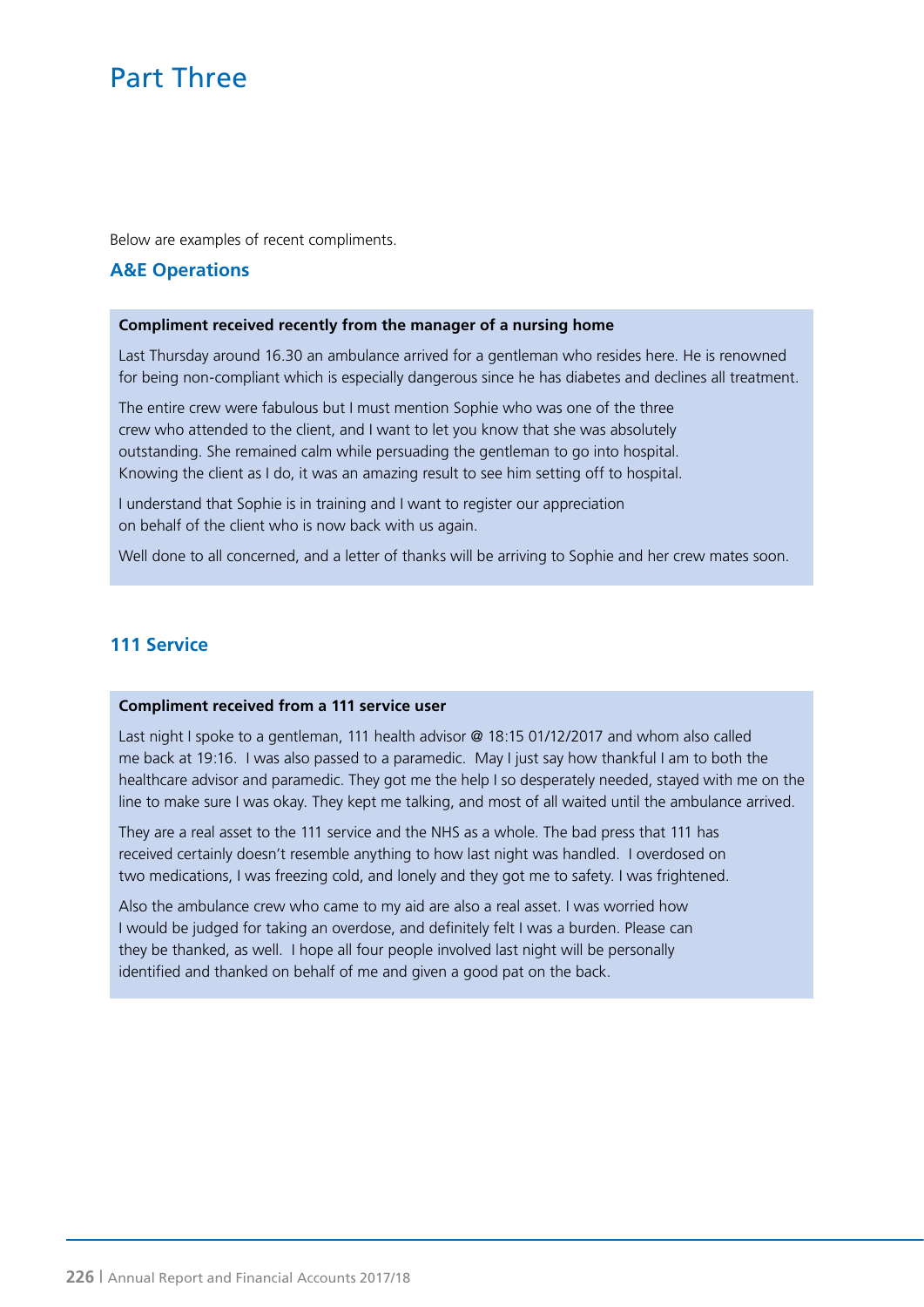### **A&E Emergency Operations Centre (Call Centre)**

#### **Compliment received from a 111 service user**

I called 999 on 29th June 2017 at 0726. The situation was that my partner was in labour. We we're told by the hospital by mistake to wait at home until her contractions were stronger although her previous history should've meant her to go in immediately. As the labour progressed so fast, I had no option but to call 999 as I would not have made the drive to hospital in time.

Basically, the 999 operator I spoke to was fantastic. She spoke me through what to do whilst we awaited the arrival of the ambulance. At no point did I expect what happened next... With the help of the operator, I delivered my own child before the ambulance arrived. He was born at 0746 and the ambulance arrived at 0755.

The reason for my email is because I feel yet again the need to express my gratitude to the NHS service. (My first child was also a dramatic birth which left his mother in a critical condition. She made a full recovery with the help of the fantastic team at Pembury hospital.)

I ask please that this email reaches the operator that I spoke to that day. Without her, I could not have done what I did. People keep calling me a hero, but I tell them that the real hero was the 999 operator that took my call that day. Attached is a picture of my son Joshua, born weighing 9lb, delivered by myself and the amazing 999 operator that took my call. From the bottom of my heart, I thank you, and what you do.

The Trust has recently developed a comprehensive communication system with station based staff. Information posters are a part of this process. These show complaints statistics by operating unit area as well as trust-wide, include a case study showing the outcome of and learning from a complaint. Importantly the posters also provide details of a recent 'compliment' received. This helps to provide balance and reminds staff of how valued they are by our patients, their families and carers.

### **Data definition and comparisons**

There is no national definition of a compliment and comparison data is currently not available.

#### **Data quality**

Every compliment received by the Trust is registered on the Trust's electronic risk management system, Datix, by the Trust's dedicated Compliments Administrator.

Datix is widely used throughout the NHS and provides a secure platform for holding data in accordance with data protection regulations.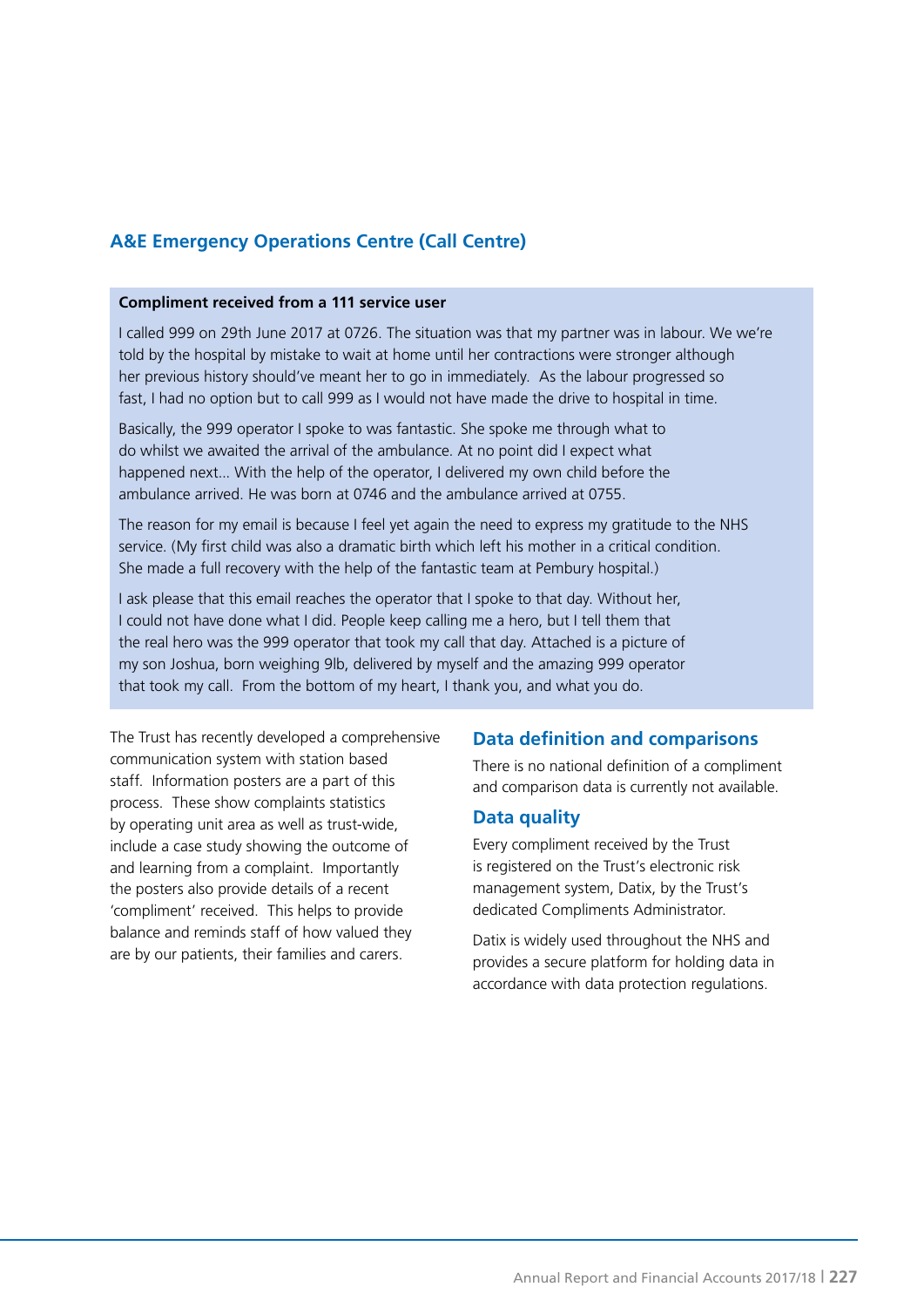### **111 Patient survey**

### **REASON CHOSEN:**

The Trust undertakes a planned patient experience survey for patients using the 111 service

### **DATA SOURCE:**

Feedback responses

**CONFIDENCE IN THE DATA:** (INDICATED IN BOLD):

Low, Medium, **High**

NHS 111 is a national telephone service. SECAmb provides the service for Kent, Surrey and Sussex, working in partnership with Care UK. The service aims to make it easier for people to access healthcare services when they need medical help fast, but not in life-threatening situations

Patients who use the Trust's 111 service are invited to participate in a feedback survey based on text messaging.

There are six questions asked. The following table illustrates the six questions with the % of positive responses for 2017/18.

| <b>Question</b>                                                                                  |     |
|--------------------------------------------------------------------------------------------------|-----|
| How likely are you to recommend<br>this service to friends and family?                           | 81% |
| Throughout my consultation<br>I felt the 111 advisors listened<br>carefully to what I had to say | 85% |
| I feel I was treated with respect<br>throughout my consultation                                  | 87% |
| Did you follow the advice<br>of the 111 service                                                  | 93% |
| Seven days after your call to<br>111 how was your problem?                                       | 60% |
| How satisfied overall<br>are you with 111                                                        | 81% |

### **Table 6. Satisfaction Questions (111 service)**

Graph 37 illustrates the overall satisfaction with the 111 Service for the current financial year, based on whether the caller would recommend the service. The graph shows that overall satisfaction has increased from 82% to 85% with the level of dissatisfaction remaining at 11%.

The satisfaction rating score has increased from 71% to 74% since April '17.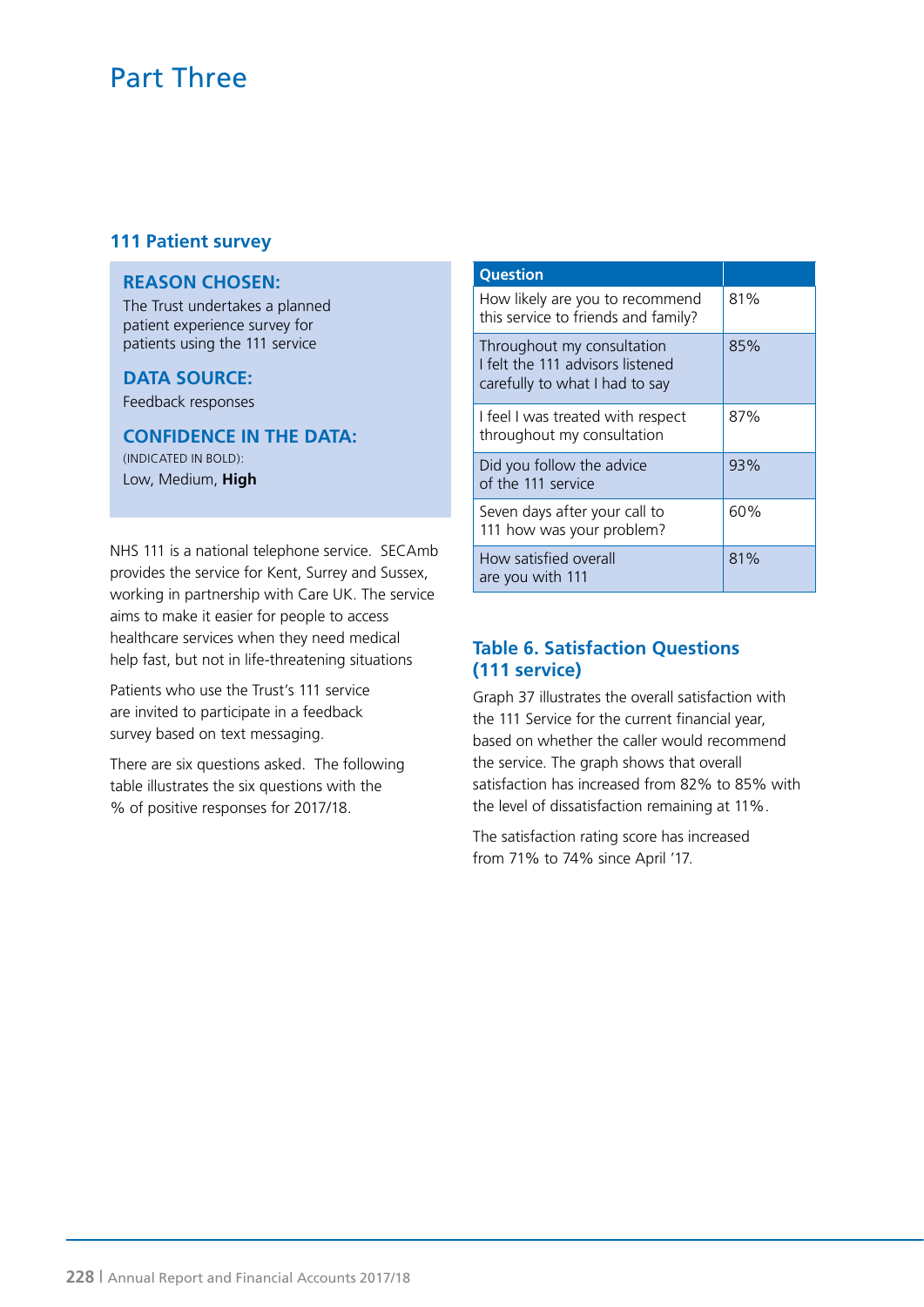

### **Graph 37. Patient satisfaction with the Trust's 111 service**

Patient Satisfaction with 111 service 2017/18

### **Data definition and comparisons**

There is no national definition of a compliment and comparison data is currently not available.

### **Data quality**

The data is collected centrally by CareUK and then distributed to the appropriate services. It is included within the NHS111 monthly Patient Experience Bulletin which is distributed to all NHS111 staff. This provides assurance to staff that, despite the pressures of the service, patients are happy with their overall experience of using the 111 service. Being provided with this information helps encourage staff and instils a sense of pride in the service provided.

The data is also communicated to the 111 service's lead commissioners within the monthly Clinical Governance Report. This provides the CCGs with a quality assurance measure, which can be easily evaluated.

The results of the survey also link into the complaints and incidents from which shared learning is distributed to promote improvements to the service.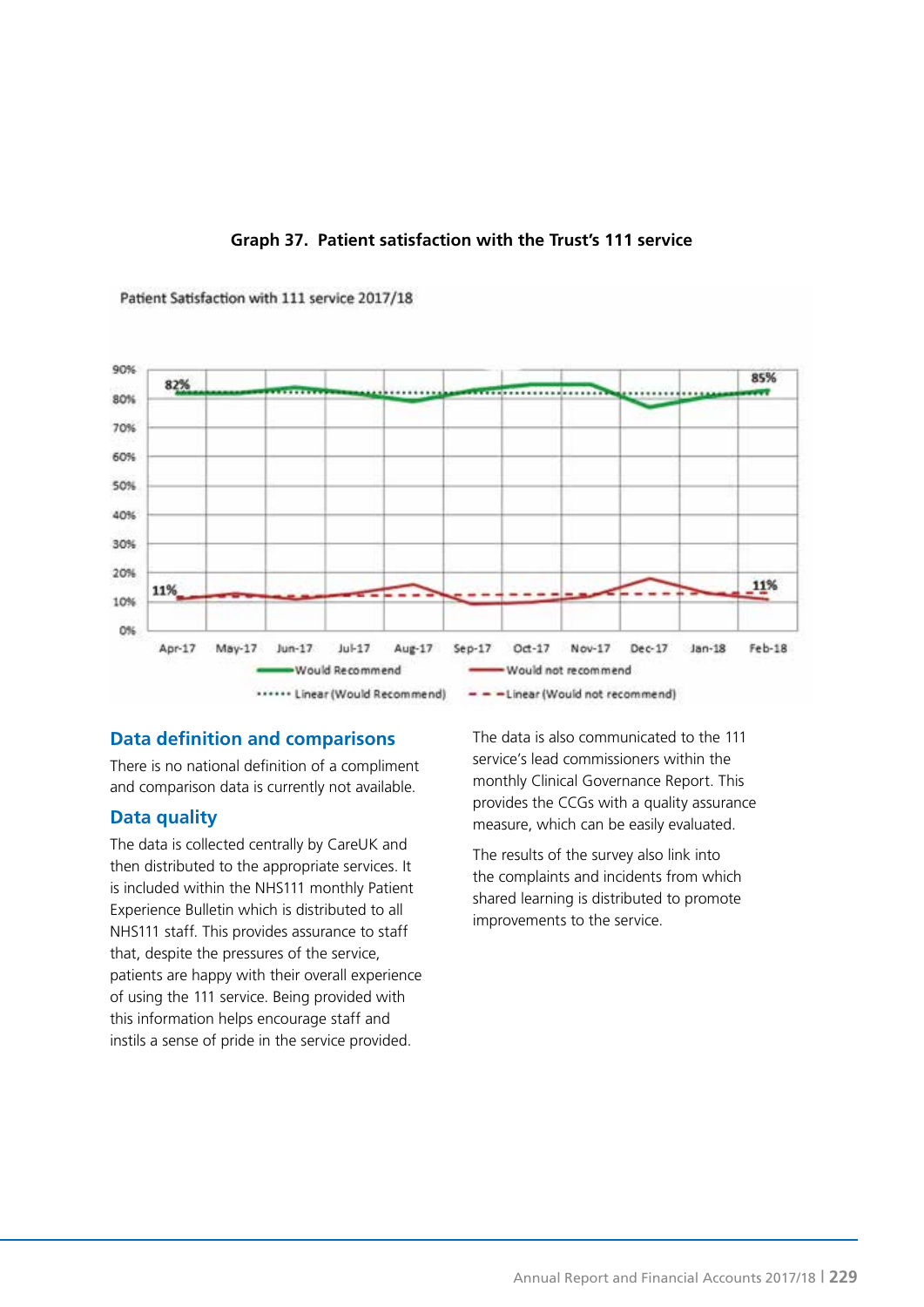### **Mandatory reporting indicators**

This final domain reports on the mandatory indicators that have been prescribed by NHS Improvement for NHS Ambulance Trusts that are also Foundation Trusts.

The first two relate to the new Ambulance Response Programme (ARP). This was fully implemented in the ambulance service during 2017 after extensive trials that started in 2015.

### **The Ambulance Response Programme**

The reason for the change falls within three areas:

- Ambulances services have fundamentally changed, but for the past four decades the service has remained organised around an eight-minute response time target.
- Half of all calls are now resolved by paramedics without the need to take patients to hospital, and for specialist care the focus of the ambulance service is increasingly on getting patients to the right hospital rather than simply the nearest. The current standards do not support this.
- The current standards have meant that ambulance services have been overly focussed on hitting the targets, but sometimes in a "wasteful and illogical manner".

Consequently, the response profile was reviewed and following a trial period was implemented Ambulance Trust by Ambulance Trust until all services were delivering the new Ambulance Response Programme.

The following changes were made to ambulance response standards:

- All Ambulance Trusts now have additional time to determine the most appropriate response to all calls (except the most serious category 1 999 calls). This allows Ambulance Trusts additional time (up to 180 seconds more) to decide on the most appropriate resource required. In addition to this three pre-triage questions have been added to ensure that new 'category 1' calls are dealt with in less time (30 seconds).
- Introduction of new target response standards. Ambulances will now be expected to reach the most seriously ill patients in an average of seven minutes. New times are also introduced to cover every single patient, not just those in immediate need. This is intended to improve performance management of these waits (classed as "green") by introducing mean and 90th centile measures.
- Amending "stop the clock" definitions. The rules are being changed around what "stops the clock" means so targets are met based on patient need. This means that the clock will only stop when the most appropriate response arrives on scene, rather than the first.
- Introducing condition-specific measures. This is to track the time from the 999 call to hospital treatment for heart attacks and strokes. By 2022, we will expect that 90% of eligible heart attack patients will receive treatment within 150 minutes. Nine out of ten stroke patients should also receive appropriate management within 180 minutes.

The new standards were introduced by SECAmb on 22 November 2017. The categories are shown in Table 7.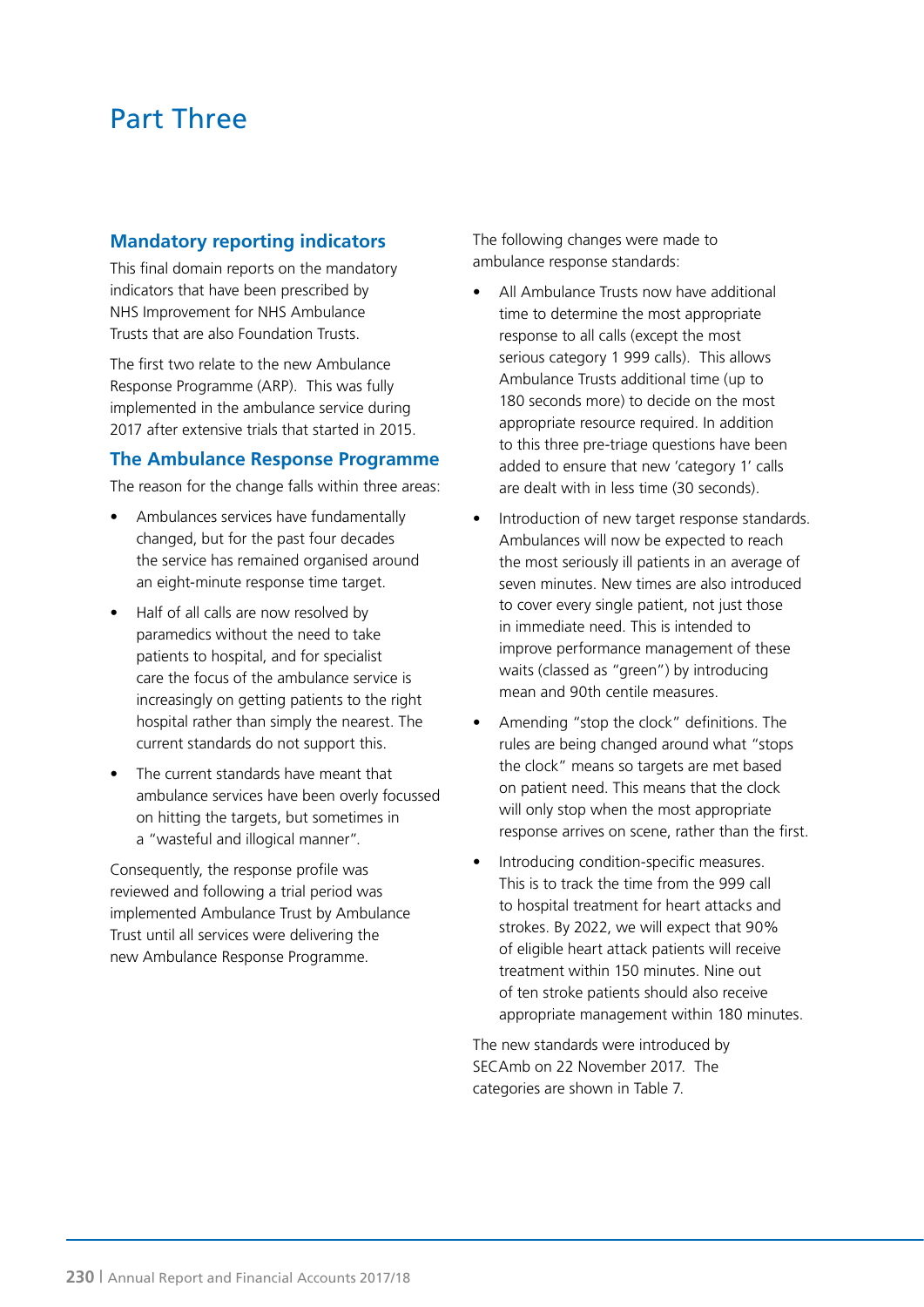| <b>Category</b> | <b>Response</b>                                                                                                                                                                                                         | <b>Average response time</b>                                                                                                  |
|-----------------|-------------------------------------------------------------------------------------------------------------------------------------------------------------------------------------------------------------------------|-------------------------------------------------------------------------------------------------------------------------------|
| Category 1      | For calls to people with immediately<br>life-threatening and time critical<br>injuries and illnesses.                                                                                                                   | These will be responded to in<br>a mean average time of seven<br>minutes and at least 9 out of<br>10 times before 15 minutes. |
| Category 2      | For emergency calls. Stroke patients<br>will fall into this category and will<br>get to hospital or a specialist stroke<br>unit quicker because we can send the<br>most appropriate vehicle first time.                 | These will be responded to in a mean<br>average time of 18 minutes and at least<br>9 out of 10 times before 40 minutes.       |
| Category 3      | for urgent calls. In some instances,<br>patients in this category may be treated by<br>ambulance staff in their own home. These<br>types of calls will be responded to at least<br>9 out of 10 times before 120 minutes | These types of calls will be<br>responded to at least 9 out of<br>10 times before 120 minutes.                                |
| Category 4      | for less urgent calls. In some instances,<br>patients may be given advice over<br>the telephone or referred to another<br>service such as a GP or pharmacist.                                                           | These less urgent calls will be<br>responded to at least 9 out of<br>10 times before 180 minutes                              |

### **Category 1 Call**

#### **REASON CHOSEN:**

Category 1 is a mandatory measure for reporting

### **DATA SOURCE:**

NHS England

### **CONFIDENCE IN THE DATA:**

(INDICATED IN BOLD): Low, Medium, **High**

Category 1 is part of the new Ambulance Response Programme. The intent is to ensure that Category 1 incidents are identified and responded to as quickly as possible with resources appropriate to

the patient's needs. Across the whole ambulance sector Category 1 comprises around 8% of incidents and covers a wider range of conditions than the former Red 1 category. There have been some changes to the definition which makes comparison with the former Red 1 category meaningless. For example, the attendance of a bystander with a defibrillator is no longer regarded as a response. However, a Health Care Professional (HCP) on scene with a Category 1 patient, who has access to a defibrillator, is regarded as an appropriate response.

The standards associated with category 1 are:

- Mean response time of seven minutes
- 90th Centile responded to within 15 minutes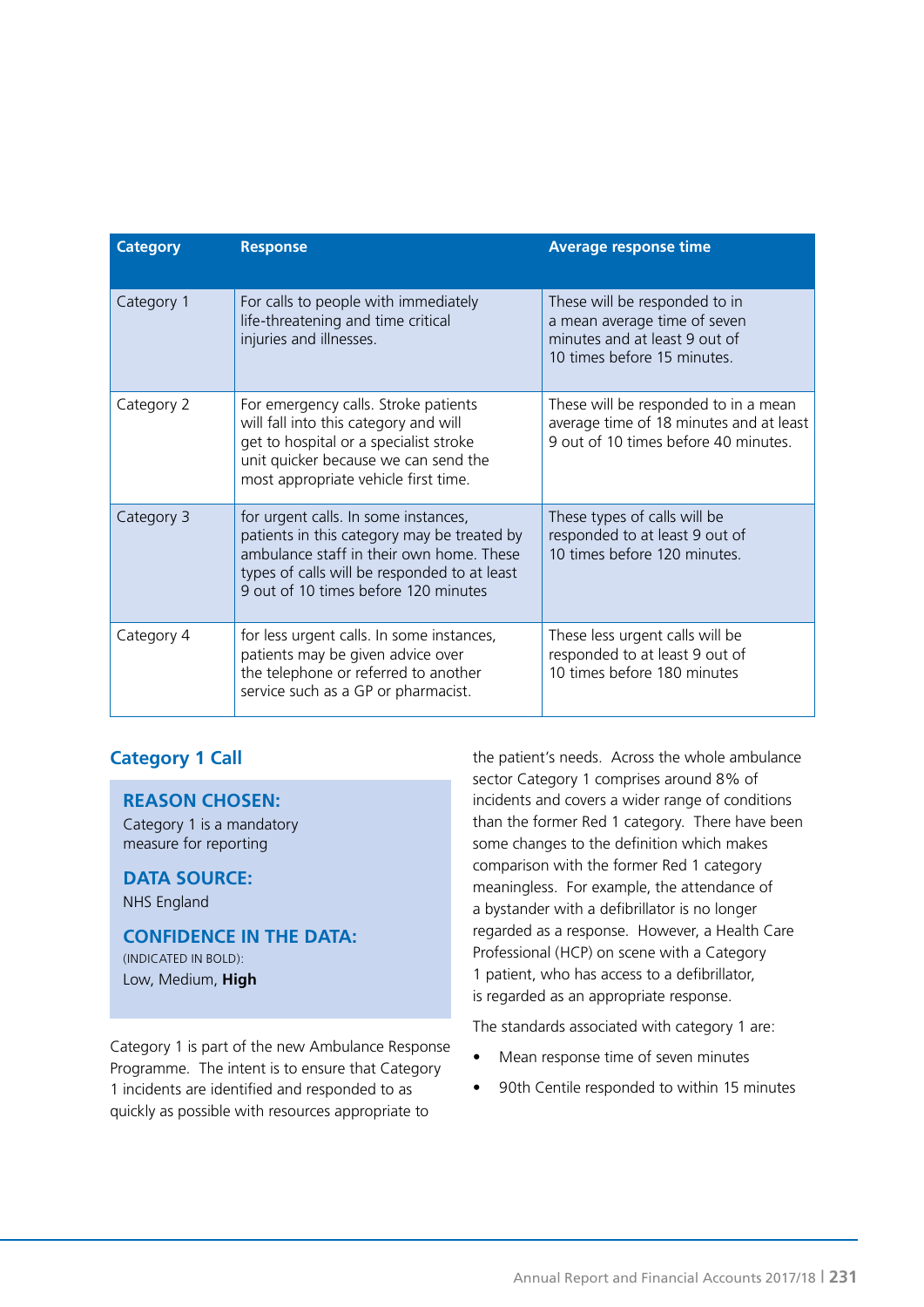

### **Graph 38. Category 1 mean response time**





Cat 1 Mean Response Times 2017/18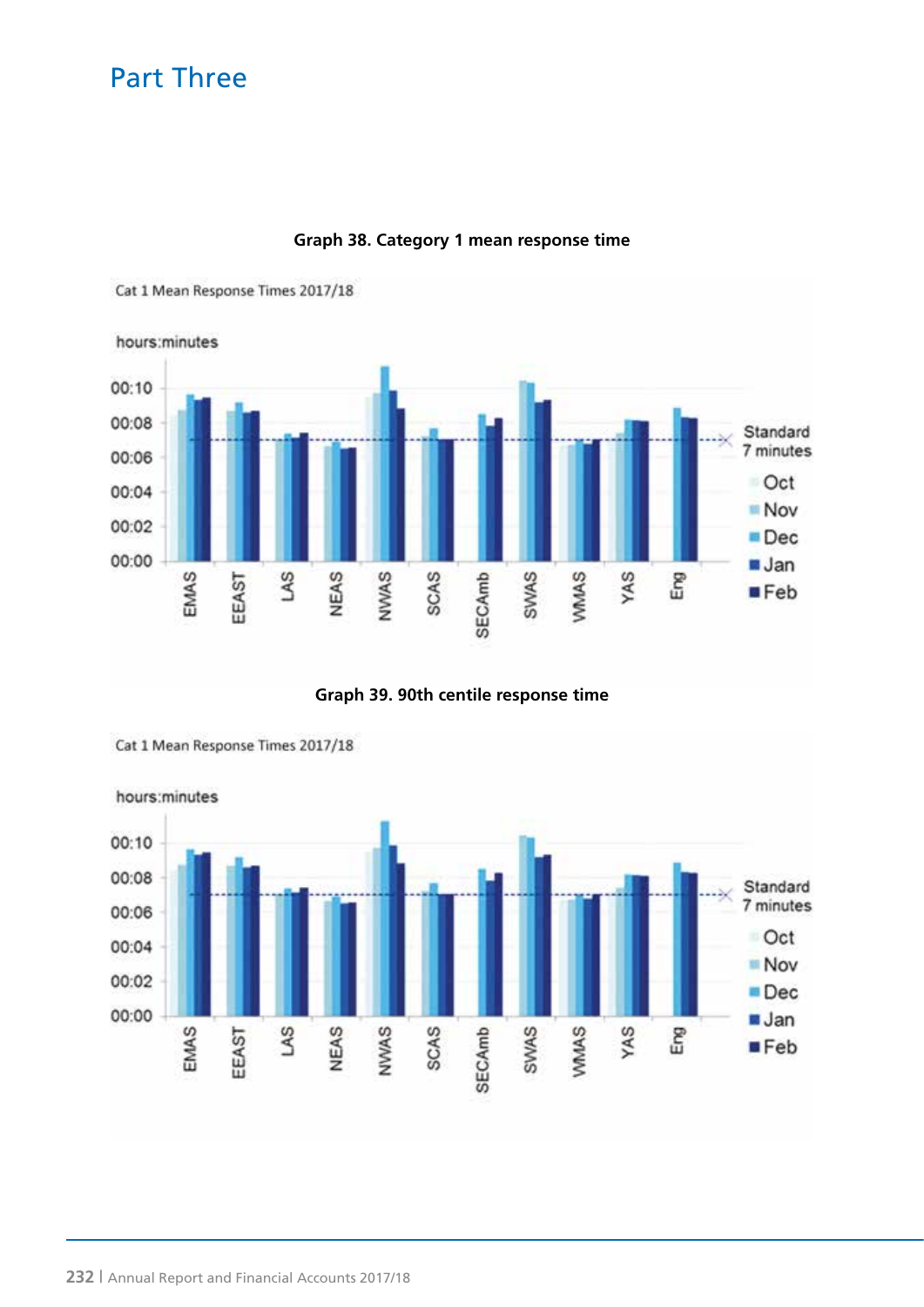The Trust has performed well for both of the associated category 1 measures. The Trust is not consistently compliant with the mean response time but compares well with other Ambulance Trusts. However, for the 90th centile the Trust is within the 15 minute target.

### **Data definition and comparisons**

Data definition is given at the introduction of this section and the graphs illustrate comparisons.

### **Data quality**

South East Coast Ambulance NHS Foundation Trust considers that this data is as described for the following reasons:

This indicator is part of the national reporting requirements. NHS England maintains the specification for the data that Ambulance Services collect, based upon user requirements and discussion with data providers. Provider groups include the National Ambulance Information Group (NAIG) for Ambulance Systems Indicators (SI) data; and the National Ambulance Service Clinical Quality Group (NASCQG) for Clinical Outcomes (CO) data. NAIG and NASCQG represent the eleven Ambulance Services in England who provide and use the data.

### **Action being taken**

South East Coast Ambulance NHS Foundation Trust has taken the following actions to improve this indicator, and the quality of its service by:

- The Trust developed a comprehensive Improvement Plan for improving performance. This plan includes actions that aim to increase the Trust's capacity through recruitment initiatives, reducing absence and improving efficiency.
- The performance data is discussed each week with the Executive Team and a number of actions arise as a result of that discussion.

### **Category 2 Call**

#### **REASON CHOSEN:**

Category 2 is a mandatory measure for reporting

### **DATA SOURCE:**

NHS England

### **CONFIDENCE IN THE DATA:** (INDICATED IN BOLD): Low, Medium, **High**

Category 2 is also part of the new Ambulance Response Programme.

The intent is to ensure that patients in the remaining categories who require transportation receive a conveying resource in a timeframe appropriate to their clinical needs.

The standards associated with category 2 are:

- Mean response time of 18 minutes
- 90th Centile responded to within 40 minutes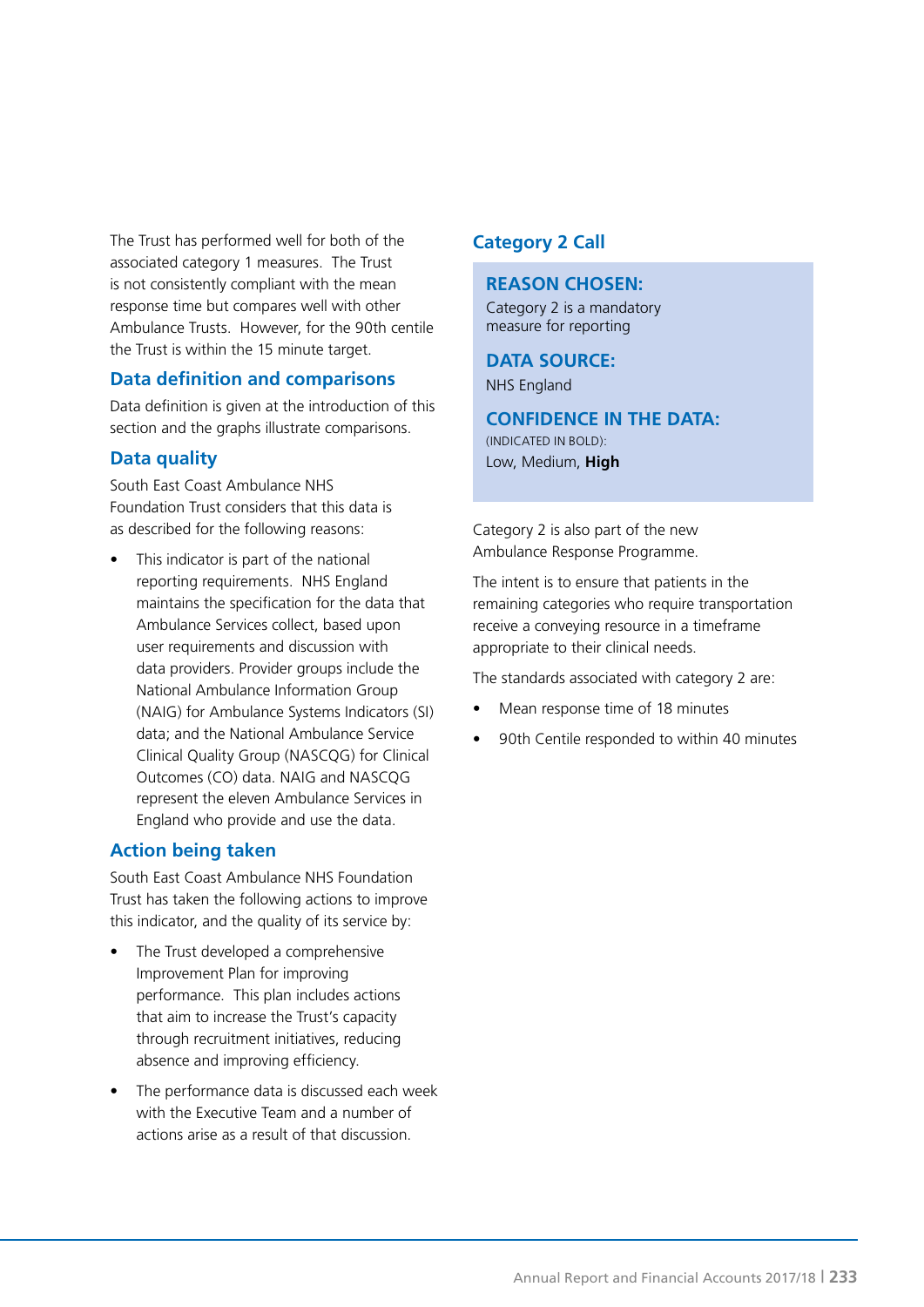

**Graph 40. Category 2 mean response times 2017/18**

Cat 2 90th Mean Response Times 2017/18





Cat 2 90th Centile Response Times 2017/18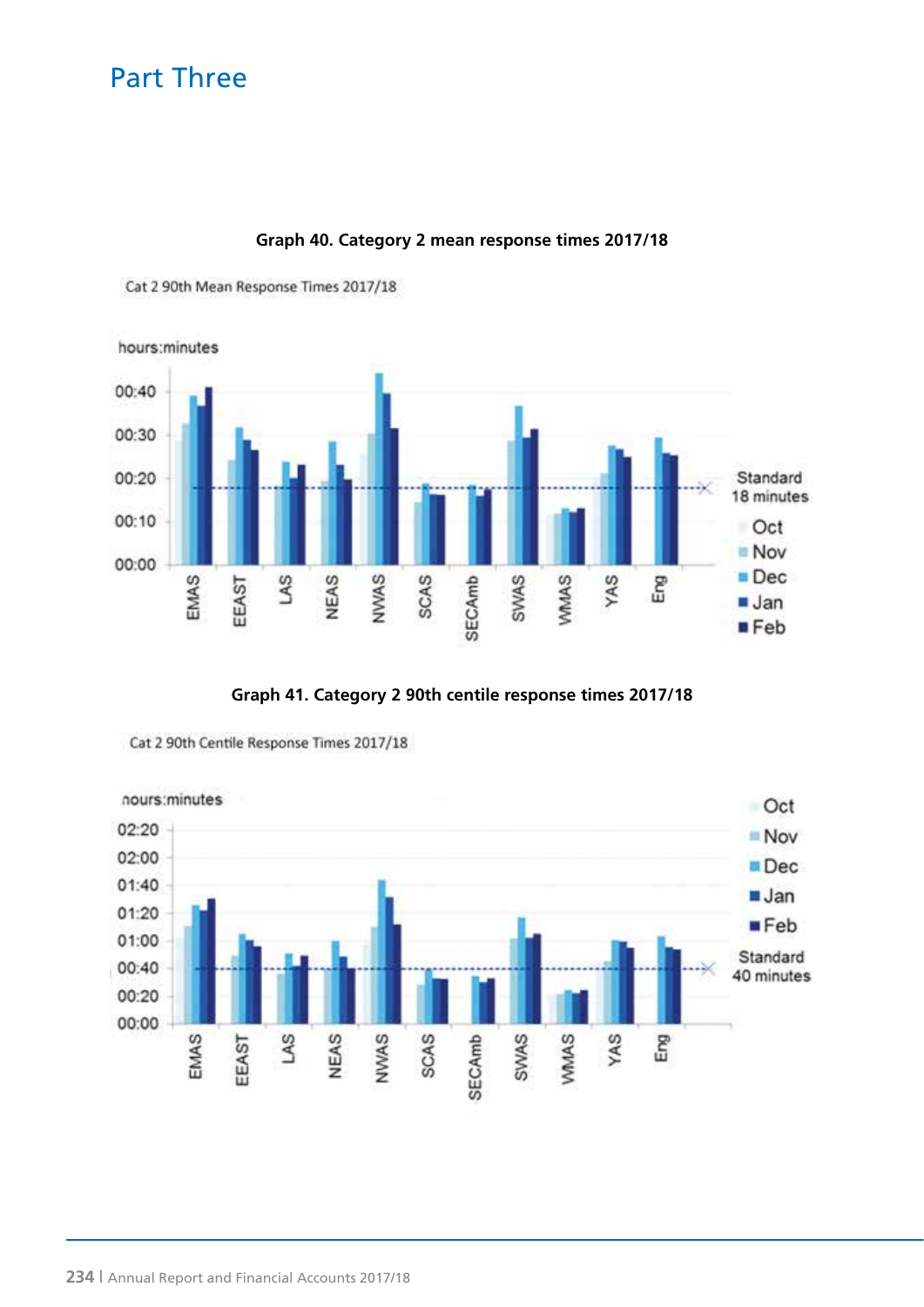The Trust has performed well for both of the associated Category 2 measures. The Trust is not consistently compliant with the mean response time but again compares well with other ambulance Trusts. However, for the 90th centile the Trust is within the 40-minute target.

### **Data definition and comparisons**

Data definition is given at the introduction of this section and the graphs illustrate comparisons.

### **Data quality**

SECAmb considers that this data is as described for the following reasons;

• NHS England maintains the specification for the data that ambulance services collect, based upon user requirements and discussion with data providers. Provider groups include the National Ambulance Information Group (NAIG) for Ambulance Systems Indicators (SI) data; and the National Ambulance Service Clinical Quality Group (NASCQG) for Clinical Outcomes (CO) data. NAIG and NASCQG represent the 11 ambulance services in England that provide and use the data.

### **Action being taken**

SECAmb has taken the following actions to improve this indicator, and the quality of its service:

- The Trust has a comprehensive Improvement Plan for improving performance. This plan includes actions that aim to increase the Trust's capacity through recruitment initiatives, reducing absence and improving efficiency.
- The performance data is discussed each week with the Executive Team and a number of actions arise as a result of that discussion.

### **Category 3 Call**

### **REASON CHOSEN:**

Category 3 is a mandatory measure for reporting

### **DATA SOURCE:**

NHS England

### **CONFIDENCE IN THE DATA:** (INDICATED IN BOLD): Low, Medium, **High**

Category 3 is also part of the new Ambulance Response Programme.

The intent is to ensure that patients in the remaining categories who require transportation receive a conveying resource in a timeframe appropriate to their clinical needs.

The standard associated with category 3 is:

• 90th Centile responded to within 120 minutes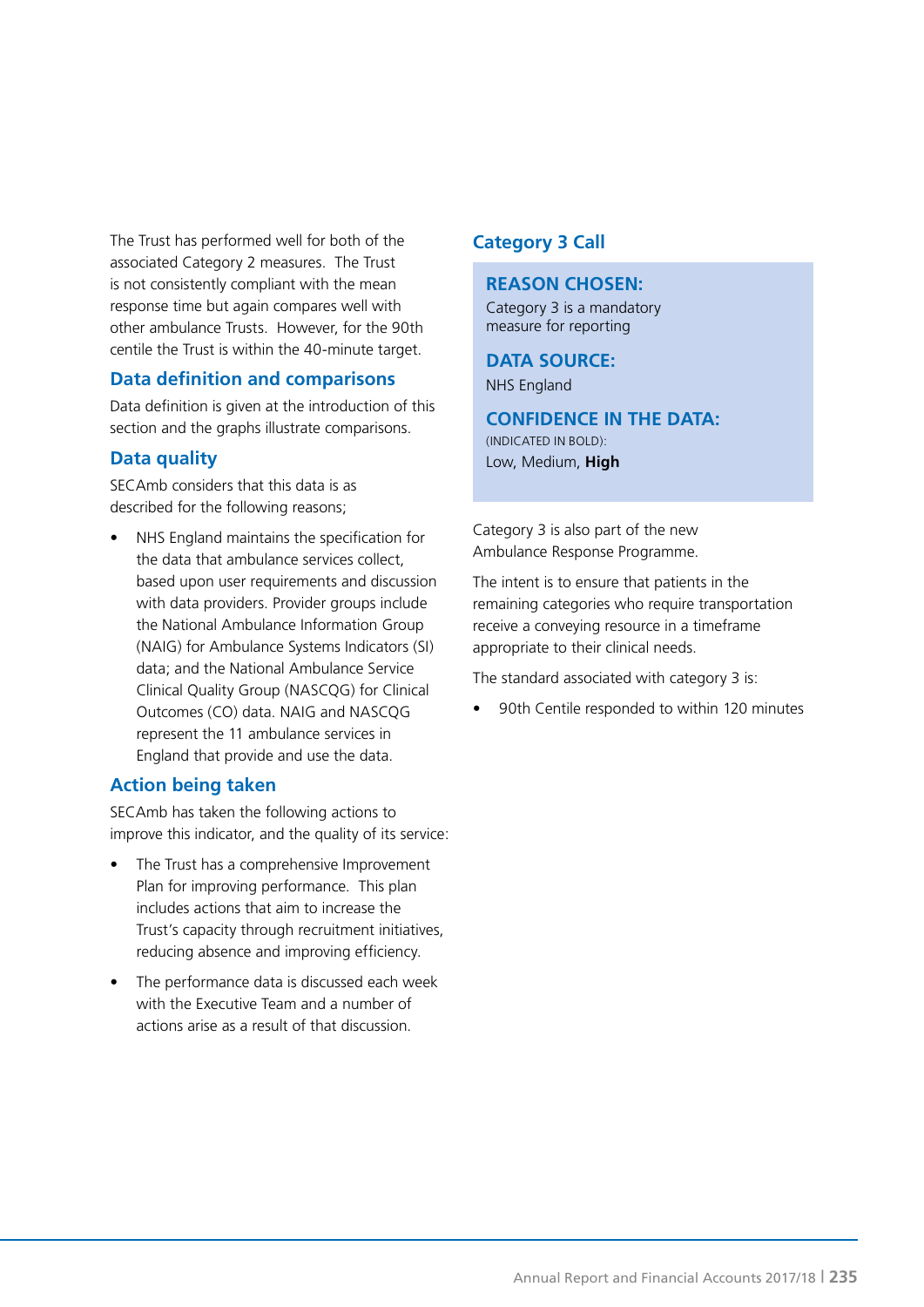

### **Graph 42. Category 3 90th centile response times 2017/18**

Cat 3 90th Centile Response Times 2017/18

The Trust has performed less well for the associated Category 3 measures. The Trust is not consistently compliant with the 90th centile standard.

### **Data Definition and Comparisons**

Data definition is given at the introduction of this section and the graphs illustrate comparisons.

### **Data quality**

South East Coast Ambulance Service NHS Foundation Trust considers that this data is as described for the following reasons:

This indicator is part of the national reporting requirements. NHS England maintains the specification for the data that ambulance services collect, based upon user requirements and discussion with data providers. Provider groups include the National Ambulance Information Group (NAIG) for Ambulance Systems Indicators (SI) data; and the National Ambulance Service Clinical Quality Group (NASCQG) for Clinical

Outcomes (CO) data. NAIG and NASCQG represent the 11 ambulance services in England that provide and use the data.

### **Action being taken**

South East Coast Ambulance Service NHS Foundation Trust has taken the following actions to improve this indicator, and the quality of its service by:

- The Trust developed a comprehensive Improvement Plan for improving performance. This plan includes actions that aim to increase the Trust's capacity through recruitment initiatives, reducing absence and improving efficiency.
- The performance data is discussed each week with the Executive Team and a number of actions arise as a result of that discussion.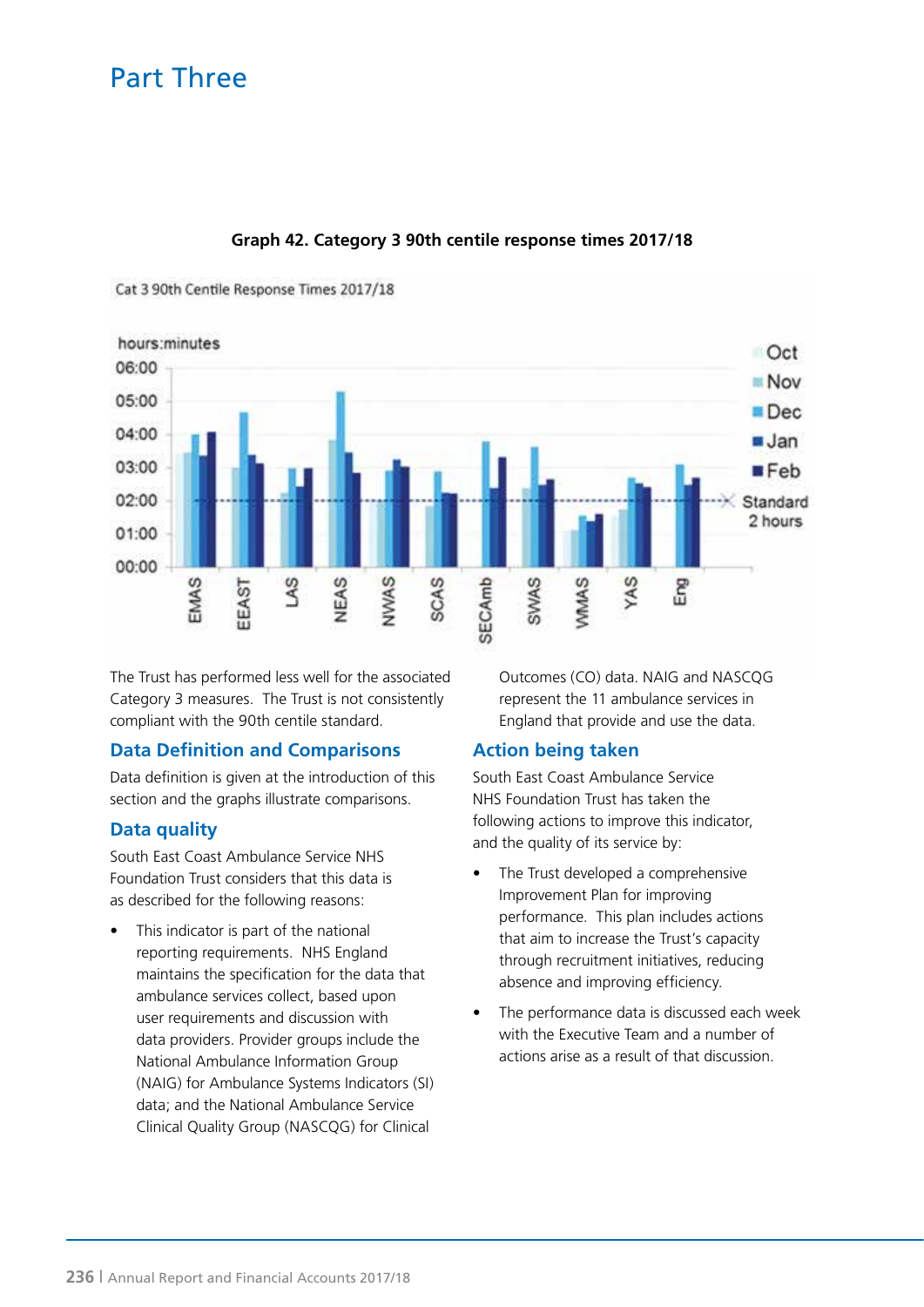### **REASON CHOSEN:**

Category 4 is a mandatory measure for reporting

### **DATA SOURCE:**

NHS England

### **CONFIDENCE IN THE DATA:** (INDICATED IN BOLD): Low, Medium, **High**

**Category 4 Call** Category 4 is also part of the new Ambulance Response Programme.

> The intent is to ensure that patients in the remaining categories who require transportation receive a conveying resource in a timeframe appropriate to their clinical needs.

The standard associated with category 4 is:

• 90th Centile responded to within 180 minutes

#### Cat 4 90th Centile Response Times 2017/18 hours:minutes 06:00 05:00 04:00 Standard 03:00 3 hours 02:00 Oct 01:00 Nov 00:00 ■Dec **SECAmb** NWAS SCAS **SWAS VMMAS** EMAS NEAS YAS SV Eng EEAST **Jan**  $Eeb$

### **Graph 43. Category 3 90th centile response times 2017/18**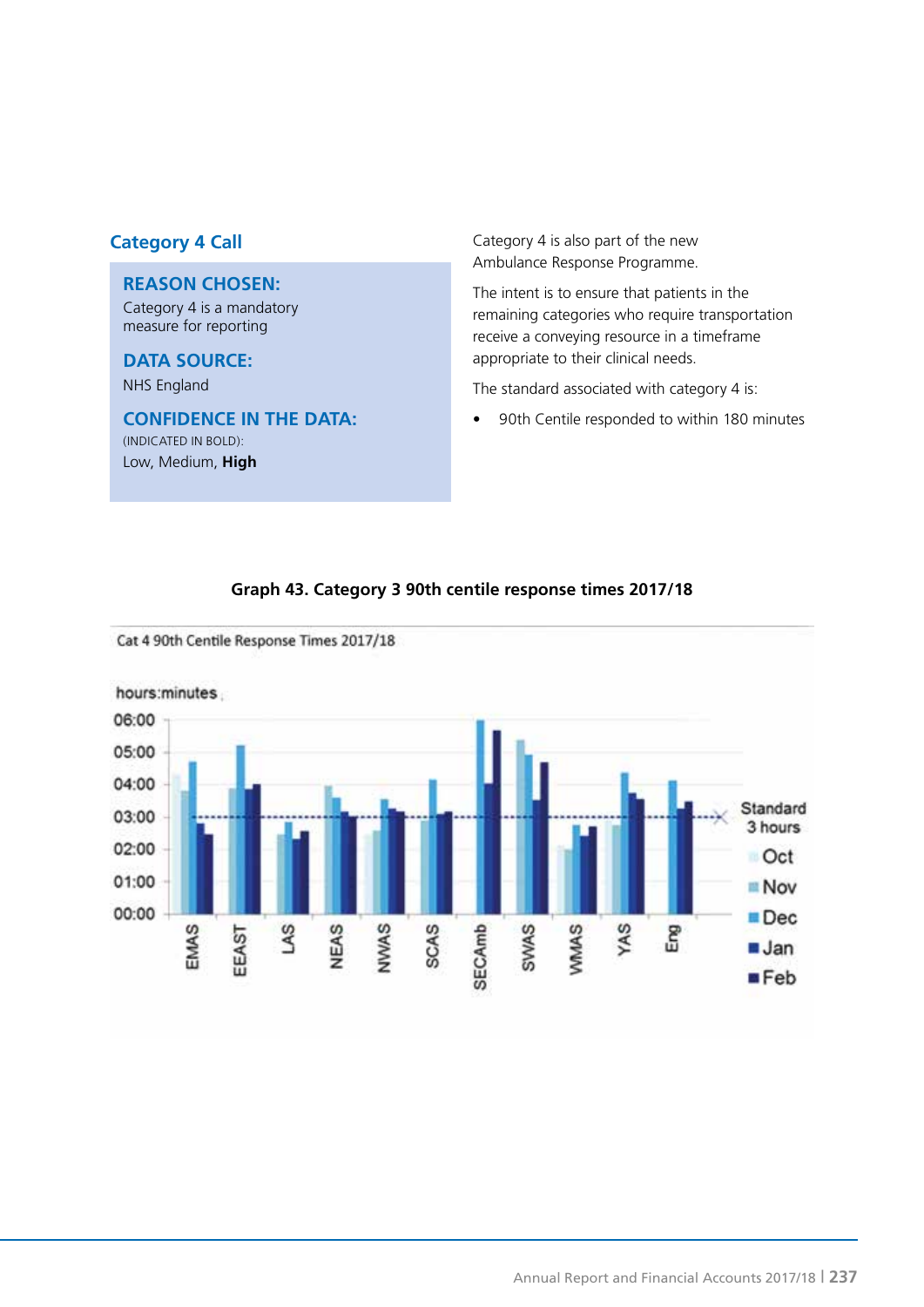The Trust has performed less well for the associated Category 4 measures. The Trust is not consistently compliant with the 90th centile standard.

### **Data definition and comparisons**

Data definition is given at the introduction of this section and the graphs illustrate comparisons.

### **Data quality**

SECAmb considers that this data is as described for the following reasons;

This indicator is part of the national reporting requirements. NHS England maintains the specification for the data that Ambulance Services collect, based upon user requirements and discussion with data providers. Provider groups include the National Ambulance Information Group (NAIG) for Ambulance Systems Indicators (SI) data; and the National Ambulance Service Clinical Quality Group (NASCQG) for Clinical Outcomes (CO) data. NAIG and NASCQG represent the 11 ambulance services in England who provide and use the data.

### **Action being taken**

SECAmb has taken the following actions to improve this indicator, and the quality of its service:

- The Trust developed a comprehensive Improvement Plan for improving performance. This plan includes actions that aim to increase the Trust's capacity through recruitment initiatives, reducing absence and improving efficiency.
- The performance data is discussed each week with the Executive Team and a number of actions arise as a result of that discussion.

### **Performance Summary**

The Trust is mandated to report the final end of year position against category 1 and category 2. Table 8 reports this for the mean response time and the 90th centile against the target position.

However, whilst not mandated, the Trust has published the year-end position for Category 1-4 as it recognises a delay to any patient could be regarded as poor service quality to the individual patient and family affected.

### **Table 8. Year End Response Times**

| <b>Response Time Measure</b> |                                  | <b>Target</b> | <b>Actual</b> |
|------------------------------|----------------------------------|---------------|---------------|
| <b>Category 1</b>            | Mean<br>Response<br>Time         | 00:07:00      | 00:08:16      |
| <b>Category 1</b>            | 90th Centile<br>Response<br>Time | 00:15:00      | 00:14:52      |
| <b>Category 2</b>            | Mean<br>Response<br>Time         | 00:18:00      | 00:18:02      |
| <b>Category 2</b>            | 90th Centile<br>Response<br>Time | 00:40:00      | 00:33:46      |
| <b>Category 3</b>            | 90th Centile<br>Response<br>Time | 02:00:00      | 03:19:30      |
| <b>Category 3</b>            | 90th Centile<br>Response<br>Time | 03:00:00      | 05:12:36      |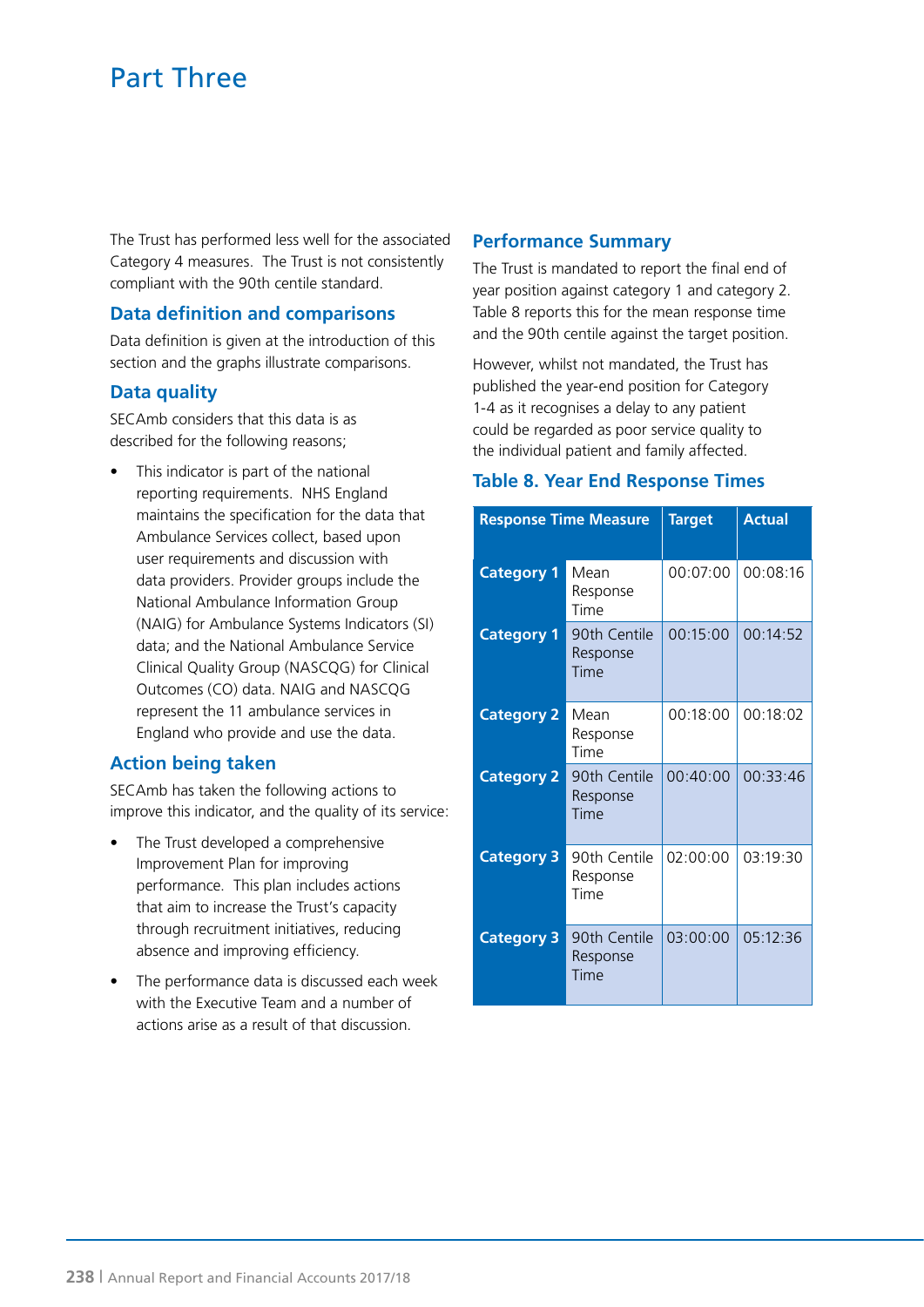### **Stroke 60 minutes**

### **REASON CHOSEN:**

Stroke 60 minutes is a mandatory measure for reporting

### **DATA SOURCE:**

NHS England

**CONFIDENCE IN THE DATA:** (INDICATED IN BOLD): Low, Medium, **High**

Stroke 60 minutes is a time standard. The FAST procedure helps assess whether someone has suffered a stroke. It consists of the following elements:

- Facial weakness: can the person smile? Has their mouth or eye drooped?
- Arm weakness: can the person raise both arms?
- Speech problems: can the person speak clearly and understand what you say?
- Time to call 999 for an ambulance if you spot any one of these signs.

Of FAST positive patients in England, assessed face to face, and potentially eligible for stroke thrombolysis (within agreed local guidelines) the standard asks Trusts to measure time taken to arrive at an hyperacute stroke unit within 60 minutes of an emergency call connecting to the ambulance service.

There is no specific % standard associated with Stroke Care 60. However, Trusts are asked to publish their percentage compliance. Monthly figures are reported in graphs 44 and 45. Overall year-end figures are:

- April-March 2016/17 is 62.4%
- April-October 2017/18 is 59.5%



#### **Graph 44. Stroke 60 minute times 2016/17**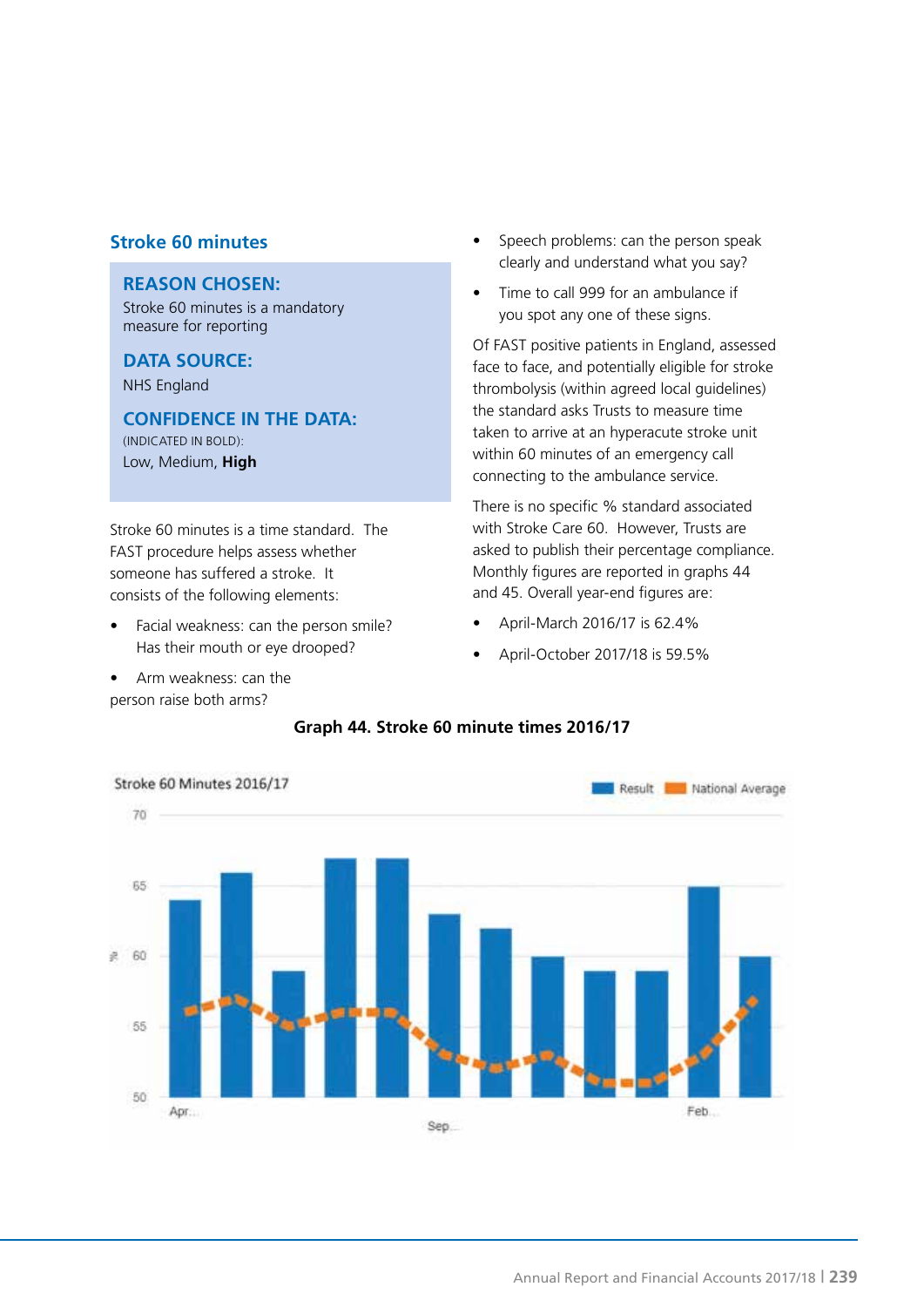

### **Graph 45. Stroke 60 minute times 2017/18**

The Trust has performed well for the conveyance of FAST positive patients in England, assessed face to face and potentially eligible for stroke thrombolysis conveyed to a hyper-acute stroke unit in 60 minutes.

### **Data definition and comparisons**

### **The national definition for Stroke 60 is;.**

• Patients who have suffered a confirmed stroke can be eligible for treatment with a clotbusting drug. This is called stroke thrombolysis. This graph is a measure of the percentage of patients that arrived at a thrombolysis centre within 60 minutes of their 999 call.

The data is not currently published across a whole year as the data validation means data is published three months behind collection. However, it is possible to compare rates for the last published month of October 2017. The national average is 48% and SECAmb's performance is 54%.

The highest performing Trust was South Central Ambulance Service NHS Foundation Trust at 61% and the lowest performing Trust was South Western Ambulance Service NHS Foundation Trust at 33%.

### **Data quality**

South East Coast Ambulance Service NHS Foundation Trust considers that this data is as described for the following reasons;

• This indicator is part of the national reporting requirements. NHS England maintains the specification for the data that Ambulance Services collect, based upon user requirements and discussion with data providers. Provider groups include the National Ambulance Information Group (NAIG) for Ambulance Systems Indicators (SI) data; and the National Ambulance Service Clinical Quality Group (NASCQG) for Clinical Outcomes (CO) data. NAIG and NASCQG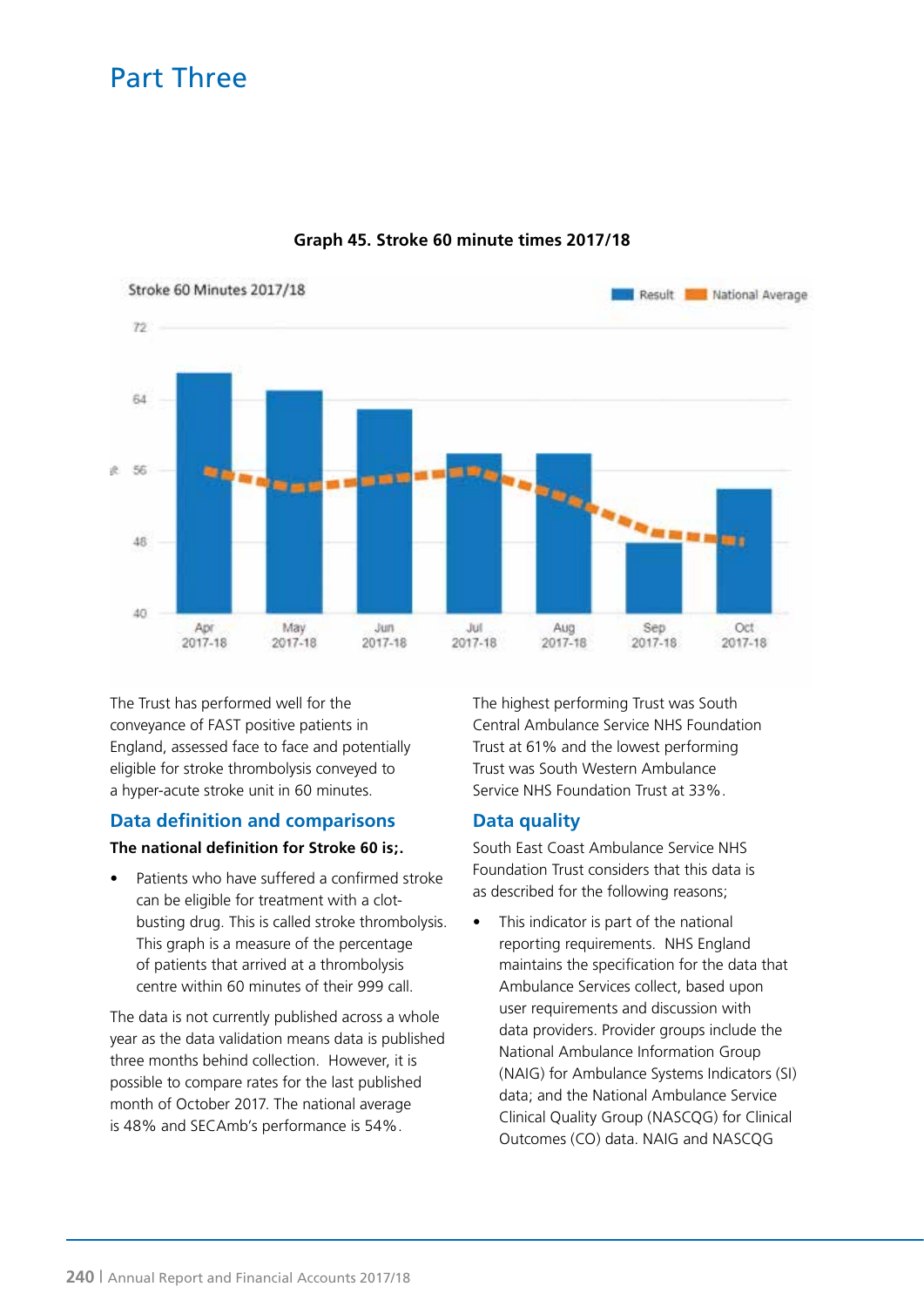represent the 11 ambulance services in England who provide and use the data.

### **Action being taken**

South East Coast Ambulance Service NHS Foundation Trust has taken the following actions to improve this indicator, and the quality of its service:

- The Trust developed a comprehensive Improvement Plan for improving performance. This plan includes actions that aim to increase the Trust's capacity through recruitment initiatives, reducing absence and improving efficiency.
- The performance data is discussed each week with the Executive Team and a number of actions arise as a result of that discussion.

### **ROSC**

### **REASON CHOSEN:**

ROSC is a mandatory measure for reporting

**DATA SOURCE:** NHS England

**CONFIDENCE IN THE DATA:** (INDICATED IN BOLD): Low, Medium, **High**

ROSC has been reported in detail earlier in this section. However, Trusts are asked to publish their percentage compliance. Monthly figures are reported in graphs 25-28. Overall year end figures are:

- April-March 2016/17 is 27.9%
- April-October 2017/18 is 25.6%

### **Conclusion to section 3.**

Section 3 has reported on key safety and quality metrics, all of which were selected by the Trust Board, after inviting key stakeholders to comment on the selection.

On the whole, the overall improvement picture shows a positive change. Section 3 reports on 14 indicators and when RAG rated against Green = improvement, Amber = same,  $Red =$ deterioration, then Ten indicators are suggesting improvements, three are the same and one is a deterioration. This is summarised in Table 9.

| <b>Indicator</b>      | <b>RAG</b> |
|-----------------------|------------|
| Incident Reporting    |            |
| 999 Call Recording    |            |
| Medicines Management  |            |
| Clinical Audit        |            |
| Survival to Discharge |            |
| <b>ROSC</b>           |            |
| Complaints            |            |
| Compliments           |            |
| 111 Patient Survey    |            |
| Category 1            |            |
| Category 2            |            |
| Category 3            |            |
| Category 4            |            |
| Stroke 60 Minutes     |            |

### **Table 9. Summary of indicators**

Stroke care has been rated Green, as SECAmb fares well against other services given the current availability of resources.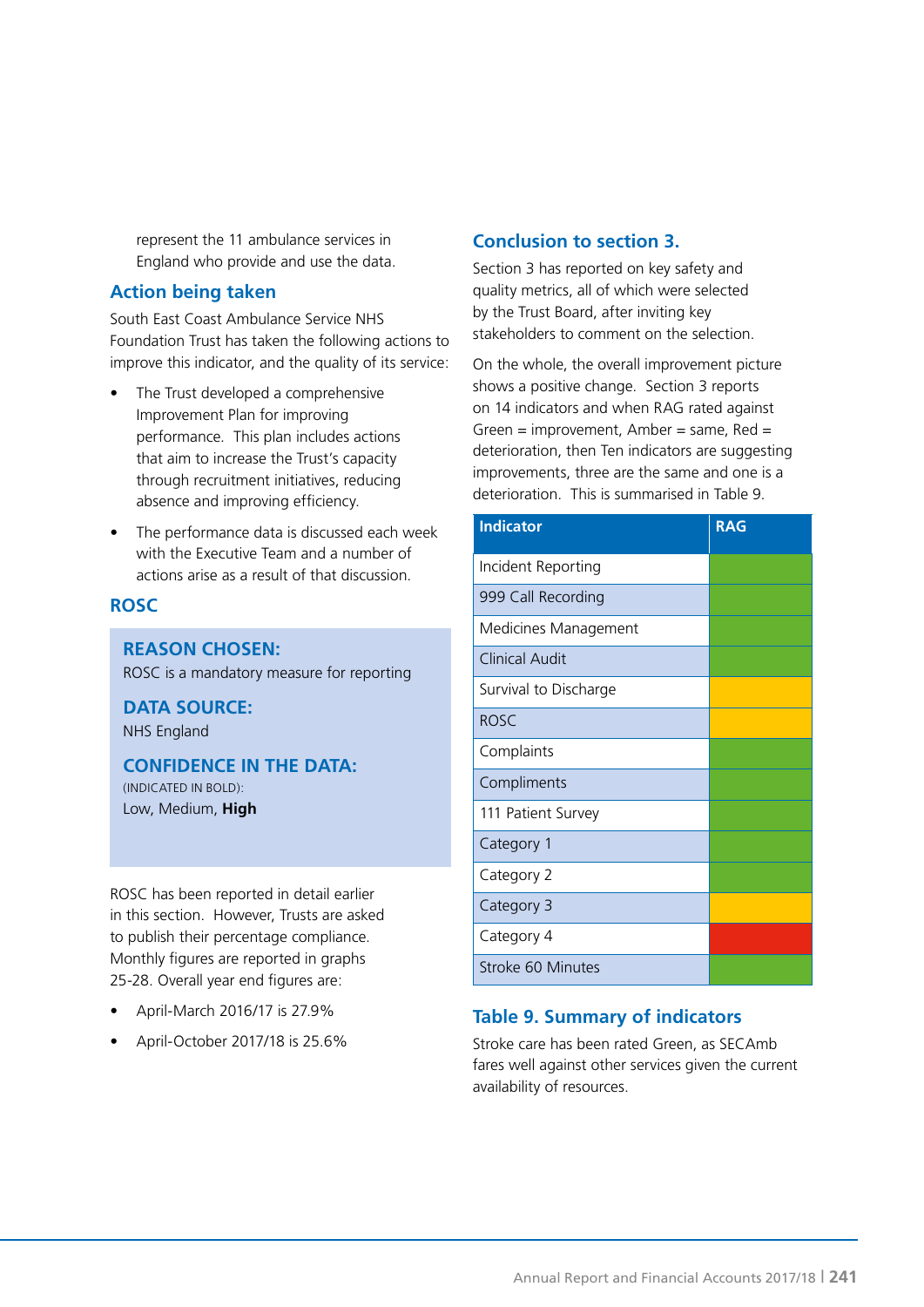# Contact Us.

# Patient Story – John

If on reading this Quality Account there are any further questions then please do contact the Trust directly on one of the following:

#### E mail enquiries@secamb.nhs.uk

Mail **Trust headquarters SECAmb** Nexus House, 4 Gatwick Road, **Crawley** RH10 9BG

Tel: 0300 123 0999

### **Cardiac arrest patient thanks ambulance team**

24 April 2017

Excellent life-saving treatment saw a retired GP make a stunning recovery from a cardiac arrest to walk his daughter down the aisle at her wedding just 12 days later.

Dr John, his wife and daughter, made an emotional visit to the local Ambulance Station to thank the staff who helped save his life when he collapsed suddenly. The visit provided John and his family with a chance to thank the crews in person and fill in a few of the blanks from the day.

The last thing John remembers is enjoying a Sunday cycle ride on his own in Guildford before waking up in the Hospital's cardiac suite. "I couldn't understand why I was there," he said. "I hadn't had any of the classic symptoms of any heart problems and actually felt very well but fate was on my side that day." Luckily for John a passing driver saw him fall and immediately called 999 where SECAmb Emergency Medical Advisor Hayley took the call who quickly provided instructions and gathered the necessary information from the scene.

A second stroke of good fortune was the arrival of bystander Craig, a highly-trained helicopter medic with the United Nations from Wales, who was in the town to visit the university. Craig, who only came across John because he chose to ignore his vehicle's sat nav instructions, was giving excellent cardio pulmonary resuscitation (CPR) when the first SECAmb crews arrived at the scene. The vital early CPR kept John alive to allow the ambulance team of paramedic Adam, associate practitioner Sam; recently arrived Australian paramedic Ellen and response car paramedic Sam to administer a shock which restarted his heart.

They were quickly backed up critical care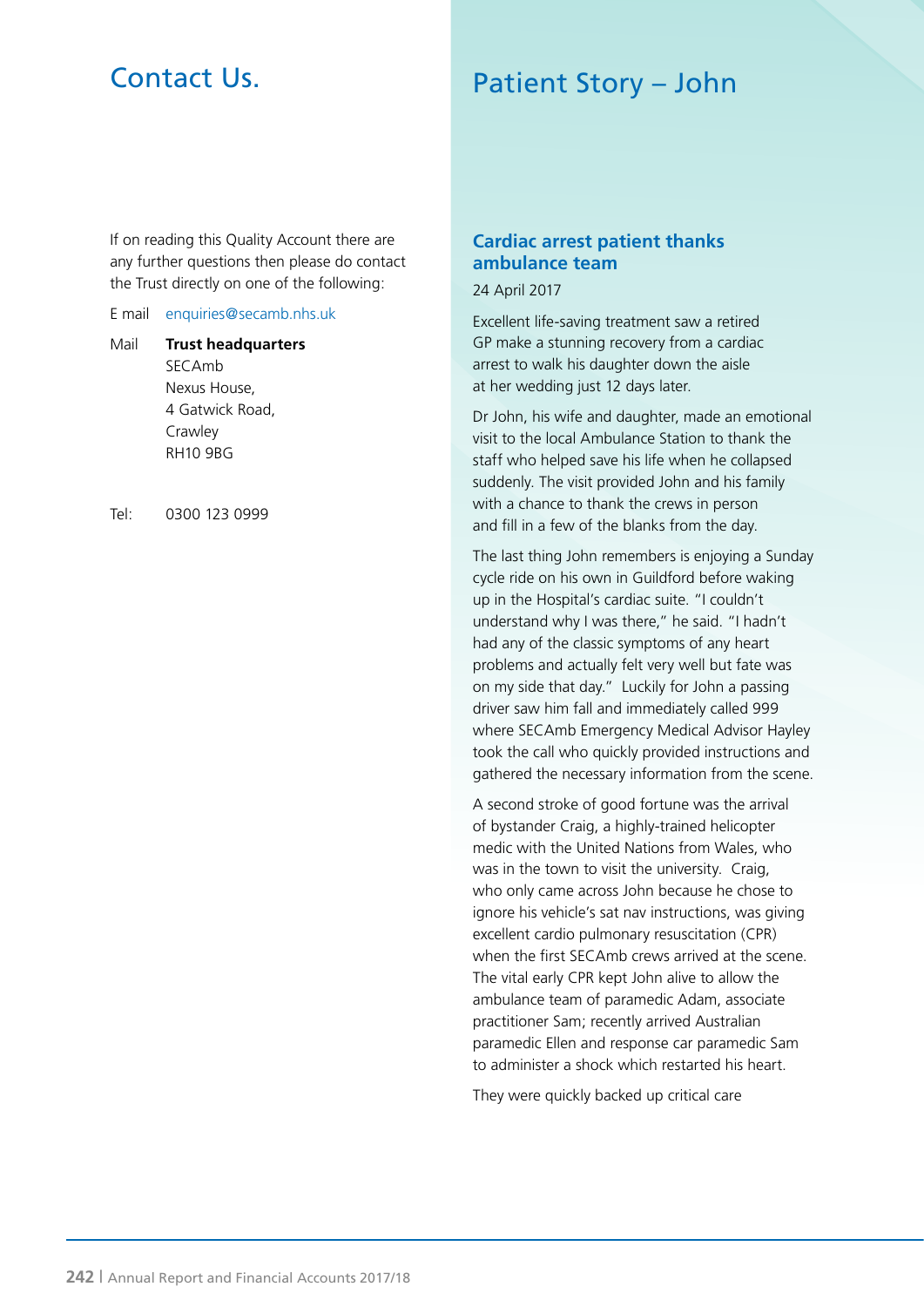

paramedics Kenny and Nathan, who sedated John for the journey, where he was quickly given stents to open a completely-blocked coronary artery. The team was also well supported throughout by Operational Team Leader Lesley.

"It was a traumatic time for us," said John's wife Jane, who usually would have been out riding with John. "The first we heard of what had happened was when the police called round. They were tremendous rushing us to the hospital to be with John but also we were right in the middle of preparing for Helen's wedding with my one son already on a flight over from Australia. "But John made a quite amazing recovery and was in hospital just five days. He was then well enough to walk Helen down the aisle, although

I am quite sure who was supporting who.

John, a former cardiac registrar, who retired as a family GP five years ago, is now back on his bike and even back working part time with very little neural deficit other than memory loss from the day. "It was just wonderful to be able to meet these amazing people today," he said.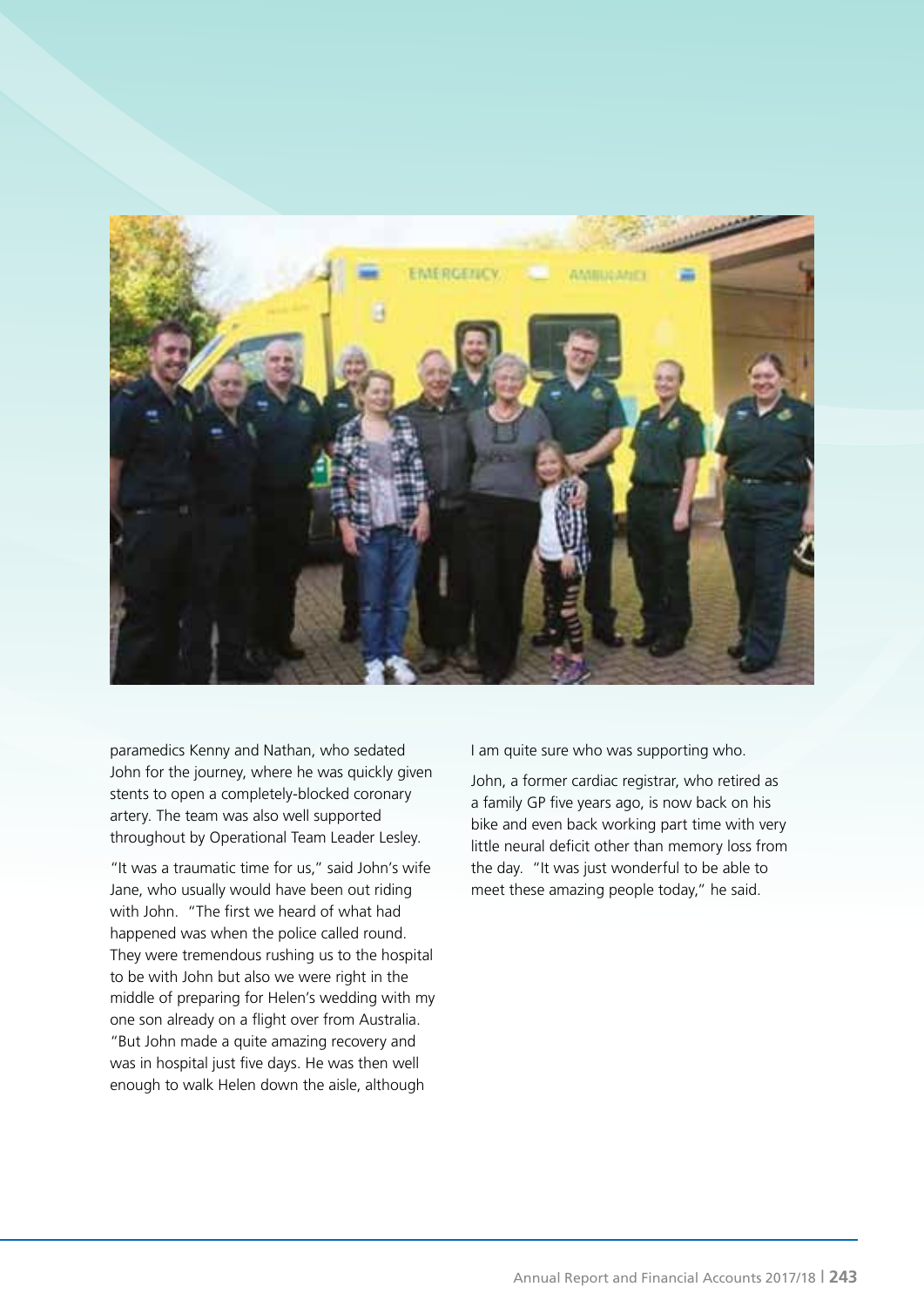### Annex 1

### **Annex 1: Statements from commissioners, local Healthwatch organisations and overview and scrutiny committees**

This section details the feedback received from commissioners, local Healthwatch organisations, overview and scrutiny committees and other stakeholders.

#### **Introduction**

The guidance for Quality Accounts states that Trusts must provide a copy of the draft Quality Account to the clinical commissioning group which has responsibility for the largest number of people to whom the Trust has provided relevant health services during the reporting period for comment prior to publication and should include any comments made in its published report.

In addition, NHS foundation Trusts must also send draft copies of their Quality Account to their local Healthwatch organisation and overview and scrutiny committee (OSC) for comment before publication, and should include any comments made in their final published report.

The commissioners have a legal obligation to review and comment, while local Healthwatch organisations and OSCs will be offered the opportunity to comment on a voluntary basis

The Trust submitted the draft Quality Account to the following stakeholders;

- 9 HealthWatch organisations
- Trust Commissioners
- 7 Health Overview & Scrutiny Committees
- All Governors

The following feedback has been received.

### **Commissioners**

Kent, Surrey and Sussex Clinical Commissioning Groups

The Trust's draft Quality Accounts document was sent to Clinical Commissioning Groups (CCGs) for consultation and comment. The CCGs have a responsibility to review the Quality Accounts of the Trust each year, using the Department of Health's Quality Accounts checklist tool to ascertain whether all of the required elements are included within the document.

The CCG confirms that the Quality Account has been developed in line with the national requirements with most of the required areas identified however some gaps were noted in particular on CQUINs and the CQC ratings grid therefore the CCG are unable to confirm that inclusion of all information is accurate.

Of the 2017/18 priority updates included, it is confirmed that this is an accurate reflection of achievement and gives clear articulation to the outcomes and what did/didn't work well. It is unfortunate that not all priorities were achieved, of the three priorities set, one was fully achieved, one partially achieved and one not achieved. For one priority this has been reconfirmed as continuing for 2018/19. It is acknowledged that the Patient safety indicators are well-articulated however, due to lack of benchmarking in the majority of the indicators; it is difficult to ascertain how the trust has compared against other Ambulance services. The CCG expect the trust to remain committed and continue to focus on improving in this area and anticipate focussed prioritising and monitoring is incorporated to ensure achievement is attained in 2018/19.

It is positive to note that the trust recognise and acknowledge its areas where improvement is required and the Quality Account is an open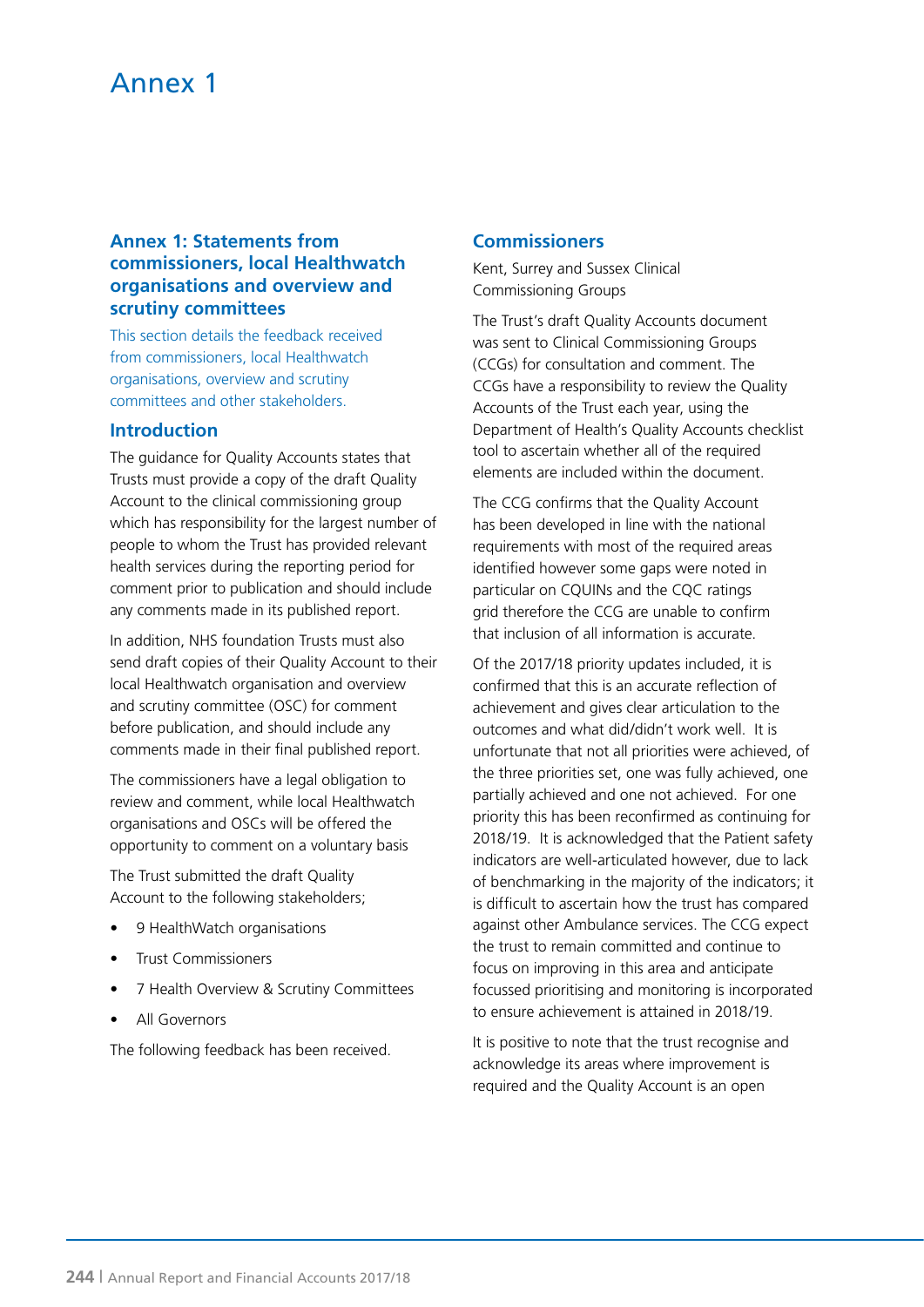and honest report on the challenges the trust is facing and areas it is required to improve in particular the transition of the Computer Aided Dispatch System. It is also encouraging to see that the report recognises and values the staff within the trust, in particular through the patient stories throughout the report.

The Trust has clearly outlined three priorities for 2018/19 of which the CCG agree are pertinent areas to drive forward improvements in patient care and largely based upon recommendations from the CQC inspections. It is also positive to see that patients and stakeholders feedback has also been taken into account. The CCG are committed to supporting the trust in achieving against the priorities set and it is an expectation that the trust regularly report updates against the Quality Account priorities to provide ongoing assurance that they are on track to be achieved or where there is a deviation that this is reconsidered in the priority requirement.

In conclusion, the report identifies that providing a safe and effective service whilst maintaining patient's quality of care and safety is a high priority for the Trust and that this is only achieved and supported by an effective and committed workforce. The trust recognises many improvements required and its ability in achieving a sustainable quality service which can only be supported by delivery of a well led Executive Team that provides a substantive workforce with clear direction and vision.

The CCG thanks the Trust for the opportunity to comment on this document and looks forward to further strengthening the relationships with the Trust through closer joint working in the future.

### **Healthwatch**

Healthwatch Kent is the independent champion for the views of patients and social care users in Kent. Our role is to help



patients and the public get the best out of their local Health and Social Care services.

For several years now, local Healthwatch across the country have been asked to read, digest and comment on the Quality Accounts which are produced by every NHS Provider (excluding primary care and Continuing Healthcare providers).

SECAmb obviously covers a large geographical area spanning several local Healthwatch. We have agreed together that Healthwatch West Sussex will take the lead on behalf of the South East Healthwatches. This means that unlike other NHS Trusts in Kent, we do not have a direct working relationship with SECAmb.

This Quality Account clearly reflects the difficult year faced by the ambulance trust and their staff and communicates some of the changes that have been made as a result. We welcomed the comment that improvements have been shared and celebrated with staff. We would like to see a copy of the monthly posters being used to summarise learning from incidents.

We felt that the data within the report was clearly presented and we welcomed the honesty where they have criticised their own performance.

Looking ahead we would like to see a culture of patient engagement develop within the Trust to ensure they are hearing from their patients and engaging with the communities that they serve. We would be very happy to work with the Trust on this.

One of our priorities for the year is to explore the experience of homeless patients following a discharge from hospital. We would very much like to work with SECAMb on this project.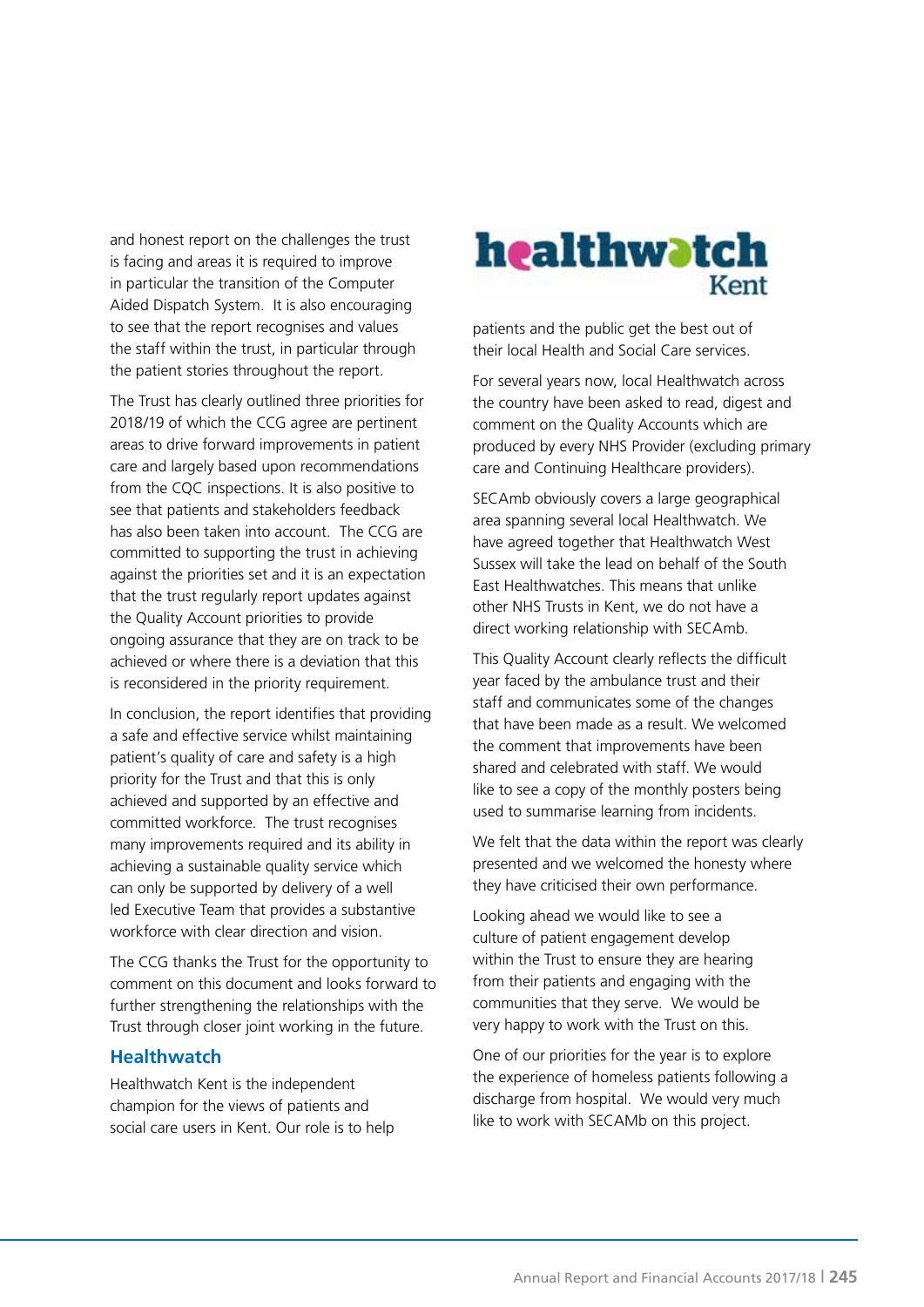### **Healthwatch – West Sussex**

I will be asking our Board to take the same status with Quality Accounts as we took last year as these are long documents, constrained by the format and not really written for patients and the public

### **Response to South East Coast Ambulance Trust (SECAmb) Quality Account on behalf of Medway Council's Health and Adult Social Care Overview and Scrutiny Committee**

Representatives of SECAmb have attended the Committee three times during 2017-18, in June and October 2017 and in January 2018

### **June 2017 Meeting**

Questions and points raised by the Committee were responded to as follows:

**Mental health provision:** A mental health nurse specialist had been appointed who would review services for patients with mental health needs. This would include considering whether increased specialist provision was required in operation centres. In response to a Member question, it was confirmed that there had not previously been a mental nurse health specialist post.

**Partnership Working:** Work was taking place with the police and other partners to ensure a seamless response to calls. Call handling processes were being reviewed to ensure good levels of service. Work was also taking place across the healthcare system in relation to home care packages.

**Rollout of IPads:** Comprehensive training would be provided for staff being provided IPads. Rollout was due to have taken place by 31 March but had been delayed to July. This delay had been partly to ensure the quality of training provided. The rollout of electronic record keeping would enable records to be shared more quickly and easily, including with general practitioners.

**Financial challenges:** In relation to the £15

million savings requirement for the Trust, robust plans were in place to enable achievement of this. Work would take place with commissioners to ensure that control totals were met. Quality Impact Assessments would be undertaken to ensure that quality was balanced with the need to make savings. In response to a Member question, it was confirmed that £15million amounted to 10% of the SECAmb budget.

**Emergency ambulances and medical cars:** It was considered that an increased ratio of ambulances compared to medical cars was needed as cars did not have the ability to transport patients to hospital. It was also acknowledged that not every call required an advanced support vehicle to attend. It was anticipated that the integration of 111 and 999 provision would enable calls to be triaged more effectively.

**Staffing:** In response to Member concerns that demand led rotas could lead to undue pressure being placed on staff, it was confirmed that close working was undertaken with frontline staff. Shift overruns had been reduced and an increasing number of staff were able to take a break during their shift. Directors had been encouraged to work with frontline staff to get their ideas for areas of improvement.

**Bullying:** A Committee Member raised concerns about the prevalence of staff bullying at SECAmb. It was acknowledged that this was an issue and that there needed to be a cultural shift with senior staff being given the right leadership skills. It was anticipated that the aforementioned in-depth study would help this work to be taken forward.

**Winter Pressures:** In relation to concerns that persons who had no medical need for an emergency ambulance were increasing pressure on the system, the SECAmb Chief Executive said that winter pressures were often related to alcohol consumption. Partnership working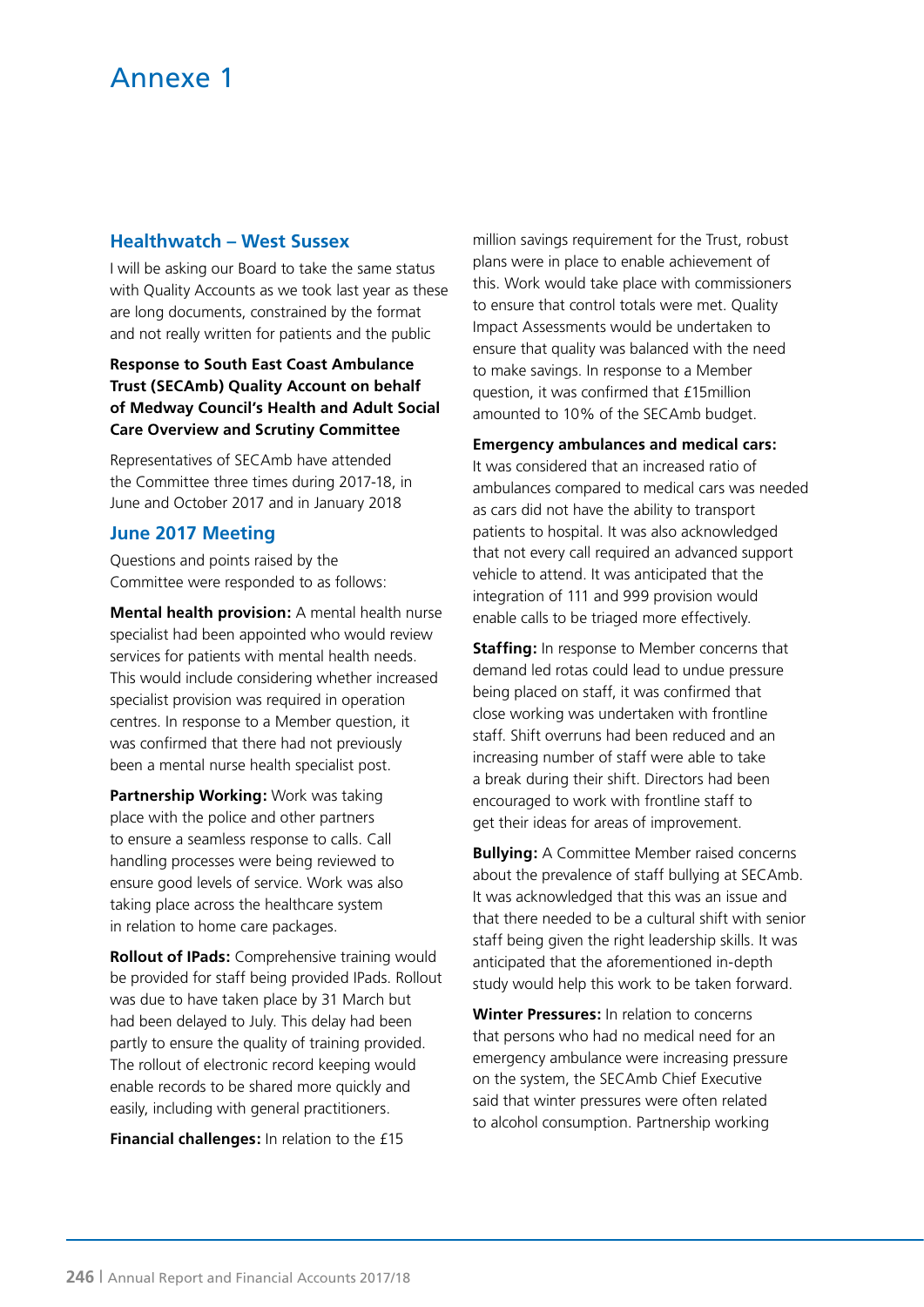was exploring how this could be managed. A number of frequent caller leads were working with operational unit managers and call centres to look at how repeat calling could be managed. It was noted that there were some patients who had requested an ambulance on hundreds of occasions. The possibility of charging repeat callers was a national policy issue and was therefore not something that SECAmb could consider currently.

### **October 2017 Committee Meeting**

### **Questions and points raised by the Committee were responded to as follows:**

**CQC inspection rating:** In response to Member concerns about the inadequate inspection rating and lack of progress made, the Regional Operations Manager advised that additional staff were needed to meet demand. The staffing level for paramedics and ambulance staff was adequate with the Trust being in a better position than a number of other trusts. Adequately staffing call centres was more of a challenge as this was a difficult job that was not well paid, with equivalent work elsewhere tending to be better paid. It was not possible to increase the pay for these roles as salaries had to be in accordance with the NHS pay framework. It had been agreed to recruit more staff than required into these roles to allow for turnover and staff subsequently moving into other roles. Adequate numbers of clinicians were needed within the call centres to analyse calls and determine how urgent a response would be required.

A new computer aided dispatch system had been implemented during 2017. This had replaced an old, unreliable system. The transition to the new system had been smooth and had been welcomed by staff. It had been challenging to train control room staff given that the control room had to remain operational. A national Ambulance Response Programme was due to go live on 22 November. This would enable calls to be prioritised more effectively.

An update on this would be included in the next report provided to the Committee.

With regards to medicines management, a significant amount of work had taken place since the May CQC inspection. Operational staff had been issued with IPads and supervisors were now able to carry out daily audits of medicines. Compliance was now amongst the best of any ambulance trust.

**Ambulance Response Times:** A Member shared a concern in relation to ambulance response times. The case of a child who had fallen over and hit his head was highlighted. It had taken over three hours and multiple calls for a medical car to arrive. The paramedic had not been made aware of the child's heart condition, which should have resulted in a priority response.

Another Committee Member highlighted a recent personal experience when they had injured themselves and called 111. The ambulance staff had not been informed by 111 staff of the seriousness of the case and had considered that the call should have received a 999 response.

The Regional Operations Manager agreed that the case highlighted in relation to the injured child could not be defended. It was suggested that both incidents be formally reported so that they could be fully investigated. A number of factors affected ambulance response times. This included ambulances having to wait at hospitals until the hospital was able to remove the patient from the vehicle. The Ambulance Response Programme would help to ensure sufficient capacity in the system through call responses being prioritised more effectively. Calls received went through a triage system which should determine the seriousness of the case and ensure a time appropriate response.

**Medway Data:** In response to a Member request it was agreed that data specific to Medway would be provided in the next report to the Committee.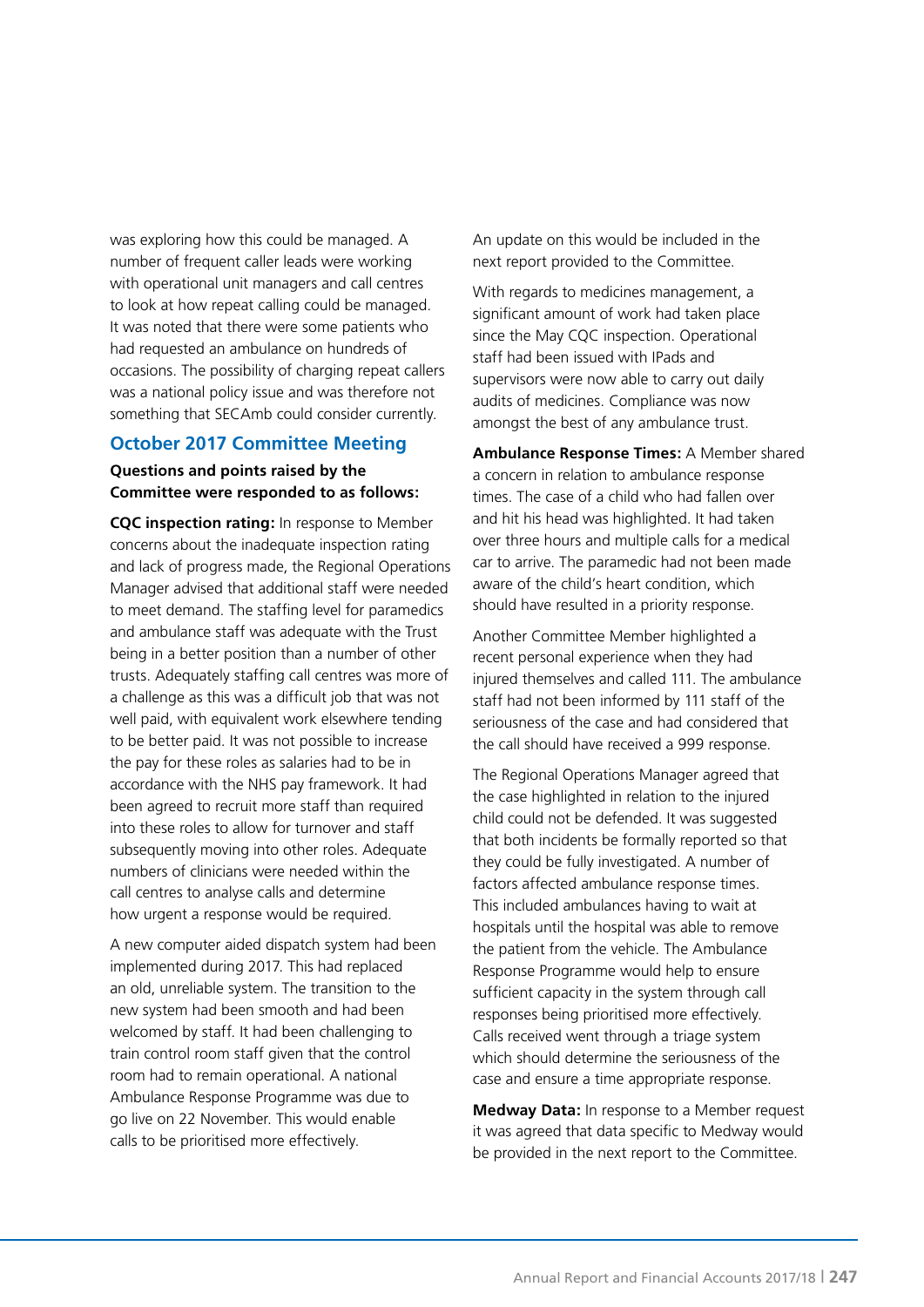### Annexe 1

**Other concerns raised by the CQC:** A Member considered that while there were some positives arising from the inspection, such as being good for caring and frontline staff generally being very good at their jobs, there were significant failings with regards to appraisals, staff communication and engagement and the culture of bullying present at the Trust. It was extremely worrying that the executive team had been found not to have sufficient understanding of risk in relation to call recording failures. Medicines management and storage of clinical records were also serious concerns identified.

The SECAmb representative said that the Lewis report into bullying at the Trust had been voluntarily commissioned. The executive team was largely new to the organisation and did not comprise the people who could be held accountable for previous organisational culture. The executive team were making significant changes. The CQC had recognised that there had already been a cultural change although a lot more progress was required. In relation to medicines management the recent visit had found that the issues identified by the May inspection had been significantly addressed. Regular staff workshops were being held with the executive team becoming increasingly accessible and engaging with staff.

#### **Bullying at the Trust and workplace**

**environment:** A Member felt that publication of the Lewis report had been a brave step. The report showed that there were serious issues to address and that staff had been treated very badly. It was questioned whether the perpetrators of bullying and harassment had been disciplined and also what was being done to improve working relationships and reduce staff turnover.

Another Committee Member highlighted other staff related issues facing the Trust. This included staff feeling that they had unmanageable workloads and impossible deadlines, which was likely to result in significant staff turnover.

The Regional Operations Manager said that the first step taken had been to get the Lewis report produced to fully set out the problems. The second step was to engage with staff, which was a significant piece of ongoing work. Feedback was being analysed which would inform the next steps. It was important to create an organisational atmosphere that made people want to work for SECAmb. Ensuring effective leadership and that supervisors led by example was a key part of this. A culture where staff felt supported and able to report poor behaviour needed to be created. Disciplinary action had been taken in relation to some individuals responsible for unacceptable behaviour and there was no tolerance of such behaviour.

#### **Stroke and Vascular Service Reconfigurations:**

A Member was concerned that the proposed reconfiguration of stroke and vascular services in Kent and Medway was based upon ambulance response times to transport patients to hospital. Without reliable response times, it would be difficult to effectively design and deliver services based upon a smaller number of centres of excellence.

The Committee heard that the future configuration of services would be based upon providing the best possible treatment to patients and that transporting patients to centres of excellence would result in more effective outcomes than taking them to the nearest hospital. It was acknowledged that there needed to be effective prioritisation of calls to ensure an ambulance response within required timescales.

**Varied working practices** – In response to a Member who had heard that meal breaks and other working practices could vary between operational areas, the Operations Manager advised that all staff were entitled to a standard length meal break and that work was taking place to ensure that staff were always able to take such a break and to reduce avoidable shift overruns.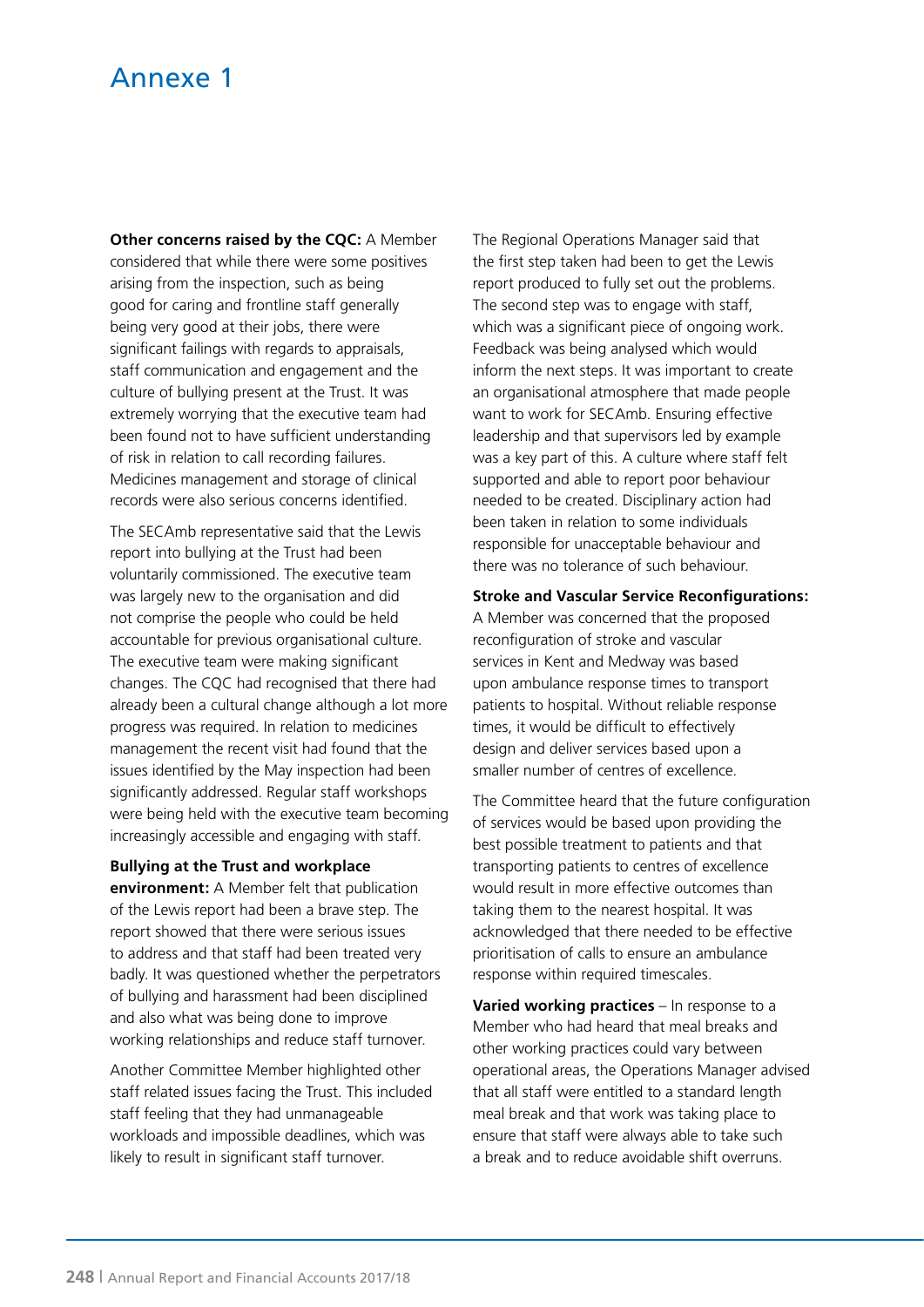**Attendance at Committee:** Committee Members expressed disappointment that no one from the executive team had been able to attend the meeting. The Operations Manager advised that the Chief Executive had been unavailable and that he would pass on the concerns raised

### **January 2018 Committee Meeting**

**Members of the Committee asked a number of questions which were responded to as follows:**

**Ambulance Response Times Performance data** – In response to Member questions about why a data table in the report was based on percentages while another was based on response times and concerns about some of the response times, the Committee was informed that the Trust was working to ensure that there were the resources available to meet demand, particularly for non life threatening patients, where performance was currently the most challenging. The data tables were based upon national reporting requirements. Percentages had now been replaced by times, as specified by national reporting standards. It was confirmed that the times stated were average response times. Data was also captured for the 90th percentile in order to show the longest response times more clearly. Concerns were raised that some response times outside Medway were being missed by a significant margin. It was agreed that guidance for staff in relation to the Ambulance Response Programme would be circulated to the Committee.

Delays in ambulance crews being able to handover patients to hospital staff were a challenge across the UK. Locally, a Handover Director had been appointed to work with the healthcare system to help address this. The equivalent of 10 ambulances a day were lost in the SECAmb service area due to handover delays. It was recognised that there was a need to ensure that patients were not being taken to hospital unnecessarily and also that paramedic time was not taken by cases that did not require

paramedic response. A comprehensive demand and capacity review was being undertaken which would be a key step towards improving response times.

**Appointment of Executive Team** – There had only been one substantive director in post when the Chief Executive had been appointed in April 2017. Appointment of a new team was almost complete with the new Director of Nursing and Quality due to be announced in the next week. This would complete the executive team. The Medical Director post was currently a fixed term contract which was likely to be made permanent.

**Bullying and Harassment** – The Freedom to Speak Up and Speak Up in Confidence schemes were available for staff who had concerns in relation to bullying and harassment. Externally, Professor Duncan Lewis could be contacted with concerns. A variety of engagement was being undertaken with staff to understand what was working well and it was anticipated that the NHS annual staff survey results, due to be published in February 2018, would show improved satisfaction amongst SECAmb staff. The Chief Executive operated an open door policy for staff to suggest improvements and senior staff were involved in a programme of meetings and visits to engage with staff to look at organisational culture. Based upon his engagement with staff, the Chief Executive considered that the culture of the Trust was improving. A Member requested specific figures for the number of staff who had had disciplinary or legal action taken against them due to bullying or harassment. Figures were not provided during the meeting, but the Committee was advised that some staff had left as a result. The Chief Executive considered that bullying had been addressed as far as possible, but it was not possible to eradicate it completely from a large organisation.

**Recruitment** – Recruitment remained challenging with most ambulance trusts struggling to recruit paramedics. It was now a graduate occupation and the workforce was much more mobile.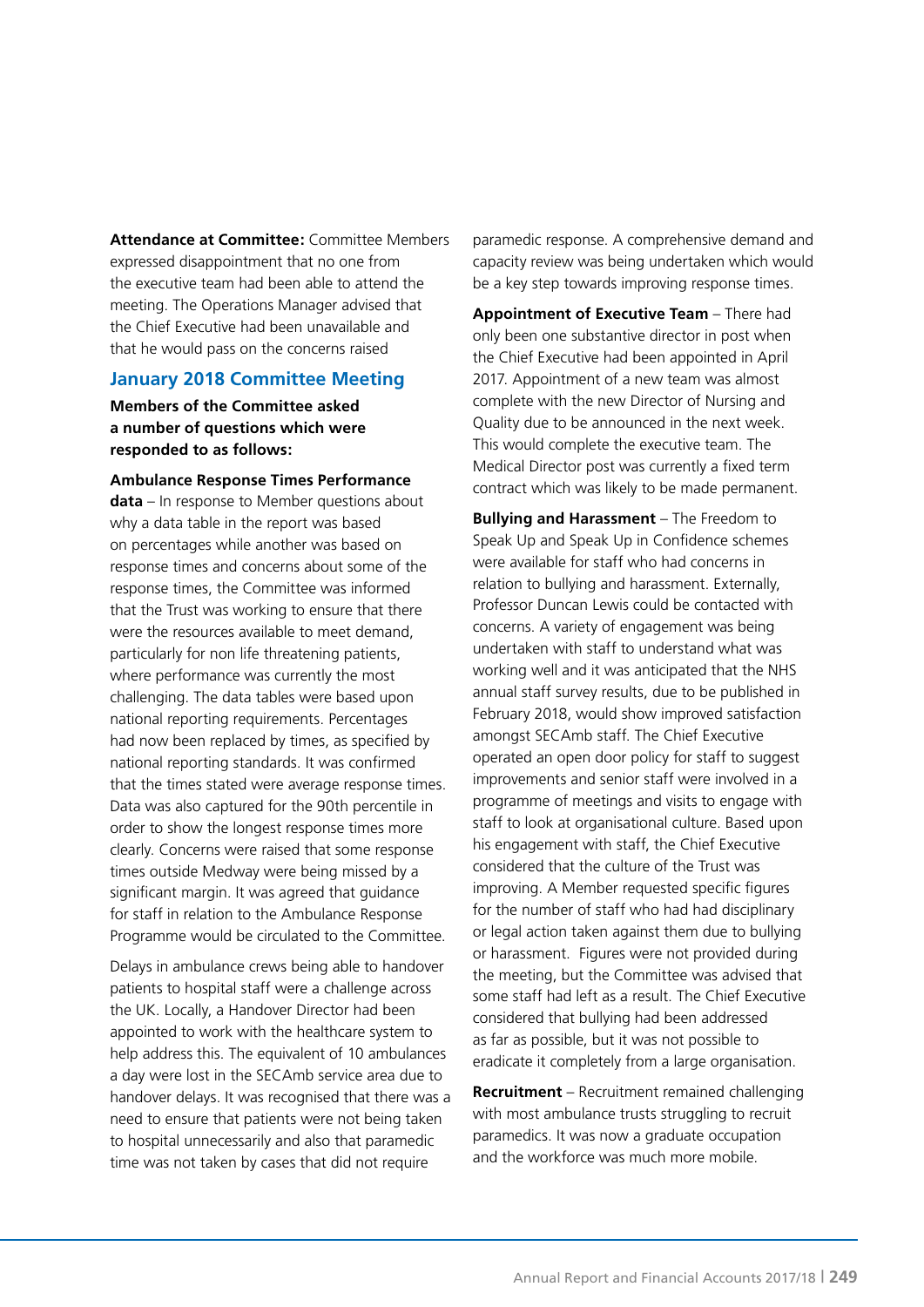# Annexe 1

Paramedics were being lost to other organisations, such as in the primary care sector and emergency departments. It was acknowledged that more needed to be done to support retention of paramedics and also of 999 call handlers.

**Planning for Hyper Acute Stroke Provision** 

– It was confirmed that the ambulance service was fully engaged in the proposed reconfiguration of hyper acute and acute stroke service provision in Kent and Medway.

**Engagement Activity** – The Chief Executive apologised that he had been unable to attend the November meeting of the Committee. Engagement with the Committee was important but it was challenging to attend every meeting requested due to the large area that SECAmb covered. The Chief Executive undertook to make attendance at future meetings a priority.

**Private Ambulances** – SECAmb did currently make use of private ambulance contractors. It was hoped that this could be reduced and would be considered as part of the Demand and Capacity Review and other strategic planning.

### **General Comments:**

- The Committee is extremely concerned that the May 2017 CQC inspection had found SECAmb to be inadequate overall and that there had not been enough progress made since the previous inspection to enable a better outcome. In particular, the Committee remains concerned in relation to ambulance response times, hospital handover delays, bullying and harassment at SECAmb and the Trust's financial situation.
- The Committee recognises that some progress had been made and notes that previously issued improvement notices in relation to medicines management and 999 call recording had been lifted. The Committee also welcomes the Improvement Plan put in place by SECAmb in order to

address the concerns raised by the CQC.

- The Committee has supported the Sub-Group, established by the South East Regional Health Scrutiny Network to undertake scrutiny of SECAmb and to support its improvement journey. However, the Committee does not consider that this is a replacement for scrutiny by individual health scrutiny committees. The Committee looks forward to SECAmb attending the Committee once again in August 2018 and subsequently during 2018/19.
- The Committee relies on Healthwatch Medway, which is a non-voting committee member, to feed back patient views and experiences.

This response to the Quality Account has been submitted by officers, in consultation with the Committee Chairman, Vice-Chairman and Opposition Spokesperson, under delegation from the Medway Health and Adult Social Care Overview and Scrutiny Committee.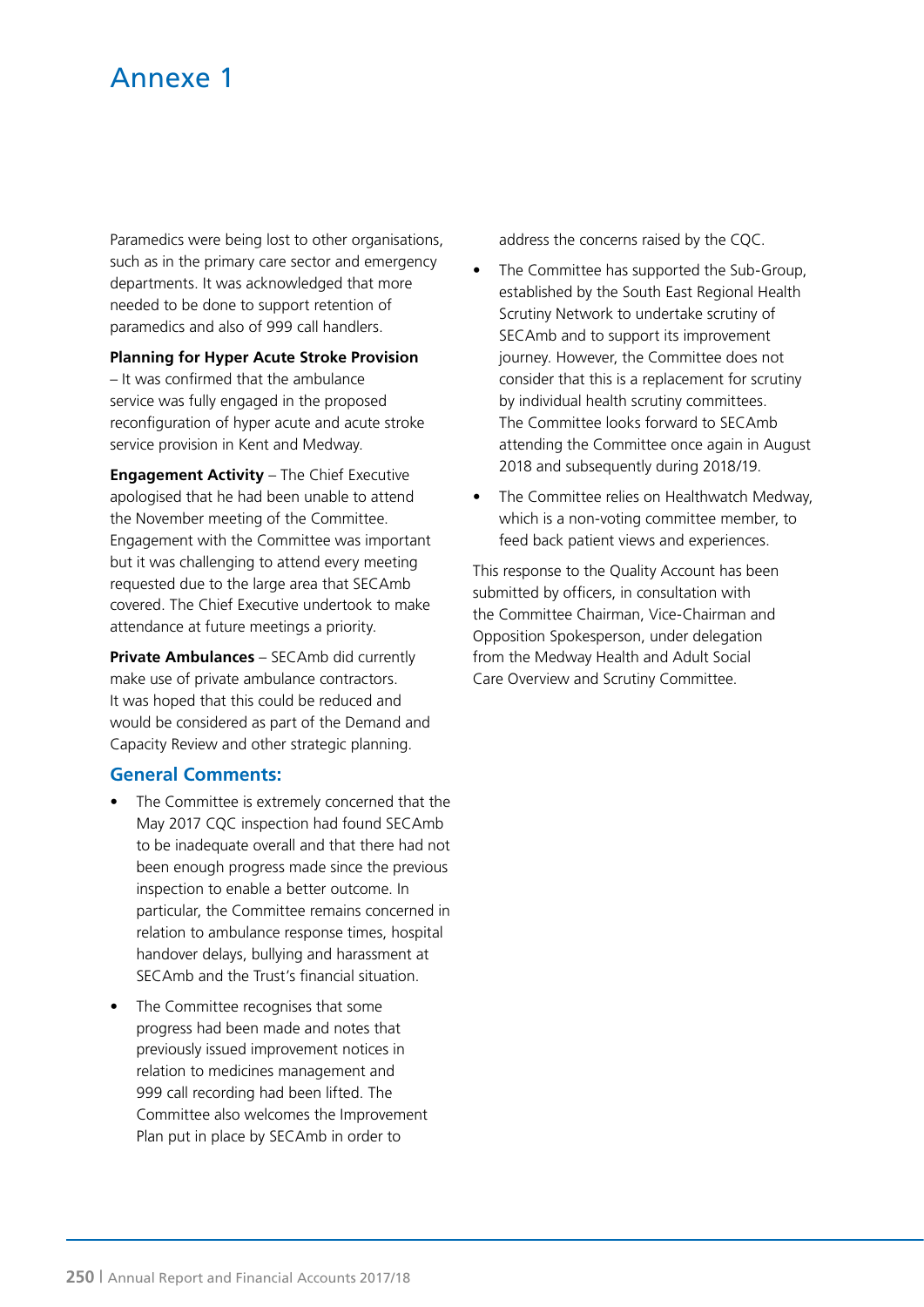### **Overview Scrutiny Committee**

Joint Statement from South East Coast Health Overview and Scrutiny Committees (Brighton and Hove Health Overview and Scrutiny Committee (HOSC), East Sussex HOSC, Kent HOSC, Medway Health and Adult Social Care Scrutiny Committee, Surrey Wellbeing and Health Scrutiny Board and West Sussex Health and Adult Social Care Select Committee)

### **Introduction**

It is clear from the Quality Account, and from the HOSCs' own scrutiny, that 2017/18 has been another challenging year for the Trust. Demand for services has continued to increase and it is clear that the Trust's capacity has been stretched, which has impacted on performance. Alongside these ongoing operational pressures the Trust has been implementing a number of major change programmes and undergoing significant change at senior management level. all of which inevitably impacts upon capacity. However, there is now evidence of significant improvement in key areas, increased stability and strengthened leadership across the organisation.

### **Engagement**

During 2017/18 the six HOSCs within SECAmb's area have continued to operate a joint liaison meeting in order to monitor collectively the implementation of the Trust's quality improvement plan. The Trust's commitment to these meetings has overall been positive, in particular the senior representation at meetings, including the consistent attendance of the Trust's new Chief Executive. This level of engagement, and the Chief Executive's openness about the challenges faced by the Trust, is welcomed by HOSCs.

The HOSCs also welcome the Trust's wellestablished process for engaging a range of stakeholders in the identification of quality improvement priorities for inclusion in the Quality Account – HOSCs were also invited to participate in this process.

### **Performance and Quality**

HOSCs have focused joint scrutiny over the past year on the Trust's ongoing response to the findings of Care Quality Commission (CQC) inspections, as well as performance and quality measures. It is disappointing that SECAmb continues to be rated 'inadequate' by the CQC and remains in special measures. However, more detailed scrutiny has revealed significant progress in key areas highlighted by CQC such as incident reporting, medicines management and complaints handling. HOSCs also note the positive CQC rating for the 'caring' domain which reflects the commitment of front-line staff. HOSCs have been assured that the Trust is working to a comprehensive plan for addressing CQC recommendations and that this is integrated with wider Trust development and improvement work. It should be expected that this work will translate into improved CQC ratings at future inspections.

SECAmb has provided some evidence of improvements during 2017/18 with regards to response times, staffing, and organisational culture, but it is recognised that more work is needed in these areas. In particular, HOSCs have noted SECAmb's variable performance in delivering against response time targets for its highest priority calls in 2017/18 and the concerning findings of an independent review into the organisational culture. The Trust's staff survey results in 2017 remained disappointing and HOSCs wish to see more progress with the work to improve staff engagement and experience.

The transition to the Ambulance Response Programme standards in November 2017 provides a good foundation for further performance improvement but the HOSCs would like to see the Trust delivering in accordance with national targets for response times on lower priority category 3 and 4 calls. HOSCs have, however, seen welcome evidence of the Trust taking a strategic approach to improving response times across all categories through initiatives such as conducting a demand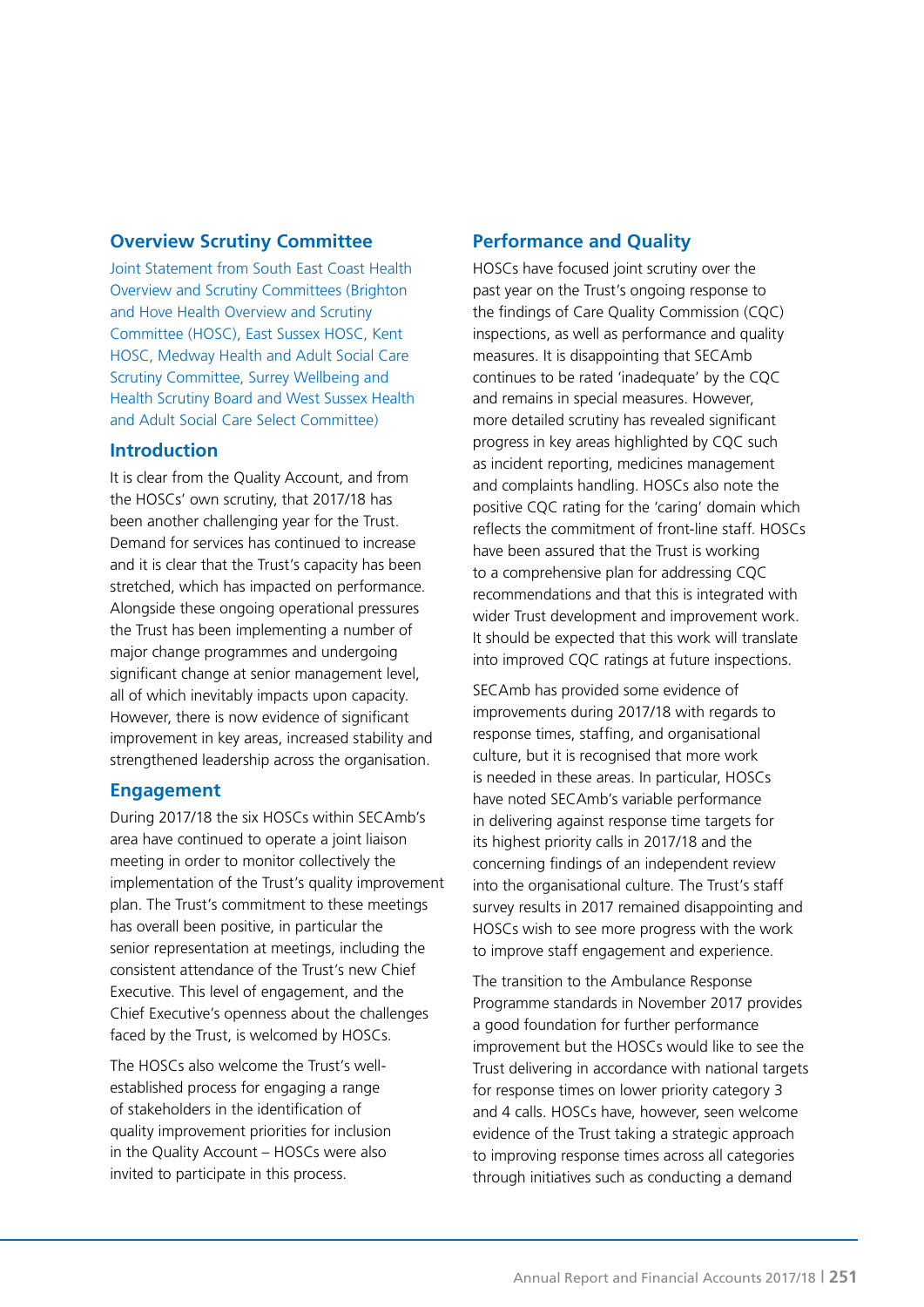# Annexe 1

and capacity review with commissioners as well as developing a Surge Management Plan to manage periods of peak demand in an agreed way.

HOSCs have ongoing concerns about the impact of delays in the handover of patients at hospital A&E departments. The considerable number of hours lost to handover delays inevitably impacts on SECAmb's performance and therefore on the Trust's ability to provide a timely response to other calls. HOSCs have scrutinised this issue during the past year but it continues to be a cause of concern requiring ongoing local and national focus.

### **2017/18 Quality Priorities**

HOSCs welcome the progress made, particularly in relation to incident reporting. However, it is clear that further work is needed on both duty of candour compliance and, in particular, improving outcomes for out of hospital cardiac arrest.

### **2018/19 Quality Priorities**

The HOSCs support the continued inclusion of out of hospital cardiac arrest outcomes, and the development of a Trust-wide Cardiac Arrest Strategy, given the need for further improvement in this area. In terms of learning from incidents, complaints and safeguarding reviews HOSCs would expect to see evidence of direct feedback to those involved in specific incidents as well as general communication to staff. In relation to safeguarding training HOSCs agree this is of critical importance and support the priority being given to this area.

HOSCs look forward to working with the Trust to monitor progress on the priority areas, and overall performance, over the coming year.

### **Trust Governors**

I thought it read well and is a fair representation of the trusts quality improvement work over the past year

#### **Felicity Dennis**

Public Governor for Surrey and NE Hants

Southeast Coast Ambulance Service NHS Foundation Trust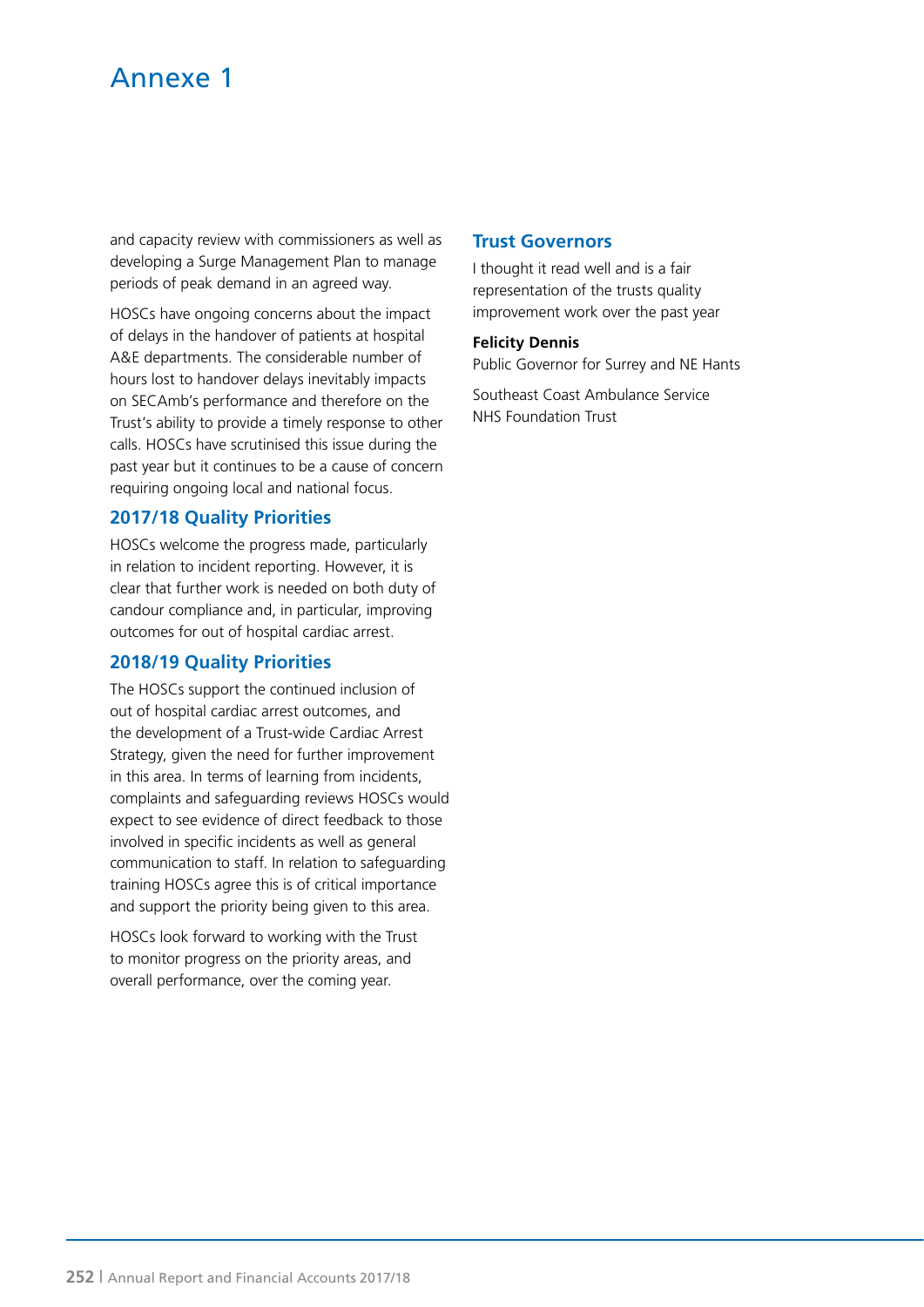## Patient Story – Steve



### **Cardiac arrest survivor reunited with lifesavers**

26 September 2017

Steve collapsed and went into cardiac arrest on 26 June. He met with ambulance crews and club staff to thank all those involved in helping to save his life on Sunday 24 September.

The quick thinking and actions of Steve's training partner, Matt Carter, and club staff, saw Steve receive immediate life-saving CPR and a shock with a defibrillator in the moments before SECAmb clinician Phil Parrish arrived at the scene.

Phil was joined by colleagues and the air ambulance service as the resuscitation continued and the team worked together to stabilise Steve before he was taken to Hospital where he received emergency treatment to fit two stents.

"The first thing I remember is waking up the next morning in hospital with friends telling me what had happened," said Steve. "At first I didn't believe a word of it. It was just incredible what everyone did. I'm so grateful. From the first moments and treatment I received from the staff to the ambulance crews and my treatment at hospital. Every breath I take now is a bonus."

Phil Parrish added: "It was great for everyone to meet Steve, obviously in far better circumstances. The action of everyone at the scene prior to our arrival was vital in giving him the best chance of survival and shows how important it is that people take the opportunity to learn CPR. On behalf of all my colleagues I'd like to wish him all the best for the future."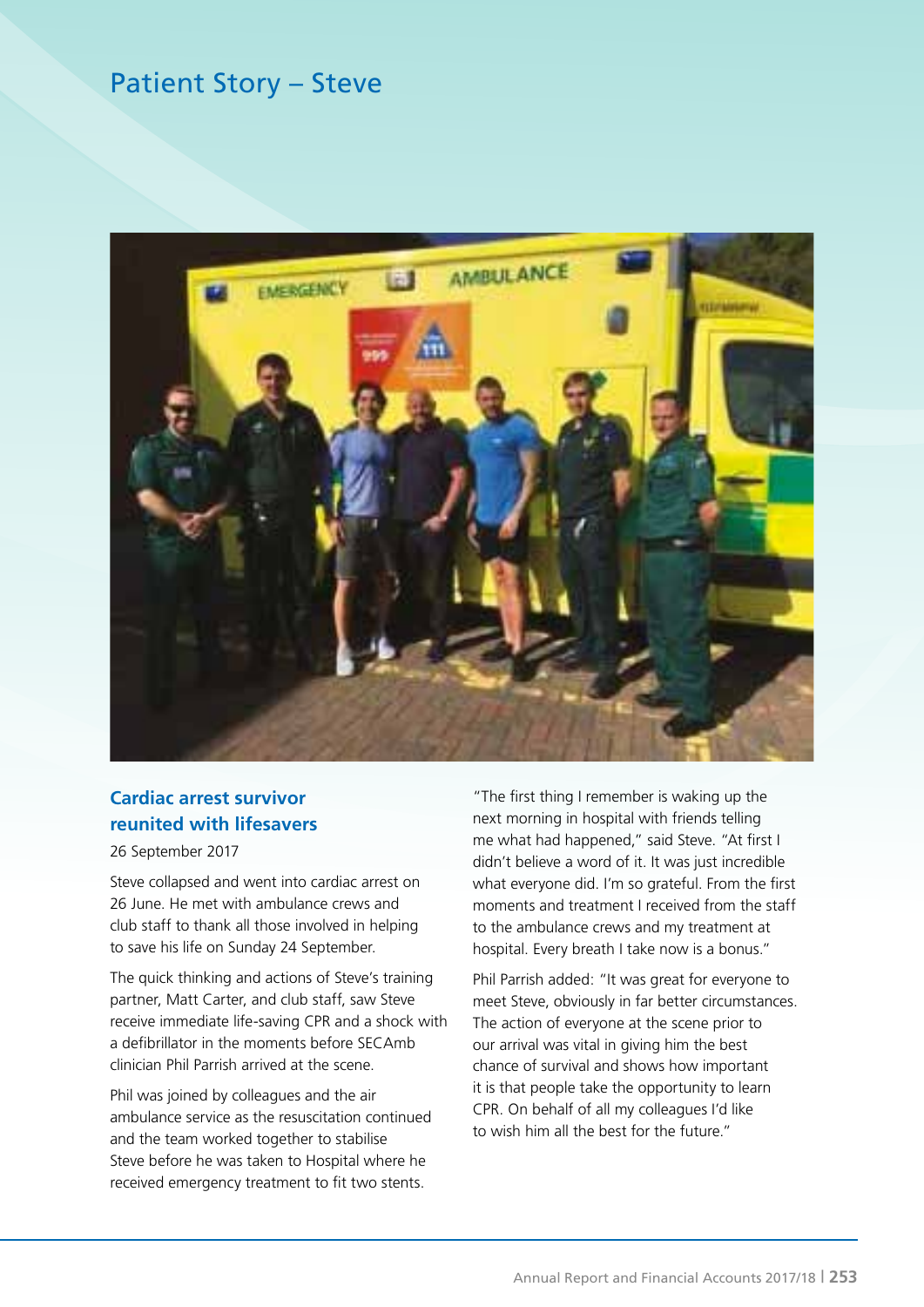# Annex 2

### **Annex 2: Statement of directors' responsibilities for the quality report**

The quality report must include a statement of directors' responsibilities. This is presented in this section and the words and form are mandated.:.

The directors are required under the Health Act 2009 and the National Health Service (Quality Accounts) Regulations to prepare Quality Accounts for each financial year.

NHS Improvement has issued guidance to NHS foundation Trust boards on the form and content of annual quality reports (which incorporate the above legal requirements) and on the arrangements that NHS foundation Trust boards should put in place to support the data quality for the preparation of the quality report.

### **In preparing the Quality Report, directors are required to take steps to satisfy themselves that:**

- The content of the Quality Report meets the requirements set out in the NHS foundation trust annual reporting manual 2017/18 and supporting guidance
- The content of the Quality Report is not inconsistent with internal and external sources of information including:
	- Board minutes and papers for the period April 2017 to March 2018.
	- Papers relating to quality reported to the board over the period April 2017 to March 2018.
	- Feedback from commissioners dated 11/05/18.
	- Feedback from the governors was not received.
	- Feedback from local Healthwatch organisations dated 09/04/2018.
- Feedback from Overview and Scrutiny Committee dated 04/05/18 and 08/05/18.
- The Trust's complaints report published under regulation 18 of the Local Authority Social Services and NHS Complaints Regulations 2009, dated 26/04/18.
- Ambulance Trusts do not participate in the national patient survey programme so have been unable to include this perspective.
- The [latest] national staff survey 06/03/2018.
- The Head of Internal Audit's annual opinion of the Trust's control environment received 21/05/18.
- CQC inspection report dated 05/10/2017.
- The Quality Report presents a balanced picture of the NHS foundation Trust's performance over the period covered
- The performance information reported in the Quality Account is reliable and accurate.
- There are proper internal controls over the collection and reporting of the measures of performance included in the Quality Account, and these controls are subject to review to confirm that they are working effectively in practice.
- The data underpinning the measures of performance reported in the Quality Account is robust and reliable, conforms to specified data quality standards and prescribed definitions, is subject to appropriate scrutiny and review and
- The Quality Account has been prepared in accordance with NHS Improvement's annual reporting manual and supporting guidance (which incorporates the Quality Accounts regulations) as well as the standards to support data quality for the preparation of the Quality Account.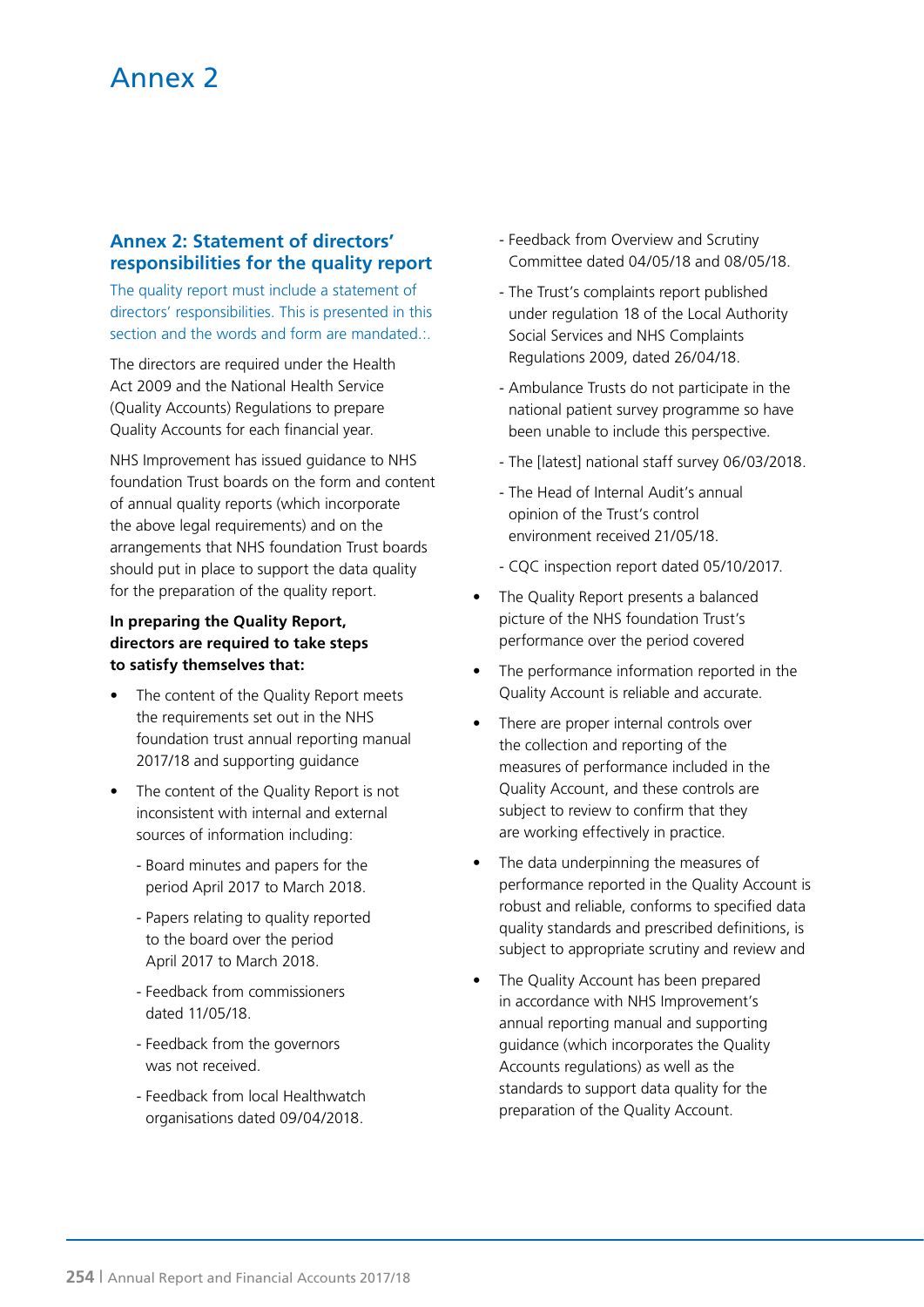The directors confirm to the best of their knowledge and belief they have complied with the above requirements in preparing the Quality Account.

#### **By order of the board**

.................................................**Date** 30 May 2017

.................................................**Chair**

.................................................**Date** 30 May 2017

.................................................**Chief Executive**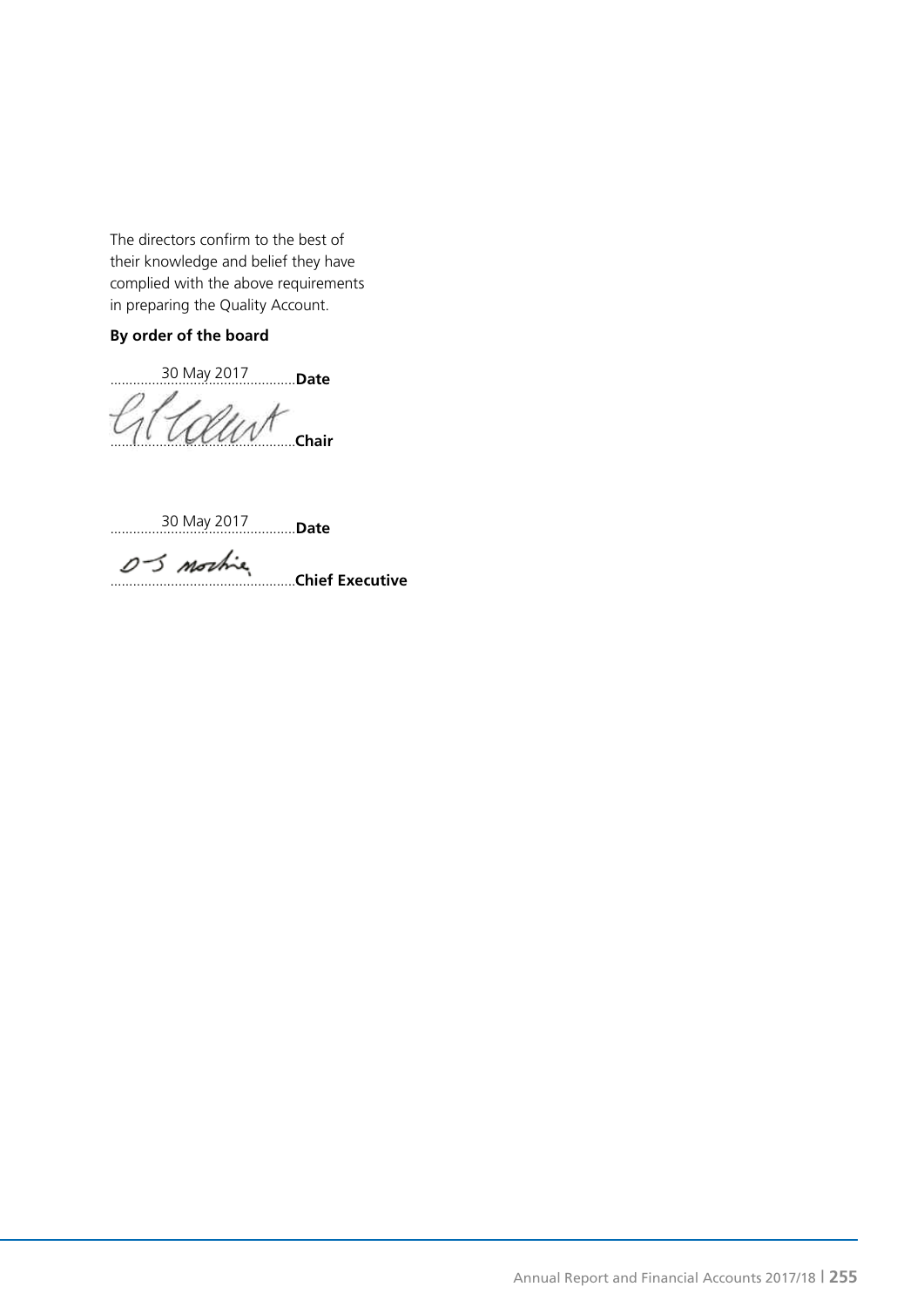# Patient Story – Rob



## **Family reunited with ambulance team as children praised for quick thinking**

7 March 2017

A Brighton family was able to spend Christmas together thanks to their children raising the alarm when their dad collapsed at home in cardiac arrest.

Sisters Lilly-May, nine, and Miya-Rose, six, were instructed to find their dad's phone by older brother Grant, 14, when dad, Rob, collapsed at the family's then home in Eastbourne.

The trio have been praised for their swift actions on a November morning last year and received commendation certificates when the family and ambulance team were reunited at School in Brighton, where the girls are pupils.

The siblings worked together and contacted their mum Debbie who in turn dialled 999 as she rushed home from a shopping trip with a friend in a taxi. Debbie remained calm as she explained the situation and was soon home where she and her friend followed advice over the phone and commenced CPR.

Control room staff, including Dispatcher, Jo Smith, ensured help was quick to arrive with ambulance crew Paramedic Matthew and Emergency Care Support Worker, Aaron first on scene. They were joined by Paramedic Sarah and Student Paramedic Scott. Eastbourne Community First Responder Gordon arrived moments before Critical Care Paramedics Alan and Phil completed the team.

The team were on scene for two hours carrying out a complex resuscitation before Rob was stable enough to be taken to Hospital where he received further life-saving treatment.